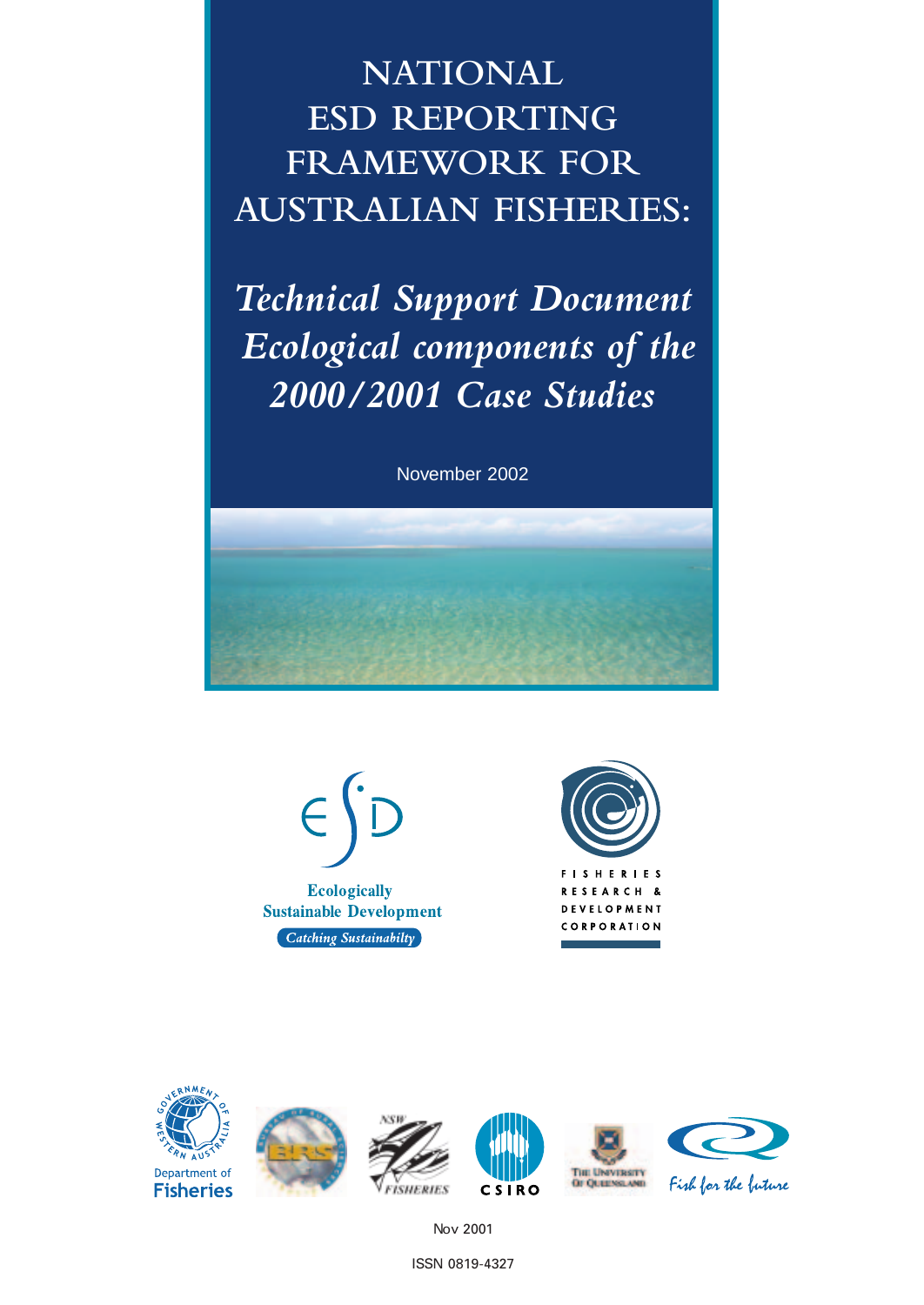*This 'Technical Support Document for the Ecological components of the ESD Case Studies forms part of an on-going process to develop an effective reporting and assessment framework for ESD and fisheries within Australia.* 

*The material may be copied for use in completing assessments and reports as long as appropriate acknowledgement of the source is given.*

*Whilst this project was originally conducted under the auspices of the SCFA, and is now a project endorsed by the Marine and Coastal Committee of the Natural Resources Management Committee (NRMC), it should not be taken as being the policy of any individual fisheries management agency.*

> © FRDC 2000/145 Project Team Version 1 November 2002

> > ABN: 1877098019

Correct Citation:

Whitworth, B., Chesson, J., Fletcher, W.J., Sainsbury, K.J., Fisher, M., Hundloe, T., and A.D.M. Smith 2002. *National ESD Reporting Framework for Australian Fisheries: Technical support Document – Ecological components of the 2000-01 Case Studies.* FRDC Project 2000/145, Canberra, Australia.

Project Team

|                        | Rick Fletcher (Principal Investigator) Department of Fisheries, Western Australia |
|------------------------|-----------------------------------------------------------------------------------|
| Jean Chesson           | <b>Bureau of Rural Sciences</b>                                                   |
| <b>Melanie Fisher</b>  | <b>Bureau of Rural Sciences</b>                                                   |
| <b>Keith Sainsbury</b> | CSIRO                                                                             |
| Tor Hundloe            | University of Queensland                                                          |
| <b>Tony Smith</b>      | <b>CSIRO</b>                                                                      |
| Benj Whitworth         | <b>Bureau of Rural Sciences</b>                                                   |

This report forms Publication No. 2 of the FRDC - ESD Reporting and Assessment Subprogram.

The latest version of this report and other material related to the ESD Subprogram may be downloaded from the web site www.fisheries-esd.com

Postal Address – PO Box 20, North Beach, 6920, Western Australia.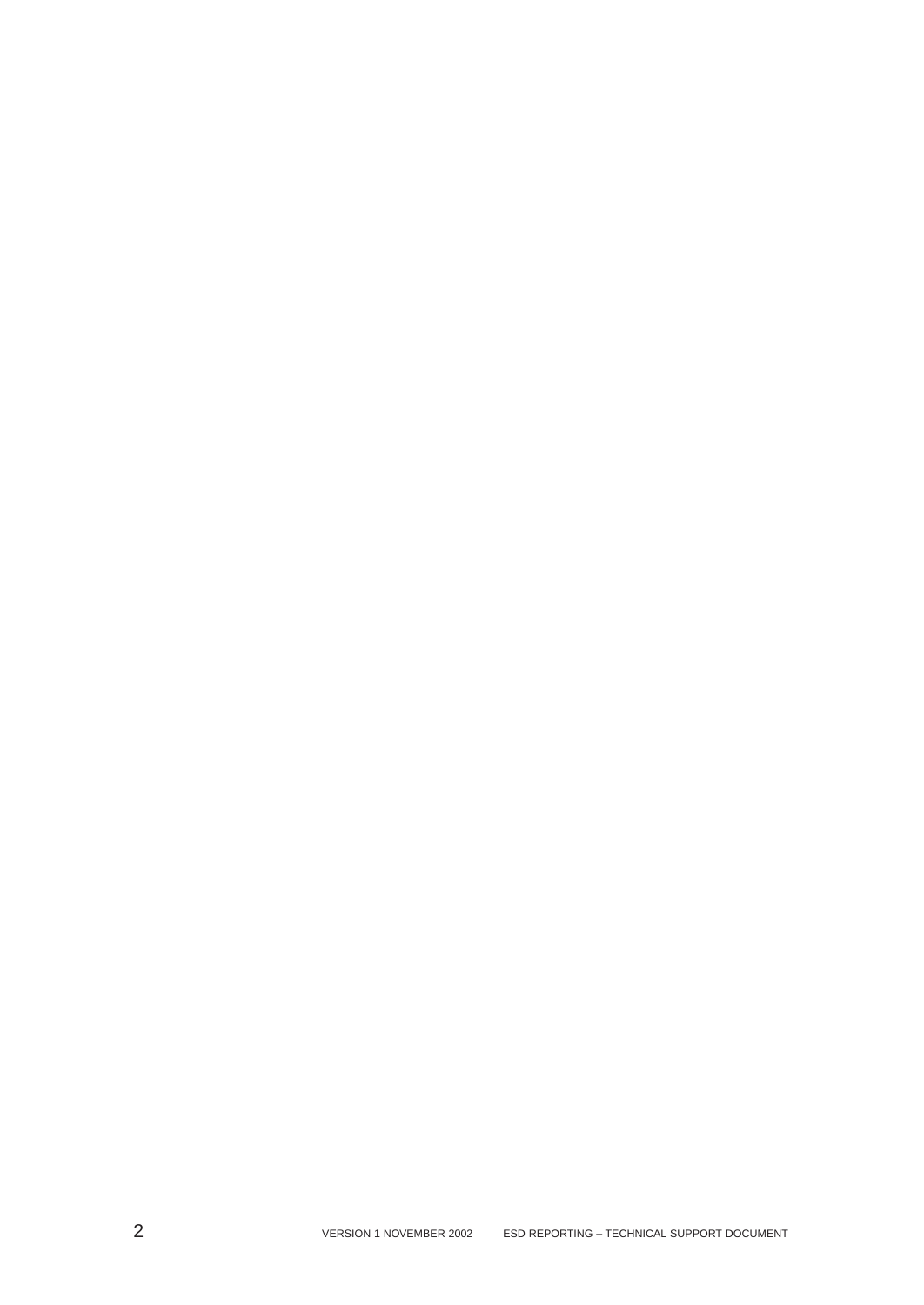# **Table of Contents**

|     |     |                                                                | Page |
|-----|-----|----------------------------------------------------------------|------|
|     |     |                                                                |      |
| 1.0 |     |                                                                |      |
|     | 1.1 |                                                                |      |
|     | 1.2 |                                                                |      |
| 2.0 |     |                                                                |      |
|     |     |                                                                |      |
|     | 2.1 | 2.1.1                                                          |      |
|     |     |                                                                |      |
|     | 2.2 |                                                                |      |
|     |     | 2.2.1                                                          |      |
|     |     | Non retained species: Threatened/protected species 36<br>2.2.2 |      |
|     |     | 2.2.3 Non retained species: Direct impact but not caught 37    |      |
|     | 2.3 |                                                                |      |
|     |     | 2.3.1                                                          |      |
|     |     | 2.3.2                                                          |      |
|     | 2.4 |                                                                |      |
|     |     | 2.4.1                                                          |      |
|     |     | 2.4.2                                                          |      |
|     |     | 2.4.3                                                          |      |
|     |     | 2.4.4                                                          |      |
|     |     | 2.4.5                                                          |      |
|     | 2.5 |                                                                |      |
|     |     |                                                                |      |
|     |     | 2.5.2                                                          |      |
|     |     | 2.5.3                                                          |      |
|     |     | 2.5.4                                                          |      |
|     |     | 2.5.6                                                          |      |
|     |     | 2.5.7                                                          |      |
|     | 2.6 |                                                                |      |
| 3.0 |     |                                                                |      |
| 4.0 |     |                                                                |      |
|     |     |                                                                |      |
|     |     | Developing a fishery ESD report: Using the workshop process 67 |      |
|     |     |                                                                |      |
|     |     |                                                                |      |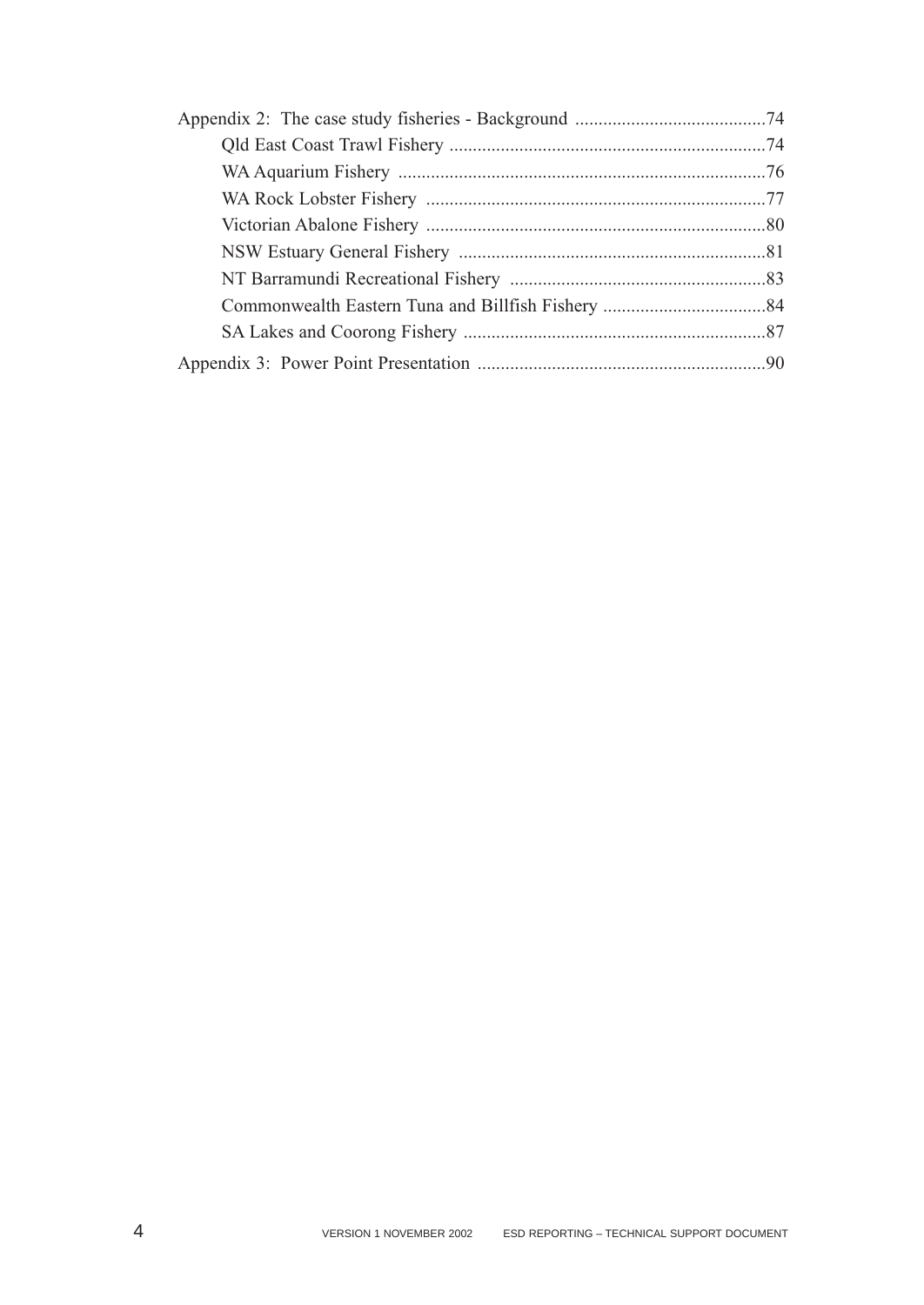## <span id="page-5-0"></span>**EXECUTIVE SUMMARY**

In June 2000, the Standing Committee on Fisheries and Aquaculture1 (SCFA) developed a draft framework for reporting on ecologically sustainable development (ESD) in Australian fisheries. The draft framework identified eight major components of ESD:

Contributions of the fishery to ecological wellbeing through impacts on: Retained species Non-retained species General ecosystem Contributions of the fishery to human wellbeing through impacts on: Indigenous wellbeing Local and regional wellbeing National social and economic wellbeing Factors affecting the ability of the fishery to contribute: Impact of the external environment on the fishery Governance

These eight components were subdivided further to create 'generic component trees' which can be modified to suit the needs of individual fisheries. The framework also specified a standard set of headings for reporting on each component. The framework is described fully in a 'How to Guide' (Fletcher et al. 2002).

The framework was tested and modified in a series of case studies covering a variety of fishery types and jurisdictions across Australia. The case studies consisted of a twoday workshop followed by different levels of activity after the workshop depending on the jurisdiction. This report documents the ecological components of eight wild capture fisheries (Table A) at the time the case studies took place.

| <b>Fishery</b>                                     |
|----------------------------------------------------|
| Queensland East Coast Trawl Fishery                |
| Western Australian Aquarium Fishery                |
| Western Australian Rock Lobster Fishery            |
| Victorian Abalone                                  |
| New South Wales Estuary General Fishery            |
| Northern Territory Barramundi Recreational Fishery |
| Commonwealth Eastern Tuna and Billfish Fishery     |
| South Australian Lakes and Coorong Fishery         |

**Table A.** The eight case studies.

This report does not reflect more recent developments in the case study fisheries, nor does it make any assessment of the adequacy of what was in place or proposed during the case studies. Separate documents are being prepared on social and governance components and on recommended practices drawing on the case study findings and other sources. Information on what worked well during the case study workshops has also been provided in an Appendix.

<sup>1</sup> Following a review of all Ministerial Councils, the SCFA is now largely covered by the Marine and Coastal Committee of the Natural Resources Management Standing Committee.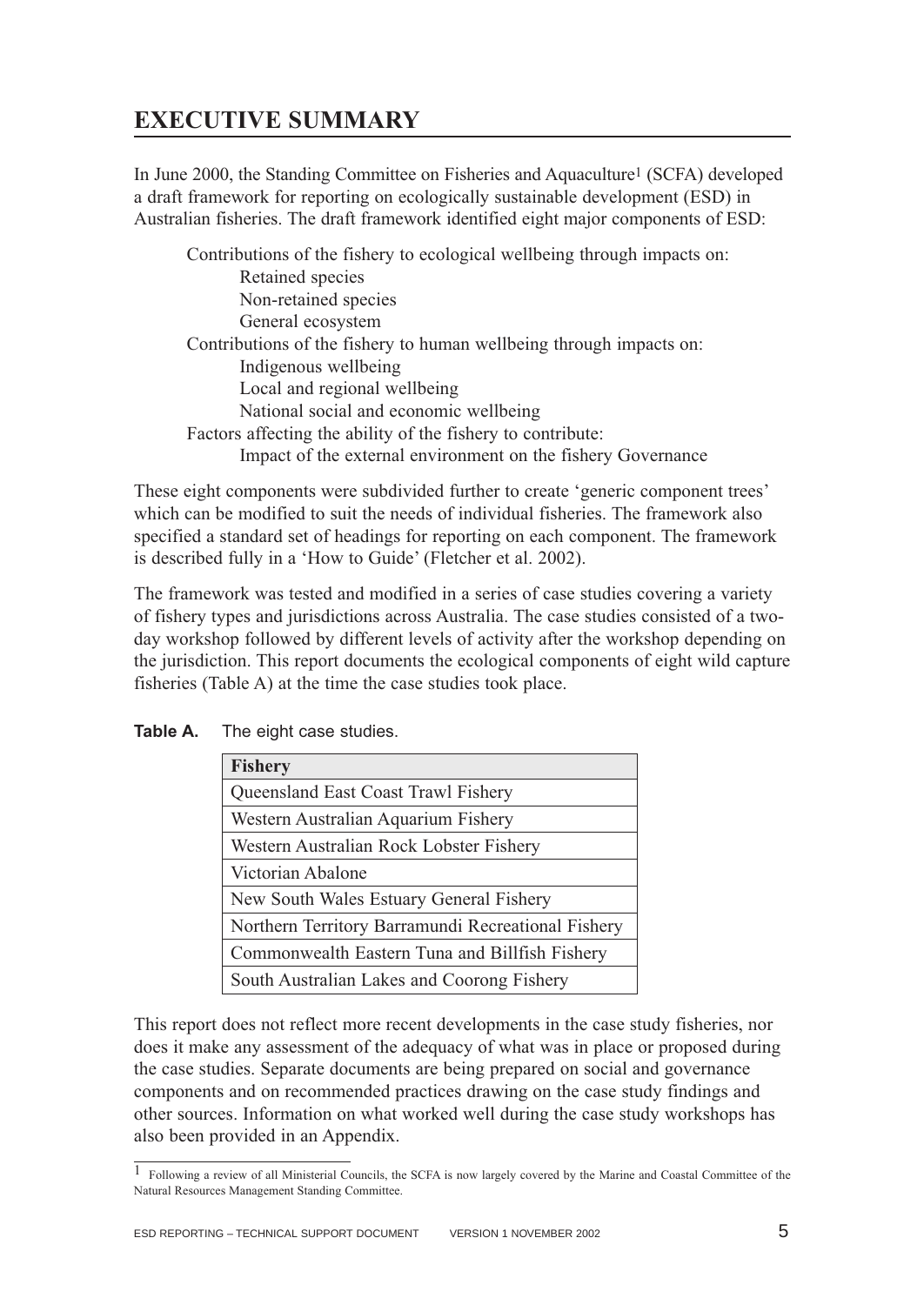The main findings for the eight case study fisheries are as follows:

• General

Operational objectives were often not stated explicitly although they may exist implicitly. This was the case even for the retained species components. Once operational objectives were articulated, identification of indicators tended to flow reasonably easily.

• Retained species: Primary species

Almost all retained species were managed as individual species, rather than lumping together into species groups.

Objectives for primary retained species tended to focus on minimising the risk of the stock collapsing. A couple of fisheries suggested targets that aimed for stock abundances above this level and one fishery suggested maintaining stock at a level that would minimise effects on the ecological community.

The abundance of the primary retained species were being estimated using indicators that varied from catch to sophisticated simulation models that integrate a number of indices. These indicators tended to be used to gauge whether the stock was decreasing, or had passed below a minimum threshold (limit). One fishery looked at the amount of the species caught by the fishery and determined a maximum catch limit.

• Retained species: Byproduct species

These species were sometimes put in the 'too hard' basket possibly due to uncertainty as to whether the dominant objective should be utilisation or conservation. Byproduct species were mainly managed through maximum catch limits (similar to a TAC) with management responses occurring if this precautionary catch limit was exceeded. These management responses were usually gear restrictions or possession limits. Later case study discussions saw the development of three sub components:

- Major Byproduct where the level of capture by the fishery being examined is significant. The species is assessed in the same way as a primary retained species.
- Minor Byproduct where the species is mostly taken in another fishery and that fishery will deal with the species explicitly and comprehensively.
- Other where no fishery takes a significant amount of this species and it will be dealt with as part of a group (not separately).

These sub components helped to focus management effort.

• Non-retained species

Non-retained species were usually divided into species that were caught and species that were affected by fishing but not caught, as well as into threatened and non-threatened (general) species. The non-threatened species were most often dealt with as a group (for example, 'small fish').

Objectives for non-retained species were mainly based upon a desire to reduce, minimise, or avoid capture. This did not differ substantially between threatened or non threatened species.

Indicators tended to be based upon total catch, the amount of discards, or the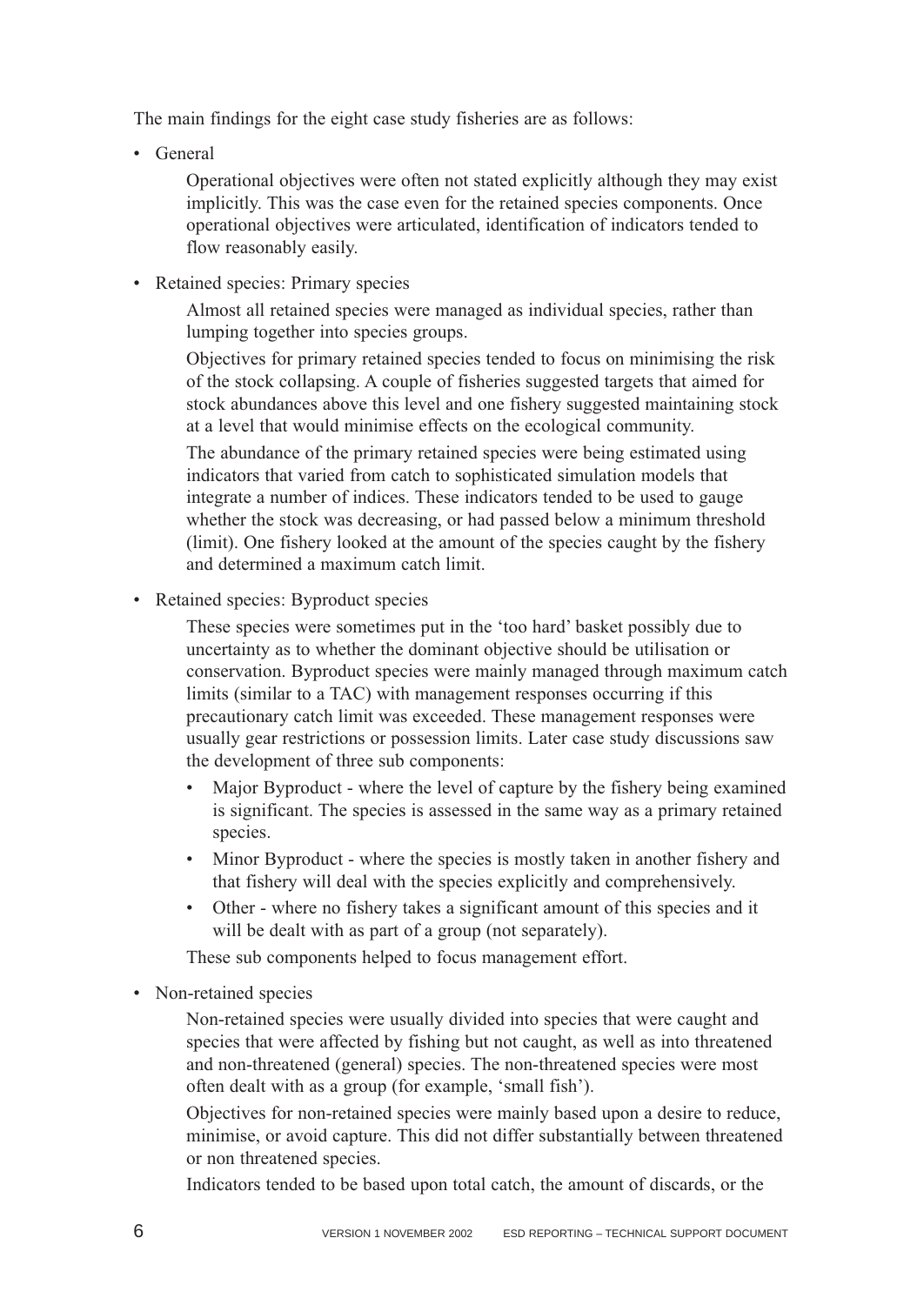number of interactions with the fishery (for threatened species), rather than CPUE or the abundance of the species. Process indicators, such as the level of uptake of bycatch reduction devices or codes of practice were also used. Management responses mainly involved gear modifications. Area closures, further research and education of fishers were also suggested.

• General ecosystem: Effects from removing fish

The effect on the ecosystem of removing fish was discussed in detail in most of the case studies. Numerous indicators were suggested at the workshops, but without specified objectives or management responses it is difficult to see how performance will be tested at present. This is an area for further development.

• General ecosystem: Benthic biota

Impacts on the benthic biota were relevant in most of the case study fisheries and were of particular importance for the trawl-based fisheries. Possible indicators and performance limits included the quantity of benthic habitat removed, the percentage of the area trawled or affected and the total fishing effort.

• General ecosystem: Additional components

Other effects on the ecosystem were separated into effects on the biological ecosystem and effects on the physical ecosystem and these were further sub divided. For example, physical effects from fishing were separated into effects on water quality, air quality and substrate quality.

The case studies provided a wealth of experience and information that shaped the National ESD Reporting Framework and demonstrated that it could be applied effectively to a wide range of circumstances. The companion "How to Guide" (Fletcher et al, 2002) provides assistance with developing an ESD report for a fishery.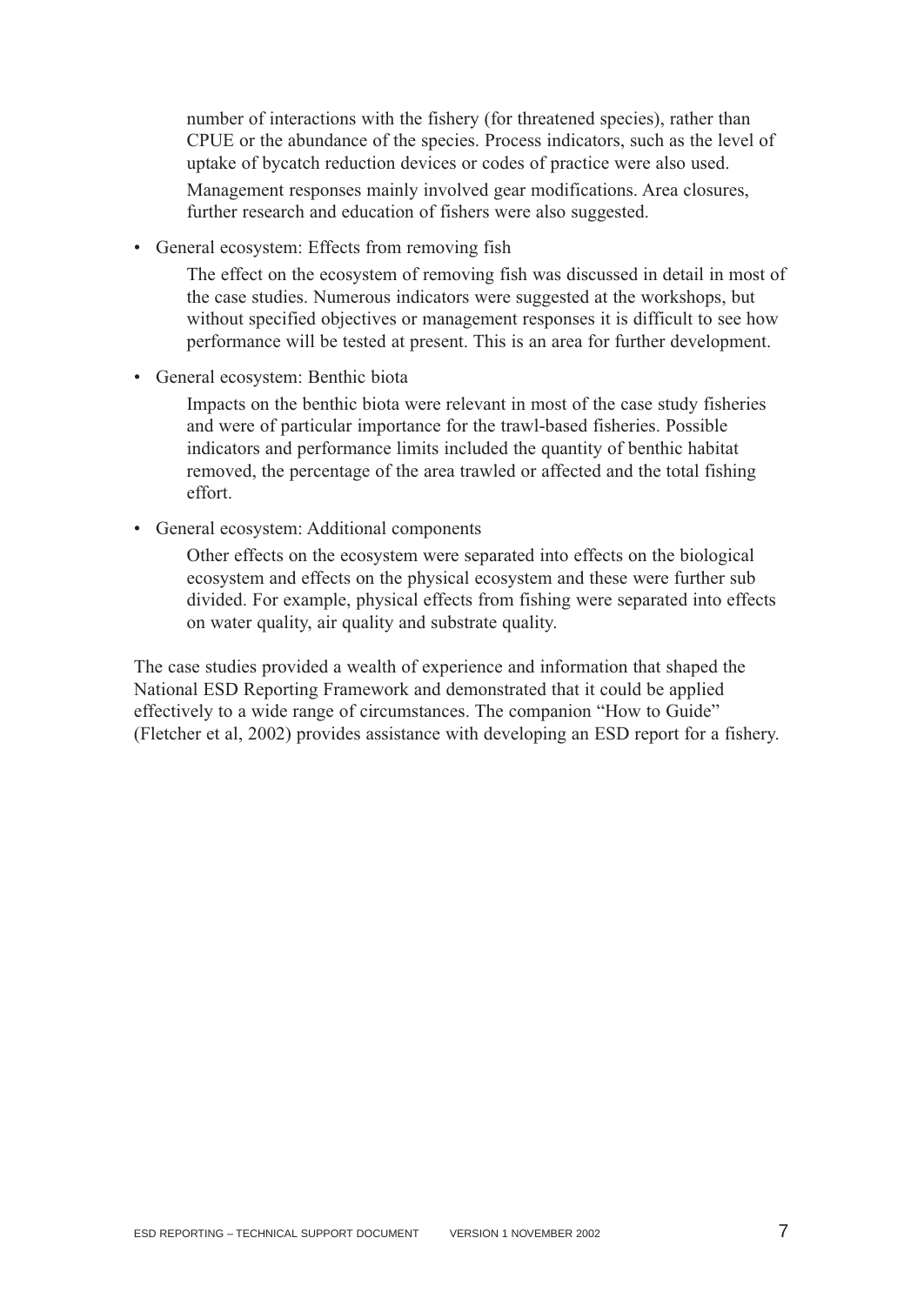## <span id="page-8-0"></span>**1.0 INTRODUCTION**

### **1.1 Background**

Ecologically sustainable development (ESD) is '*using, conserving and enhancing the community's resources so that ecological processes, on which life depends, are maintained, and the total quality of life, now and in the future, can be increased'* (National Strategy on Ecologically Sustainable Development, 1992). All Australian States and Territories signed on to this strategy and most states have incorporated ESD into their fisheries legislation. However, although government agencies had agreed to the ESD Strategy, fisheries agencies were often unclear on how to implement ESD in fisheries management.

To assist with the implementation of ESD into fisheries management, the then Standing Committee on Fisheries and Aquaculture (SCFA), composed of the directors of all fisheries management agencies along with a reference group of stakeholders including industry, non-government organisations, Environment Australia and other relevant stakeholders, developed a draft ESD reporting framework. This National ESD Reporting Framework for Australian Fisheries developed in June 2000 identified a set of 8 major components of ESD:

Contributions of the fishery to ecological wellbeing through impacts on: Retained species

Non-retained species General ecosystem Contributions of the fishery to human wellbeing through impacts on: Indigenous wellbeing

Local and regional wellbeing National social and economic wellbeing Factors affecting the ability of the fishery to contribute: Impact of the external environment on the fishery Governance

Each of these 8 major components of ESD is further subdivided into more specific sub components to form a series of 'generic component trees'. Each generic component tree is tailored to the needs of a particular fishery, by expanding some components and amalgamating others. Figure 1 provides an example of the generic component tree for impacts on the general ecosystem: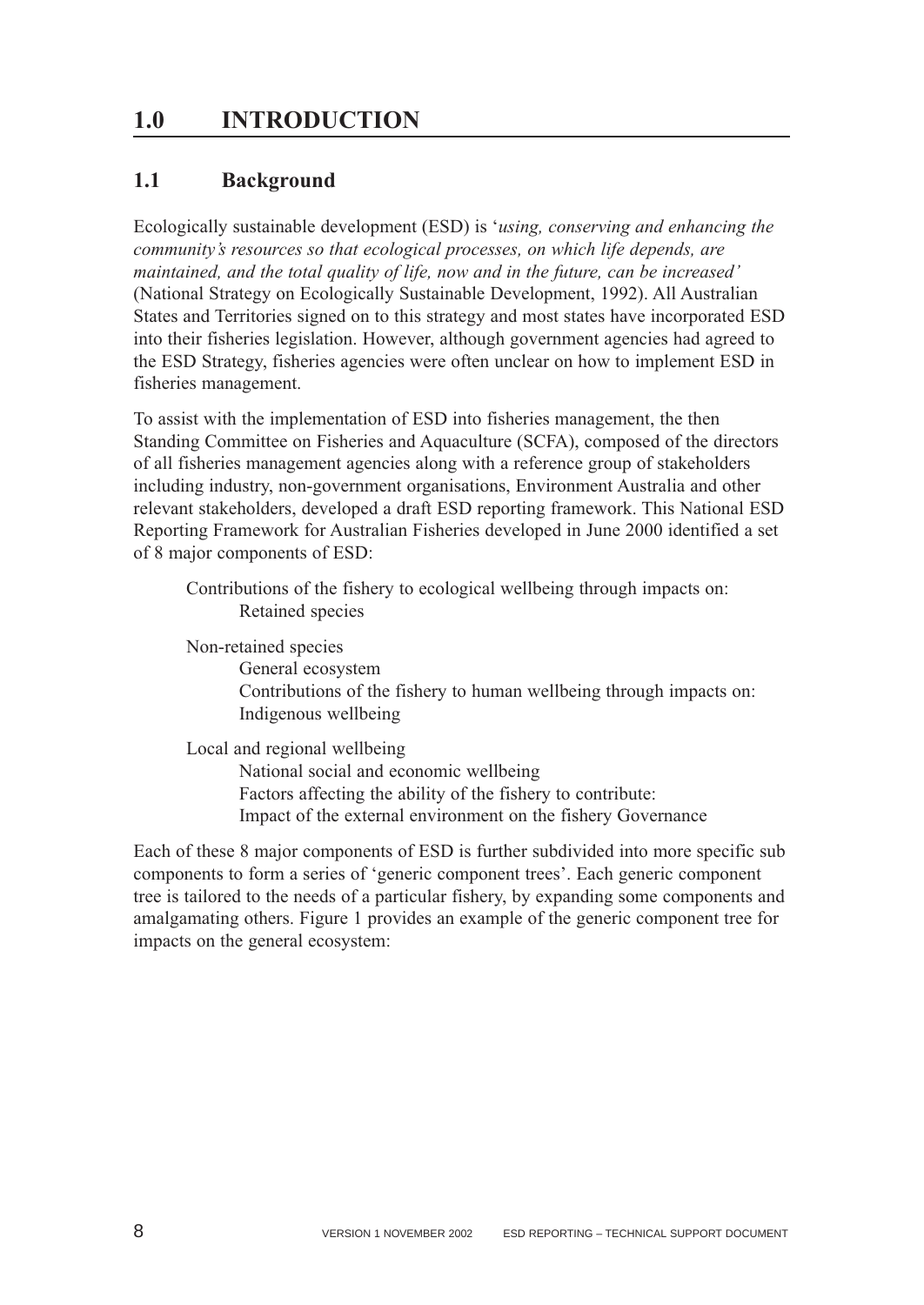

**Figure 1.** Generic component tree for a fishery's impacts on the general ecosystem.

For each of the lowest level sub-components, such as for benthic biota in Figure 1, a performance report is written that includes the operational objective for that component, the indicator and performance measure to determine whether the fishery is achieving their objective, the data to be used and an evaluation of the data if available, as well as a management response, ie:

#### *Performance Report*

Component Objective Indicator Performance measure Data Evaluation Management response

The development of this National ESD Reporting Framework was funded by the FRDC (Fisheries Research and Development Corporation) with direct and indirect assistance of the various State and Commonwealth fishery agencies. One of the outputs of this project is a 'How to Guide' (Fletcher et al., 2002)2 which gives step-by-step instructions to help a fishery report on ESD. This technical support document forms the other major output of the project and provides a summary of the information generated during the case studies which covered most jurisdictions and types of fisheries.

<sup>2</sup> This is available from the website www.fisheries-esd.com.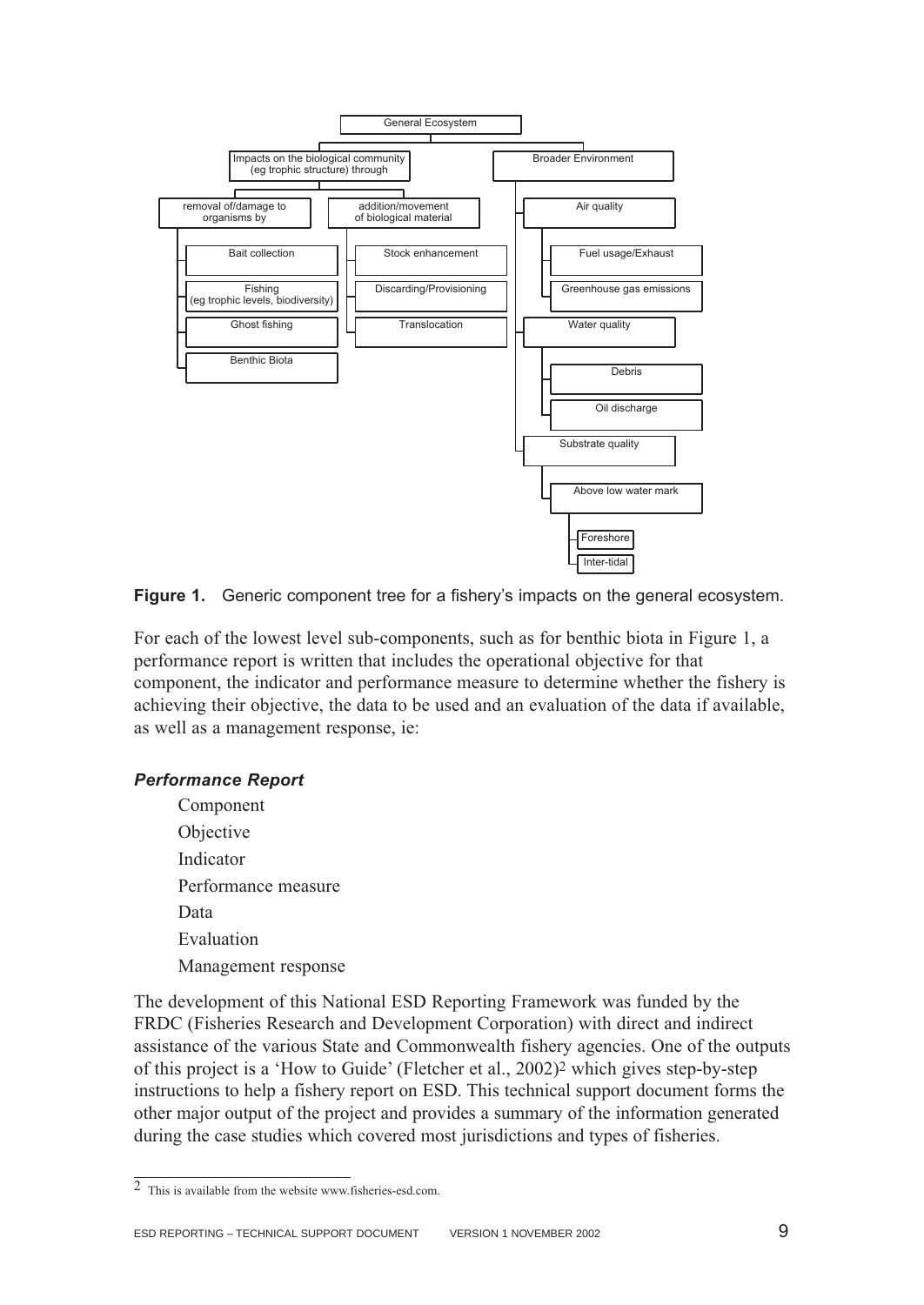### <span id="page-10-0"></span>**1.2 Scope of this report**

Australian fisheries are highly variable in the species they catch, methods of fishing and jurisdictional requirements. It was the intention of the SCFA that the National ESD Reporting Framework for Australian Fisheries be applied to all Australian fisheries. In order to test whether this was possible the framework was applied to nine case studies, one aquaculture and eight wild capture fisheries (Table B). These case studies were selected from across Australia to capture the diversity of issues facing Australian fisheries.

| <b>Fishery</b>                                     | <b>Date</b>      |
|----------------------------------------------------|------------------|
| Queensland East Coast Trawl Fishery                | <b>July 2000</b> |
| Western Australian Aquarium Fishery                | <b>July 2000</b> |
| Western Australian Rock Lobster Fishery            | <b>July 2000</b> |
| Victorian Abalone                                  | August 2000      |
| New South Wales Estuary General Fishery            | August 2000      |
| Northern Territory Barramundi Recreational Fishery | September 2000   |
| Queensland Prawn Aquaculture Industry              | September 2000   |
| Commonwealth Eastern Tuna and Billfish Fishery     | October 2000     |
| South Australian Lakes and Coorong Fishery         | June 2001        |

**Table B.** Fishery and aquaculture case study workshops.

Ecological information from the eight wild capture fishery case studies has been documented in this 'Technical Support Document'. Social and governance issues were not as well developed and documented during the case study meetings and these will be investigated as part of the next phase of the project and described in other reports. Economic components are already well defined within economic circles in terms of net profit and therefore this component is not dealt with here.

Information provided for each major ecological component has been documented in tables. For example, Table 1a provides performance report details on the primary retained species for each of the case study fisheries. Comparisons between fisheries has been made in the summary provided before each table. Information provided in the tables was based upon current practices in the fishery as well as potential or possible practices, and in some cases merely suggestions presented at the time of the workshops. This report does not assess the adequacy of what was in place or proposed during the case studies and it does not reflect more recent developments in the case study fisheries. Having said that, the WA Rock Lobster Fishery, the NT Barramundi Recreational Fishery and the Victorian Abalone Fishery information in this report was based upon updated material – but even these may not represent final versions. Consequently, the material presented in this technical summary should not be seen as being the current policy for any of the fisheries or relevant jurisdictions.

Additional components for the general ecosystem were separated into effects on the biological ecosystem and effects on the physical ecosystem and these were further sub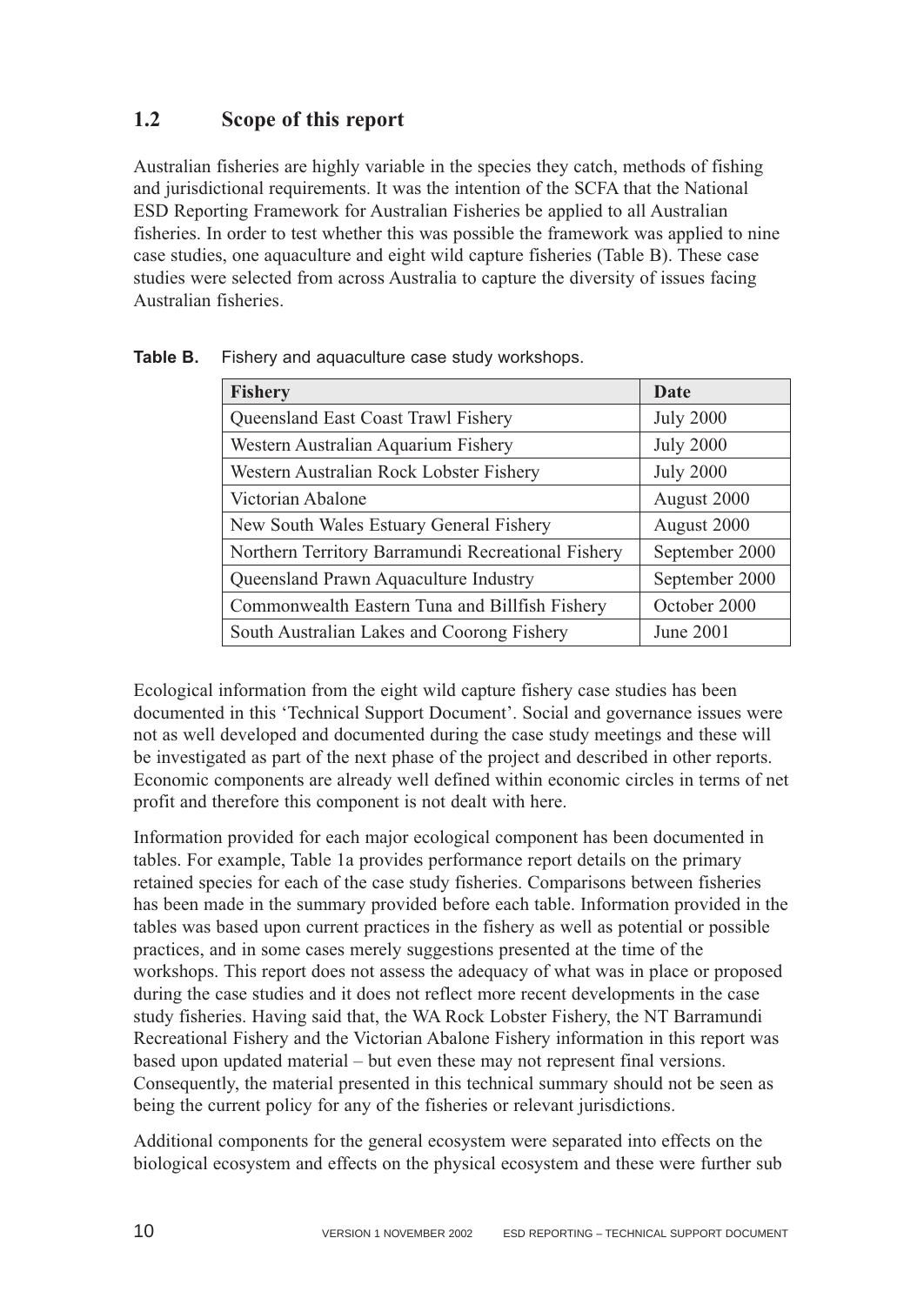divided. For example, physical effects from fishing were separated into effects on water quality, air quality and substrate quality. This report discusses how the general ecosystem components were sub divided in the case study fisheries.

Appendix 1 summarises key messages that came from running the ESD workshops themselves. This should assist fishery managers who are setting up and running ESD workshops for their fisheries.

A short description of each case study fishery is provided in Appendix 2. This provides background information on the species caught, area of the fishery, fishing methods and gear, and management methods.

The companion "How to Guide" (Fletcher et al, 2002) was produced to assist fisheries agencies complete their own ESD reports for their fisheries.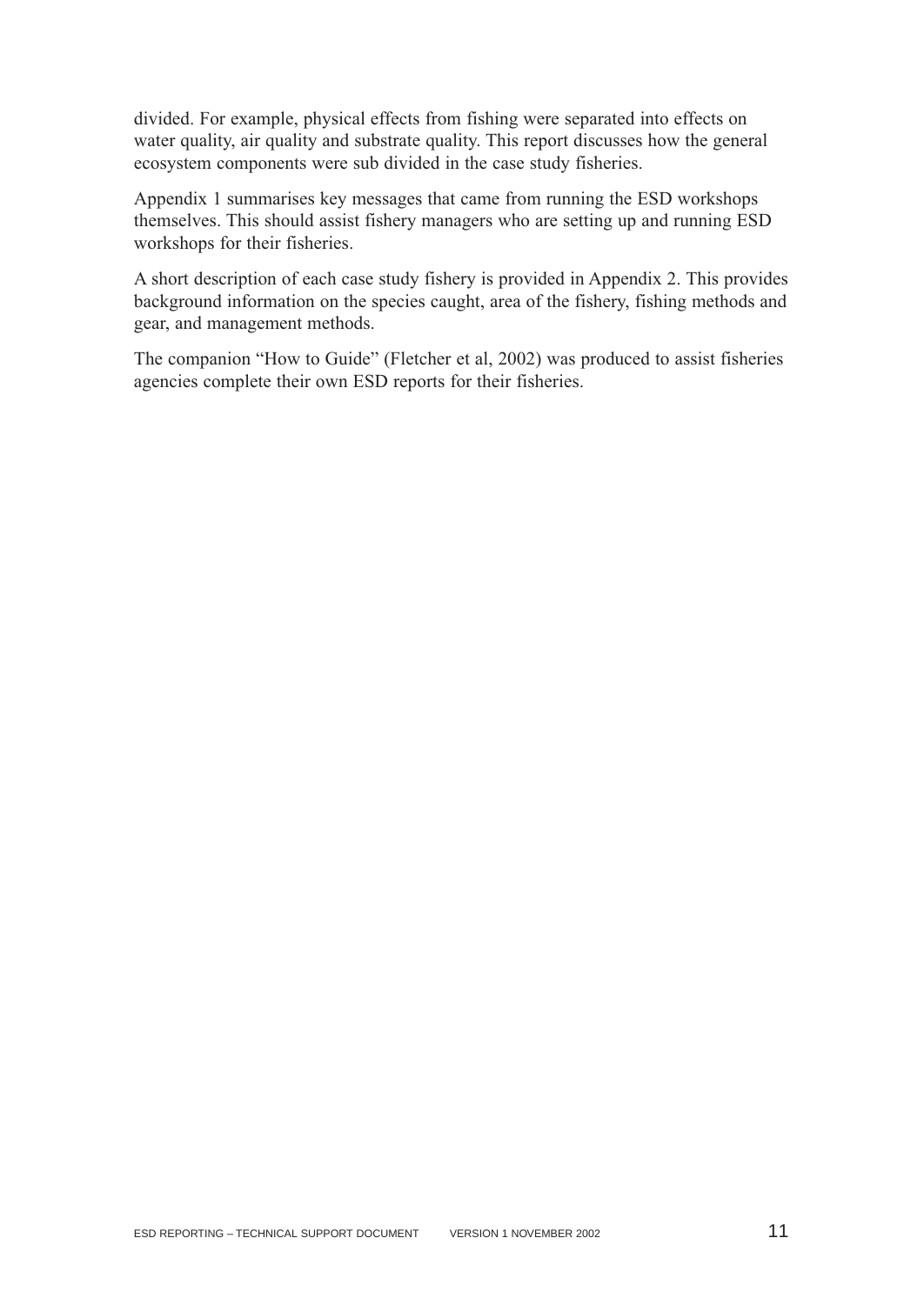## <span id="page-12-0"></span>**2.1 Retained species**

The generic component tree developed for 'Retained species' is displayed below. Performance report details for each fishery are given in Table 1a and 1b.



**Figure 2.** Generic component tree for a fishery's impacts on retained species

#### **2.1.1 Retained species: Primary species**

Most, but not all, case study fisheries sub divided their retained species into primary species and byproduct species, as in Figure 2 above. In some cases there were concerns that classifying species as by-product species might result in restricted access to these species in the future. In other cases it was not helpful to classify a species as primary or byproduct because a species may be primary in one sub fishery and byproduct in another sub fishery. Fisheries should choose the classification that is most convenient for them. The choice does not affect subsequent reporting.

#### *Components*

For some fisheries such as NT Barramundi Recreational Fishery, WA Rock Lobster Fishery and Victorian Abalone Fishery there was only one primary species, whereas for Qld East Coast Trawl Fishery, NSW Estuary General Fishery and SA Lakes and Coorong there were many primary species. Almost all primary species were dealt with as separate species in the case studies, although Qld East Coast Trawl Fishery and NSW Estuary General Fishery grouped some primary species into species groups, due to the large number of species.

A number of fisheries divided their primary species components further, to take into account different genetic or demographic stocks, for example WA Rock Lobster Fishery had a separate assessment for Abrolhos islands. Most of the fisheries also looked at population structure, such as age, size and sex of the populations of these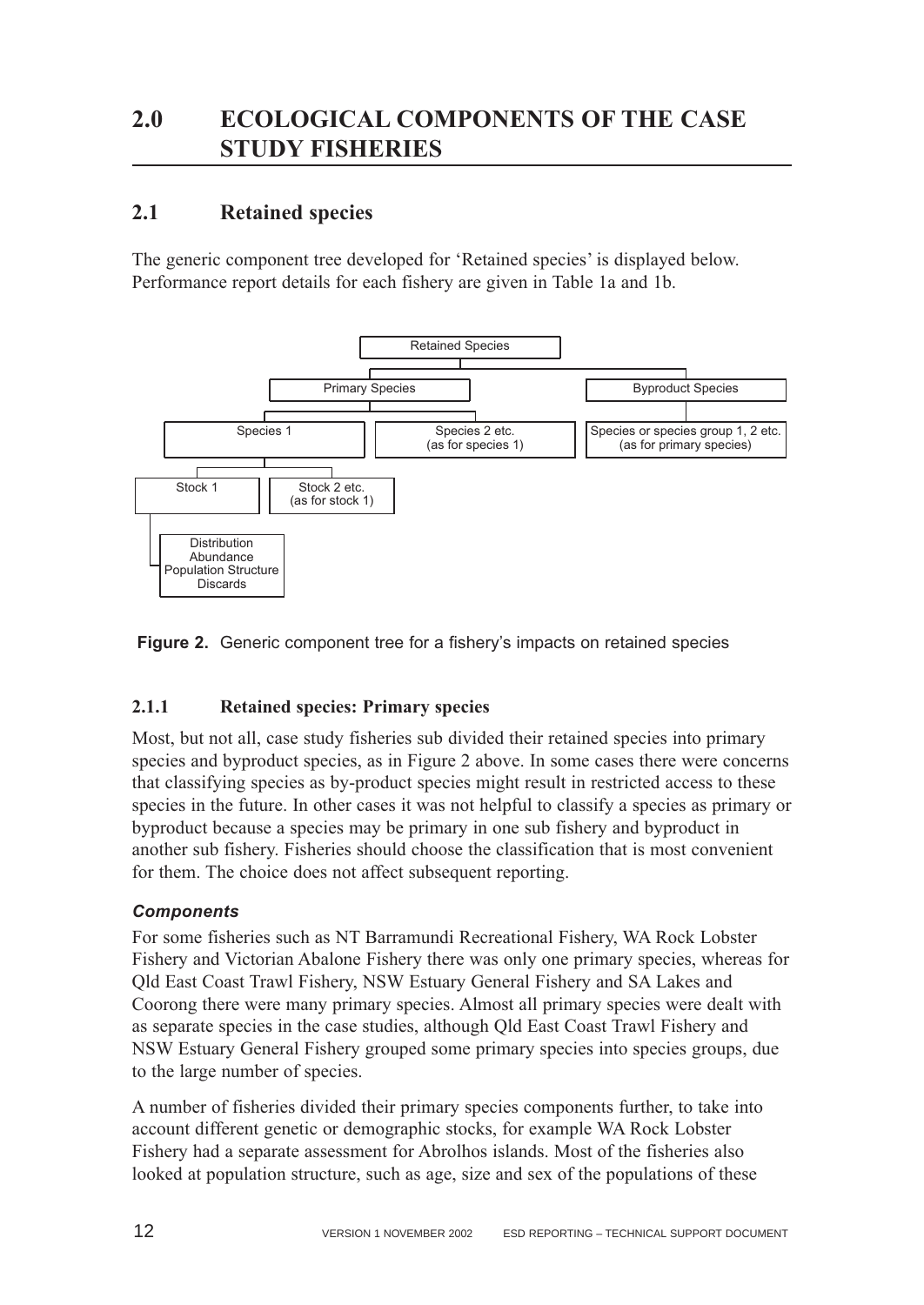species, and some fisheries looked at the distribution of fish over their range, but these features were usually part of the population model for the species rather than being addressed separately.

#### *Objectives*

All the case study fisheries had high level objectives for the primary species that came from the relevant fisheries legislation (Table 1a). Operational objectives, that could be directly measured and assessed against, were however, often not stated explicitly – but they were usually present implicitly. An objective that was commonly stated or suggested across a number of fisheries was to avoid recruitment overfishing (suggested for tiger prawns in Qld East Coast Trawl Fishery, yellowfin bream in NSW Estuary General Fishery, broadbill swordfish in Eastern Tuna and Billfish Fishery and NT Barramundi Recreational Fishery). If we assume that fisheries are using 'recruitment overfishing' to mean fishing that causes a reduction in the spawning biomass of a stock to a level where subsequent recruitment levels are adversely affected, then this objective is consistent with objectives of 'sustaining' or 'conserving' the species. The WA Rock Lobster Fishery translated this objective into a more operational objective, specifying that egg production should remain above a specified limit, namely the 1980 level.

At some workshops the participants generated additional objectives other than to merely avoid overfishing. For example, in addition to objectives for avoiding overfishing, the NSW Estuary General Fishery workshop suggested a number of draft objectives such as - to not increase mortality rates (for yellowfin bream), to achieve, but not exceed MSY (for yellowfin bream) to prevent localised depletions (for mud crabs and eels), and to maximise economic yield per recruit (for eels). The Victorian Abalone fishery aimed to sustain productive capacity of the stocks. The NT Barramundi Recreational Fishery specified a minimum limit below which the stock should not fall, as well as a target for stock abundance.

An objective suggested in the Eastern Tuna and Billfish Fishery for broadbill swordfish, was to maintain population levels within a range that would maintain ecological function. This goes beyond looking at the species as a single entity and incorporates its place within the ecosystem.

The WA Aquarium Fishery, argued that at current catch levels (which was only measured in the thousands of individuals along the entire WA coast) that it is unlikely to have a significant impact on any of its primary retained species. Hence they proposed an objective to maintain the catch below a specified level for each species.

#### *Indicator*

Most fisheries used some sort of indicator of abundance to monitor their retained species objectives, but the form of the indicator varied considerably (Table 1a). Some fisheries had estimates of absolute abundance, biomass or egg production. For example the WA Rock Lobster Fishery has developed indices of rock lobster abundance based upon CPUE, catch, spatial information, independent scientific surveys, reproductive status, recruitment and others. Biomass estimates were also suggested for yellowfin bream in NSW Estuary General Fishery.

Estimates of relative abundance were also variable, with the Victorian Abalone Fishery using a complex relative biomass model for blacklip abalone which based estimates on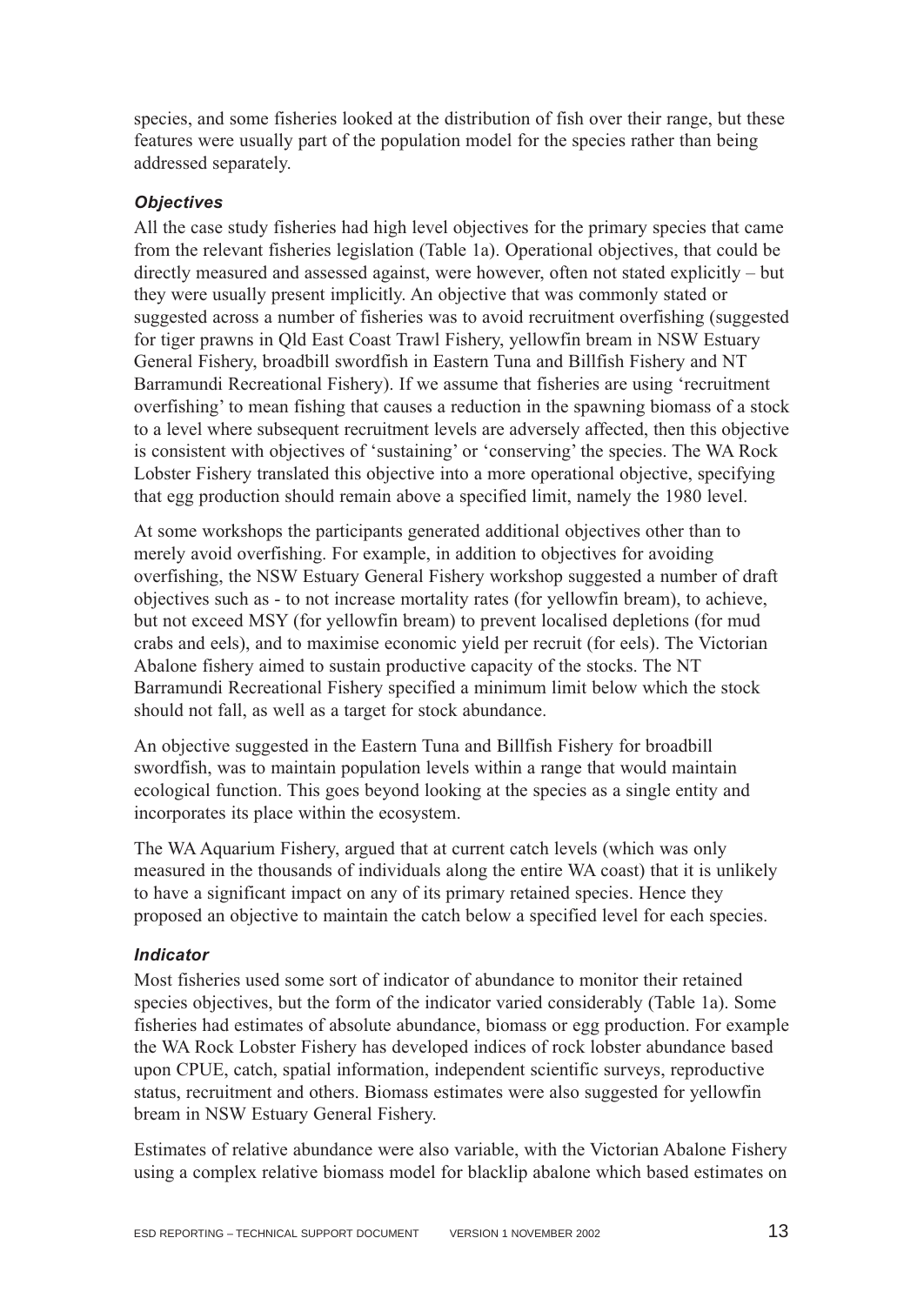catch and CPUE, spatial information, size data, mortality estimates, estimated from fishery dependent and independent sampling surveys. The Qld East Coast Trawl Fishery were proposing to use CPUE for each of their major prawn species based upon historical logbook data.

Total catch, using the number of individuals of all species collected, was suggested for the WA Aquarium Fishery, as well as having individual limits for each of the main species such as syngnathids. Similarly, the total collections measured in weight was suggested for coral, living sand and living rocks in the same fishery.

Total catch for the entire fishery and total catch landed per estuary were indicators suggested for mudcrabs in the NSW Estuary General Fishery. This fishery also suggested catch landings by catchment could be recorded for eels as well as recruitment levels to the fishery by looking at relative abundance of glass eels. They also intended to examine the age structures and CPUE in the future for this species.

The Commonwealth Eastern Tuna and Billfish Fishery will probably look mainly at catch trends for broadbill swordfish, with the potential to look at catch at size/age, catch rates, size distribution, maximum size (or percentile), catch and effort, and estimates of spawning biomass or exploitation rates in the future.

Additional indicators for yellowfin bream in the NSW Estuary General Fishery, not commonly mentioned above, included mortality rates and MSY (maximum sustainable yield) as indicators in their own right.

#### *Performance measure*

Most of the case study fisheries used minimum limit reference points (Table 1a). For some fisheries this was based upon biomass estimates, below which fish stocks should not fall. For example, the WA Rock Lobster Fishery uses 22% of unfished egg production, whereas the Victorian Abalone Fishery must maintain at least 90% of 1992 biomass or egg levels with 30% risk. The NT Barramundi Recreational Fishery must maintain 50% of  $B_0$  as the minimum limit and 70% of  $B_0$  as the target. Other fisheries using CPUE tended to have minimum limits of, as a possible example, 70% of 1988-97 CPUE levels for tiger prawns in the Qld East Coast Trawl Fishery.

Another possible performance measure suggested in the case studies was a maximum catch limit, as could be used for broadbill swordfish in the Eastern Tuna and Billfish Fishery. The WA Aquarium Fishery suggested a maximum total catch limit of 100,000 individuals, and maximum limits of 9, 13, and 13 tonnes of coral, living rock and living sand respectively. For individual fish species in the WA Aquarium Fishery the suggested level of catch was not to exceed the long-term average catch by 50% for three (3) consecutive reporting periods.

The NSW Estuary General Fishery proposed a variety of reference points, depending on species. For yellowfin bream the suggested recruitment overfishing limit was 30% of original spawning biomass, to not increase mortality rates above 0.5 and, for the MSY objective, the catch should not change by 20% from the average catch estimated from the last 5 years. For mud crabs they proposed a minimum limit of not less than 70% of the average catch estimated from the last 5 years, and in addition for each estuary to not have a declining catch trend for 3 years in a row. For eels, reference points of, recruitment declining by 40% each year for 2 consecutive years, for each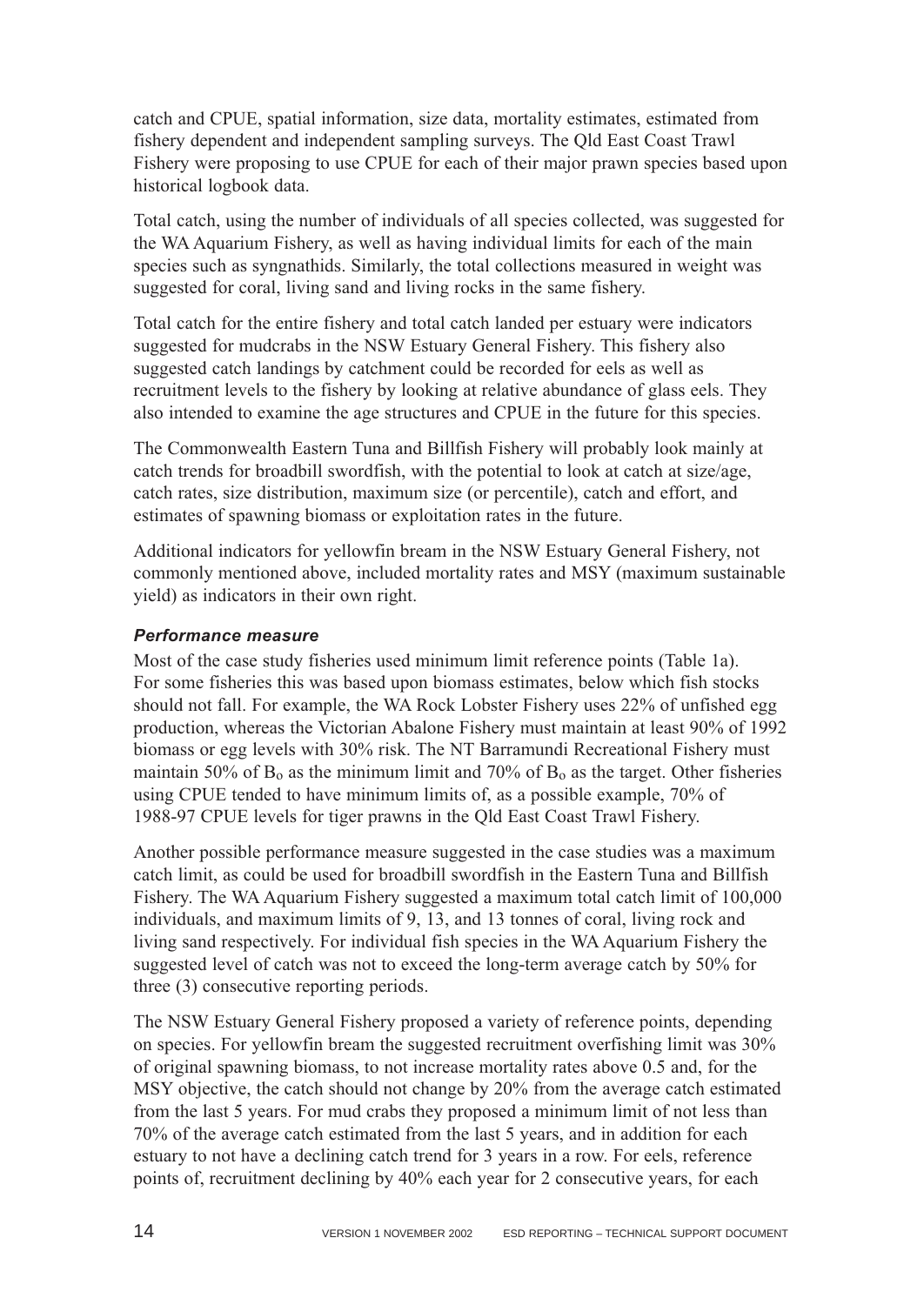<span id="page-15-0"></span>catchment the catch was not to decline by 30% over a rolling 5 year period, and to maximise economic returns for the fishery.

#### *Data*

The types and quantities of data available for analysis were variable (Table 1a). Some fisheries using catch and effort, often modelled using spatial, size and age, reproduction, independent marine surveys, and information from other fisheries, as occurs for the primary species in the Victorian Abalone Fishery, WA Rock Lobster Fishery, NT Barramundi Recreational Fishery and for yellowfin bream in the NSW Estuary General Fishery. Other fisheries only had catch recorded in logbooks as in the WA Aquarium Fishery. For eels and mud crabs in the NSW Estuary General Fishery catch data by estuary is recorded and cross checked with market information, including market value, and for eels relative abundance of glass eels is also recorded.

#### *Management response*

There was a large variety of current and potential management responses used by fisheries management agencies to achieve the operational objectives. These are summarised in Table 1b. In general, management responses could be grouped into input controls and output controls. Input controls included measures such as limits on the number of boats, licenses and gear specifications, minimum and maximum fish size limits, limits on reproductive stages that can be retained along with season and area closures.

Suggested output controls included measures such as total allowable catches (TAC), allocation to different sectors, and buy backs of catch. Other forms of management response which do not neatly fit into the above two categories are education and research and these were also quite common.

What if the limit for the performance measure is triggered? For most of the case study fisheries, if the limit was exceeded this would generally trigger a review in the first instance. If the review found that the effects were significant for the species and actually caused by the fishery or the fishery could exacerbate the situation then common management responses proposed included effort reductions, area closures, restrictions on landing certain fish sizes or reproductive individuals.

#### **2.1.2 Retained species: Byproduct species**

Most fisheries identified some of the retained species as Byproduct, as in Figure 2. The exceptions included hand collecting fisheries such as WA Aquarium Fishery which only collect the species they specifically target. As mentioned under retained species the term 'byproduct' was not used by all fisheries.

#### *Components*

For some fisheries, the byproduct species were grouped together and dealt with as one group, for example in the NT Barramundi Recreational Fishery and NSW Estuary General Fishery. In other case studies, species were examined separately so that they could be managed more easily, or in case they became primary species at some stage in the future, or because they are primary species in another fishery and the management arrangements need to be coordinated. It was also recognised that where a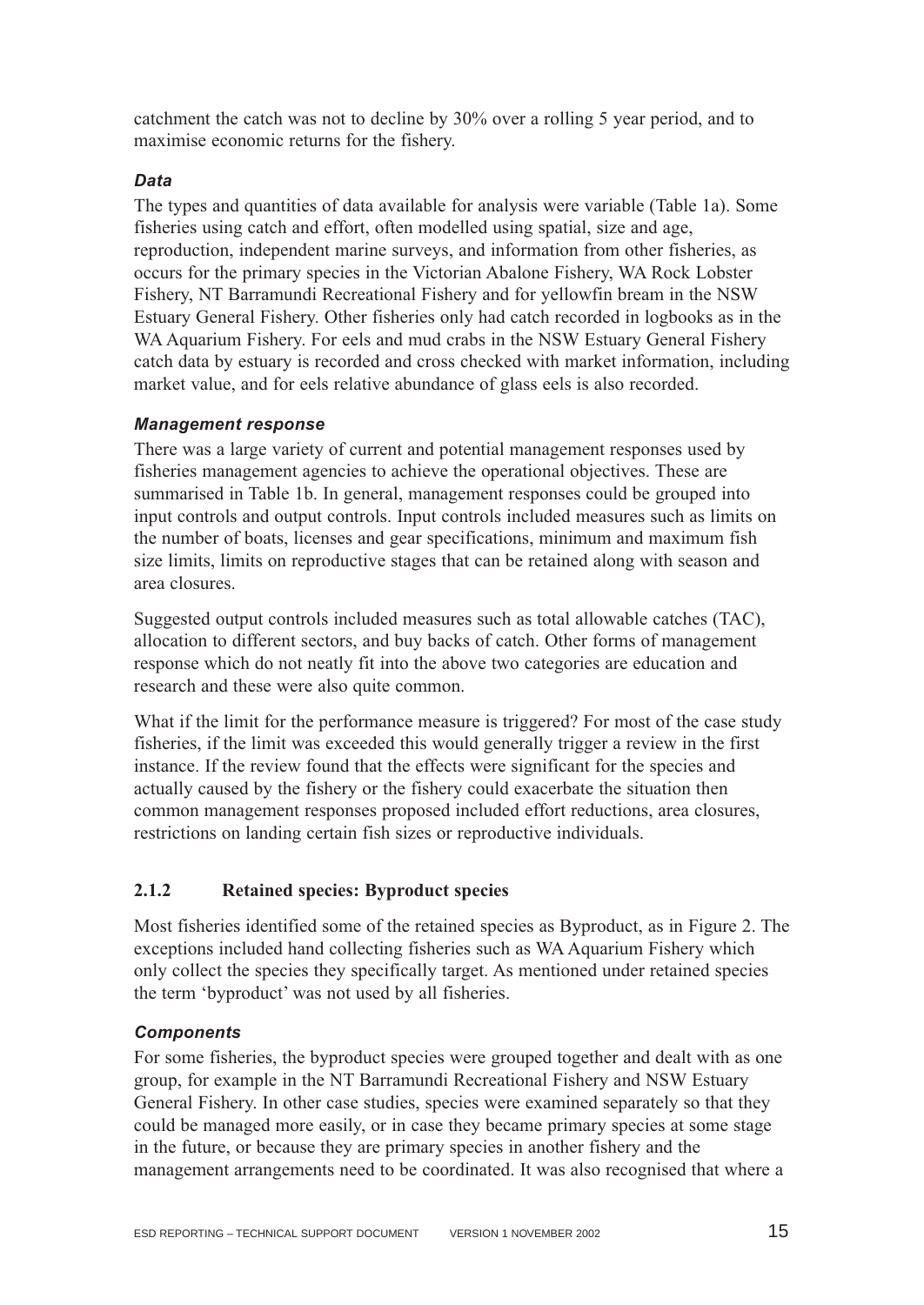fishery catches a small proportion of the total catch the stock assessment will usually be carried out by the major fishery, but taking into account catches from all fisheries.

#### *Objectives*

Most operational objectives for byproduct species were based upon the ideas of 'not increasing capture above historical levels', for example in WA Rock Lobster Fishery, NT Barramundi Recreational Fishery, and this was also a possible objective in the QLD East Coast Trawl Fishery for syngnathids and blue swimmer crabs (Table 1a). It was not clear whether this type of objective was motivated by a desire to protect the species or to minimise conflict amongst competing sectors.

For the Victorian Abalone Fishery, the suggested objective for Green lip Abalone was to rebuild stocks. The Qld East Coast Trawl Fishery also identified other possible operational objectives, for example reducing catches of syngnathids and ceasing catches of blue swimmer crabs altogether.

For byproduct species there are opposing objectives for utilisation and for conservation. In some case study fisheries production objectives appeared to be confused with conservation goals. For example, an objective of 'not increasing catches' can be satisfied when a stock is declining. For these reasons byproduct presents a dilemma for fishery managers. Objectives for byproduct species need further development and thought.

#### *Indicators*

There was wide variation in indicators used for byproduct species depending mainly upon the information available (Table 1a). Catch and CPUE were suggested in a number of case study workshops to estimate relative abundance of these species or relative level of exploitation, rather than estimating absolute abundance. These relative levels were mainly determined by comparing catches and catch rates to historical levels and for NT Barramundi Recreational Fishery and Qld East Coast Trawl Fishery this was being done across fisheries for the species as a whole. The Victorian Abalone Fishery was, by contrast, proposing to estimate the abundance of greenlip abalone populations from CPUE and fishery independent diving surveys (done concurrently with the main black lip species).

#### *Performance measures*

The most common performance measures were based upon catch and catch rates and were either trends or trigger points (Table 1a). These tended to be precautionary measures based upon limited evidence, for example:

- Management responses will be implemented if an increasing catch trend is detected, as suggested, for example in the NT Barramundi Recreational Fishery and an increasing trend for three years in the Qld East Coast Trawl Fishery for blue swimmers, or
- Management responses will be implemented if a catch or CPUE trigger point is exceeded, such as CPUE decreasing 25% below historical levels for octopus in the WA Rock Lobster Fishery and catches not to exceed current levels for syngnathids in the Qld East Coast Trawl Fishery. Once these triggers are exceeded then extra management responses will be implemented, such as reviewing stock status, or implementing mitigation devices.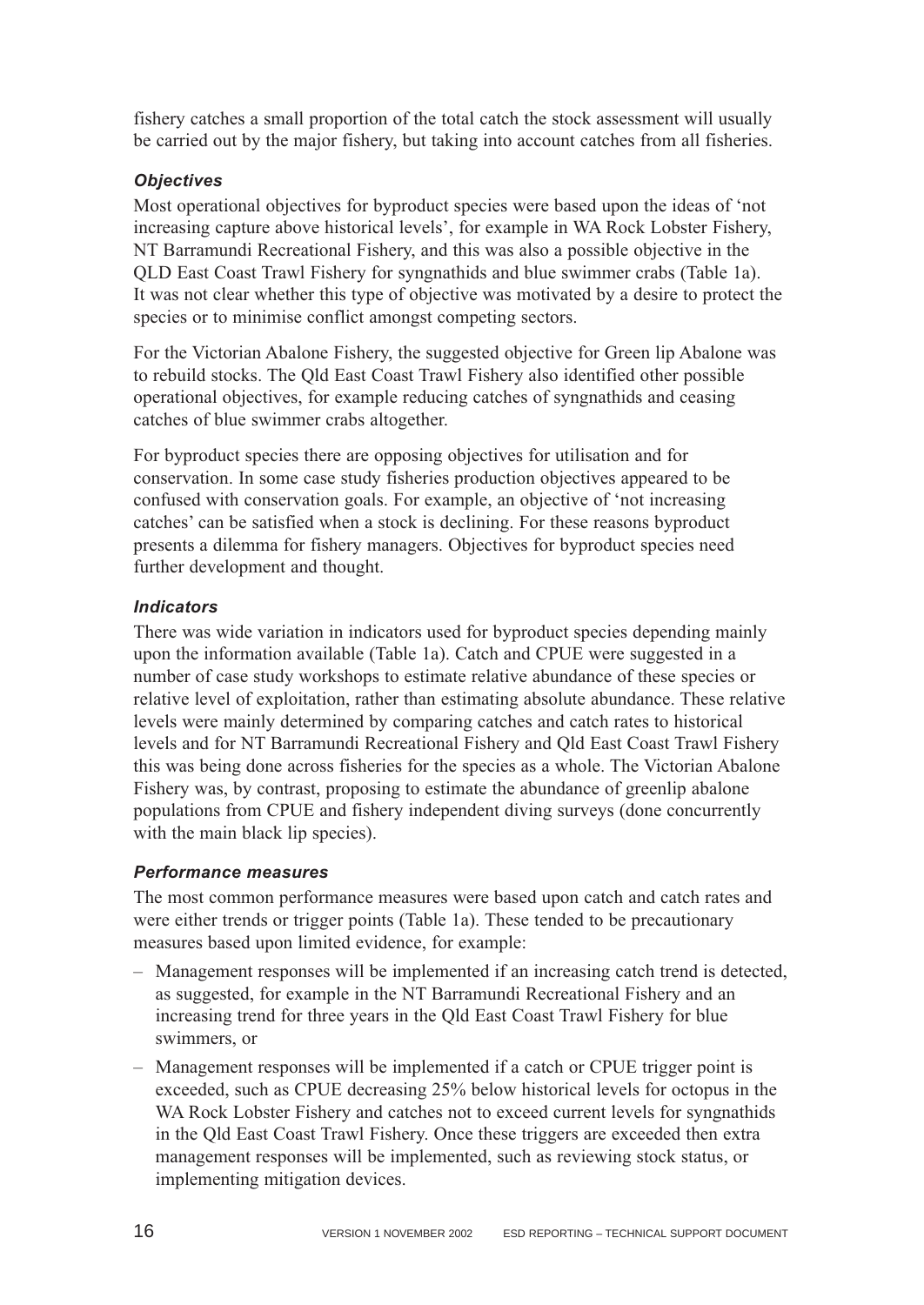On the other hand, the Victorian Abalone Fishery had a target of increasing stocks to at least 300% of present levels.

#### *Data*

Information was variable, from almost non existent to a combination of fishery dependent and independent surveys (Table 1a). A number of sources of data were suggested, for example:

- Fishing records logbooks, recreational competitions
- Landing and Export records,
- Observer studies,
- Records from other fisheries,
- Scientific research surveys,
- Independent marine studies

Fishing records were the most common data, however this was often backed up with extra information, for example WA Rock Lobster Fishery and NT Barramundi Recreational Fishery were using observer studies, with the former being yearly and the latter intermittent. NT Barramundi Recreational Fishery and Qld East Coast Trawl Fishery were also using other fisheries information, from other commercial and recreational fisheries. The Victorian Abalone Fishery were assessing population status through CPUE in logbooks and independent marine surveys. Scientific research surveys were being considered by the NSW Estuary General Fishery while this was being carried out in the QLD East Coast Trawl Fishery (FRDC funded survey).

#### *Management responses*

Most fisheries had management controls already in place for byproduct including gear modification to reduce catches, possession limits and size restrictions (Table 1b). Gear modifications in the WA Rock Lobster Fishery for octopus included escape gaps and reduced pot effort. Possession limits were a form of management response in the NT Barramundi Recreational Fishery and for blue swimmer crabs in the Qld East Coast Trawl Fishery. Size/sex restrictions were additional management responses for landing blue swimmer crabs in Qld ECTF, greenlip abalone in Victorian Abalone Fishery, and for NT Barramundi Recreational byproduct species. Specific closed areas were not common management measures for byproduct species although seasonal closures were important in Victorian Abalone Fishery. Potential future management responses included collecting more information, such as for syngnathids and blue swimmer crabs in Qld East Coast Trawl Fishery and for octopus in the WA Rock Lobster Fishery.

#### What if the performance limit was triggered?

The management responses that would be implemented if a byproduct species was declining, were less clear with WA Rock Lobster Fishery suggesting total catch limits placed on octopus, including more size restrictions in NT Barramundi Recreational Fishery, and extra compliance effort against illegal fishing in Victorian Abalone Fishery. The Victorian Abalone Fishery had an interesting possible management response of rewriting the management plan so each abalone species could be dealt with separately and a zero TAC could then be set for byproduct greenlip abalone.

Since the draft objectives were often not clearly articulated, it is not surprising that the relationship with the potential indicator was not always obvious.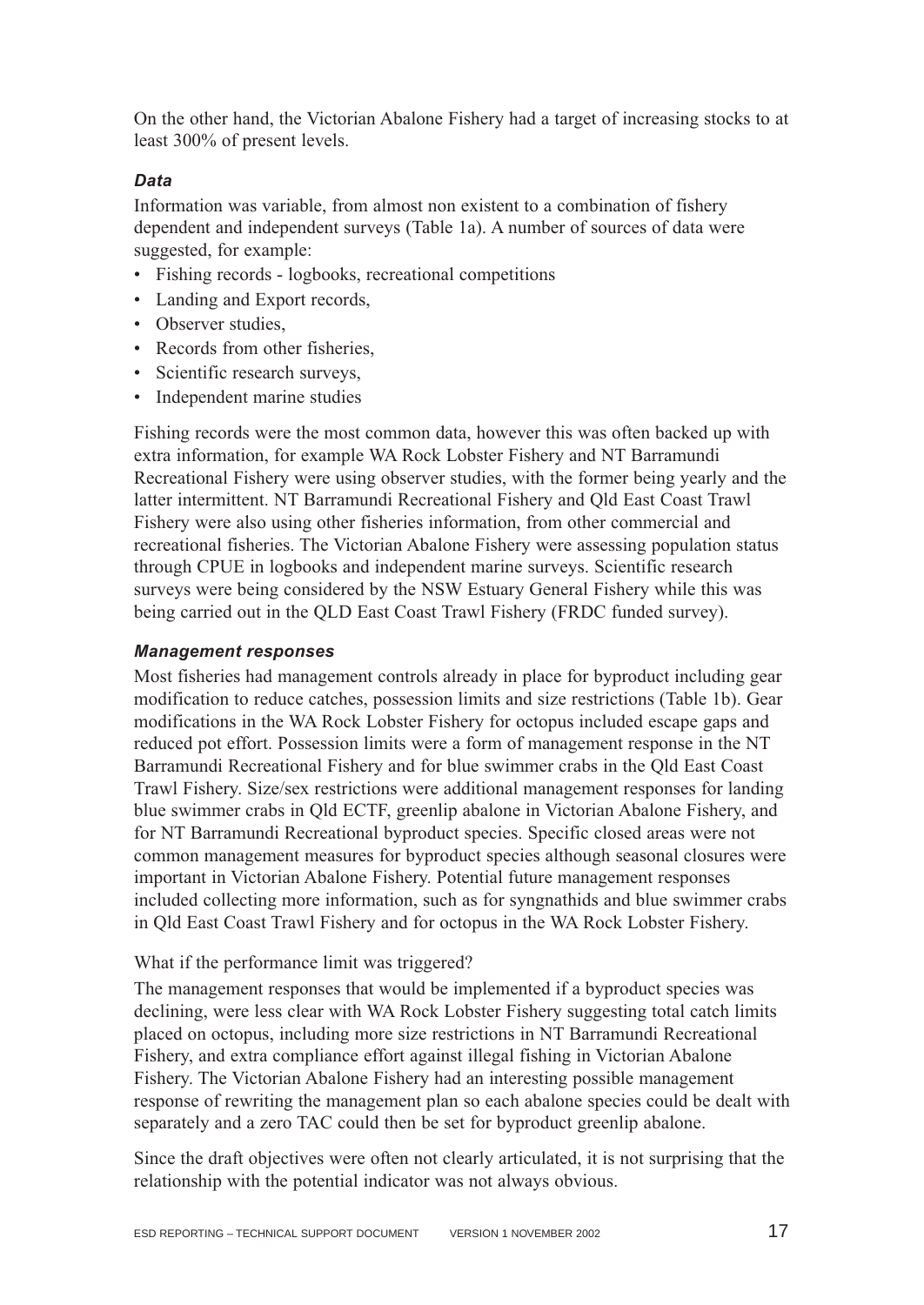$B<sub>0</sub>$ Data requirements for indicator -A time series of catch and effort data, preferably for each sector Data availability (current – future) -Commercial data - since the 70s. (correlated with river flow). -Recreational surveys 1995 & 2000/01. -Indigenous survey 2000/01 (Note –The information presented in this table includes suggestions made at the case study workshops and may not reflect the current management arrangements of these fisheries).

Table 1 a. Redelete Species Reports<br> **Table 1 a.** Redelete Species Reports and a risk of section and a risk of section and the second procedure and the second process of the second process of the second process of the sec -An estimate of total fish population size. -Daly River tournament records – catch rate -Spot surveys of recreational fishing 1994/95 and 2000/01. -Annual Barracade in Corroboree Billabong, and some years for Yellow Waters -Fishing tour operator logbook returns -"Barra Watch" returns (new). Victorian Abalone Retained: Primary species: Blacklip abalone High level objective to promote a sustainable commercial fishery Productive capacity of stocks sustained into the future at low levels of risk. Relative biomass (Model Output =  $\rm{B_{current}}/\rm{B_{1992}}$ Mature biomass (or egg numbers) at 90% of value estimated for 1992 with 30% risk (lower limit). Data requirements for indicator -A fishery assessment model has been developed that incorporates reported catch, catch rates (optional) and independently estimated abundance. The model needs to account for all mortality including landed (illegal, legal and recreational), discarding, high grading, and mortality during discarding. The model is highly dependent on spatially variable growth, natural mortality and recruitment parameters. The model can accommodate density dependence.

**Table 1a.** Retained Species: Performance Reports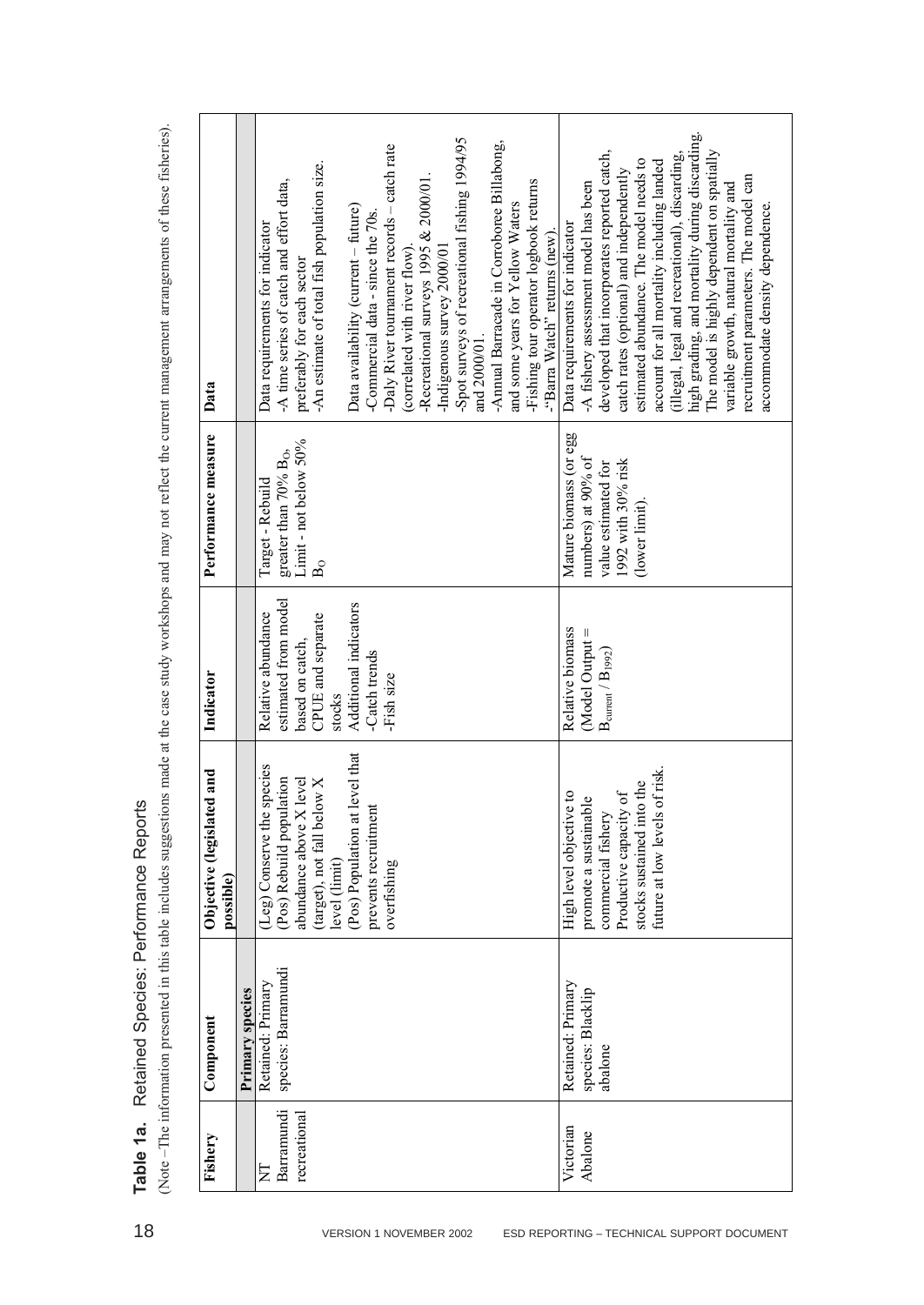| Data                                        | -Limited commercial catch-sampling data and<br>(spatial and temporal resolution is improving)<br>estimates of growth and natural mortality.<br>Data availability (current - future)<br>-Catch and effort data, since 1969<br>Past | from fishery independent dive surveys for ten-<br>(weight and numbers), dive profiles of divers.<br>-Both the independent surveys and on-board<br>-Relative abundance and length-frequency<br>observations collect semi-quantification<br>resolution, location-specific, catch rates<br>-Commercial catch-sampling program<br>-On-board observation provides high-<br>-Catch data at the reef complex scale<br>year time series.<br>ecosystem data.<br>Present | -Improved recreational catch data should be<br>-Estimate quantities and source locations of<br>-potential to acquire GPS co-ordinates for<br>- Improvements in fishery-dependent data<br>available once the National Rec survey is<br>-Tagging studies for growth and natural<br>illegally harvested abalone in progress.<br>-numbers of individuals in the catch<br>from the commercial sector through<br>-sample divers' catches on landing<br>on-board electronic recording for<br>-time of each measurement<br>mortality in progress.<br>each measurement.<br>-length-frequency<br>finalised<br>Future |
|---------------------------------------------|-----------------------------------------------------------------------------------------------------------------------------------------------------------------------------------------------------------------------------------|----------------------------------------------------------------------------------------------------------------------------------------------------------------------------------------------------------------------------------------------------------------------------------------------------------------------------------------------------------------------------------------------------------------------------------------------------------------|------------------------------------------------------------------------------------------------------------------------------------------------------------------------------------------------------------------------------------------------------------------------------------------------------------------------------------------------------------------------------------------------------------------------------------------------------------------------------------------------------------------------------------------------------------------------------------------------------------|
| Performance measure                         |                                                                                                                                                                                                                                   |                                                                                                                                                                                                                                                                                                                                                                                                                                                                |                                                                                                                                                                                                                                                                                                                                                                                                                                                                                                                                                                                                            |
| Indicator                                   |                                                                                                                                                                                                                                   |                                                                                                                                                                                                                                                                                                                                                                                                                                                                |                                                                                                                                                                                                                                                                                                                                                                                                                                                                                                                                                                                                            |
| hur p.<br>Objective (legislate<br>possible) |                                                                                                                                                                                                                                   |                                                                                                                                                                                                                                                                                                                                                                                                                                                                |                                                                                                                                                                                                                                                                                                                                                                                                                                                                                                                                                                                                            |
| Component                                   |                                                                                                                                                                                                                                   |                                                                                                                                                                                                                                                                                                                                                                                                                                                                |                                                                                                                                                                                                                                                                                                                                                                                                                                                                                                                                                                                                            |
| Fishery                                     |                                                                                                                                                                                                                                   |                                                                                                                                                                                                                                                                                                                                                                                                                                                                |                                                                                                                                                                                                                                                                                                                                                                                                                                                                                                                                                                                                            |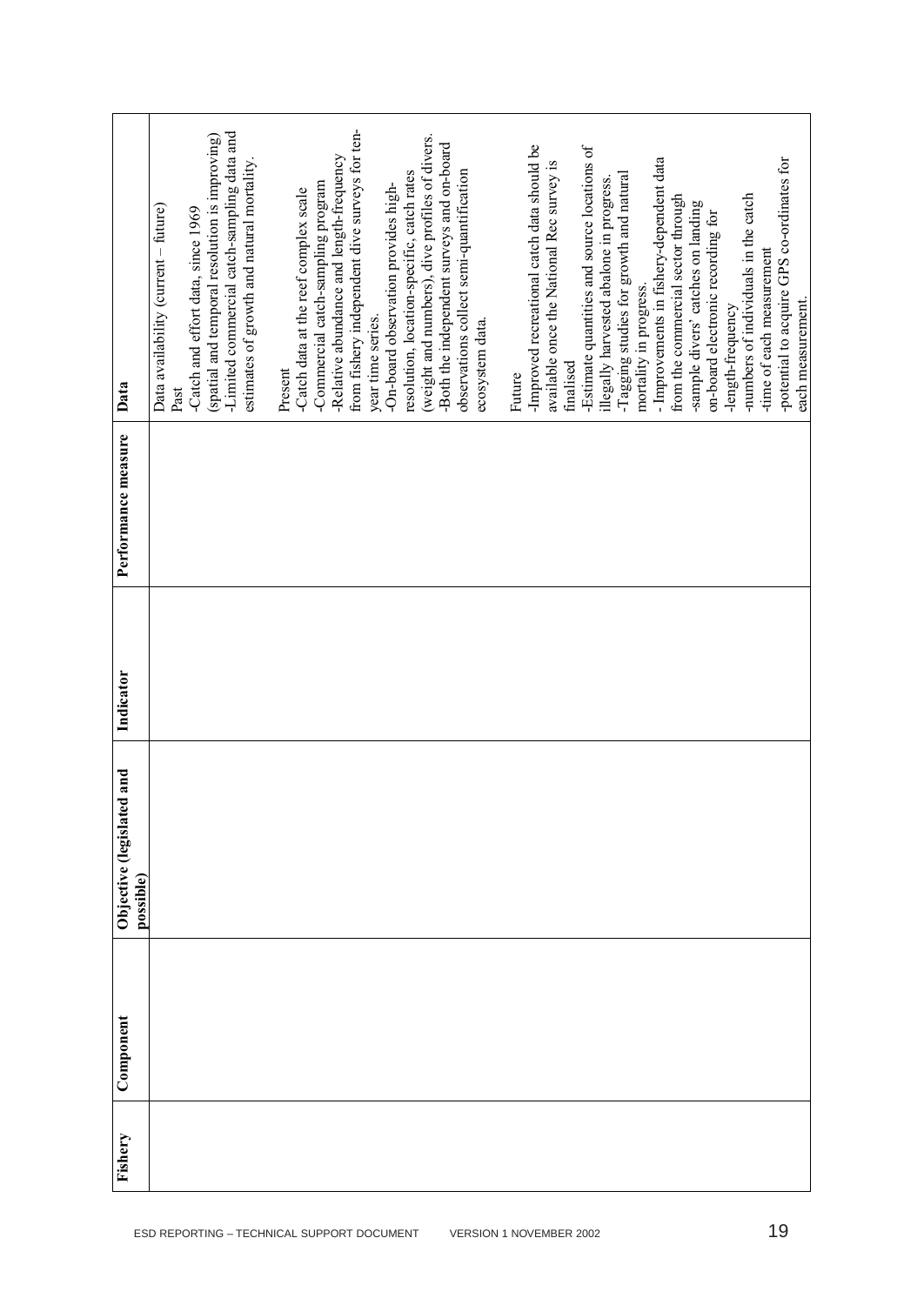| Data                                   | breeding stock estimates- undertaken annually<br>collected by fishers and observers- available<br>-Computer modelling and simulations based<br>(berried, setose and spawning size) lobsters<br>-Relative number and sizes of breeding<br>Independent survey of breeding stock<br>on catch data, puerulus settlement and<br>Data requirements and availability<br>but extent of analysis may vary.<br>(indice)- available since 1991<br>since 1970. |                                                                                                                                                       | -Catch records- Monthly Fisher Returns<br>1995 onwards                                                                                                                          | -Catch records- Monthly Fisher Returns -<br>1995 onwards                                                             |
|----------------------------------------|----------------------------------------------------------------------------------------------------------------------------------------------------------------------------------------------------------------------------------------------------------------------------------------------------------------------------------------------------------------------------------------------------------------------------------------------------|-------------------------------------------------------------------------------------------------------------------------------------------------------|---------------------------------------------------------------------------------------------------------------------------------------------------------------------------------|----------------------------------------------------------------------------------------------------------------------|
| Performance measure                    | estimated 1970s level-<br>above the agreed limit<br>of current level of egg<br>performance, estimate<br>production should be<br>22% of the unfished<br>reference point.<br>For acceptable<br>level)                                                                                                                                                                                                                                                |                                                                                                                                                       | 100,000 recorded<br>Trigger point of<br>specimens                                                                                                                               | three (3) consecutive<br>Catch not to exceed<br>species by 50% for<br>catch of individual<br>long term average       |
| Indicator                              | frequency of breeding<br>Estimates (indices) of<br>breeding stock survey<br>Fishery independent,<br>grounds prior to rock<br>the level of breeding<br>stock and associated<br>abundance and size<br>survey of breeding<br>egg production by:<br>commercial catch<br>spawning index)<br>Monitoring of<br>lobster season<br>(independent<br>(monitoring<br>females in<br>index")                                                                     | The total catch in this<br>region can be used as<br>spawning biomass.<br>spawning season.<br>closed during the<br>Abrolhos Islands<br>an indicator of | through the CAESS<br>commercial catch<br>Reported total                                                                                                                         | species taken through<br>number of individual<br>Reported total<br>the CAESS                                         |
| Objective (legislated and<br>possible) | stock of western rock lobster<br>Maintaining the spawning<br>that<br>recruitment overfishing.<br>minimises the risk of<br>at, or above, a level                                                                                                                                                                                                                                                                                                    |                                                                                                                                                       | species.<br>best estimate is it does not<br>catch at a level where the<br>significantly on the large<br>(1) To maintain the total<br>impact on the stocks<br>number of targeted | catch of any one species at a<br>level that does not impact on<br>(1) To maintain the total<br>a stock significantly |
| Component                              | species: Rock Lobster<br>Retained: Primary                                                                                                                                                                                                                                                                                                                                                                                                         | species: Rock lobster:<br>Retained: Primary<br>Rock Lobster<br>Abrolhos                                                                               | Retained: Fish: Total<br>no.s                                                                                                                                                   | Retained: Fish:<br>Individual fish                                                                                   |
| Fishery                                | WA Rock<br>Lobster                                                                                                                                                                                                                                                                                                                                                                                                                                 | <b>WA Rock</b><br>Lobster                                                                                                                             | Aquarium<br>$W\Lambda$                                                                                                                                                          | Aquarium<br>$W_{\mathbf{A}}$                                                                                         |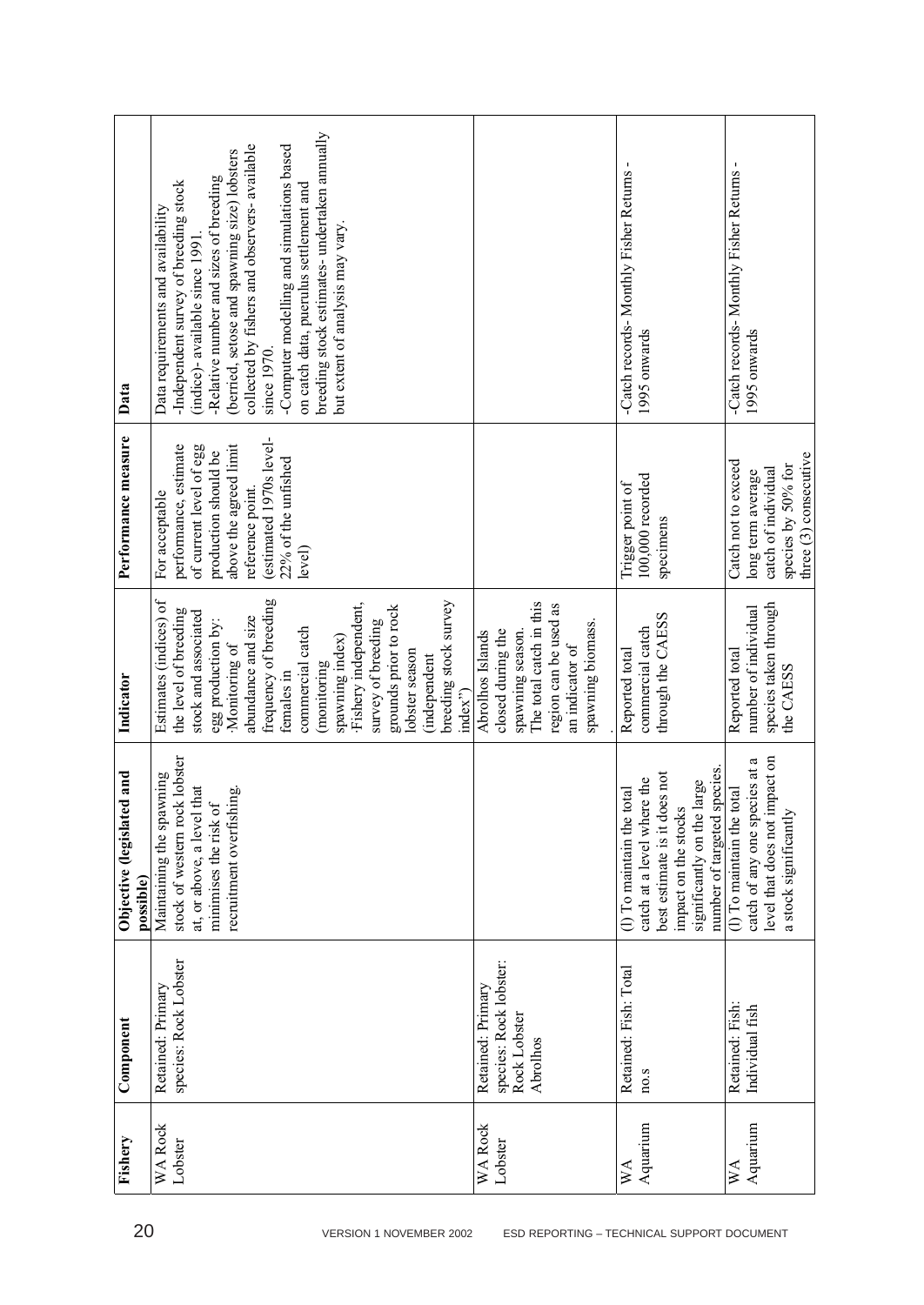| Fishery                   | Component              | Objective (legislated and<br>possible)                   | Indicator             | Performance measure     | Data                                           |
|---------------------------|------------------------|----------------------------------------------------------|-----------------------|-------------------------|------------------------------------------------|
|                           |                        |                                                          |                       | reporting periods       |                                                |
| $W_{\mathcal{A}}$         | Retained: Fish:        | total<br>(1) To maintain the                             | Reported total        | Catch not to exceed     | -Catch records- Monthly Fisher Returns         |
| Aquarium                  | Individual fish:       | ದ<br>catch of any one species at                         | number of individual  | long term average       | 1995 onwards                                   |
|                           | Syngnathids            | level that does not impact on                            | species taken through | catch of individual     |                                                |
|                           |                        | a stock significantly                                    | the CAESS             | species by 50% for      |                                                |
|                           |                        |                                                          |                       | three (3) consecutive   |                                                |
|                           |                        |                                                          |                       | reporting periods       |                                                |
| $\mathbb{X}^{\mathsf{A}}$ | Retained: Coral        | (1) The amount of coral                                  | Weight of coral       | Total set at 9 tonnes   | -Reporting system for landings of corals       |
| Aquarium                  |                        | taken is not at a level that                             | removed per year      |                         | -Catch records- Monthly Fisher Returns         |
|                           |                        | impact on the natural habitat<br>will have a significant |                       |                         | 1995 onwards                                   |
| $W\Lambda$                | Retained: Living       | (1) To maintain the                                      | The weight of living  | Total living rock       | -Reporting system for landings of living rock  |
| Aquarium                  | rock/sand              | collection of living                                     | rock and living sand  | removed-13 tonnes       | and living sand                                |
|                           |                        | that will<br>rock/sand at a level                        | removed each year     | Total Living sand       | -Catch records- Monthly Fisher Returns         |
|                           |                        | not have significant impacts                             |                       | removed-13 tonnes       | 1995 onwards for living rock, -2000 for living |
|                           |                        | on the natural habitat to                                |                       |                         | sand                                           |
|                           |                        | effect the ecology of resident                           |                       |                         |                                                |
|                           |                        | species                                                  |                       |                         |                                                |
| <b>QLD ECTF</b>           | Retained: Primary      | -Broad objective-To                                      | Nominal CPUE over     | Above the reference     | Data requirements for indicator                |
|                           | species: Prawns: Tiger | minimise the risk of having                              | the period 1 March -  | point of 70% of the     | -Catch and effort information from logbooks    |
|                           | prawns                 | recruitment overfishing.                                 | 30 June and 1         | 1988-1997 level is      |                                                |
|                           |                        | decline in<br>-(p) No significant                        | September-31 Dec.     | acceptable              | Data availability (current - future)           |
|                           |                        | prawns<br>abundance of tiger                             |                       | Below the reference     | $-1988$ - present                              |
|                           |                        | relative to the period 1988-                             |                       | point is not acceptable |                                                |
|                           |                        | 1997 (because there was no                               |                       |                         |                                                |
|                           |                        | recruitment overfishing                                  |                       |                         |                                                |
|                           |                        | during this period.)                                     |                       |                         |                                                |
| <b>NSW</b>                | Retained: Shellfish:   | stock at<br>-Maintain the NSW                            | -Total commercial     | (Trigger points)        | Data requirement and availability              |
| Estuary                   | Mud crabs              | a level that can support a                               | landings and/or catch | Total catch less than   | -Catch – total and by estuary- available with  |
| General                   |                        | small commercial and                                     | per unit effort       | 70% of a rolling $5$    | annual cross checks with market data and field |
|                           |                        | recreational fishery                                     | -Commercial           | years average           | observer programs                              |
|                           |                        | -To prevent localised                                    | landings and/or catch | For each NSW estuary,   |                                                |
|                           |                        | depletion                                                | per unit effort by    | catch declines for 3    |                                                |
|                           |                        |                                                          | estuary               | years in a row          |                                                |
| <b>NSW</b>                | Retained: Finfish:     | Sustainability                                           | -Mortality rates      | (Trigger points)        | Data requirement and availability              |
| Estuary                   | Yellowfin Bream        | -To maintain the spawning                                | (currently $0.4$ )    | -Decline in spawning    | -Catch- available with annual cross checks     |
| General                   |                        | pream at<br>stock of yellowfin l                         | -Age structure        | biomass to 30% of       | with market data and field observer programs   |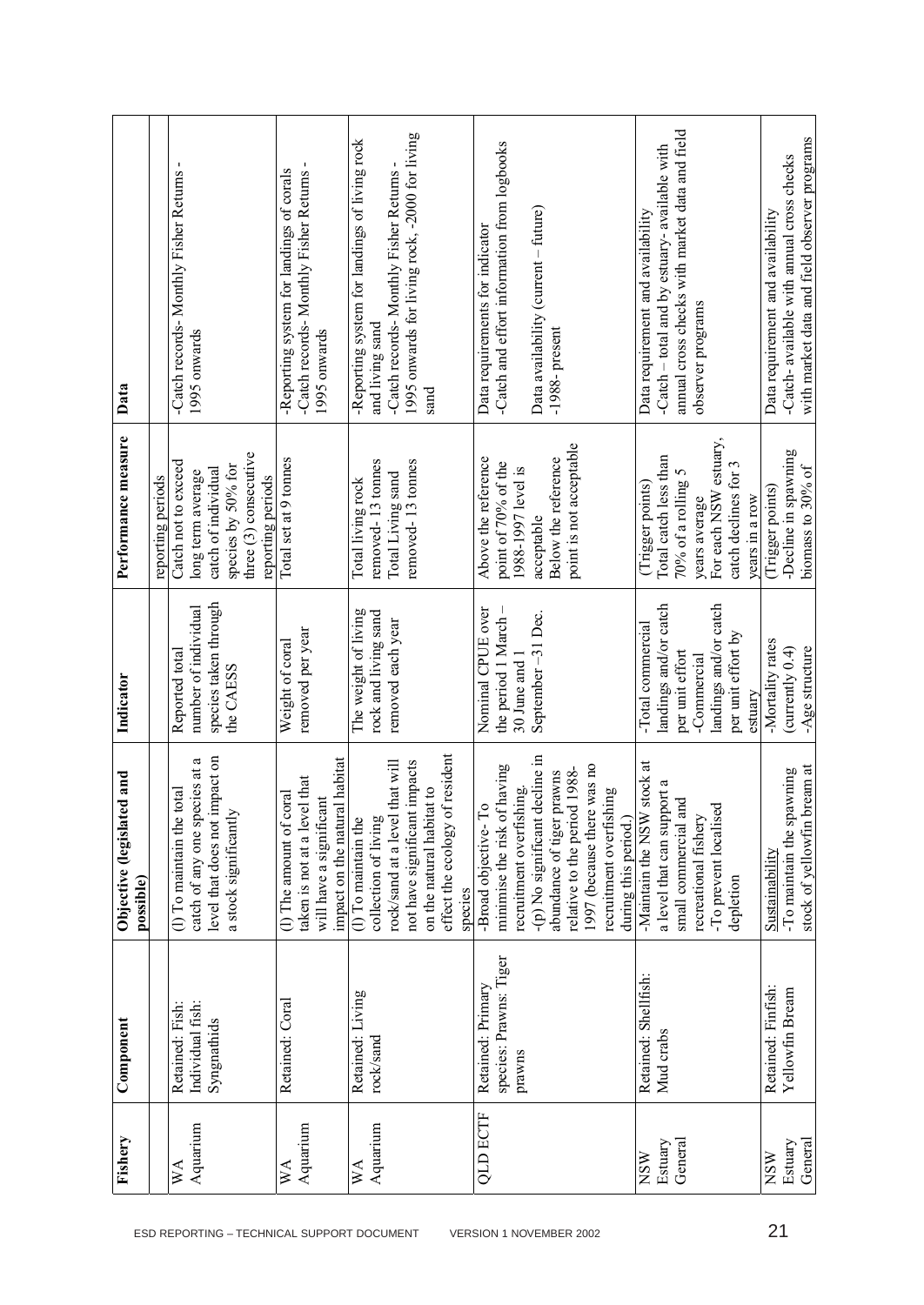| Component               | or above an appropriate level<br>Objective (legislated and<br>possible) | -Estimates of biomass<br>Indicator        | Performance measure<br>unfished state           | Validated subset of CPUE-yet to be done<br>Data                                                |
|-------------------------|-------------------------------------------------------------------------|-------------------------------------------|-------------------------------------------------|------------------------------------------------------------------------------------------------|
|                         | that minimises the risk of<br>recruitment overfishing.                  | -The indicator of<br>from modelling       | -Increasing mortality<br>rates $Z > 0.5$        | -Natural mortality-estimates from literature<br>-Growth rate-FRDC study and literature         |
|                         | -To not increase total fishing<br>mortality rate                        | MSY is catch yield<br>per recruit         | For $MSY - if$ catch                            | -Age structure of commercial landings-<br>available since 1995                                 |
|                         | and<br>-To achieve MSY<br>Yield                                         |                                           | changes by 20% from a<br>rolling 5 year average | -Reproductive biology: Fecundity, Size/age at<br>first maturity, Spawning period- known from   |
|                         | MEY (not exceeding<br>MSY)}                                             |                                           |                                                 | -Catch by all sectors- commercial available,<br>literature                                     |
|                         |                                                                         |                                           |                                                 | sporadic recreational information for some                                                     |
|                         |                                                                         |                                           |                                                 | estuaries, indigenous catch is currently part of<br>either commercial or recreational sectors. |
| Retained: Finfish: Eels | -To ensure that the                                                     | -Setting up program                       | (Trigger points)                                | Data requirements and availability                                                             |
|                         | escapement level of eels                                                | to monitor eel                            | Limits                                          | -Commercial catch data – total and by estuary-                                                 |
|                         | (glass eels and sub-adults) to                                          | recruitment (by                           | -Recruitment of glass                           | available monthly with cross checks with                                                       |
|                         | reach spawning age is                                                   | relative abundance of                     | eels declines by 40%                            | market data and field observer programs.                                                       |
|                         | sufficient to maintain current                                          | glass eels)                               | each year over 2                                | -Relative abundance of glass eels- current                                                     |
|                         | levels of recruitment                                                   | -Commercial fishery                       | consecutive years                               | research program and ongoing surveys                                                           |
|                         | -To avoid local (catchment                                              | landings (by                              | -Commercial catch                               | -Market value by size grading-Glass eel data                                                   |
|                         | based) depletion                                                        | catchment)                                | trend in any one                                | from permit holders, small eel data currently                                                  |
|                         | -To maximise economic                                                   | -Future - Age                             | catchment changes by                            | unavailable, large eel data available from SFM                                                 |
|                         | yield per recruit                                                       | structure, CPUE                           | 30% over a rolling $5$                          | records.                                                                                       |
|                         |                                                                         | value of each general<br>-Relative market | year period                                     |                                                                                                |
|                         |                                                                         | size grading of eels                      | -Maximise economic<br>Target                    |                                                                                                |
|                         |                                                                         |                                           | retum from the fishery,                         |                                                                                                |
|                         |                                                                         |                                           | (size gradings)                                 |                                                                                                |
| Retained: Primary       | explicit<br>There is no current                                         | Possibilities                             | Possible accepted                               | Data requirements for indicator                                                                |
| species: Broadbill      | objective                                                               | (spatial element)                         | limits could be -                               | Now                                                                                            |
| swordfish               | Possibilities                                                           | Now                                       | Can Do Now                                      | -Catch by all Stakeholders                                                                     |
|                         | Keep the stock of swordfish                                             | Catch at size/age                         | The commercial catch                            |                                                                                                |
|                         | within accepted/acceptable/                                             | Catch rates                               | should not exceed ??t.                          | Future – eg building a model                                                                   |
|                         | meaningful ecological limits                                            | Size Distribution                         |                                                 | -Size Data                                                                                     |
|                         | to allow long term yields                                               | Maximum Size (or                          | Ultimately                                      | -Catch Rates (in context-develop reasons and                                                   |
|                         | $\sigma$ f<br>Maintain the level                                        | percentile)                               | Fishing                                         | performance measures)                                                                          |
|                         | $\sigma$<br>spawning biomass                                            | Catch                                     | mortality/exploitation                          | -Stock Assessment                                                                              |
|                         | $\ddot{\mathbf{O}}$<br>swordfish above th                               | Effort                                    | rate does not exceed                            | -Discards                                                                                      |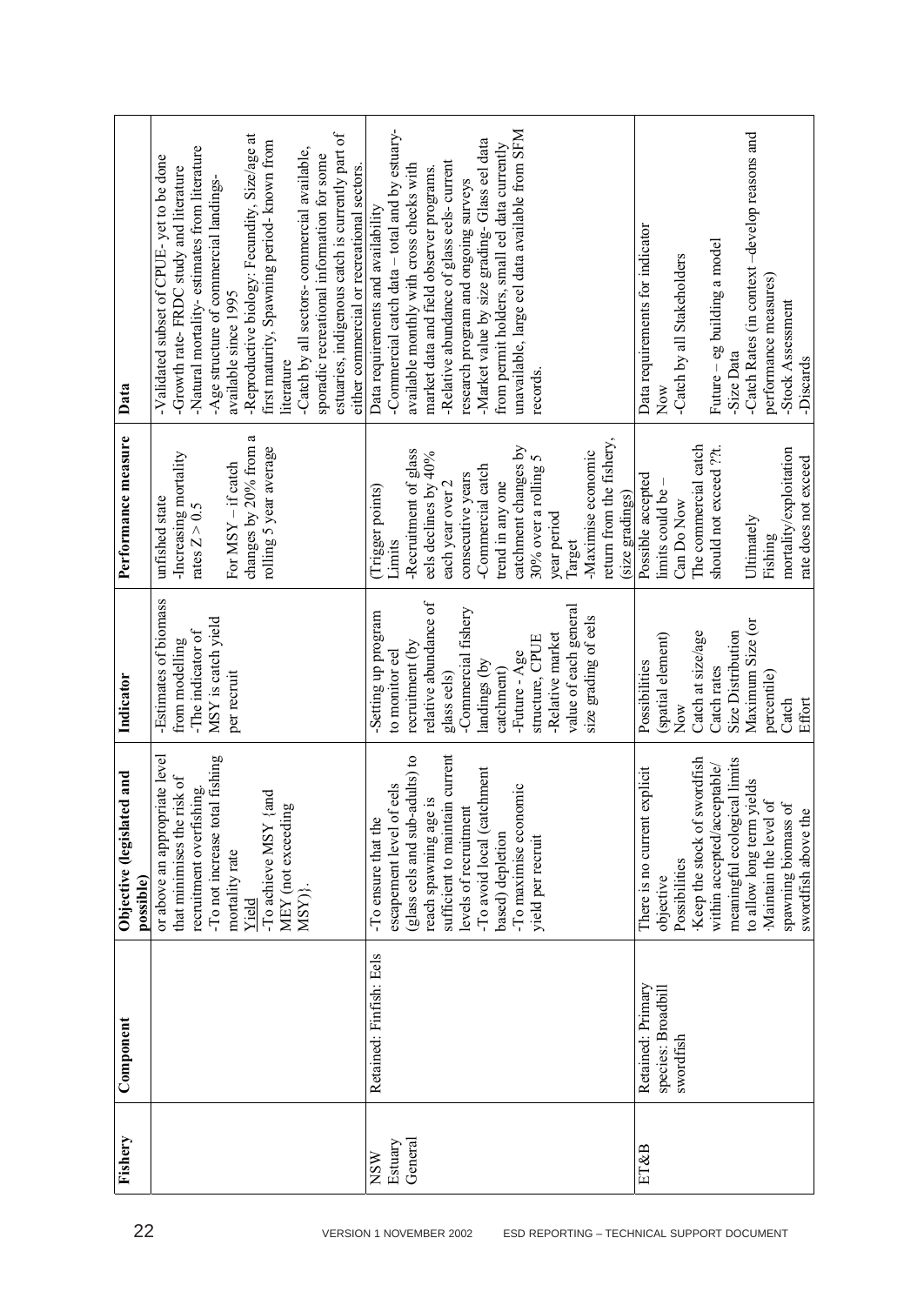| Data                                       | Data availability (current - future)<br>-Quality assured catch rates<br>(spatially collected)<br>-Some size data<br>-Catch rates<br>-Catch                                                                             | -Catch and effort data- for medium term<br>-Commercial catch-since 1950<br>Data required & availability                                                                                                                                                                                                                          | -Rec and Indigenous survey, for 95 and 2000<br>-'Barrawatch' collects a set of recreational<br>-Fisheries Action Program trial time series<br>-CPUE data for recreational Barramundi<br>-Fishing tournament data can be useful.<br>-Recreational and Indigenous surveys.<br>-Commercial log book monitoring.<br>Data availability (current - future)<br>Data requirements for indicator<br>-Fishing tournament data<br>fishing.<br>data. |
|--------------------------------------------|------------------------------------------------------------------------------------------------------------------------------------------------------------------------------------------------------------------------|----------------------------------------------------------------------------------------------------------------------------------------------------------------------------------------------------------------------------------------------------------------------------------------------------------------------------------|------------------------------------------------------------------------------------------------------------------------------------------------------------------------------------------------------------------------------------------------------------------------------------------------------------------------------------------------------------------------------------------------------------------------------------------|
| Performance measure                        | Spawning biomass is<br>not less than ?? of<br>unfished levels<br>ili.                                                                                                                                                  | (Commercial & rec??)<br>$-$ Catch $\leq 800$ tonnes<br>and $>$ 500 tonnes<br>Example                                                                                                                                                                                                                                             | Not increasing                                                                                                                                                                                                                                                                                                                                                                                                                           |
| Indicator                                  | Estimate of spawning<br>Exploitation rates<br>biomass<br>Future                                                                                                                                                        | /fisher assisted survey<br>-Fishery independent<br>of catch rate within<br>-Commercial catch<br>relative abundance.<br>-Commercial catch<br>and outside fishing<br>area to estimate<br>Medium Term<br>Longer term<br>Short Term<br>rate??                                                                                        | Catch, CPUE                                                                                                                                                                                                                                                                                                                                                                                                                              |
| ed and<br>Objective (legislat<br>possible) | (because we think it is OK at<br>Keep the catch levels at ???<br>biomass near as possible to<br>minimum acceptable levels<br>Keep the exploitable<br>Avoid overfishing.<br>the moment)<br>(limit type)<br>?? (target). | -The fishery operates in ??%<br>-The distribution of cockles<br>(p) -Maintain the stock at a<br>recruitment overfishing of<br>low the<br>current catch levels in the<br>-Minimise the chance of<br>Operational Objective<br>level that would all<br>(l)-Non-specified<br>of this range.<br>longer term<br>this stock<br>$1s$ ??? | (P) Not to increase the levels<br>(L) Conserve the species<br>Ò.<br>of incidental captur                                                                                                                                                                                                                                                                                                                                                 |
| Component                                  |                                                                                                                                                                                                                        | Retained: Native:<br>Cockles                                                                                                                                                                                                                                                                                                     | and unwanted captures<br>Incidental, by product<br>Retained: Byproduct:<br><b>Byproduct species</b><br>Other Species:                                                                                                                                                                                                                                                                                                                    |
| Fishery                                    |                                                                                                                                                                                                                        | <b>SAL&amp;C</b>                                                                                                                                                                                                                                                                                                                 | Barramundi<br>recreational<br>Ę                                                                                                                                                                                                                                                                                                                                                                                                          |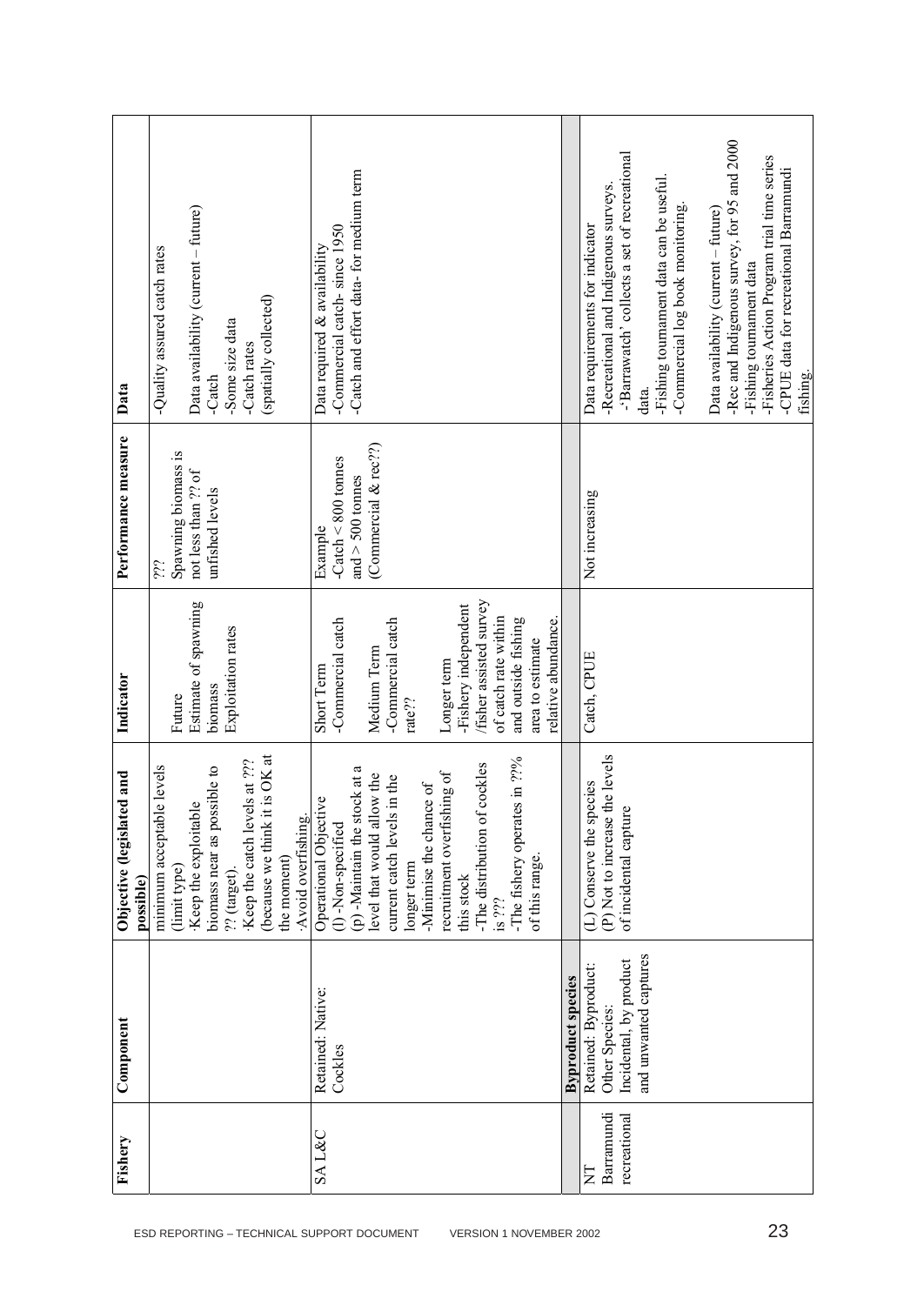| Fishery                   | Component                                                  | Objective (legislated and<br>possible)                                                                                                                                                                                                                                                                                                                        | Indicator                                                                 | Performance measure                                                                                                             | Data                                                                                                                                                                                                                                                                                                                                |
|---------------------------|------------------------------------------------------------|---------------------------------------------------------------------------------------------------------------------------------------------------------------------------------------------------------------------------------------------------------------------------------------------------------------------------------------------------------------|---------------------------------------------------------------------------|---------------------------------------------------------------------------------------------------------------------------------|-------------------------------------------------------------------------------------------------------------------------------------------------------------------------------------------------------------------------------------------------------------------------------------------------------------------------------------|
|                           |                                                            |                                                                                                                                                                                                                                                                                                                                                               |                                                                           |                                                                                                                                 | -Commercial data returns and CPUE                                                                                                                                                                                                                                                                                                   |
| Victorian<br>Abalone      | Retained: Byproduct:<br>Greenlip abalone                   | Recover the spawning stock<br>to a level that will support a<br>commercial fishery.                                                                                                                                                                                                                                                                           | Estimates of<br>abundance.                                                | commercial fishery.<br>Substantial increase<br>eventually make it<br>worthwhile for a<br>$(say \sim 300\%$ ) in<br>abundance to | -Repeat surveys and estimate habitat area as<br>-Fishery independent surveys- 1in Central<br>-Reported commercial catch and effort<br>Data availability (current - future)<br>-No current independent surveys.<br>Data requirements for indicator<br>well as the density of abalone.<br>Zone, 2 in Western Zone.<br>Current<br>Past |
|                           |                                                            |                                                                                                                                                                                                                                                                                                                                                               |                                                                           |                                                                                                                                 | -No future surveys planned. Need additional<br>-Reporting of commercial catch and effort.<br>resources to complete follow-up surveys.<br>Future                                                                                                                                                                                     |
| <b>WA Rock</b><br>Lobster | Retained: Byproduct:<br>Octopus                            | . fishery<br>to historical, sustainable<br>(1) Minimise the risk of<br>$\lim g$<br>catches of the WRL<br>overfishing by limit<br>levels.                                                                                                                                                                                                                      | fishing-independent<br>octopus by lobster<br>Catch rate for<br>observers. | calculated rate per pot<br>outside the range of<br>lift more than 25%<br>recorded variation.<br>A decline in the                | Annual weight of octopus per pot and trap lift-<br>Data requirements and availability<br>observer data available.                                                                                                                                                                                                                   |
| <b>QLD ECTF</b>           | Retained: Byproduct:<br>Finfish: Bony fish:<br>Syngnathids | Allow current arrangements<br>Not to increase the level of<br>sustainable way - assessed<br>(p) No current operational<br>ensure that all species are<br>'Conflicting' objectives:<br>taken in an ecologically<br>(l) Broad objective-To<br>catch of syngnathids<br>·Reduce the catch of<br>objective: Possible<br>within 2 years<br>syngnathids<br>to occur. | independent surveys<br>in scallop grounds)<br>Catch Rate                  | Level of catch not to<br>exceed the current<br>levels.                                                                          | -Export data available-limited value/precision<br>Data availability (current – future)<br>Data requirements for indicator<br>-Just beginning to collect<br>-Logbook data                                                                                                                                                            |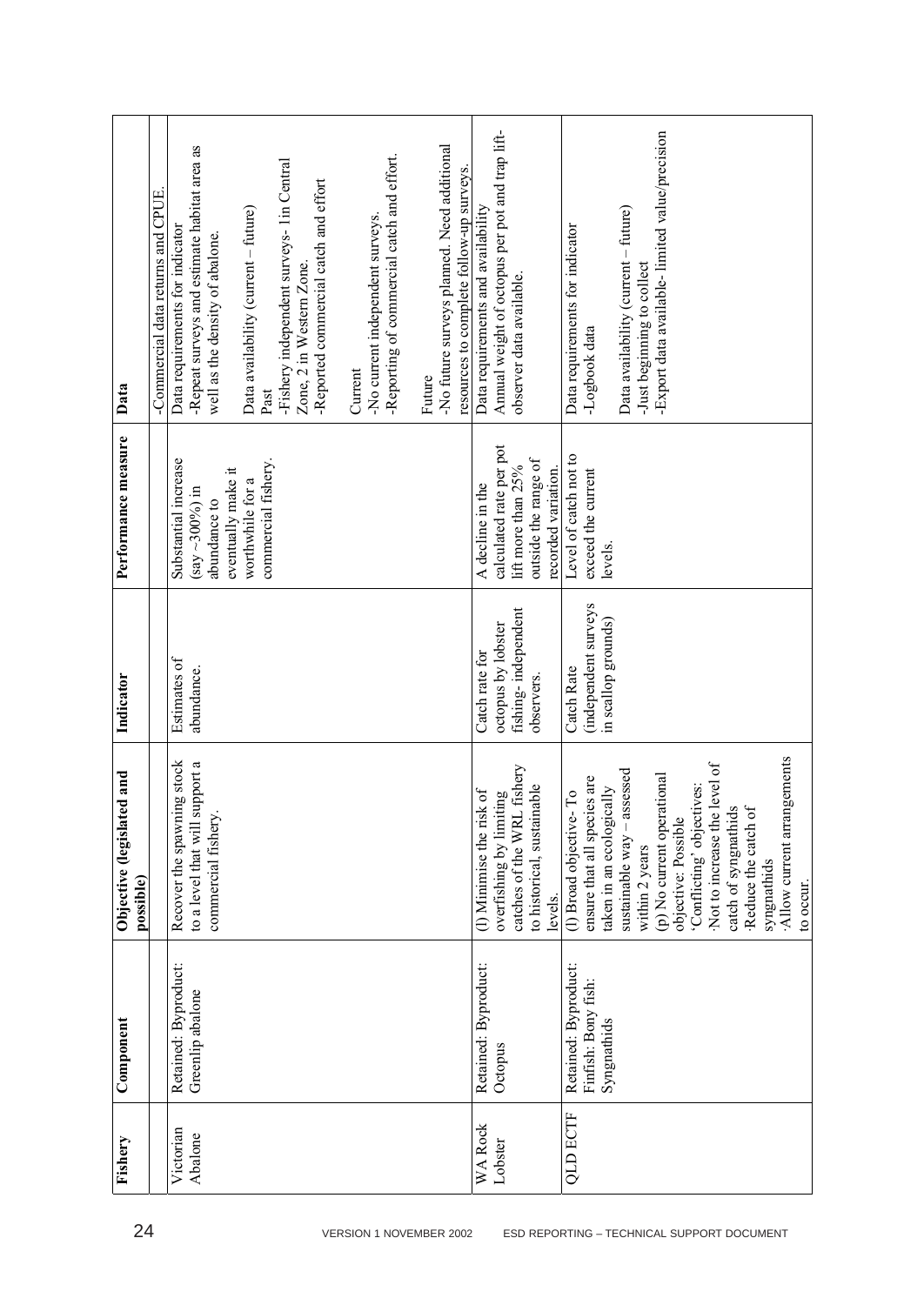|                                            | Fishery          | Component                                                           | ed and<br>Objective (legislat<br>possible)                                                 | Indicator                                  | Performance measure                                               | Data                                                         |
|--------------------------------------------|------------------|---------------------------------------------------------------------|--------------------------------------------------------------------------------------------|--------------------------------------------|-------------------------------------------------------------------|--------------------------------------------------------------|
| ESD REPORTING - TECHNICAL SUPPORT DOCUMENT | <b>QLD ECTF</b>  | Retained: Byproduct:<br>Crustaceans: Crabs:<br><b>Blue Swimmers</b> | 1 respect<br>ensure sustainability of the<br>(l) Broad objective-To<br>whole resource with | -Catch rate by pots<br>for local<br>-Catch | The share/catch by the<br>increase each year for<br>ECTF does not | Data requirements for indicator<br>-Catch by each sector     |
|                                            |                  |                                                                     | to the capture by all<br>methods,                                                          | fisheries/stocks<br>-Trawl survey          | three years                                                       | Data availability (current - future)<br>-Logbook             |
|                                            |                  |                                                                     | (p) Possible operational<br>objectives-                                                    | (fishery independent)<br>for some regions  |                                                                   | -Processor Returns<br>-Trawl Survey                          |
|                                            |                  |                                                                     | levels<br>To not increase the trawl<br>catch from historic                                 |                                            |                                                                   | -Recreational fishing database (every 2nd year<br>by region) |
|                                            | <b>SAL&amp;C</b> | Others (major catch in<br>Retained: Native:                         | (p) -To maintain catches at<br>Operational Objective                                       | -Catch (in $L&C$ )                         | (p)- Twice the five-<br>year average of the                       | Data required & availability<br>-Catch (in L&C) available    |
|                                            |                  | marine scale fishery/<br>or river fishery)                          | low levels relative to other<br>fisheries.                                                 |                                            | percentage of total<br>catch taken by the                         | -Total Catch in all Commercial Fisheries<br>available        |
|                                            |                  |                                                                     |                                                                                            |                                            | Lakes and Coorong<br>fishery.                                     |                                                              |
|                                            |                  |                                                                     |                                                                                            |                                            |                                                                   |                                                              |
|                                            |                  |                                                                     |                                                                                            |                                            |                                                                   |                                                              |
|                                            |                  |                                                                     |                                                                                            |                                            |                                                                   |                                                              |
|                                            |                  |                                                                     |                                                                                            |                                            |                                                                   |                                                              |
| VERSION 1 NOVEMBER 2002                    |                  |                                                                     |                                                                                            |                                            |                                                                   |                                                              |
|                                            |                  |                                                                     |                                                                                            |                                            |                                                                   |                                                              |
|                                            |                  |                                                                     |                                                                                            |                                            |                                                                   |                                                              |
|                                            |                  |                                                                     |                                                                                            |                                            |                                                                   |                                                              |
|                                            |                  |                                                                     |                                                                                            |                                            |                                                                   |                                                              |
| 25                                         |                  |                                                                     |                                                                                            |                                            |                                                                   |                                                              |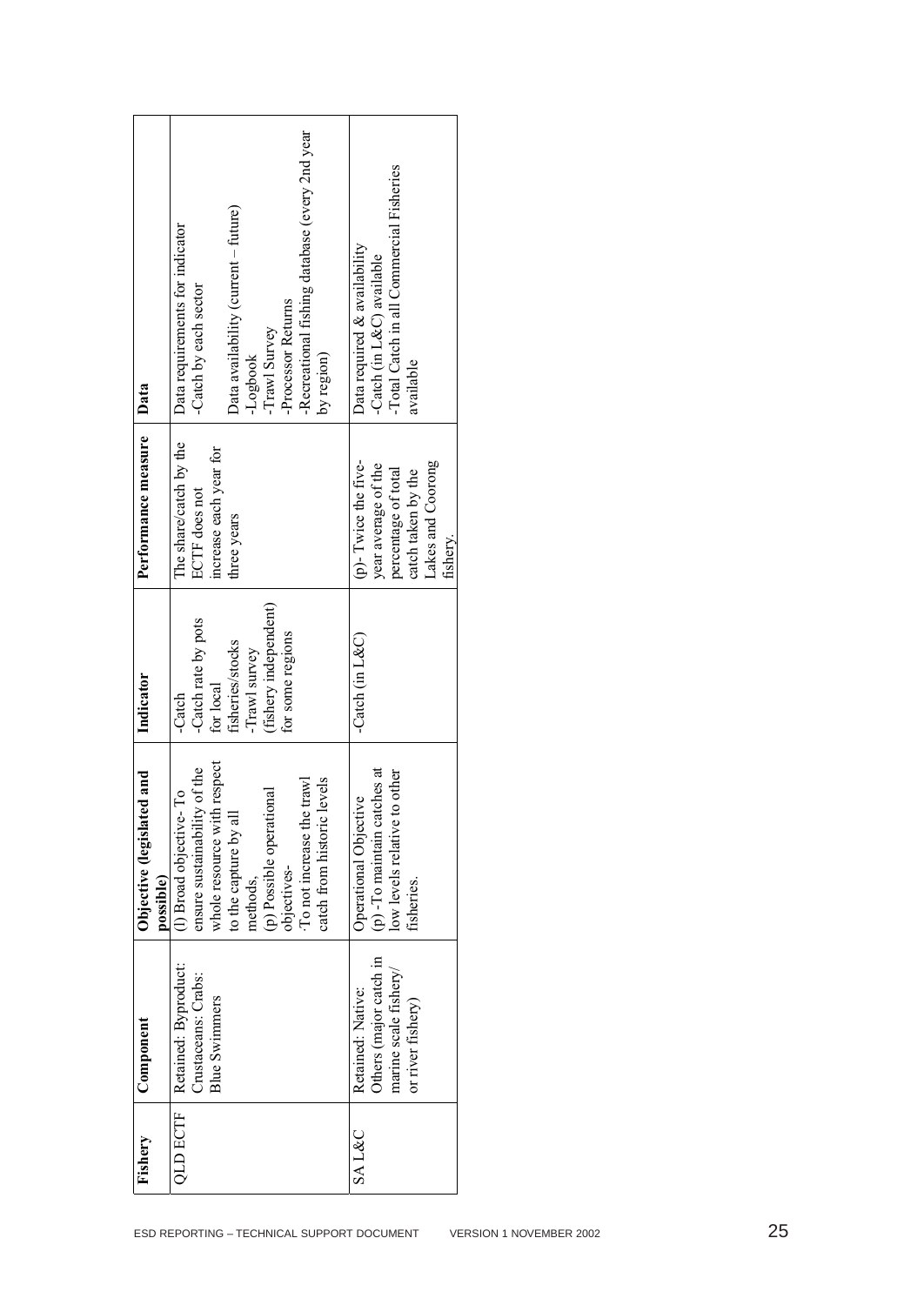**Table 1b.** Retained Species: Performance Reports – Possible Management Responses

| Fishery        | Component           | Management responses                                                                                                               |
|----------------|---------------------|------------------------------------------------------------------------------------------------------------------------------------|
|                | Primary species     |                                                                                                                                    |
| $\overline{z}$ | Retained: Primary   | ig to keep within the appropriate stock size range?<br>What is the NT doin                                                         |
| Barramundi     | species: Barramundi |                                                                                                                                    |
| recreational   |                     | Now                                                                                                                                |
|                |                     | -Amateur possession limits                                                                                                         |
|                |                     | -Closed seasons – commercial $\&$ minor recreational                                                                               |
|                |                     | -Size limits                                                                                                                       |
|                |                     | -Tour Operator Licence applicant have to meet set criteria                                                                         |
|                |                     | -Annual stock assessment                                                                                                           |
|                |                     | -Limited commercial licences and gear restrictions                                                                                 |
|                |                     | nd release<br>-Encourage catch ar                                                                                                  |
|                |                     | -Voluntary buybacks of commercial licences                                                                                         |
|                |                     | from the remote (uneconomic) nature of the region - wet season, no infrastructure, isolated, big tides etc<br>-Built-in protection |
|                |                     | -Beginning to collect information in recreational only regions.                                                                    |
|                |                     | -Beginning to look at the impacts of catch and release.                                                                            |
|                |                     |                                                                                                                                    |
|                |                     | Future                                                                                                                             |
|                |                     | -Recreational licences to fund buy backs and R&D                                                                                   |
|                |                     | -Introducing a probabilistic means of assessing future stock levels under different management regimes                             |
|                |                     | -Allocating proportions of the resource to different sectors                                                                       |
|                |                     | t spawning areas<br>-Identify and protect                                                                                          |
|                |                     | -Review Barramundi Fishery plan - set up triggers, catch shares etc                                                                |
|                |                     | Continue with FRDC post-release mortality proposal.                                                                                |
|                |                     |                                                                                                                                    |
|                |                     | he performance measure (limit) is breached?<br>What do you do if tl                                                                |
|                |                     | oup with timeline<br>-Establish review gr                                                                                          |
|                |                     | -Look at implications for all sectors (needs are different)                                                                        |
|                |                     | -Determine why this is likely to have occurred                                                                                     |
|                |                     | ry response.<br>-Implement necessa                                                                                                 |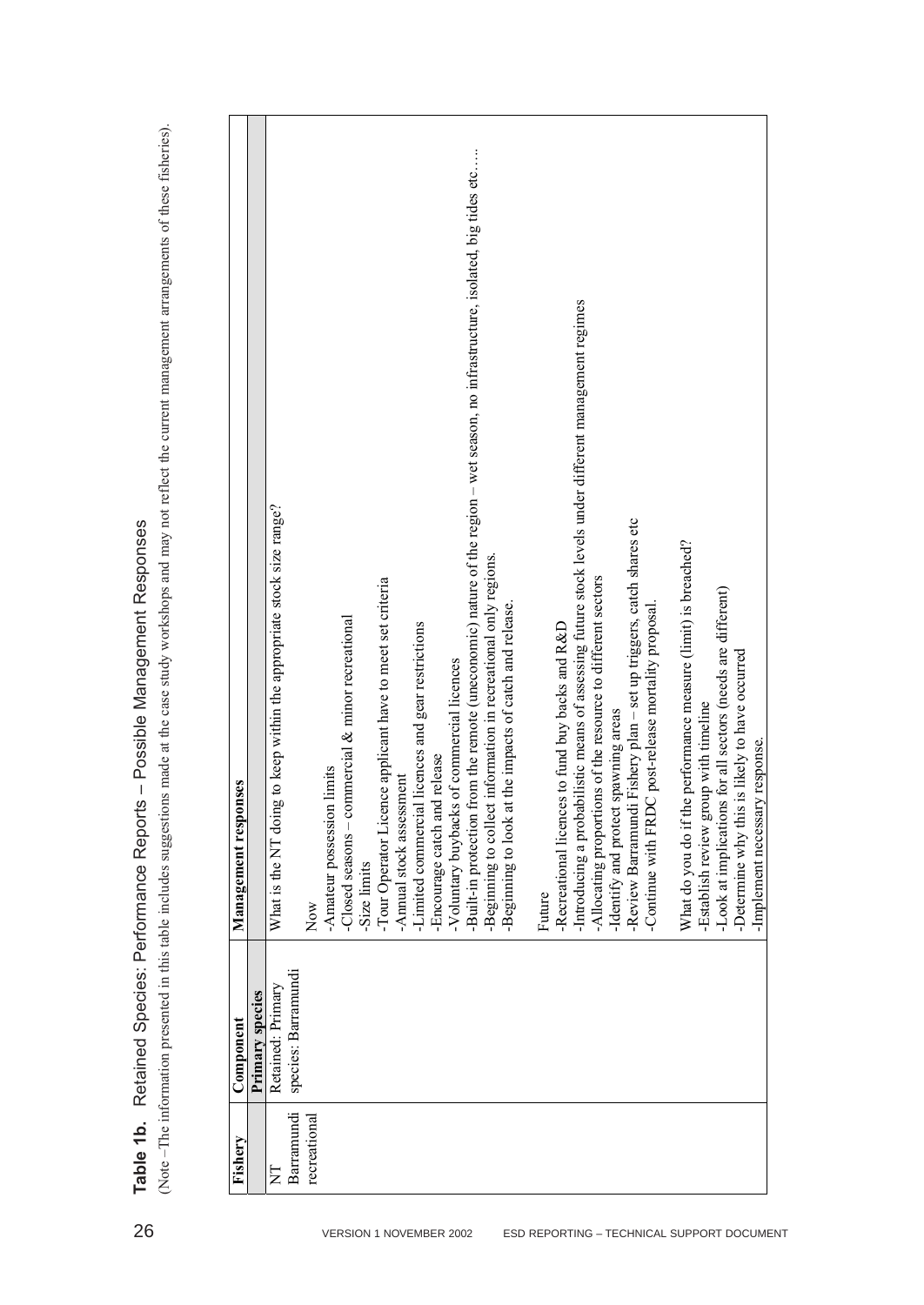| ESD REPORTING - TECHNICAL SUPPORT DOCUMENT | Victorian<br>Abalone<br>Fishery | Retained: Primary<br>species: Blacklip<br>Component<br>abalone | nimum Length (LMLs), and the TAC. These affect assessment model current and projected levels of relative<br>onses<br>-Zoning, Legal Mi<br>Management resp<br>biomass estimated<br>Current<br>Future                                                                                                                                                                                                                                                                                                                                                                                                                                                          |
|--------------------------------------------|---------------------------------|----------------------------------------------------------------|--------------------------------------------------------------------------------------------------------------------------------------------------------------------------------------------------------------------------------------------------------------------------------------------------------------------------------------------------------------------------------------------------------------------------------------------------------------------------------------------------------------------------------------------------------------------------------------------------------------------------------------------------------------|
|                                            |                                 |                                                                | could be made at the scale of headlands and bays to avoid more localised depletion. These analyses would<br>require more estimates of growth and natural mortality than currently available. Finer-scale management than the existing<br>Specification of management actions if the performance measure is triggered is included in the draft Management Plan as<br>-Separate analyses<br>management zones<br>follows:                                                                                                                                                                                                                                       |
|                                            |                                 |                                                                | -If trigger reference points reached Minister notified. The Abalone TAC-Setting Sub-committee (ATACCS) will meet, determine<br>advise Minister. Its advice and recommendation submitted through the Fisheries Co-Management Council,<br>Immediate intensive investigation undertaken to clarify components of the performance of the resource or the stock<br>No action be taken, but re-evaluated after observation of the behaviour of the resource after a year or;<br>ATACCS will recommend one of the following courses of action to the Minister;<br>with a copy to Fisheries Victoria.<br>-Trigger responses<br>its assessment and<br>(i)<br>$\oplus$ |
|                                            |                                 |                                                                | adjust total allowable catch (TAC) and/or legal minimum length (LML) for the immediately following years,<br>with the objective of restoring the mature biomass (or egg numbers) to above the trigger reference point within three years.<br>further decisions and action or;<br>assessment prior to<br>Action to<br>$\hat{\mathrm{H}}$                                                                                                                                                                                                                                                                                                                      |
| VERSION 1 NOVEMBER 2002                    | <b>WA Rock</b><br>Lobster       | species: Rock Lobster<br>Retained: Primary                     | Input controls based on individual transferable effort (tradable units that allow use of a finite number of pots according<br>Total number of pots limited (69,288 units or 56906 pots used after pot reductions and pots lost through prosecutions)<br>to the number of units held) with the ability to vary the total number of pots used in the fishery during a fixed fishing season.<br>within each zone of the fishery and by each vessel in the fishery<br>Current: To ensure maintenance of the required level of breeding stock:<br>Fishing season from 15 November to 30 June to limit catches<br>within the fishery,<br>$\vec{a}$<br>نم.<br>ن     |
|                                            |                                 |                                                                | Prohibitions on the taking of berried, setose, tarspot, oversize females $(>105$ mm N of 300S and $>115$ mm S of that line)<br>Zone-based management reduces the risk of local concentrated fishing effort depleting key elements of the breeding<br>Compliance policing focuses on checks of the legality of lobsters consigned to processors.<br>Escape gaps that decrease catches of undersized lobsters.<br>and animals smaller than $\leq$ 76mm<br>stock.<br>نه<br>ಕ<br>do<br>ſ.                                                                                                                                                                        |
| 27                                         |                                 |                                                                | the size and structure of pots used to trap lobster are designed to maintain the current level of fishing<br>the use of new technology that may increase fishing efficiency.<br>Limits on<br>Limits on<br>efficiency.                                                                                                                                                                                                                                                                                                                                                                                                                                        |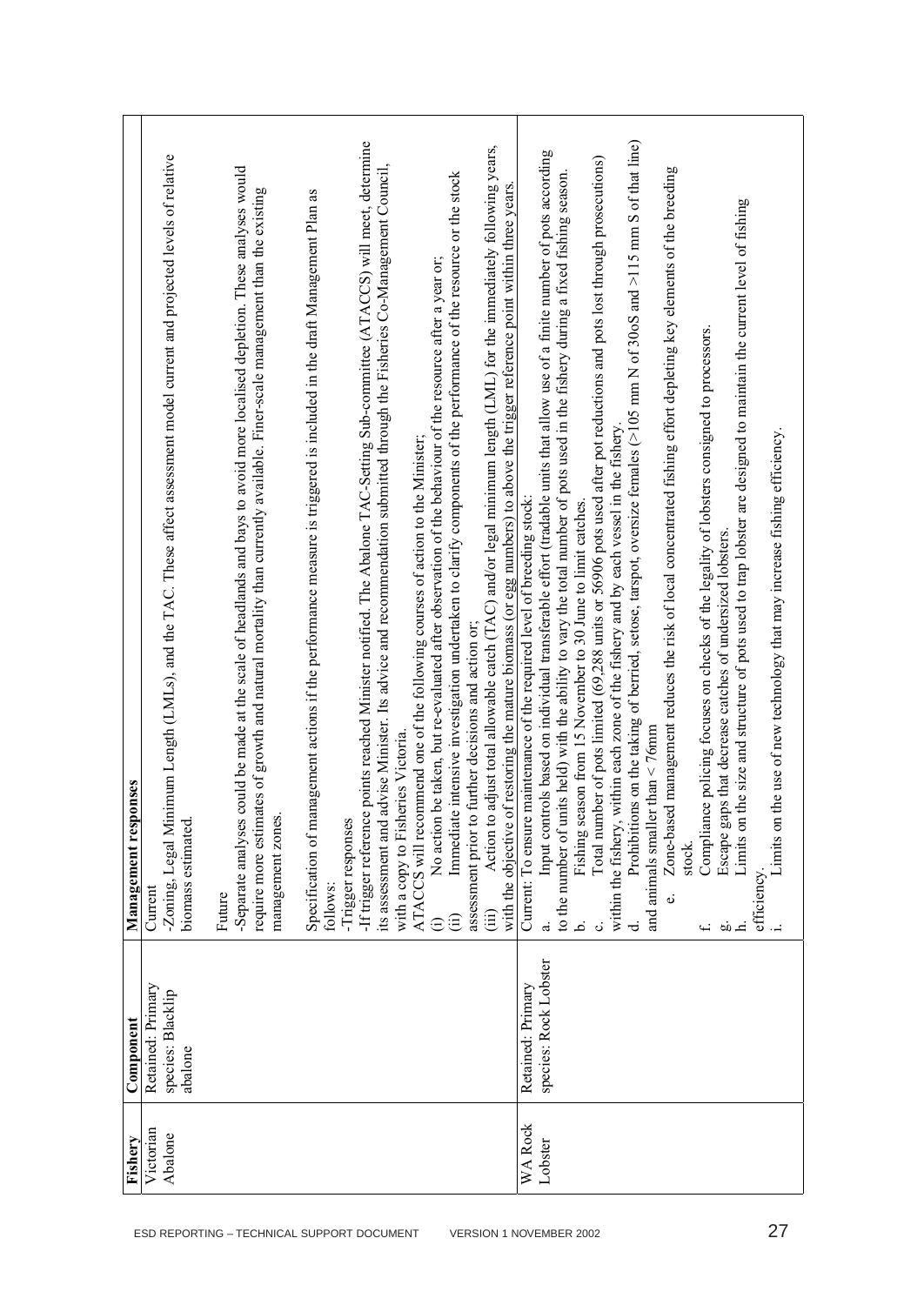| 28                                         | Fishery                               | Component                                          | onses<br>Management resp                                                                                                                                                                                                                                                                                                                                                                                                                                                                                                                                                                                                                                                                                                                                                                                                                                                                                                                           |
|--------------------------------------------|---------------------------------------|----------------------------------------------------|----------------------------------------------------------------------------------------------------------------------------------------------------------------------------------------------------------------------------------------------------------------------------------------------------------------------------------------------------------------------------------------------------------------------------------------------------------------------------------------------------------------------------------------------------------------------------------------------------------------------------------------------------------------------------------------------------------------------------------------------------------------------------------------------------------------------------------------------------------------------------------------------------------------------------------------------------|
|                                            |                                       |                                                    | -Periodically reduce effective fishing effort, due to increasing fishing efficiency, through reduction in total number of pots, and<br>-Management arrangements over the past $8$ years have seen the abundance of large breeding females increase greatly.<br>to minimum and maximum size gauges to protect juvenile and large breeding females.<br>For 2001/02 season, the maximum size limit will be removed for one season to allow increased catches.<br>improve the management of the breeding stock levels are currently being developed.<br>-Strategies available for further protection of breeding stock if required include:<br>A reduction fishing season length or within season closures.<br>Further reductions in the total number of pots.<br>ig efficiency to gauge this effect.<br>ance Limit Exceeded<br>Area closures<br>Actions if Perform<br>research into fishin<br>Changes<br>-Decision rules to<br>Future<br>$\ddot{a}$ ه |
| VERSION 1 NOVEMBER 2002                    | Aquarium<br>$W_{\mathcal{A}}$         | Retained: Fish: Total<br>no.s                      | rs of specimens taken exceeds the performance measure this will result a review of the plan.<br>closed areas with extended refugia a further management strategy<br>boat replacement provisions limiting boat size to 8 metres<br>number of licensed operators under the Management Plan<br>gear restrictions and method of operation<br>ry Code of Conduct<br>-If the total numbe<br>Codify the indust<br>-Maintain current<br>-Maintain current<br>Maintain limited<br>-Maintain current                                                                                                                                                                                                                                                                                                                                                                                                                                                         |
| ESD REPORTING - TECHNICAL SUPPORT DOCUMENT | Aquarium<br>$\mathbb{X}^{\mathsf{A}}$ | Retained: Fish:<br>Individual fish                 | If the total numbers of individual specimens taken exceeds the performance measure this will result in a review of the level of<br>closed areas with extended refugia a further management strategy<br>y Code of Conduct, to minimise possibility of localised depletion<br>boat replacement provisions limiting boat size to 8 metres<br>number of licensed operators under the Management Plan<br>gear restrictions and method of operation<br>effort directed to relevant species<br>-Maintain current<br>Codify the industr<br>-Maintain limited<br>-Maintain current<br>-Maintain current                                                                                                                                                                                                                                                                                                                                                     |
|                                            | Aquarium<br>УA                        | Retained: Fish:<br>Individual fish:<br>Syngnathids | -If the total numbers of individual specimens taken exceeds the performance measure this will result in a review of the level of<br>closed areas with extended refugia a further management strategy<br>ry Code of Conduct to minimise possibility of localised depletion<br>boat replacement provisions limiting boat size to 8 metres<br>number of licensed operators under the Management Plan<br>gear restrictions and method of operation<br>effort directed to relevant species<br>Codify the indust<br>-Maintain current<br>-Maintain current<br>-Maintain limited<br>-Maintain current                                                                                                                                                                                                                                                                                                                                                     |

Г ┓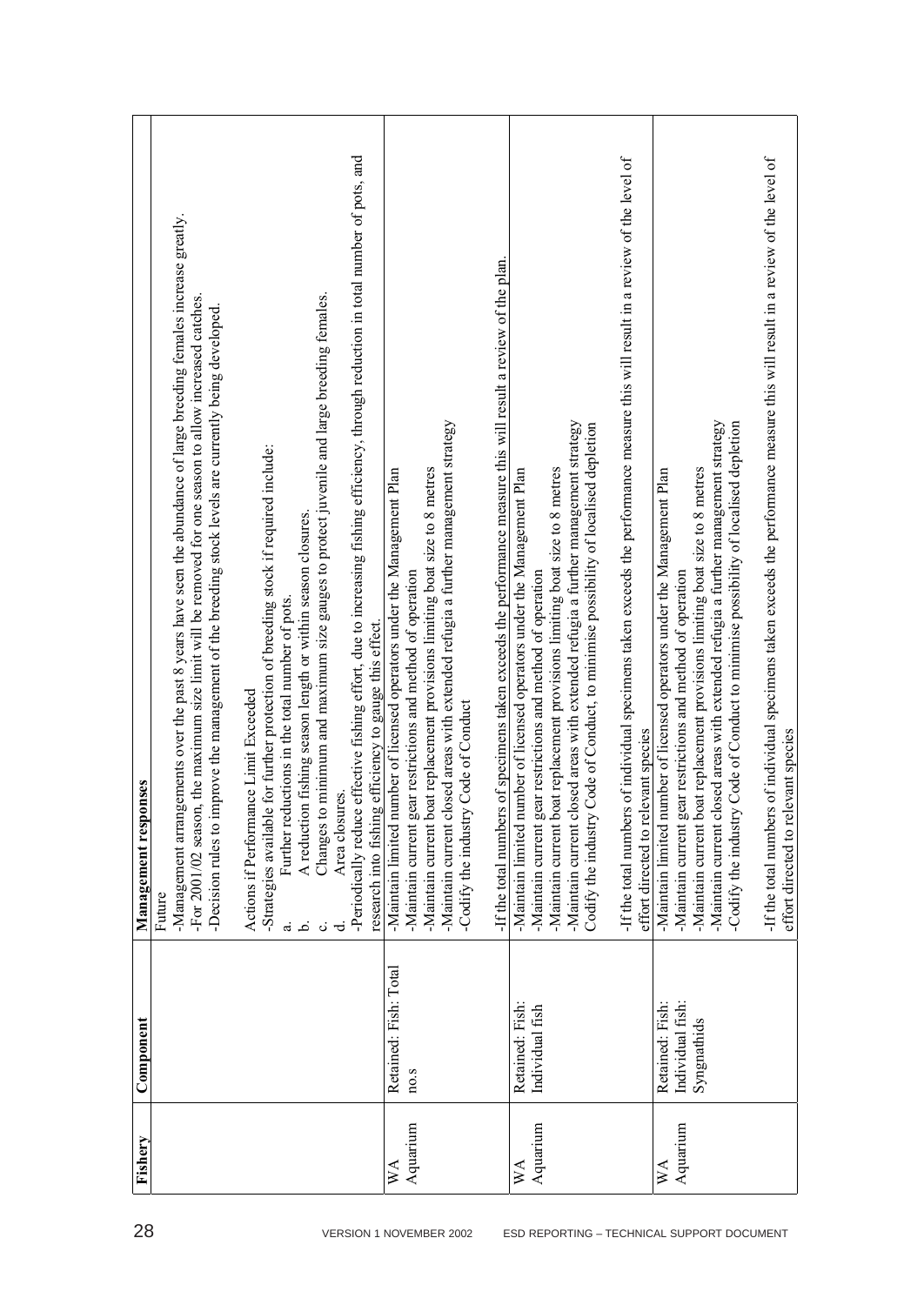|                                            | Fishery                   | Component              | onses<br>Management resp                                                                                                       |
|--------------------------------------------|---------------------------|------------------------|--------------------------------------------------------------------------------------------------------------------------------|
|                                            | $\mathbb{X}^{\mathsf{A}}$ | Retained: Coral        | -Maintain limited number of licensed operators under the Management Plan                                                       |
|                                            | Aquarium                  |                        | estrictions on method of operation and monitoring of daily landing weights<br>-Maintain current 1                              |
|                                            |                           |                        | -Regulation of areas that corals can be collected                                                                              |
|                                            |                           |                        | -Maintain current closed areas with extending the refugia a further management strategy                                        |
|                                            |                           |                        | Codify the industry Code of Conduct to minimise possibility of localised depletion                                             |
| ESD REPORTING - TECHNICAL SUPPORT DOCUMENT |                           |                        | licable under the Management Plan for excess collections over quota allocation<br>-Sanctions are app                           |
|                                            | $W_{\mathcal{A}}$         | Retained: Living       | number of licensed operators under the Management Plan<br>-Maintain limited                                                    |
|                                            | Aquarium                  | rock/sand              | gear restrictions and method of operation<br>-Maintain current                                                                 |
|                                            |                           |                        | boat replacement provisions limiting boat size to 8 metres<br>-Maintain current                                                |
|                                            |                           |                        | Maintain current closed areas with extended refugia a further management strategy                                              |
|                                            |                           |                        | Codify the industry Code of Conduct to minimise possibility of localised depletion of living rocks                             |
|                                            |                           |                        | licable under the Management Plan for excess collections over quota allocations<br>-Sanctions are appl                         |
|                                            | <b>QLD ECTF</b>           | Retained: Primary      | Current-What is being done to not exceed reference point?                                                                      |
|                                            |                           | species: Prawns: Tiger | -Closures                                                                                                                      |
|                                            |                           | prawns                 | -Fishing Effort limitations                                                                                                    |
|                                            |                           |                        | Fishing Gear limitations                                                                                                       |
|                                            |                           |                        |                                                                                                                                |
|                                            |                           |                        | be done if it is exceeded?<br>Current-What will                                                                                |
|                                            |                           |                        | -Review the assessment and fishery.                                                                                            |
| VERSION 1 NOVEMBER 2002                    |                           |                        | It was recognised that there is no time frame for review if triggered, and no prescribed management actions apart from review. |
|                                            |                           |                        |                                                                                                                                |
|                                            |                           |                        | Future                                                                                                                         |
|                                            |                           |                        | -Build appropriate level of precaution into performance measures                                                               |
|                                            |                           |                        | -Attempt to use standardised CPUE data                                                                                         |
|                                            |                           |                        | Investigate feasibility of separating 2 species                                                                                |
|                                            |                           |                        | -Develop a specific review timeframe if triggered                                                                              |
|                                            | <b>NSW</b>                | Retained: Shellfish:   | Current                                                                                                                        |
|                                            | Estuary                   | Mud crabs              | -Legal minimum size $= 8.5$ cm carapace length and Protection for berried female mud crabs                                     |
|                                            | General                   |                        | -Gear restrictions and Limited endorsement numbers                                                                             |
|                                            |                           |                        | -Time $\&$ area closures – refer to Table X                                                                                    |
|                                            |                           |                        | Generally:                                                                                                                     |
|                                            |                           |                        | -Habitat protection/rehabilitation                                                                                             |
| 29                                         |                           |                        | -Bag limits for recreational sector                                                                                            |
|                                            |                           |                        | -All current size limits, bag limits etc reviewed every 5 years                                                                |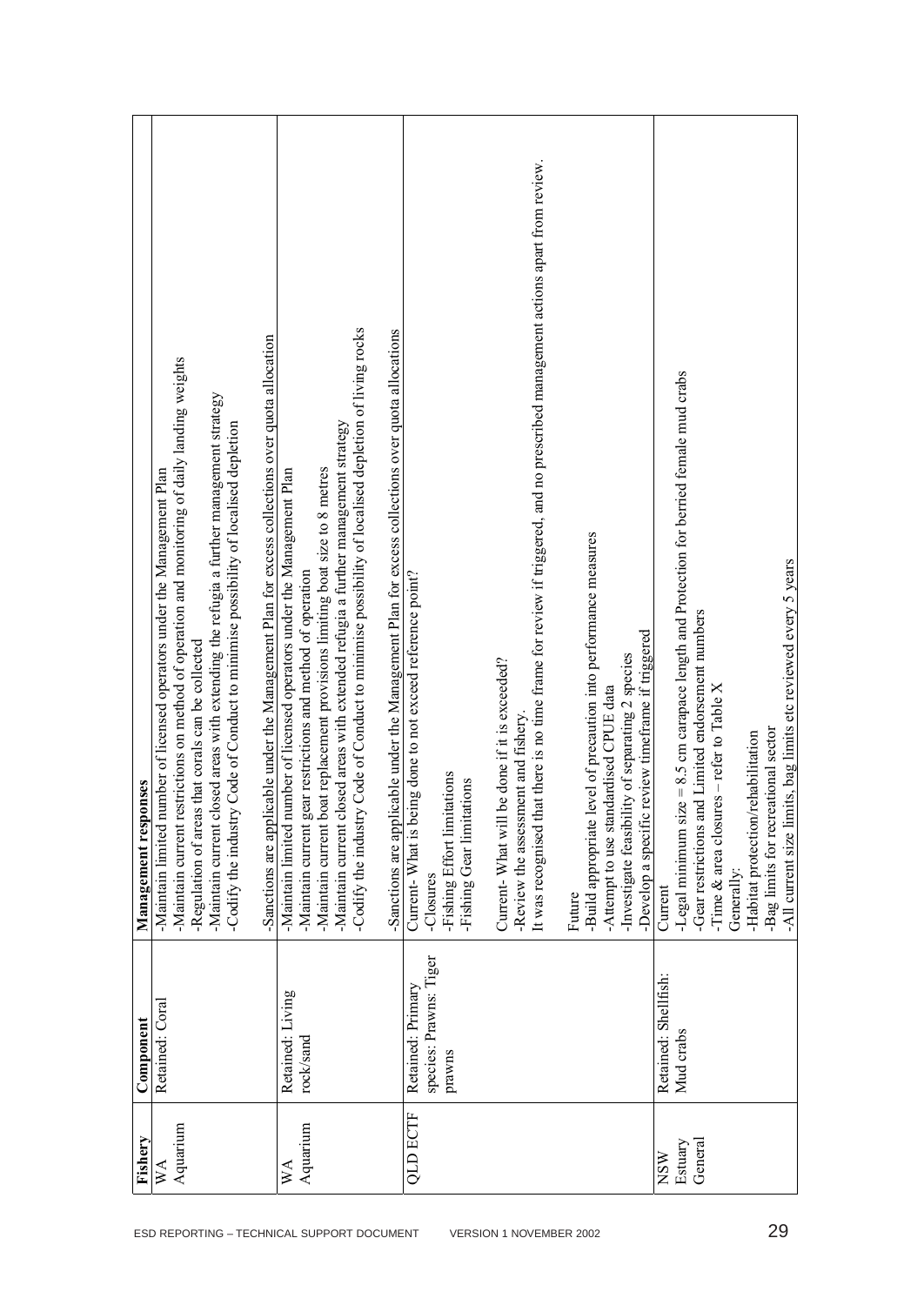| 30                                                                    | Fishery                          | Component                             | <b>onses</b><br>Management resp                                                                                                                                                                                                                                                                                                                                                                                                                                                                                                                                                                                                                                                                                                                                                                                                                                                                                                                                                                                                                                                                                                                                                                                                                                                                                                         |
|-----------------------------------------------------------------------|----------------------------------|---------------------------------------|-----------------------------------------------------------------------------------------------------------------------------------------------------------------------------------------------------------------------------------------------------------------------------------------------------------------------------------------------------------------------------------------------------------------------------------------------------------------------------------------------------------------------------------------------------------------------------------------------------------------------------------------------------------------------------------------------------------------------------------------------------------------------------------------------------------------------------------------------------------------------------------------------------------------------------------------------------------------------------------------------------------------------------------------------------------------------------------------------------------------------------------------------------------------------------------------------------------------------------------------------------------------------------------------------------------------------------------------|
|                                                                       |                                  |                                       | ion is due to fishing mortality instigate management action to limit effort in the affected estuaries or regions<br>-Change management arrangements appropriately to restore indicator to within the acceptable range in a specified time frame<br>-Initiate review to investigate causes, including changes to effort, market characteristics or natural environment interactions<br>QLD with respect to management of the mud crab populations<br>-To obtain trends in non-commercial sector catches<br>If performance measure limits are triggered<br>-Reduce the level of illegal catches<br>-If localised deplet<br>-Cooperative with<br>Future                                                                                                                                                                                                                                                                                                                                                                                                                                                                                                                                                                                                                                                                                    |
| VERSION 1 NOVEMBER 2002<br>ESD REPORTING - TECHNICAL SUPPORT DOCUMENT | General<br>Estuary<br><b>NSW</b> | Retained: Finfish:<br>Yellowfin Bream | -Change management arrangements appropriately to restore indicator to within the acceptable range in a specified time frame<br>ity or develop a new index of abundance (eg. from field observer or fishery independent data)<br>-Influence the management of other fisheries to reduce levels of bycatch by other fisheries (discards etc)<br>-Further develop stock assessment methods to incorporate probabilistic approaches<br>ce with existing regulations (both recreational and commercial)<br>-Minimise the level of discarding in all fishing methods that impact on the stocks<br>Incorporate the results of the research on bycatch in all fishing gear types<br>return forms or instigate a voluntary logbook<br>Mandatory BRD's in BB, PJ, Clarence Estuary Prawn Trawl<br>-All current size limits, bag limits etc reviewed every 5 years<br>-Gear restrictions and Limited endorsement numbers<br>investigate the possible causes<br>-BRD's in some estuary general fishing methods<br>If performance measure limits are triggered<br>-Legal minimum size $= 25$ cm total length<br>Rehabilitation<br>eational sector<br>-Time & area closures<br>-Habitat protection<br>-Bag limits for recr<br>Improve complian<br>-Improve data qual<br>-Initiate review to i<br>-Review the catch<br>Generally:<br>Current<br>Future |
|                                                                       | estuary<br>general<br><b>NSW</b> | Retained: Finfish: Eels               | eneral fishery to include harvesting of glass eels for aquaculture and collection in farm dams and<br>-Expand Estuary go<br>impoundments<br>Current                                                                                                                                                                                                                                                                                                                                                                                                                                                                                                                                                                                                                                                                                                                                                                                                                                                                                                                                                                                                                                                                                                                                                                                     |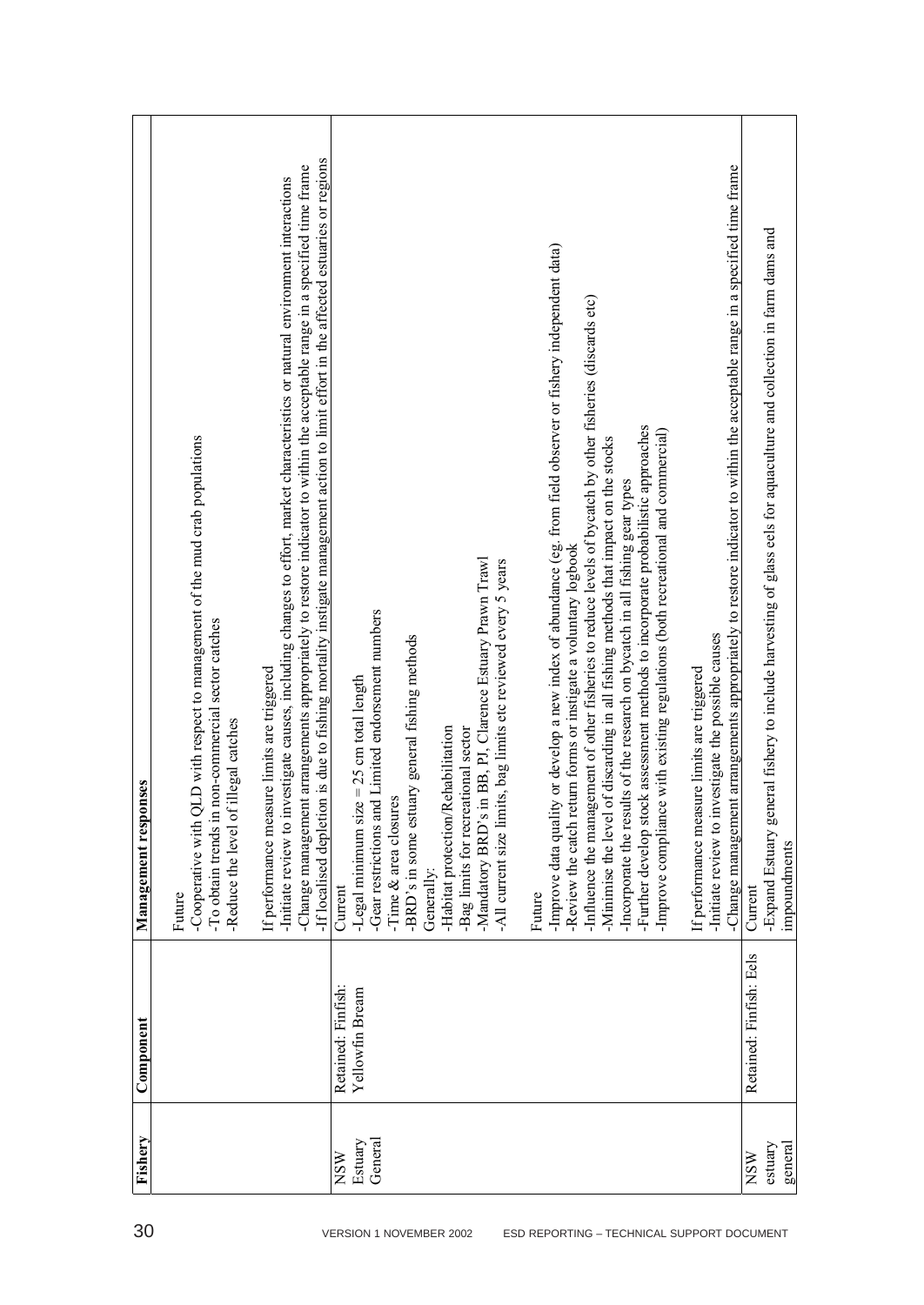|                                            | Fishery | Component                                            | onses<br>Management resp                                                                                                                                                                                                                                                                                                                                                                                                                                                                                                                                                                                                                                                                                                                                                            |
|--------------------------------------------|---------|------------------------------------------------------|-------------------------------------------------------------------------------------------------------------------------------------------------------------------------------------------------------------------------------------------------------------------------------------------------------------------------------------------------------------------------------------------------------------------------------------------------------------------------------------------------------------------------------------------------------------------------------------------------------------------------------------------------------------------------------------------------------------------------------------------------------------------------------------|
| ESD REPORTING - TECHNICAL SUPPORT DOCUMENT |         |                                                      | -Zoning will limit ability of fishers to target eels in specific catchments, but should be kept under review to ensure that localised<br>-Limited no. of endorsements for tidal waters (but restructuring program needed - latent effort problem) and permits for farm<br>depletion objective is not compromised. Limit access to individual catchments where necessary<br>-Standardise management arrangements for eels across all sectors of the (expanded) fishery<br>-Prohibit the landing and selling of silver (adult) eels - except for research purposes<br>glass eels for use in aquaculture facilities and research<br>-No fishing in freshwater streams and a few closed areas in tidal waters<br>$eels = 30 cm$<br>-Limited catches of<br>-Size limit for adult<br>dams |
|                                            |         |                                                      | -Remove different and duplicated data collection mechanisms in the farm dam/impoundment and estuary parts of the fishery<br>-Collect species composition information within the glass eel and adult (eg. longfin vs southern conger vs shortfin eels)<br>-Improve quality of effort data and develop an appropriate CPUE index<br>fishery<br>components of the<br>Future                                                                                                                                                                                                                                                                                                                                                                                                            |
| VERSION 1 NOVEMBER 2002                    |         |                                                      | -Change management arrangements appropriately to restore indicator to within the acceptable range in a specified time frame<br>-Initiate review to investigate the possible causes, including changes to effort, market characteristics or natural environment<br>on occurs due to fishing mortality instigate management action to limit effort in the affected catchments<br>Regulate the catch of size gradings that are shown to adversely affect economic yield per recruit-<br>If performance measure limits are triggered<br>-If localised depleti<br>interactions                                                                                                                                                                                                           |
|                                            | ET&B    | Retained: Primary<br>species: Broadbill<br>swordfish | -Limited Entry, Boat Limits and Gear restrictions<br>Current to keep within the acceptable range<br>Area closures                                                                                                                                                                                                                                                                                                                                                                                                                                                                                                                                                                                                                                                                   |
|                                            |         |                                                      | -Get an interim figure ratified by the AFMA board and work with other governments on agreement on the figure and begin the<br>the level of confidence in a figure (more formal risk assessment including all elements in the objective eg<br>-Implement management plan arrangements<br>in the acceptable range<br>Future to keep with<br>ecological function<br>process to increase                                                                                                                                                                                                                                                                                                                                                                                                |
|                                            |         |                                                      | -Limited capacity to act at present - TAEs, TACs, closures, permits, gear restrictions, time closures, etc<br>gure is ratified<br>If triggered (after fi                                                                                                                                                                                                                                                                                                                                                                                                                                                                                                                                                                                                                            |
| 31                                         | SA L&C  | Retained: Native:<br>Cockles                         | Commercial<br>Current                                                                                                                                                                                                                                                                                                                                                                                                                                                                                                                                                                                                                                                                                                                                                               |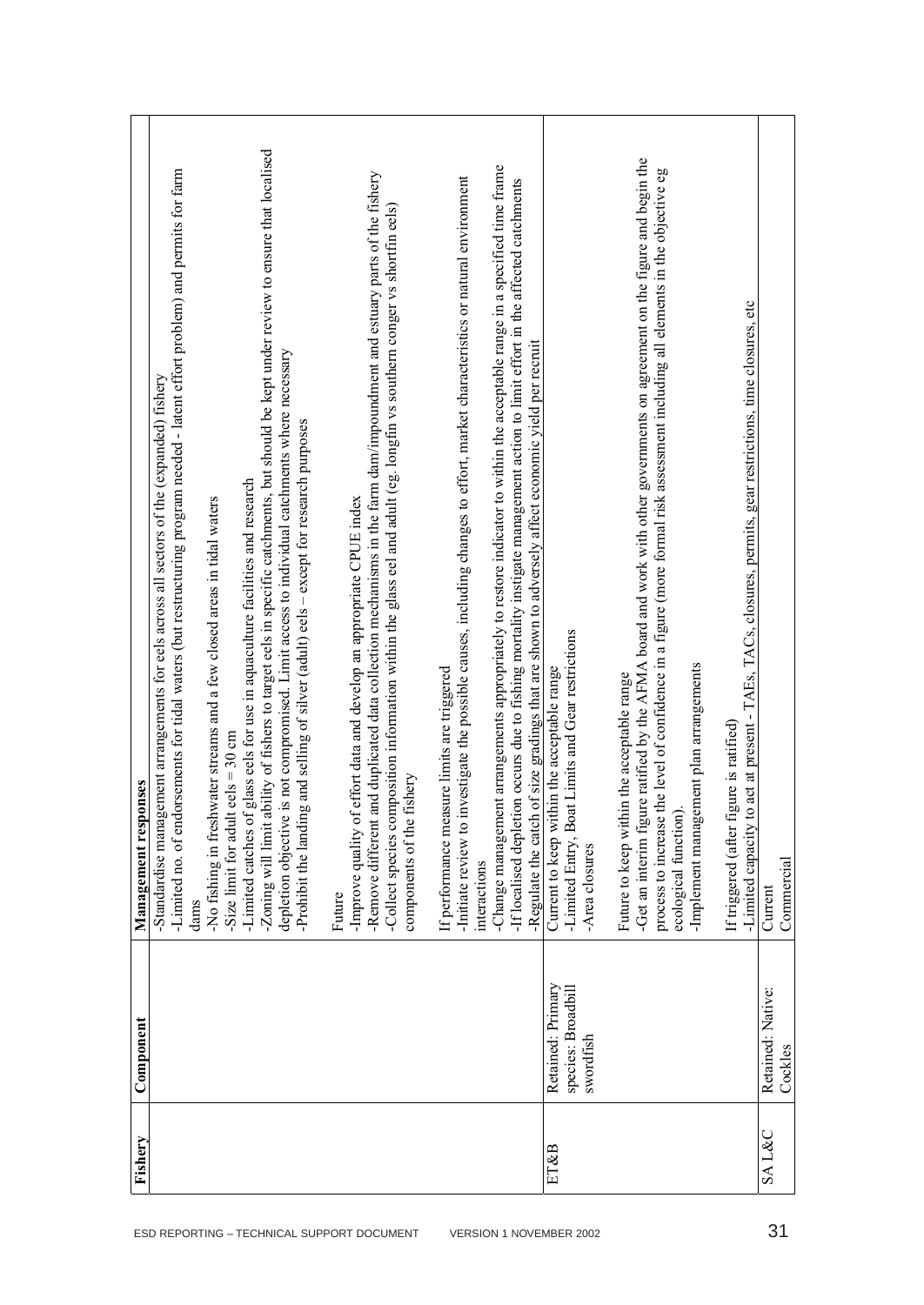| 32                                         | Fishery                         | Component                                                                                 | Management responses                                                                                                                                                                                                                                                                                                                                                                                                                                                                                        |
|--------------------------------------------|---------------------------------|-------------------------------------------------------------------------------------------|-------------------------------------------------------------------------------------------------------------------------------------------------------------------------------------------------------------------------------------------------------------------------------------------------------------------------------------------------------------------------------------------------------------------------------------------------------------------------------------------------------------|
|                                            |                                 |                                                                                           | -Limited entry- Only 30 people with access<br>people per team<br>-Only allowed two                                                                                                                                                                                                                                                                                                                                                                                                                          |
|                                            |                                 |                                                                                           | -Minimum size limit of 35 mm shell width (relates to ?? of sexual maturity)<br>-Closed season from the 1 June to 31 October<br>(but see below)<br>-None specific yet<br>Recreational<br>Both                                                                                                                                                                                                                                                                                                                |
| VERSION 1 NOVEMBER 2002                    |                                 |                                                                                           | -All the current management arrangements are under review with the proposal to make a detailed management plan.<br>troduced 1 July - 600 cockles per person per day<br>-Bag limits to be in<br>Commercial<br>Recreational<br>Future                                                                                                                                                                                                                                                                         |
|                                            |                                 |                                                                                           | If catch exceeds 800 tonnes $-$ Alter management arrangements to reduce the catch to return the catch to acceptable limits unless<br>If drops below 500 tonnes - Review the possible reasons to see if market conditions have impacted effort levels or if this is due<br>s available to justify an increase in the acceptable/sustainable levels.<br>to a real drop in abundance of cockles and increased management may be needed.<br>ance Limit is Exceeded?<br>Actions if Perform<br>better information |
|                                            |                                 | <b>Byproduct species</b>                                                                  |                                                                                                                                                                                                                                                                                                                                                                                                                                                                                                             |
|                                            | Barramundi<br>recreational<br>E | and unwanted captures<br>Incidental, by product<br>Retained: Byproduct:<br>Other Species: | closed areas, gear controls, education, training<br>What is being done to keep within agreed bycatch limits<br>limits, gear controls, closed areas.<br>-Fish - possession<br>-Marine wildlife<br>Current                                                                                                                                                                                                                                                                                                    |
| ESD REPORTING - TECHNICAL SUPPORT DOCUMENT |                                 |                                                                                           | -Fish – may have more size limits<br>as above<br>-Marine wildlife -<br>Future                                                                                                                                                                                                                                                                                                                                                                                                                               |
|                                            | Victorian<br>Abalone            | Retained: Byproduct:<br>Greenlip abalone                                                  | -Seasonal closure of six months duration to protect spawning aggregations, LML of 130 mm, and conservative possession limit<br>for recreational fishers of 2 per person per day during open season (winter-spring)<br>Current                                                                                                                                                                                                                                                                               |
|                                            |                                 |                                                                                           | -Separate TACs from blacklip abalone and set the TACs (Central and Western zones) for greenlip to zero. Amend Fisheries Act<br>and blacklip abalone. Continued focus on illegal fishers. No changes for recreational access<br>1995 to split green<br>Future                                                                                                                                                                                                                                                |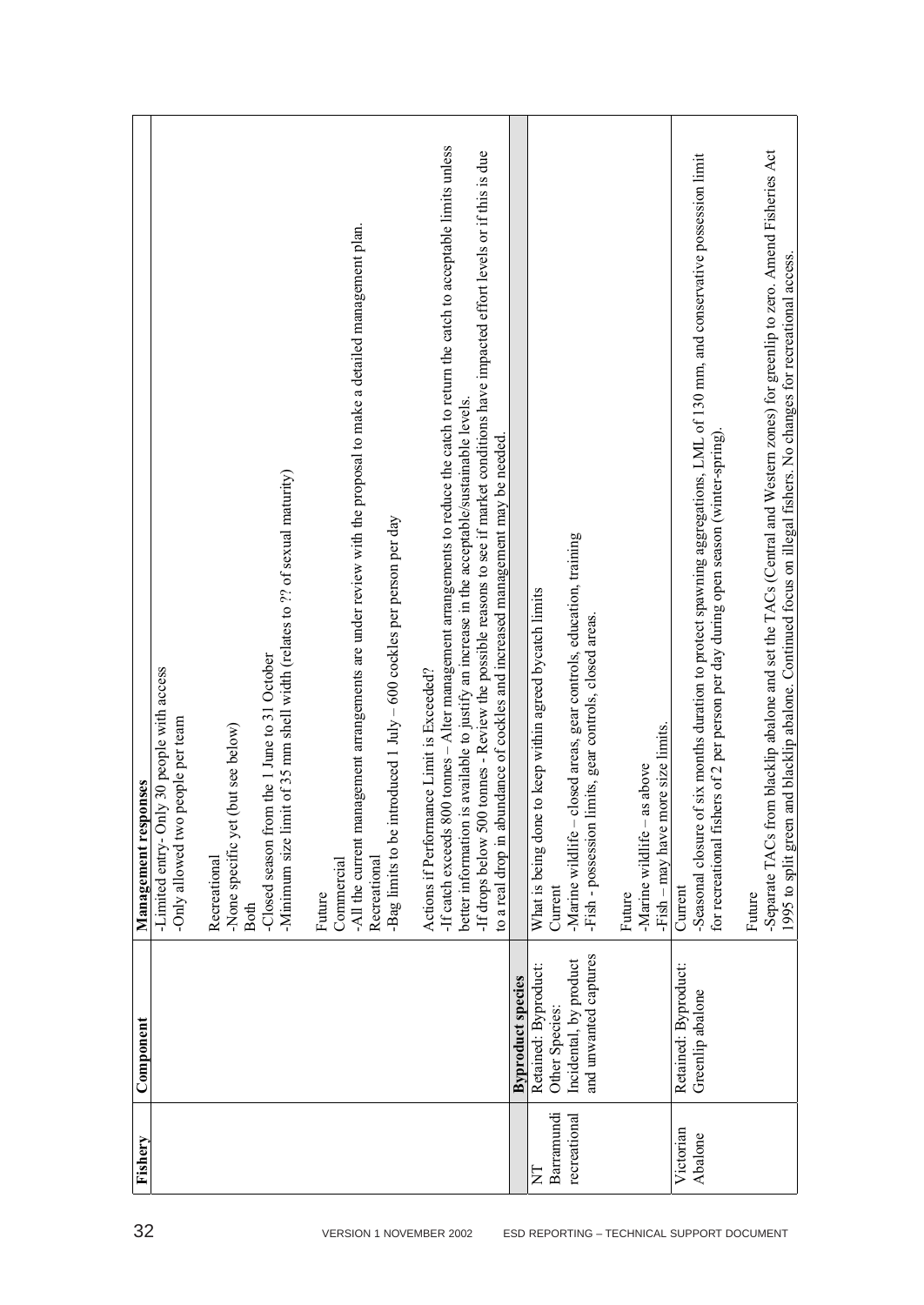|                                            | Fishery          | Component                                                                                | onses<br>Management resp                                                                                                                                                                                                                                                                                                                                                                                             |
|--------------------------------------------|------------------|------------------------------------------------------------------------------------------|----------------------------------------------------------------------------------------------------------------------------------------------------------------------------------------------------------------------------------------------------------------------------------------------------------------------------------------------------------------------------------------------------------------------|
|                                            | <b>WA Rock</b>   | Retained: Byproduct:                                                                     | Current                                                                                                                                                                                                                                                                                                                                                                                                              |
|                                            | Lobster          | Octopus                                                                                  | -Despite the increase in pot hauling speeds, it is considered the increase in the number of required escape gaps and pot reductions<br>past 20 years has greatly reduced their potential catch.<br>introduced over the                                                                                                                                                                                               |
| ESD REPORTING - TECHNICAL SUPPORT DOCUMENT |                  |                                                                                          | -Under the developing fisheries policy a number of commercial octopus fishermen will be licensed. Their records of catch and<br>a more informed measurement of stock abundance.<br>effort should allow<br>Future                                                                                                                                                                                                     |
|                                            |                  |                                                                                          | . If evidence of a risk of stock collapse measures put in place to reduce the catch of octopus eg - a prohibition<br>lobster fishermen taking octopus or an annual limit of the catch taken by rock lobster fishermen.<br>Actions if Performance Limit is Exceeded?<br>-A review initiated.<br>on the take of rock                                                                                                   |
|                                            | <b>QLD ECTF</b>  | Retained: Byproduct:<br>Finfish: Bony fish:<br>Syngnathids                               | -Review is required within 2 years.<br>-Collect data<br>Current                                                                                                                                                                                                                                                                                                                                                      |
|                                            |                  |                                                                                          | -Design a pilot on-board observer program<br>Future                                                                                                                                                                                                                                                                                                                                                                  |
| VERSION 1 NOVEMBER 2002                    | <b>QLD ECTF</b>  | Retained: Byproduct:<br>Crustaceans: Crabs:<br><b>Blue Swimmers</b>                      | -Collect catch information by each sector<br>-Legal Size (conservative)<br>-Possession Limits<br>-Male only fishery<br>Current                                                                                                                                                                                                                                                                                       |
|                                            |                  |                                                                                          | -Will need to be assessed as all species to be reviewed by 2002<br>-Survival of discards by the different methods??<br>Future                                                                                                                                                                                                                                                                                        |
|                                            | <b>SAL&amp;C</b> | Others (major catch in<br>marine scale fishery<br>Retained: Native:<br>or river fishery) | sustainable and meeting the specific objectives of these species (most of which would be examined within the Marine Scale<br>If it is an overall increase in catch a more thorough review should be undertaken to see if this increase in exploitation is<br>-Review to see if there has been an overall increase in catch, or a shift in allocation.<br>Actions if Performance Limit is Exceeded?<br>Fishery plans) |
| 33                                         |                  |                                                                                          |                                                                                                                                                                                                                                                                                                                                                                                                                      |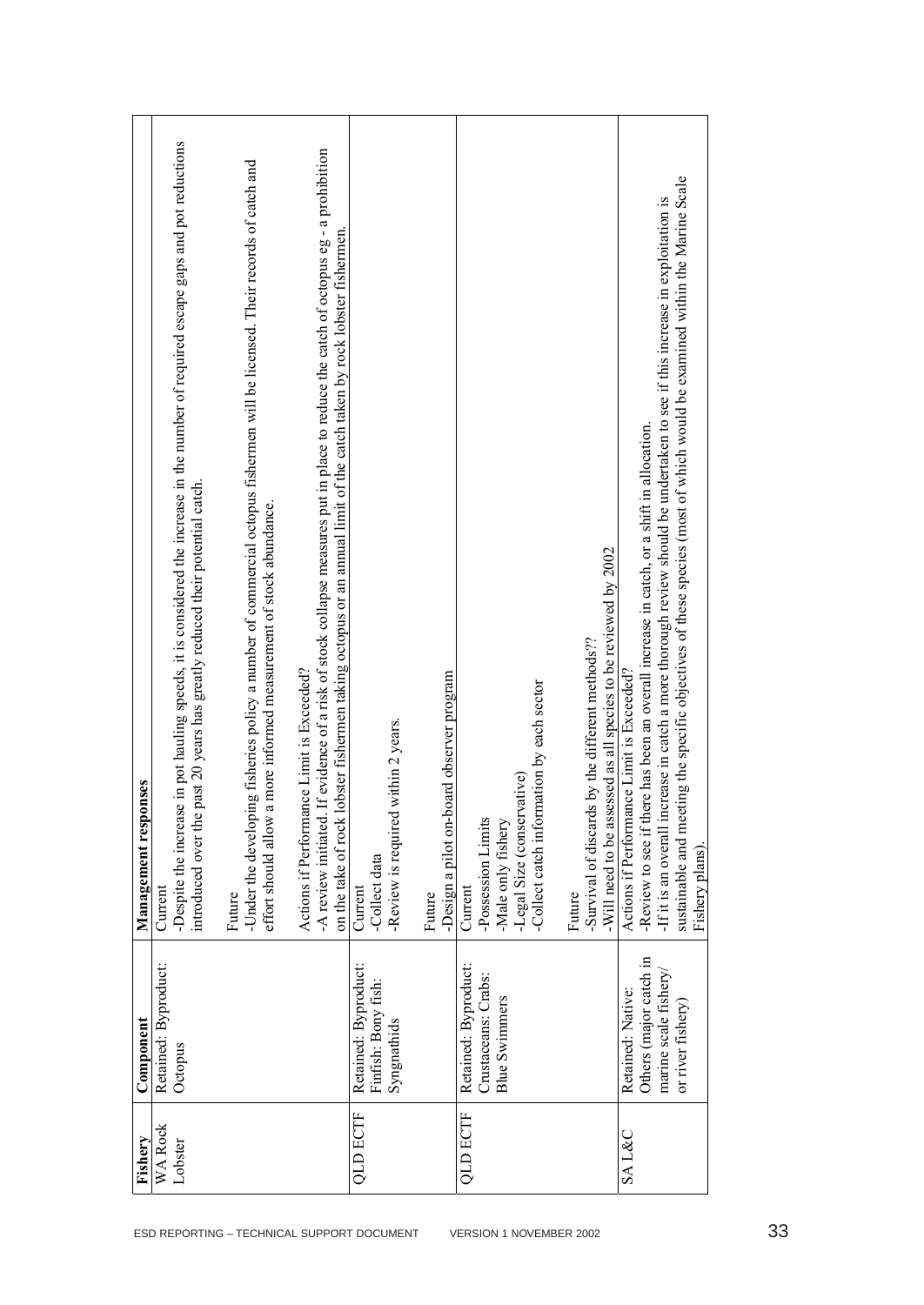## <span id="page-34-0"></span>**2.2 Non retained species**

The generic component tree developed for 'Non retained species' is displayed below (Fig 3). Performance report details for each fishery are given in Table 2a and 2b.

Non retained species are defined as "*those species caught or directly impacted by the fishery but not used"* (see Fletcher et al., 2002 for more details – emphasis added to highlight these are species based reports not issue based reports)*.* 'Non retained species' are often called 'bycatch' but this term means different things to different people. For example, some people may call byproduct species bycatch, whereas others do not. Similarly, others refer to the discards of target species as by-catch. A reduction in 'bycatch' can also be achieved by using more of the catch, but this does not necessarily help the individual species. As a result of these problems and the fact that different people define 'bycatch' differently, we use the term 'Non retained species' to reduce confusion.

The non-retained species were split into a number of categories based on whether they were captured or not (directly affected but not captured), and into their conservation status – eg either listed as a threatened species or not (general species).





#### **2.2.1 Non retained species: General species**

All case study fisheries except the Victorian Abalone Fishery identified species that they caught but didn't retain. Not all fisheries wrote performance reports for this component in the case study reports (Table 2a). For example, during the meetings the WA Aquarium Fishery rated these components as low risk under current management arrangements and didn't develop draft performance reports.

#### *Components*

General non retained species, sometimes called 'other non retained species', were separated by some fisheries into species groups, for example the Eastern Tuna and Billfish Fishery had components for black and blue marlins, sharks, rays, SBT and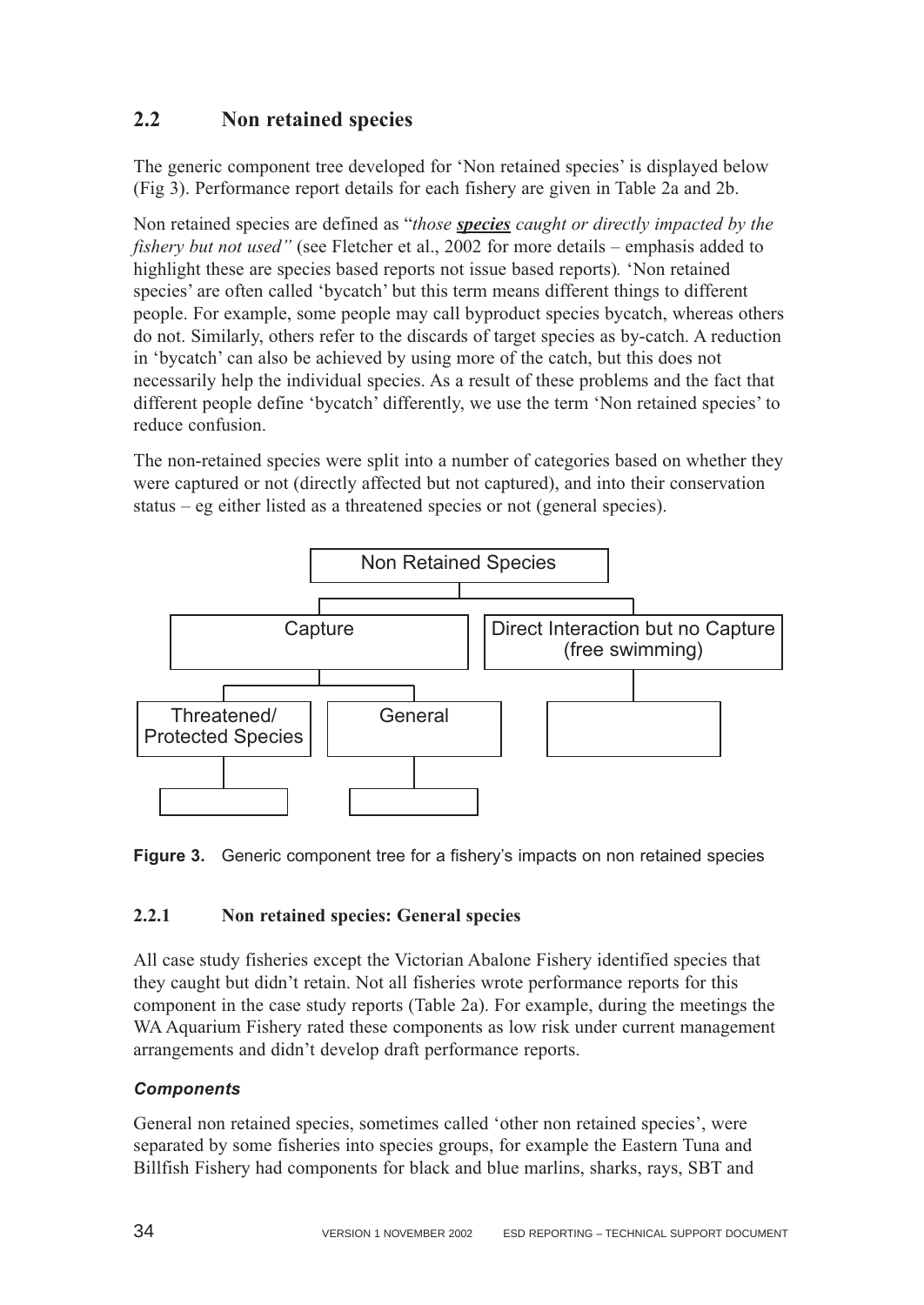other fish, whereas the Qld East Coast Trawl Fishery just had one component for non retained species. For each sub fishery of the NSW Estuary General Fishery non retained species were grouped together, except for the Fish Haul sub fishery where three species, Australian bass, river gars and estuary perch, were also separated out into components. NT Barramundi Recreational Fishery combined non retained and byproduct components together into one component.

#### *Objectives*

Objectives were variable, nevertheless, themes of reducing, minimising, or avoiding capture were most common (Table 2a). The QLD East Coast Trawl Fishery had an objective to reduce the total amount of general bycatch by 40% over 5 years through the use of BRDs and area closures. The NSW Estuary General Fishery and Eastern Tuna and Billfish Fishery suggested trying to minimise the amounts of non-retained species captured. The Eastern Tuna and Billfish Fishery has an objective to prohibit the catch of blue and black marlin and since the workshop have developed objectives to reduce, to the greatest extent possible, the interaction and potential for capture, as well as the mortality and injury, of bycatch species. They also have objectives to develop, where appropriate, mechanisms to convert bycatch into byproduct, as well as increasing community and industry awareness on bycatch issues/activities. For the NT Barramundi Recreational Fishery, it was suggested that not increasing the catches of non retained species/byproduct species should be the objective.

#### *Indicators*

Indicators tended to be based upon total catch or the amount of discards, rather than CPUE (Table 2a). Other possible indicators included 'process indicators' such as the level of uptake of BRDs (Bycatch Reduction Devices) by the NSW Estuary General Fishery, the level of uptake of Codes of Practice. In addition, estimating the mortality of discarded fish was being considered in NSW Estuary General Fishery and Eastern Tuna and Billfish Fishery.

#### *Performance measure*

The performance measures varied (Table 2a), with NSW Estuary General Fishery suggested trying to achieve a decreasing trend in the relative and absolute abundance of discarded fish, as well as suggesting an increasing trend in uptake of BRDs and Codes of Practice. NT Barramundi Recreational Fishery suggested that the trend in catch does not increase. The Eastern Tuna and Billfish Fishery had a trigger limit of greater than 0 tonnes for blue and black marlins, meaning that any catch landed would trigger a management review. Qld East Coast Trawl Fishery's performance measure is to achieve a 40% reduction in Bycatch over 5 years. NSW Estuary General Fishery also suggested that in the future the performance measure could be a target based upon the ratio of retained and discarded catch.

#### *Data*

Qld East Coast Trawl Fishery and NSW Estuary General Fishery are using observer studies to estimate non retained species (Table 2a). NSW Estuary General Fishery is also using compliance surveys and gear records from fishers and Qld East Coast Trawl Fishery is also completing a mapping survey of the seafloor. Eastern Tuna and Billfish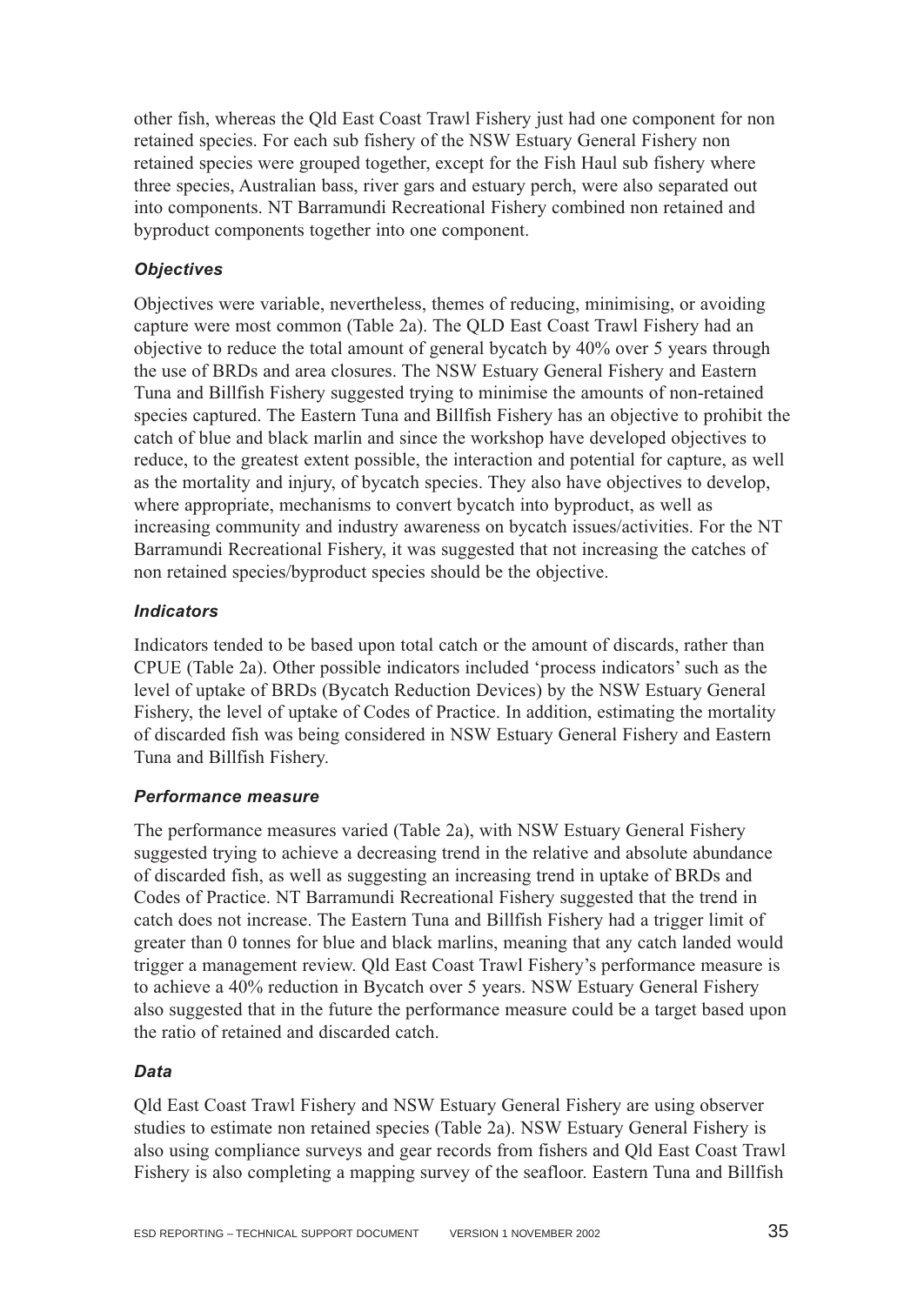Fishery is mainly using compliance, logbook records and previous observer surveys for blue and black marlin, and will be reviewing data and validating data for other general non retained species..

### *Management responses*

Gear manipulations appeared to be the most common management response to reduce the capture of non retained species (Table 2b). The WA Aquarium Fishery suggested maintaining current collection methods that minimise the collection of species that are not wanted (ie non retained species). The Qld East Coast Trawl Fishery are implementing BRDs (Bycatch Reduction Devices) gear modifications across the fishery, while NSW Estuary General Fishery are currently assessing how much catch is discarded using different mesh and gears and then they will implement appropriate gear changes and Codes of Practice to minimise the capture of species that are not wanted (ie non retained species). Area closures were also commonly suggested, in Qld East Coast Trawl Fishery, NT Barramundi Recreational Fishery, Eastern Tuna and Billfish Fishery, and NSW Estuary General Fishery. Additional management measures included a possible 25% reduction in effort in Qld East Coast Trawl Fishery, and education of fishers in NSW Estuary General Fishery, Eastern Tuna and Billfish Fishery and NT Barramundi Recreational Fishery.

## **2.2.2 Non retained species: Threatened/protected species**

A few of the case study fisheries identified potential interactions with threatened or protected species, whereas for other fisheries this component was not applicable. Some fisheries used the term 'threatened' very specifically, as defined by Environment Australia, to mean those species under threat of extinction, and used 'protected' to include all other species listed as protected. Whereas other fisheries used the terms interchangeably.

## *Components*

Some fisheries, such as Eastern Tuna and Billfish Fishery and SA Lakes and Coorong Fishery, looked at groups of threatened/protected species, such as seabirds, turtles, seals, cetaceans and sharks, whereas other fisheries such as WA Rock Lobster Fishery looked at some species individually as separate components. The NSW Estuary General Fishery tended to separate out threatened species into individual components because different sub fisheries might affect different threatened species, for example the meshing sub fishery might affect turtles and little penguins, while the trapping sub fishery might affect tortoises or platypuses. The NSW Estuary General Fishery and the SA Lakes and Coorong Fishery did not write performance reports for these components.

## *Objectives*

Depending on the situation the main objectives were to avoid or stop catching, to reach an acceptable level of capture or to minimise capture and interactions (Table 2a). At the workshop the Eastern Tuna and Billfish Fishery stated the objective of avoiding capture, and this has been updated more recently to, avoid and/or reduce the likelihood of negative interactions with protected species and to promote high survival rates of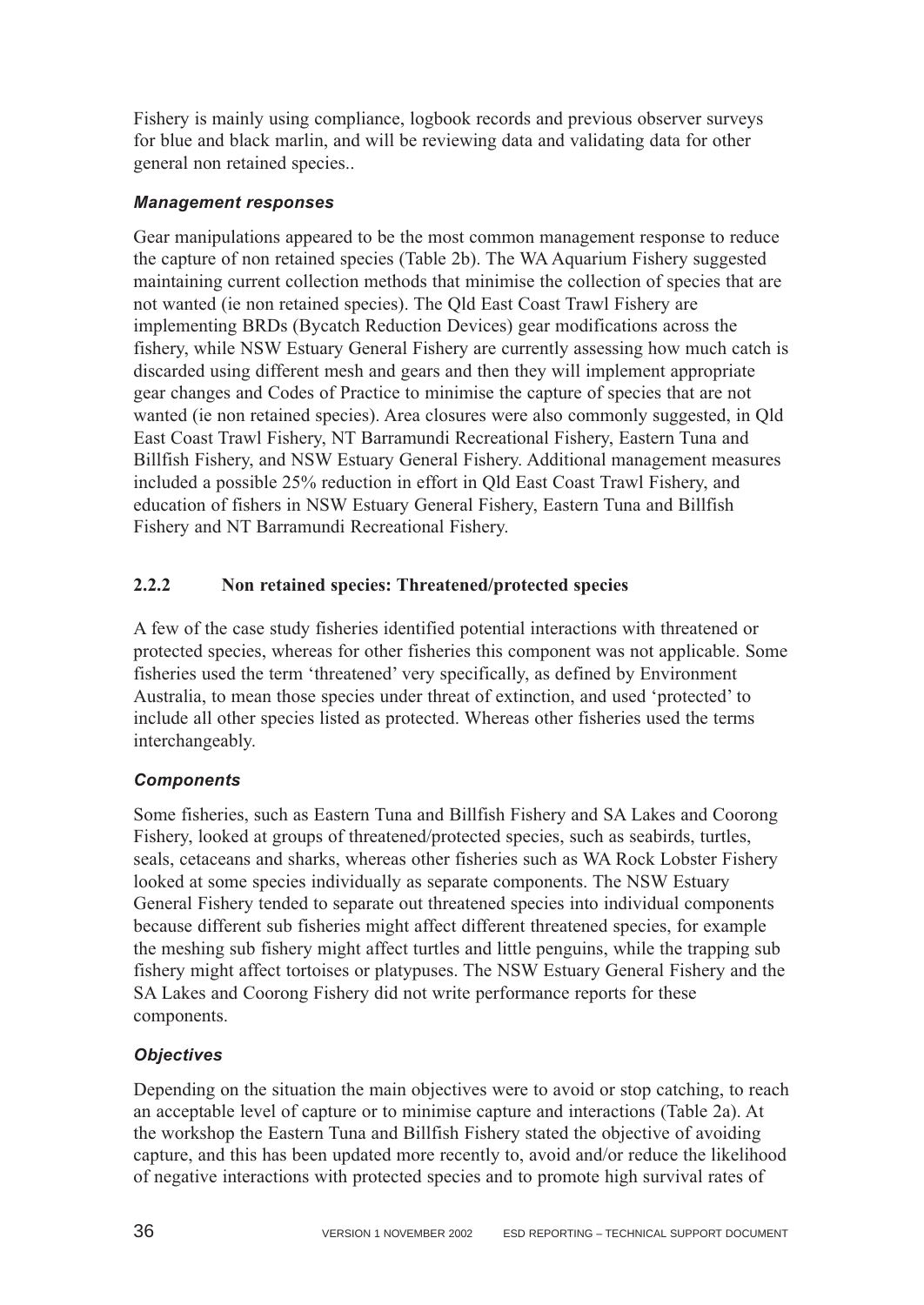released protected species. The Qld East Coast Trawl Fishery suggested an objective of no captures and another possible objective of reaching an acceptable level of captures, while the WA Rock Lobster Fishery had the objective to minimise captures and interactions.

## *Indicators*

CPUE, Catch, Interactions with boats, and independent breeding surveys were the main indicators suggested for threatened species (Table 2a). Catch Per Unit Effort (CPUE) is being used for seabirds in the Eastern Tuna and Billfish Fishery and for sealions in the WA Rock Lobster Fishery and total catch by turtle species in the Qld East Coast Trawl Fishery. WA Rock Lobster Fishery were also recording interactions with boats, and each of the fisheries above suggested independent scientific surveys of known breeding sites, although how this could be done was less clear.

## *Performance measure*

The WA Rock Lobster Fishery requires that interactions with or deaths of sealions must not increase over time. The Qld East Coast Trawl Fishery has a target of total catches per turtle species less than 5% of estimated 1992 levels, within 5 years and Eastern Tuna and Billfish Fishery has a maximum limit of 0.05 seabirds per 1000 longline hooks by 2002 (Table 2a).

### *Data*

Available data were mainly catches, CPUE or interactions recorded in observer surveys or logbook records (Table 2a). Qld East Coast trawl is completing experimental comparisons of trawls with and without TEDs and BRDs for each major trawl sector. It was also suggested that independent breeding records of threatened species could be collected in the future.

### *Management responses*

A common management response was to improve recording of interactions between threatened species and fishers, through logbooks and independent observers, to get a true indication of these rare events, such as for sealions in the WA Rock Lobster Fishery and seabirds in the Eastern Tuna and Billfish Fishery (Table 2b). If a negative interaction is determined then area closures where the threatened species is common was suggested for turtles in QLD East Coast Trawl Fishery, for seabirds in Eastern Tuna and Billfish Fishery and for sealions in the WA Rock Lobster Fishery. In addition gear modification could be implemented and Turtle Excluder Devices are mandatory in the QLD East Coast Trawl Fishery, pot modifications are possible in the WA Rock Lobster Fishery, and chutes and other gear modifications are being trialed in the Eastern Tuna and Billfish Fishery. The latter fishery suggests that after trials are completed ineffective gear modifications should be removed and they also suggested effort reduction as a possible management response. These fisheries also suggested fisher education as an important management response.

## **2.2.3 Non retained species: Direct impact but not caught**

Species impacted by the fishing activity but not actually brought onto deck was thought to be of minor risk in all the case study fisheries examined. Even though it was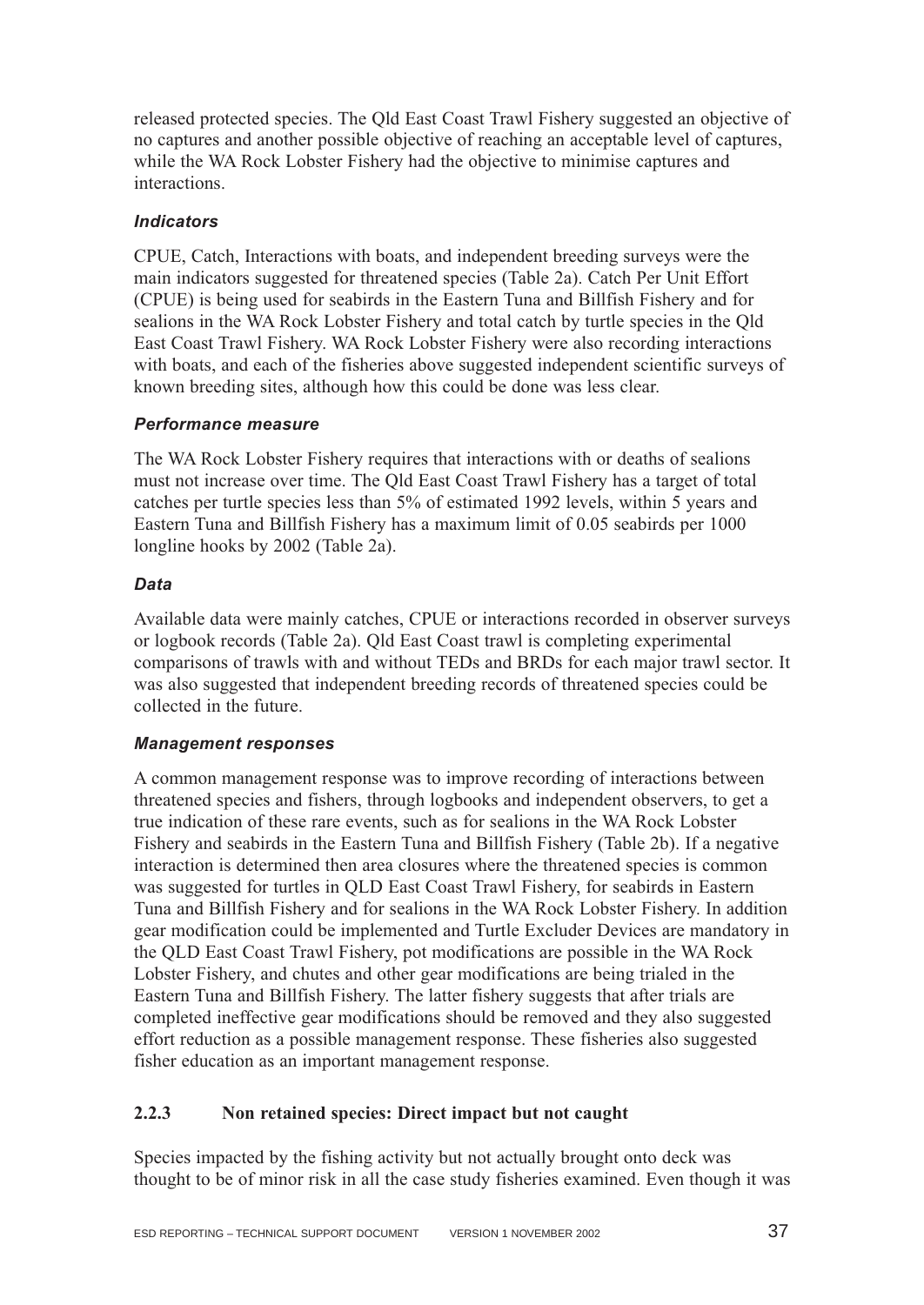considered a minor component, some fisheries still identified potential interactions that they wished to address, particularly where threatened species might be involved, and therefore these species have been tackled as a priority. Because threatened species were the priority species to be examined first this component may overlap with the 'threatened species' component discussed previously. However, in the future, when more is known about these effects, other 'non threatened' species are likely to also be covered and therefore this component should remain separate. Only one fishery wrote performance reports for this component.

### *Component*

This component was not often examined in detail due to minimal information and rarity of events. Some fisheries felt a good start would be to look at any possible impacts on threatened species and the WA Rock Lobster Fishery separated the component into impacts on leatherback turtles and on whales/dolphins as a useful starting point. The Eastern Tuna and Billfish Fishery divided the component into impacts from the boat and from entanglement in fishing gear, and then further subdivided components into possible species that could be affected. The SA Lakes and Coorong Fishery were mainly looking at the effects of fishing disturbing breeding birds and feeding birds, in the RAMSAR listed wetland.

### *Objective*

The objective for the two WA Rock Lobster Fishery components was to minimise direct and indirect impacts (Table 2a).

### *Indicator*

Indicators were mainly observed interactions with fishing boats or recorded deaths (Table 2a).

### *Performance measure*

Trends over time should not increase (Table 2a).

### *Data*

Interactions and deaths recorded in logbooks or by observer surveys and reports through the media. Records of turtles found dead on beaches was another possible source of data (Table 2a).

### *Management response*

Fisheries management responses for the WA Rock Lobster Fishery (Table 2b) tended to be based upon finding out more information by improving recording in fishers logbooks and independent surveys as well as researching through the literature and other agencies on relevant species-fishing gear interactions. Future management responses would be to implement gear changes to protect those species being affected but not brought onto the deck. Fisher education was also suggested as a management response.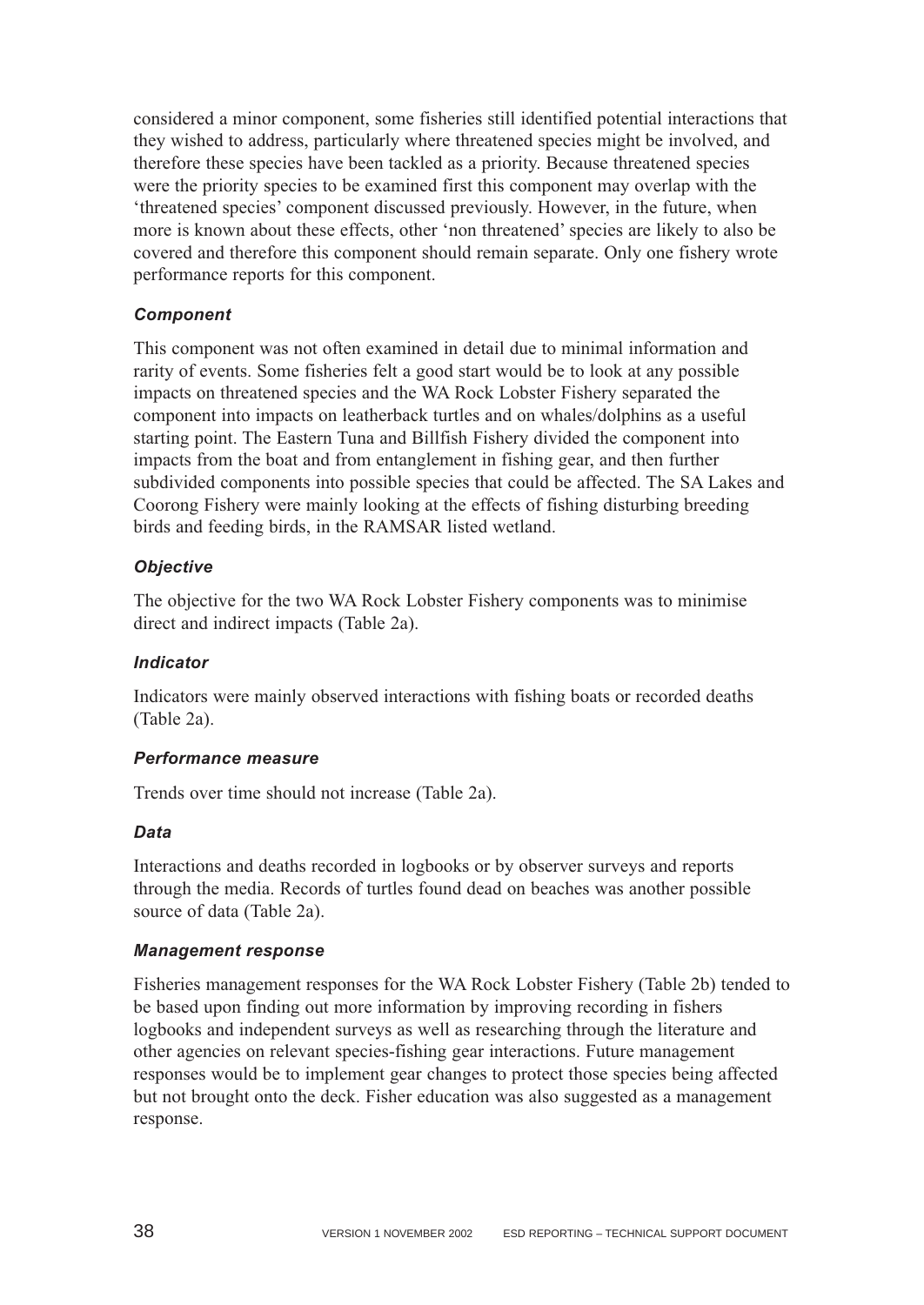**Table 2a.** Non Retained Species: Performance Reports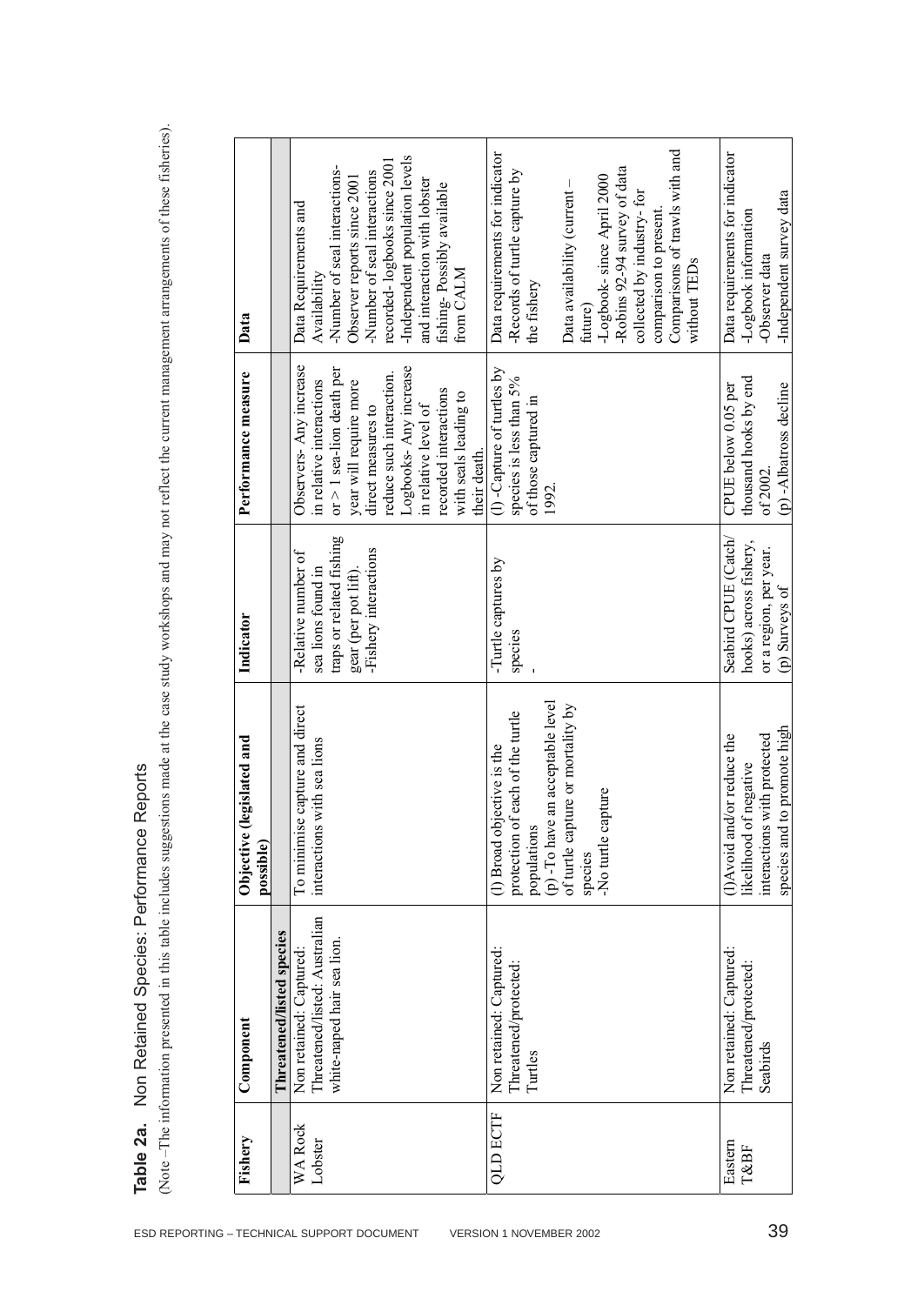|                                        | -Limited observer data-need<br>Data availability (current- |                 | Data requirements for indicator<br>-Fisheries Action Program trial<br>-'Barrawatch' collects a set of<br>-Commercial data returns and<br>-Recreational and Indigenous<br>-Fishing tournament data can<br>-Rec and Indigenous survey,<br>-CPUE data for recreational<br>Data availability (current-<br>-Fishing tournament data<br>-Commercial logbook<br>barramundi fishing.<br>recreational data.<br>for $95$ and $2000$<br>monitoring.<br>time series | N/Applicable                                                                                  | Data requirements for indicator<br>-Bycatch levels (by area?)<br>-Observer data by<br>species/groups                    |
|----------------------------------------|------------------------------------------------------------|-----------------|---------------------------------------------------------------------------------------------------------------------------------------------------------------------------------------------------------------------------------------------------------------------------------------------------------------------------------------------------------------------------------------------------------------------------------------------------------|-----------------------------------------------------------------------------------------------|-------------------------------------------------------------------------------------------------------------------------|
| Data                                   | future)<br>more                                            |                 | be useful.<br>surveys.<br>future)<br>CPUE.                                                                                                                                                                                                                                                                                                                                                                                                              |                                                                                               |                                                                                                                         |
| Performance measure                    |                                                            |                 | Not increasing                                                                                                                                                                                                                                                                                                                                                                                                                                          | N/Applicable                                                                                  | By catch to be reduced<br>by $40\%$ within 5 years.                                                                     |
| Indicator                              | albatross                                                  |                 | Catch, CPUE                                                                                                                                                                                                                                                                                                                                                                                                                                             | N/Applicable                                                                                  | Bycatch catch levels                                                                                                    |
| Objective (legislated and<br>possible) | survival rates of released<br>species.<br>protected        |                 | (Pos) Not to increase the levels<br>(Leg) Conserve the species<br>of incidental capture                                                                                                                                                                                                                                                                                                                                                                 | To maintain the current fishing<br>bycatch levels remain minimal<br>methods which ensure that | (1) Broad objective is sustainable<br>levels of bycatch that do not<br>species/biodiversity etc.<br>impact upon bycatch |
| Component                              |                                                            | General species | Retained: Byproduct: Other<br>Species: Incidental, by<br>product and unwanted<br>captures                                                                                                                                                                                                                                                                                                                                                               | discarded: General(Bycatch)<br>Non retained: Captured and                                     | discarded: General(Bycatch)<br>Non retained: Captured and                                                               |
| Fishery                                |                                                            |                 | Barramundi<br>recreational<br>E                                                                                                                                                                                                                                                                                                                                                                                                                         | Aquarium<br>$W_{A}$                                                                           | <b>QLD ECTF</b>                                                                                                         |
| 40                                     |                                                            |                 | ESD REPORTING - TECHNICAL SUPPORT DOCUMENT<br>VERSION 1 NOVEMBER 2002                                                                                                                                                                                                                                                                                                                                                                                   |                                                                                               |                                                                                                                         |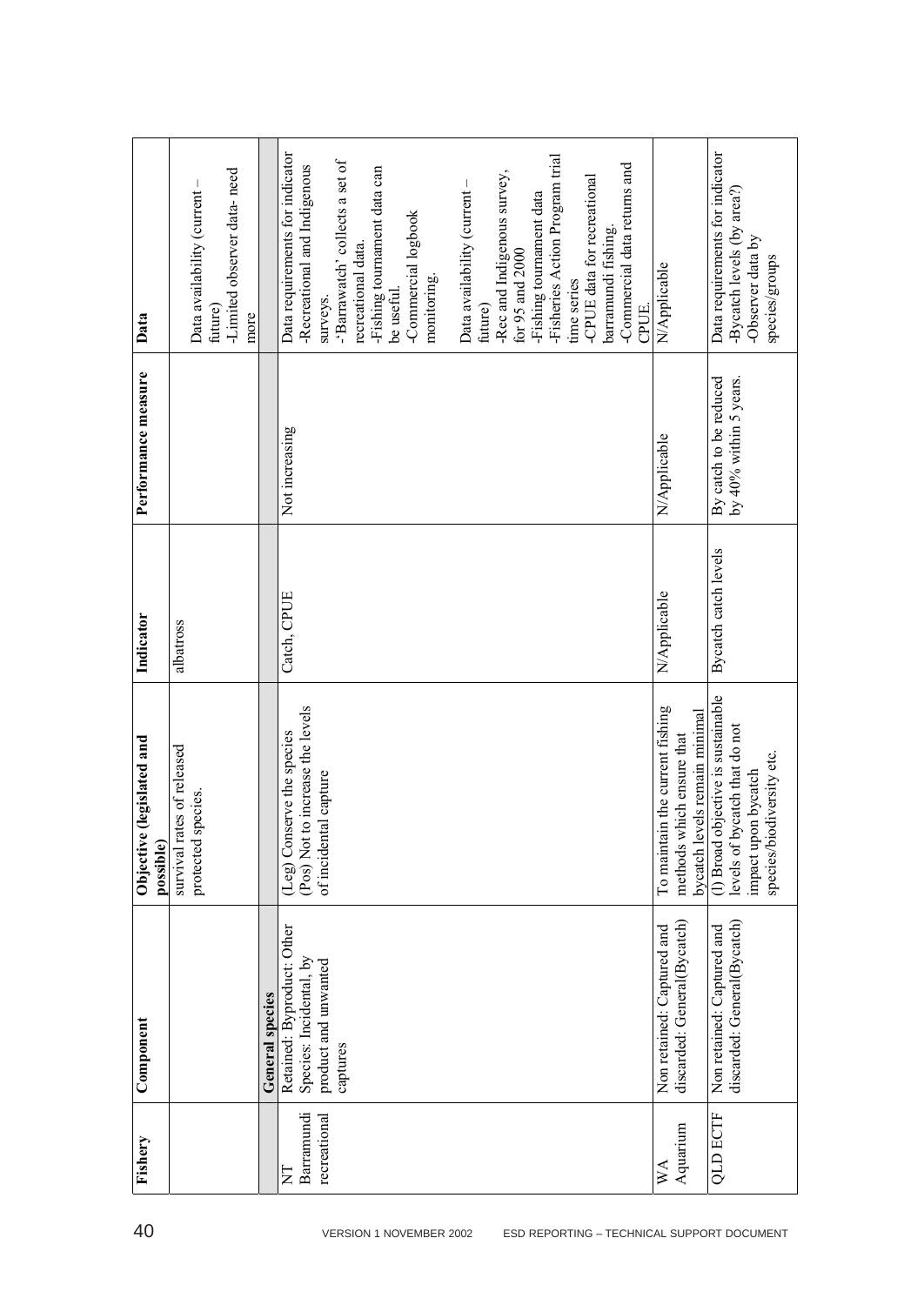|                                            | Fishery    | Component                                          | Objective (legislated and<br>possible)                        | Indicator                               | Performance measure      | Data                                  |
|--------------------------------------------|------------|----------------------------------------------------|---------------------------------------------------------------|-----------------------------------------|--------------------------|---------------------------------------|
| ESD REPORTING - TECHNICAL SUPPORT DOCUMENT |            |                                                    | Opp Objective-Reduce general<br>bycatch by 40% from previous/ |                                         |                          | Data availability (current<br>future) |
|                                            |            |                                                    | historic levels                                               |                                         |                          | -Previous incidental data             |
|                                            |            |                                                    |                                                               |                                         |                          | -FRDC observer survey                 |
|                                            |            |                                                    |                                                               |                                         |                          | beginning                             |
|                                            |            |                                                    |                                                               |                                         |                          | -Mapping of marine                    |
|                                            |            |                                                    |                                                               |                                         |                          | biodiversity (CRC)                    |
|                                            |            |                                                    |                                                               |                                         |                          | -Experimental comparisons             |
|                                            |            |                                                    |                                                               |                                         |                          | (northern region)                     |
|                                            | Eastern    | Non retained: Captured and                         | (1) To reduce, to the greatest                                | $(1)$ -To be determined                 | To be determined after   | Data requirements for indicator       |
|                                            | T&BF       | discarded: Other: General                          | extent possible, the interaction                              | after data review                       | assessment               | -To be determined after               |
|                                            |            |                                                    | and potential for capture, as well                            |                                         |                          | validation of fishery data            |
|                                            |            |                                                    | as the mortality and injury, of                               |                                         |                          | -Potentially Wildlife and             |
|                                            |            |                                                    | bycatch species.                                              |                                         |                          | environmental data                    |
|                                            |            |                                                    | They also have objectives to                                  |                                         |                          |                                       |
|                                            |            |                                                    | develop, where appropriate,                                   |                                         |                          |                                       |
| VERSION 1 NOVEMBER 2002                    |            |                                                    | mechanisms to convert bycatch                                 |                                         |                          | Data availability (current-           |
|                                            |            |                                                    | into byproduct.                                               |                                         |                          | future)                               |
|                                            |            |                                                    | Increasing community and                                      |                                         |                          | -Observer surveys on Japanese         |
|                                            |            |                                                    | industry awareness on bycatch                                 |                                         |                          | boats                                 |
|                                            |            |                                                    | issues/activities.                                            |                                         |                          | -catch and discards recorded in       |
|                                            |            |                                                    |                                                               |                                         |                          | logbooks                              |
|                                            |            |                                                    |                                                               |                                         |                          | -Research surveys                     |
|                                            | Eastern    | Non retained: Captured and                         | ohibited to catch these<br>$(1)$ It is pr                     | (I)-Landed catch                        | Any catch landed         | Data requirements for indicator       |
|                                            | T&BF       | discarded: Other: Marlin:<br><b>Blue and Black</b> | species                                                       | (p) -Catch discarded<br>dead or injured | triggers a review        | -Landed catch                         |
|                                            |            |                                                    |                                                               |                                         |                          | Data availability (current-           |
|                                            |            |                                                    |                                                               |                                         |                          | future)                               |
|                                            |            |                                                    |                                                               |                                         |                          | -Landed catch is available            |
|                                            |            |                                                    |                                                               |                                         |                          |                                       |
|                                            | <b>NSW</b> | Non retained: Captured and                         | (p) Minimise discards and                                     | -Ratio of discards:                     | Good practice-Current    | Data requirements for indicator       |
|                                            | Estuary    | discarded: Other - hauling                         | subsequent mortality                                          | retained catch                          | - Decreasing trend in    | -Observer data on retained and        |
|                                            | General    |                                                    |                                                               | -Total discards                         | monitoring estimates of  | discards                              |
|                                            |            |                                                    |                                                               | -Mortality rates of                     | relative/absolute levels | -Estimates of mortality rates for     |
| 41                                         |            |                                                    |                                                               | discards                                | of discards.             | discards                              |
|                                            |            |                                                    |                                                               | Uptake of appropriate                   | -Increased uptake of     | -Level of use of BRDs in              |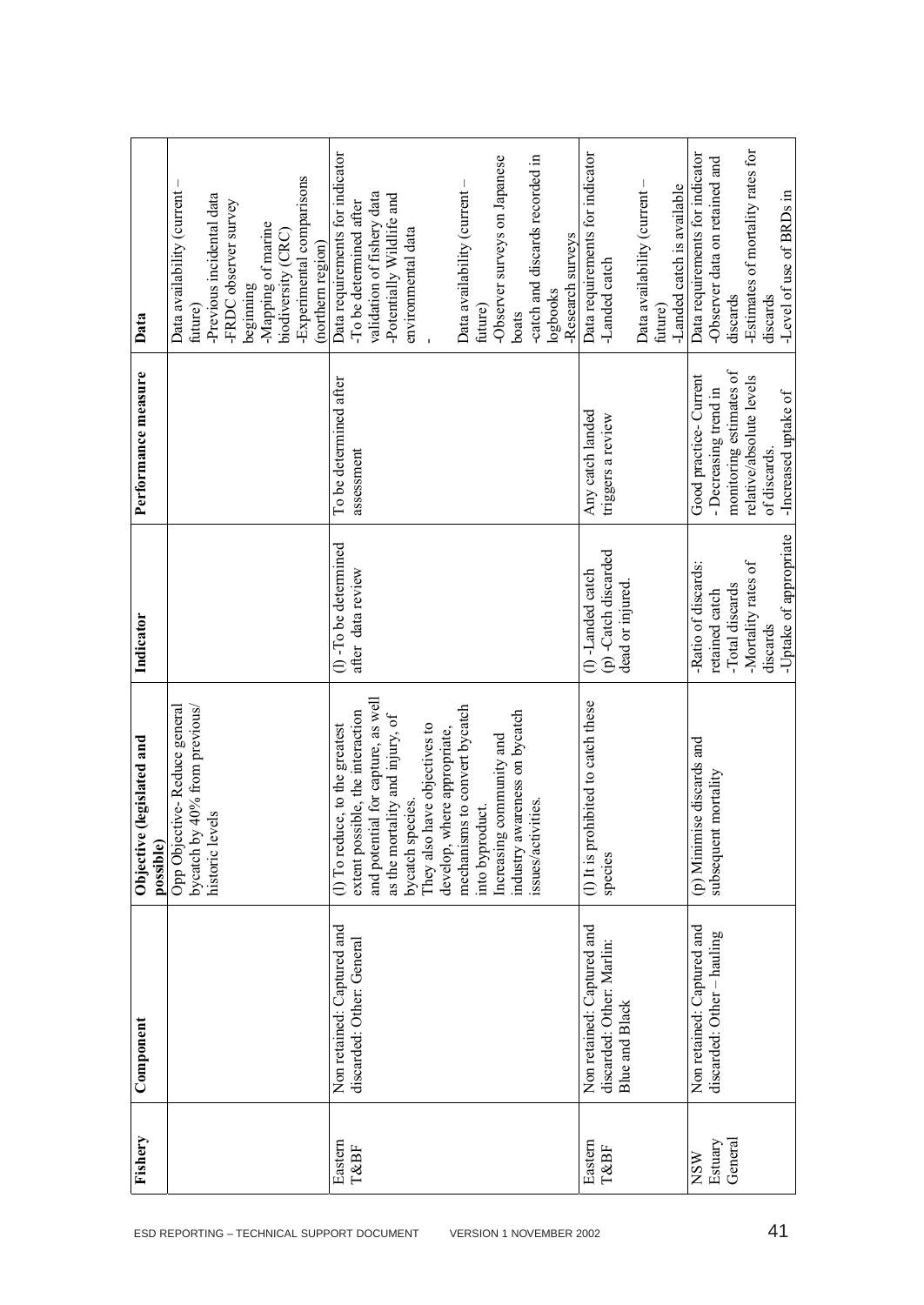|                           | -Gear information from fishers.                                                                                                                                                                                                   |                                   | -Number of media/press reports<br>interactions recorded-logbooks<br>-Independent population levels<br>lobster fishing and leatherback<br>interactions-Observer reports<br>turtles-availability unknown,                                                                      |                                                                   |
|---------------------------|-----------------------------------------------------------------------------------------------------------------------------------------------------------------------------------------------------------------------------------|-----------------------------------|------------------------------------------------------------------------------------------------------------------------------------------------------------------------------------------------------------------------------------------------------------------------------|-------------------------------------------------------------------|
| Data                      | -Observer data and mortality<br>estimates available for most<br>Data availability (current-<br>-Compliance surveys/rates<br>gear types by end of 2000.<br>fishing gear<br>future)                                                 |                                   | of interactions between rock<br>but literature searches in the<br>and interaction with lobster<br>fishing-Possibly available<br>-Number of Leatherback<br>-Number of Leatherback<br>Data Requirements and<br>from CALM<br>Availability<br>since 2001<br>since 2001<br>future | Data Requirements and<br>Availability                             |
| Performance measure       | -Increased use of codes<br>Good practice-Future<br>retained less than the<br>agreed value-target<br>needs to be decided<br>-Ratio of discards:<br>appropriate BRD<br>using ecological<br>significance.<br>of practice<br>devices. |                                   | Any increase in number<br>of logged observations,<br>media reports or other<br>recorded interactions.                                                                                                                                                                        | Any increase in number<br>of logged observations,                 |
| Indicator                 | -Public complaints<br>codes of practice<br>BRD gear and/or                                                                                                                                                                        |                                   | and captures per year<br>-Number of recorded<br>Leatherback deaths                                                                                                                                                                                                           | -Number of whale and<br>dolphin interactions                      |
| Objective (legislated and | possible)                                                                                                                                                                                                                         |                                   | direct and indirect<br>interactions on leatherback<br>Minimise<br>turtles.                                                                                                                                                                                                   | interactions with dolphins and<br>direct and indirect<br>Minimise |
| Component                 |                                                                                                                                                                                                                                   | Direct impact but not<br>captured | Non retained: Direct impact<br>Turtles: Leatherback turtles.<br>Threatened/listed species:<br>but not caught in pots:                                                                                                                                                        | Non retained: Direct impact<br>but not caught in pots:            |
| Fishery                   |                                                                                                                                                                                                                                   |                                   | <b>WA Rock</b><br>Lobster                                                                                                                                                                                                                                                    | <b>WA Rock</b><br>Lobster                                         |
| 42                        | VERSION 1 NOVEMBER 2002                                                                                                                                                                                                           |                                   | ESD REPORTING - TECHNICAL SUPPORT DOCUMENT                                                                                                                                                                                                                                   |                                                                   |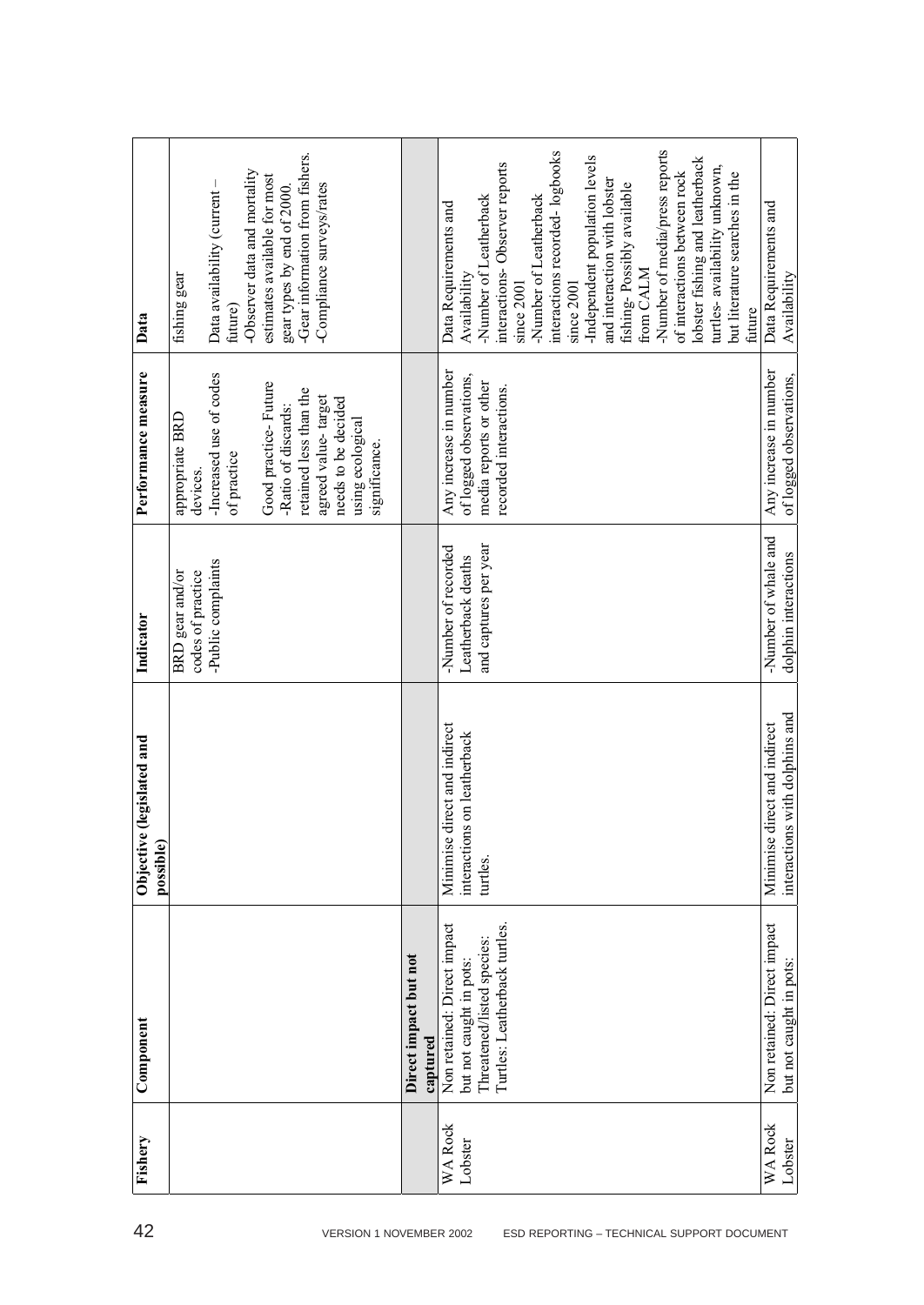| Data                                      | -Number of media/press reports<br>dolphins- availability unknown,<br>interactions recorded-logbooks<br>-Independent population levels<br>-Number of whale and dolphin<br>-Number of whale and dolphin<br>lobster fishing and whales and<br>interactions-Observer reports<br>of interactions between rock<br>but literature searches in the<br>and interaction with lobster<br>fishing-Possibly available<br>from CALM<br>since 2001<br>since 2001<br>future |                         |
|-------------------------------------------|-------------------------------------------------------------------------------------------------------------------------------------------------------------------------------------------------------------------------------------------------------------------------------------------------------------------------------------------------------------------------------------------------------------------------------------------------------------|-------------------------|
| Performance measure                       | media reports or other<br>recorded interactions.                                                                                                                                                                                                                                                                                                                                                                                                            |                         |
| Indicator                                 | recorded and press<br>reported/per year.                                                                                                                                                                                                                                                                                                                                                                                                                    |                         |
| (legislated and<br>Objective<br>possible) | whales.                                                                                                                                                                                                                                                                                                                                                                                                                                                     |                         |
| Component                                 | Threatened/listed species:<br>Whales and dolphins.                                                                                                                                                                                                                                                                                                                                                                                                          |                         |
| Fishery                                   |                                                                                                                                                                                                                                                                                                                                                                                                                                                             |                         |
|                                           | ESD REPORTING - TECHNICAL SUPPORT DOCUMENT                                                                                                                                                                                                                                                                                                                                                                                                                  | VERSION 1 NOVEMBER 2002 |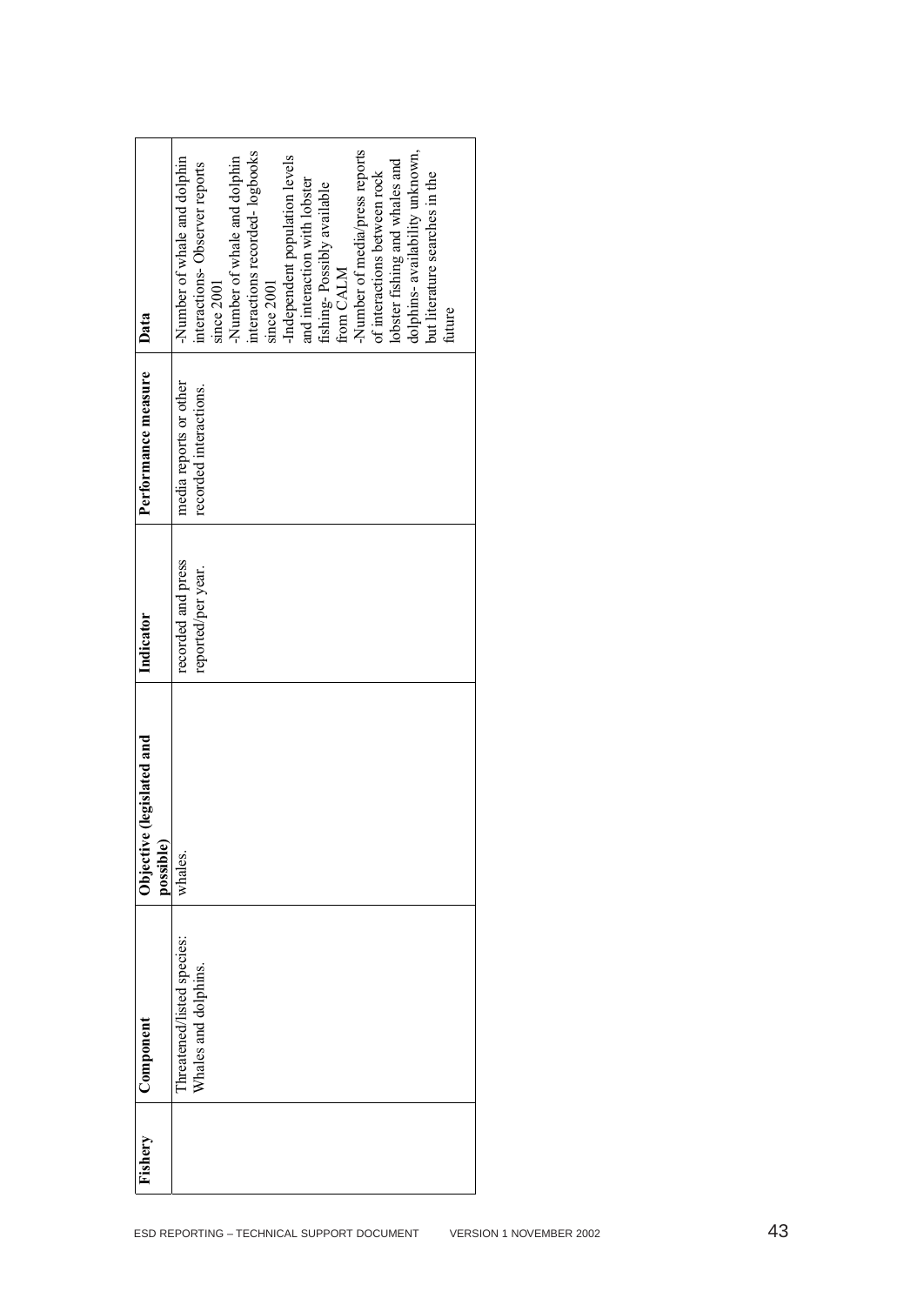| l<br>I                                                                                                                                                                                                                                                                                                                              |
|-------------------------------------------------------------------------------------------------------------------------------------------------------------------------------------------------------------------------------------------------------------------------------------------------------------------------------------|
| 2<br>2<br>2<br>2<br>l<br>I                                                                                                                                                                                                                                                                                                          |
| $\vdots$<br>I                                                                                                                                                                                                                                                                                                                       |
|                                                                                                                                                                                                                                                                                                                                     |
| $\begin{bmatrix} 1 & 1 & 1 \\ 1 & 1 & 1 \\ 1 & 1 & 1 \\ 1 & 1 & 1 \\ 1 & 1 & 1 \\ 1 & 1 & 1 \\ 1 & 1 & 1 \\ 1 & 1 & 1 \\ 1 & 1 & 1 \\ 1 & 1 & 1 \\ 1 & 1 & 1 \\ 1 & 1 & 1 \\ 1 & 1 & 1 \\ 1 & 1 & 1 \\ 1 & 1 & 1 & 1 \\ 1 & 1 & 1 & 1 \\ 1 & 1 & 1 & 1 \\ 1 & 1 & 1 & 1 \\ 1 & 1 & 1 & 1 \\ 1 & 1 & 1 & 1 \\ 1 & 1 & 1 & 1 \\ 1 & $ |
| $\ddot{\phantom{a}}$<br>$\overline{\mathbf{S}}$                                                                                                                                                                                                                                                                                     |
| ֦֧֦֧֦֧֦֧֦֧֦֧֦֧֦֧֦֧֧֦֧֦֧֧֧֦֧֧֦֧֦֧֧֦֧֧֧֧֦֧֧֧֧֧֧֦֧֧֦֧֦֧֦֧֧֦֧֧֦֧֡֕֓֓֓֓֓֓֓֓֓֓֓֓֓֓֓֓<br>ĺ<br>ı                                                                                                                                                                                                                                            |

|                                                                                                                                                                                                                                 | 2000/01 season using a logbook and survey approach. Data collected will be reviewed at the end of year.<br>evelop an interim measure-could be no measurement beforehand or stage targets.<br>-Implement bycatch data collection program and a bycatch risk assessment<br>-Range of actions specified in the Threat Abatement Plan (TAP)<br>results in high survival rates of released protected bycatch,<br>closures in areas of high turtle abundance<br>-Increase awareness of the issue with fishers.<br>Turtle Excluder Devices (TED's) mandatory<br>programme - turtle bycatch plan<br>-Testing effective BRD Designs in progress<br>If performance level triggered<br>-Development of regulations<br>ent responses<br>based fisheries.<br>lobster fishing.<br>-Education<br>-Possibly d<br>sea-lion ha<br>Managem<br>during the<br>-If there is<br>-Targeted<br>Current<br>Current<br>Future<br>Future | white-naped hair sea lion.<br>Non retained: Captured:<br>Non retained: Captured:<br>Non retained: Captured:<br>Threatened/protected:<br>Threatened/protected:<br>Component<br>Seabirds<br>Turtles |
|---------------------------------------------------------------------------------------------------------------------------------------------------------------------------------------------------------------------------------|--------------------------------------------------------------------------------------------------------------------------------------------------------------------------------------------------------------------------------------------------------------------------------------------------------------------------------------------------------------------------------------------------------------------------------------------------------------------------------------------------------------------------------------------------------------------------------------------------------------------------------------------------------------------------------------------------------------------------------------------------------------------------------------------------------------------------------------------------------------------------------------------------------------|---------------------------------------------------------------------------------------------------------------------------------------------------------------------------------------------------|
|                                                                                                                                                                                                                                 | -Assess and modify fishing gear and practices to reduce negative interactions improve seabird survival after release                                                                                                                                                                                                                                                                                                                                                                                                                                                                                                                                                                                                                                                                                                                                                                                         |                                                                                                                                                                                                   |
|                                                                                                                                                                                                                                 |                                                                                                                                                                                                                                                                                                                                                                                                                                                                                                                                                                                                                                                                                                                                                                                                                                                                                                              |                                                                                                                                                                                                   |
| -Develop an Industry Code of Practice to promote mitigation measures, reduce interactions, ensure handling and care                                                                                                             |                                                                                                                                                                                                                                                                                                                                                                                                                                                                                                                                                                                                                                                                                                                                                                                                                                                                                                              |                                                                                                                                                                                                   |
|                                                                                                                                                                                                                                 |                                                                                                                                                                                                                                                                                                                                                                                                                                                                                                                                                                                                                                                                                                                                                                                                                                                                                                              |                                                                                                                                                                                                   |
|                                                                                                                                                                                                                                 |                                                                                                                                                                                                                                                                                                                                                                                                                                                                                                                                                                                                                                                                                                                                                                                                                                                                                                              |                                                                                                                                                                                                   |
|                                                                                                                                                                                                                                 |                                                                                                                                                                                                                                                                                                                                                                                                                                                                                                                                                                                                                                                                                                                                                                                                                                                                                                              |                                                                                                                                                                                                   |
|                                                                                                                                                                                                                                 |                                                                                                                                                                                                                                                                                                                                                                                                                                                                                                                                                                                                                                                                                                                                                                                                                                                                                                              |                                                                                                                                                                                                   |
|                                                                                                                                                                                                                                 |                                                                                                                                                                                                                                                                                                                                                                                                                                                                                                                                                                                                                                                                                                                                                                                                                                                                                                              |                                                                                                                                                                                                   |
|                                                                                                                                                                                                                                 |                                                                                                                                                                                                                                                                                                                                                                                                                                                                                                                                                                                                                                                                                                                                                                                                                                                                                                              |                                                                                                                                                                                                   |
| a significant adverse interaction with sea-lions: measures may be taken to limit fishing adjacent to favoured<br>bitat, and/or trial the use of techniques to discourage seal-lion pups from entering traps or interacting with |                                                                                                                                                                                                                                                                                                                                                                                                                                                                                                                                                                                                                                                                                                                                                                                                                                                                                                              |                                                                                                                                                                                                   |
|                                                                                                                                                                                                                                 |                                                                                                                                                                                                                                                                                                                                                                                                                                                                                                                                                                                                                                                                                                                                                                                                                                                                                                              |                                                                                                                                                                                                   |
|                                                                                                                                                                                                                                 |                                                                                                                                                                                                                                                                                                                                                                                                                                                                                                                                                                                                                                                                                                                                                                                                                                                                                                              |                                                                                                                                                                                                   |
| -Collecting data to obtain the level of interaction between lobster gear and sealion pups, whales, turtles, seabirds, etc.                                                                                                      |                                                                                                                                                                                                                                                                                                                                                                                                                                                                                                                                                                                                                                                                                                                                                                                                                                                                                                              |                                                                                                                                                                                                   |
| -Monitor techniques from around the World for avoiding capture of fauna, such as sealions, in rock lobster and other pot<br>Threatened/listed: Australian<br><b>QLD ECTF</b><br>WA Rock<br>Lobster<br>Eastern<br>T&BF           |                                                                                                                                                                                                                                                                                                                                                                                                                                                                                                                                                                                                                                                                                                                                                                                                                                                                                                              |                                                                                                                                                                                                   |
| Threatened/listed species                                                                                                                                                                                                       |                                                                                                                                                                                                                                                                                                                                                                                                                                                                                                                                                                                                                                                                                                                                                                                                                                                                                                              |                                                                                                                                                                                                   |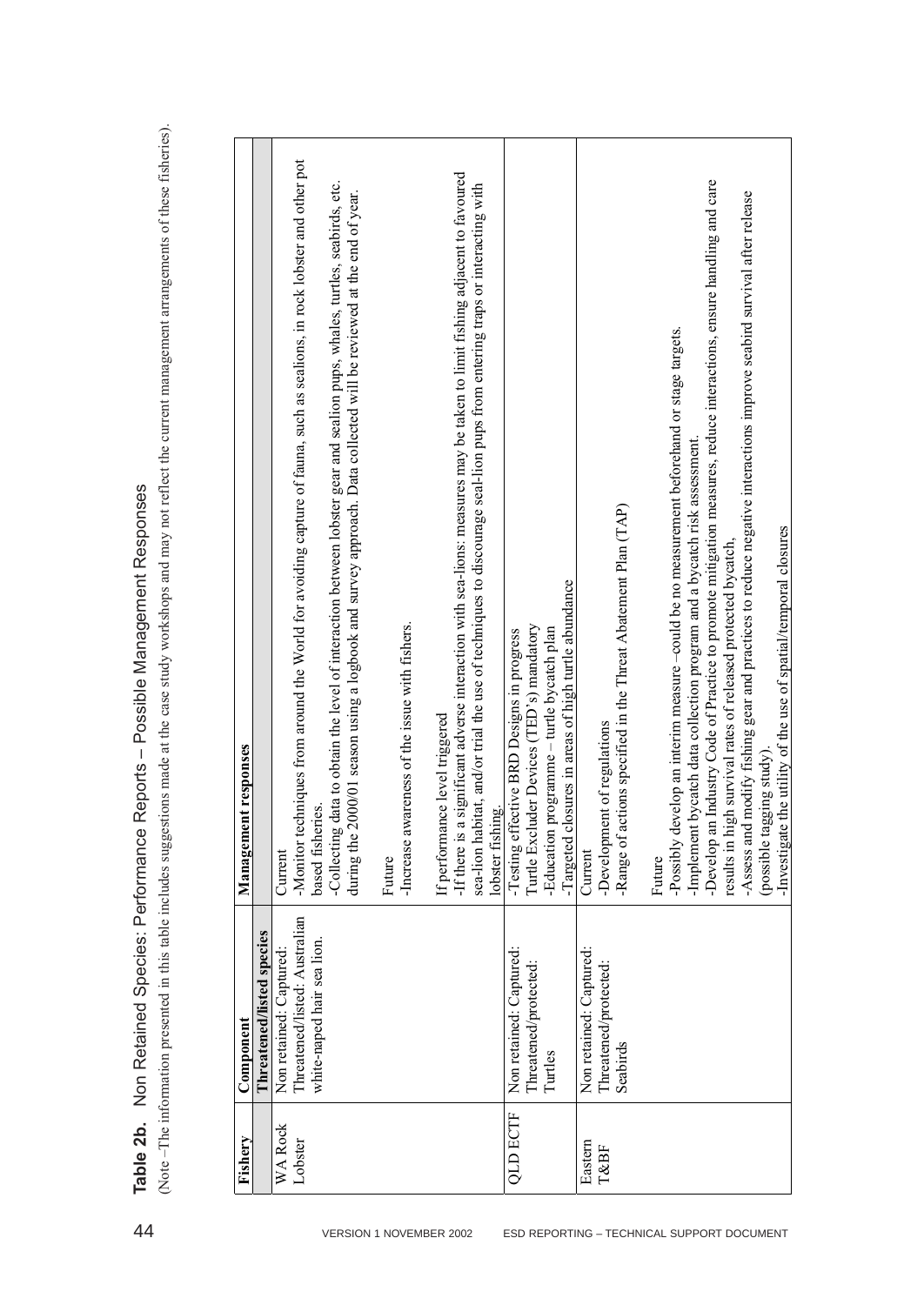|                                                      | Fishery                    | Component                                       | ent responses<br>Managem                                                                                                                                                                                                                           |
|------------------------------------------------------|----------------------------|-------------------------------------------------|----------------------------------------------------------------------------------------------------------------------------------------------------------------------------------------------------------------------------------------------------|
| ESD REPORTING - TECHNICAL SUPPORT DOCUMENT           |                            |                                                 | Implement Actions from the Threat Abatement Plan requiring the adoption of seabird mitigation strategies                                                                                                                                           |
|                                                      |                            |                                                 |                                                                                                                                                                                                                                                    |
|                                                      |                            |                                                 | If performance level triggered (if the catch rate is too high, or if seabird abundance declines), possible actions may be:<br>-A review of why there was a decline in abundance or the catch rate has not declined sufficiently. What was adopted, |
|                                                      |                            |                                                 | effective and other factors. What was the species composition of the catch and where was it taken                                                                                                                                                  |
|                                                      |                            |                                                 | -Possibly a reduction in effort.                                                                                                                                                                                                                   |
|                                                      |                            |                                                 | If the objective is achieved, review with the view to remove any unnecessary measures.<br>-This possibly may lead increase in the observer coverage/compliance?                                                                                    |
|                                                      |                            | General species                                 |                                                                                                                                                                                                                                                    |
| E                                                    |                            | Retained: Byproduct: Other                      | What is being done to keep within agreed bycatch limits                                                                                                                                                                                            |
|                                                      | Barramundi<br>recreational | Species: Incidental, by<br>product and unwanted | -Marine wildlife - closed areas, gear controls, education, training<br>Present                                                                                                                                                                     |
|                                                      |                            | captures                                        | -Fish - possession limits, gear controls, closed areas.                                                                                                                                                                                            |
|                                                      |                            |                                                 |                                                                                                                                                                                                                                                    |
|                                                      |                            |                                                 | Future                                                                                                                                                                                                                                             |
|                                                      |                            |                                                 | -Marine wildlife $-$ as above                                                                                                                                                                                                                      |
|                                                      |                            |                                                 | -Fish – may have more size limits.                                                                                                                                                                                                                 |
| $\mathbb{X}^{\mathsf{A}}$<br>VERSION 1 NOVEMBER 2002 |                            | Non retained: Captured and                      | Current                                                                                                                                                                                                                                            |
|                                                      | Aquarium                   | discarded: General(Bycatch)                     | current gear restrictions and method of operation<br>-Maintain                                                                                                                                                                                     |
|                                                      | <b>QLD ECTF</b>            | Non retained: Captured and                      | -Bycatch Reduction Devices (BRD's) are now compulsory                                                                                                                                                                                              |
|                                                      |                            | discarded: General(Bycatch)                     | els to be reduced by 25%<br>-Effort lev                                                                                                                                                                                                            |
|                                                      |                            |                                                 | -Area Closures                                                                                                                                                                                                                                     |
|                                                      | ET&B                       | Non retained: Captured and                      |                                                                                                                                                                                                                                                    |
|                                                      |                            | discarded: Other: General                       | Future                                                                                                                                                                                                                                             |
|                                                      |                            |                                                 | gear to increase selectiveness and decrease capture of bycatch.<br>-Develop                                                                                                                                                                        |
|                                                      |                            |                                                 | an Industry Code of practice to promote mitigation devices and reduce discarding and increase survival of<br>-Develop                                                                                                                              |
|                                                      |                            |                                                 | discarded species.                                                                                                                                                                                                                                 |
|                                                      |                            |                                                 | -Fishing gear assessments and modifications                                                                                                                                                                                                        |
|                                                      |                            |                                                 | e the utility of spatial/temporal closures,<br>-Investigat                                                                                                                                                                                         |
|                                                      |                            |                                                 | cooperative bycatch management arrangements for multi-jurisdictional fisheries<br>-Develop                                                                                                                                                         |
|                                                      |                            |                                                 | -To decrease the amount of discarding, markets will be encouraged to make use of those species and convert bycatch                                                                                                                                 |
|                                                      |                            |                                                 | into by-product.                                                                                                                                                                                                                                   |
|                                                      |                            |                                                 | an awareness program to raise awareness and encourage participation of stakeholders in bycatch<br>-Establish                                                                                                                                       |
| 45                                                   |                            |                                                 | management.                                                                                                                                                                                                                                        |
|                                                      |                            |                                                 | -Education program on bycatch for operators.                                                                                                                                                                                                       |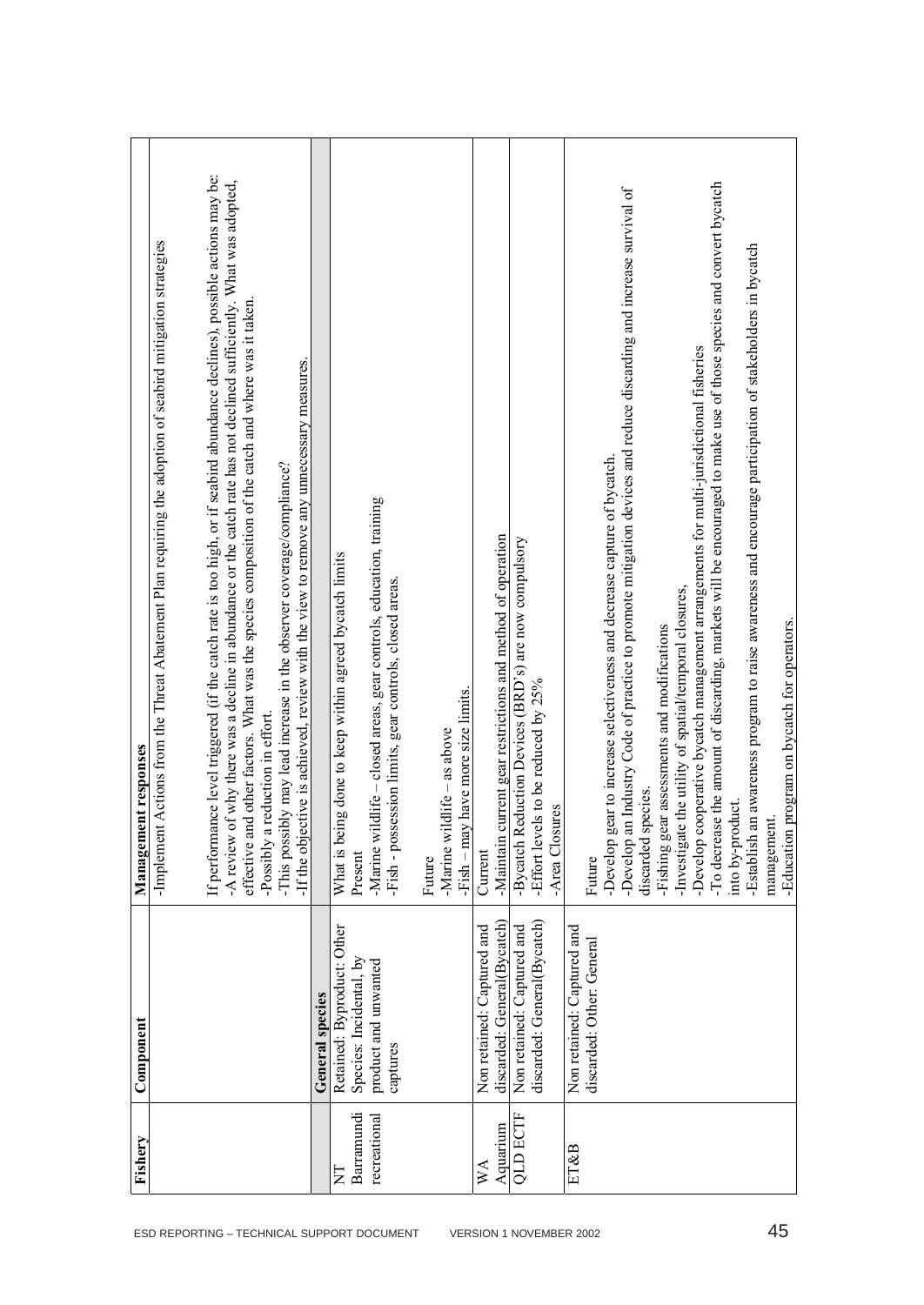| 46                                         | Fishery                          | Component                                                                                                             | Management responses                                                                                                                                                                                                                                                                                                                                                                                                                                                                                                                                                                                                                                                                                                                                                                                                                                                                                                                                                                                                                                                                                                                                                                             |
|--------------------------------------------|----------------------------------|-----------------------------------------------------------------------------------------------------------------------|--------------------------------------------------------------------------------------------------------------------------------------------------------------------------------------------------------------------------------------------------------------------------------------------------------------------------------------------------------------------------------------------------------------------------------------------------------------------------------------------------------------------------------------------------------------------------------------------------------------------------------------------------------------------------------------------------------------------------------------------------------------------------------------------------------------------------------------------------------------------------------------------------------------------------------------------------------------------------------------------------------------------------------------------------------------------------------------------------------------------------------------------------------------------------------------------------|
|                                            | ET&B                             | Non retained: Captured and<br>discarded: Other: Marlin:<br><b>Blue and Black</b>                                      | -Other management responses- as identified under Protected species and General bycatch species sections in the ET&B<br>Zero landed catch and a review if any catch landed<br>fishery, apply to blue and black marlin.                                                                                                                                                                                                                                                                                                                                                                                                                                                                                                                                                                                                                                                                                                                                                                                                                                                                                                                                                                            |
|                                            | General<br>Estuary<br><b>NSW</b> | Non Retained: Captured and<br>discarded: Other - hauling                                                              | -Mesh Size and other gear arrangements.<br>-Conducting surveys and gear trials.<br>area closures.<br>-Time and<br>Current                                                                                                                                                                                                                                                                                                                                                                                                                                                                                                                                                                                                                                                                                                                                                                                                                                                                                                                                                                                                                                                                        |
| VERSION 1 NOVEMBER 2002                    |                                  |                                                                                                                       | (priority for commercially and recreationally important species eg undersize)<br>an environmental accreditation scheme??<br>-Develop a code of practice.<br>-Education of the fishers.<br>Meeting a<br>Future                                                                                                                                                                                                                                                                                                                                                                                                                                                                                                                                                                                                                                                                                                                                                                                                                                                                                                                                                                                    |
|                                            |                                  | Direct impact but not<br>captured                                                                                     |                                                                                                                                                                                                                                                                                                                                                                                                                                                                                                                                                                                                                                                                                                                                                                                                                                                                                                                                                                                                                                                                                                                                                                                                  |
| ESD REPORTING - TECHNICAL SUPPORT DOCUMENT | WA Rock<br>Lobster               | Non retained: Direct impact<br>Turtles: Leatherback turtles.<br>Threatened/listed species:<br>but not caught in pots: | information. Interest could be generated by articles in fishing magazines, requesting information and photos on sightings<br>commercial and recreational fishers could provide information on sightings, to assist with spatial and temporal<br>-Collecting data to obtain the level of interaction between lobster gear and sealion pups, whales, turtles, seabirds, etc.<br>-Contacted CALM to determine if the interaction between commercial lobster fishermen and turtles is monitored and<br>echniques from around the World for avoiding interactions with turtles in rock lobster and other pot based<br>2000/01 season using a logbook and survey approach. Data collected will be reviewed at the end of year.<br>enerally pulled daily which maximises the chance that any tangled turtles can be released alive.<br>of the potential methods to reduce the level of interactions would be instigated.<br>numbers have been reduced over the past few years (18% reduction in 93/94).<br>If performance level triggered<br>lead).<br>$-Post$ are $g$<br>-Total pot<br>during the<br>$T =$ and d<br>-A review<br>-Monitor<br>-Possibly<br>fisheries.<br>recorded.<br>Current<br>Future |
|                                            | <b>WA Rock</b><br>Lobster        | Non retained: Direct impact<br>Threatened/listed species:<br>but not caught in pots:                                  | techniques from around the World to help discourage and minimise interactions with turtles in pot based<br>-Monitor<br>fisheries                                                                                                                                                                                                                                                                                                                                                                                                                                                                                                                                                                                                                                                                                                                                                                                                                                                                                                                                                                                                                                                                 |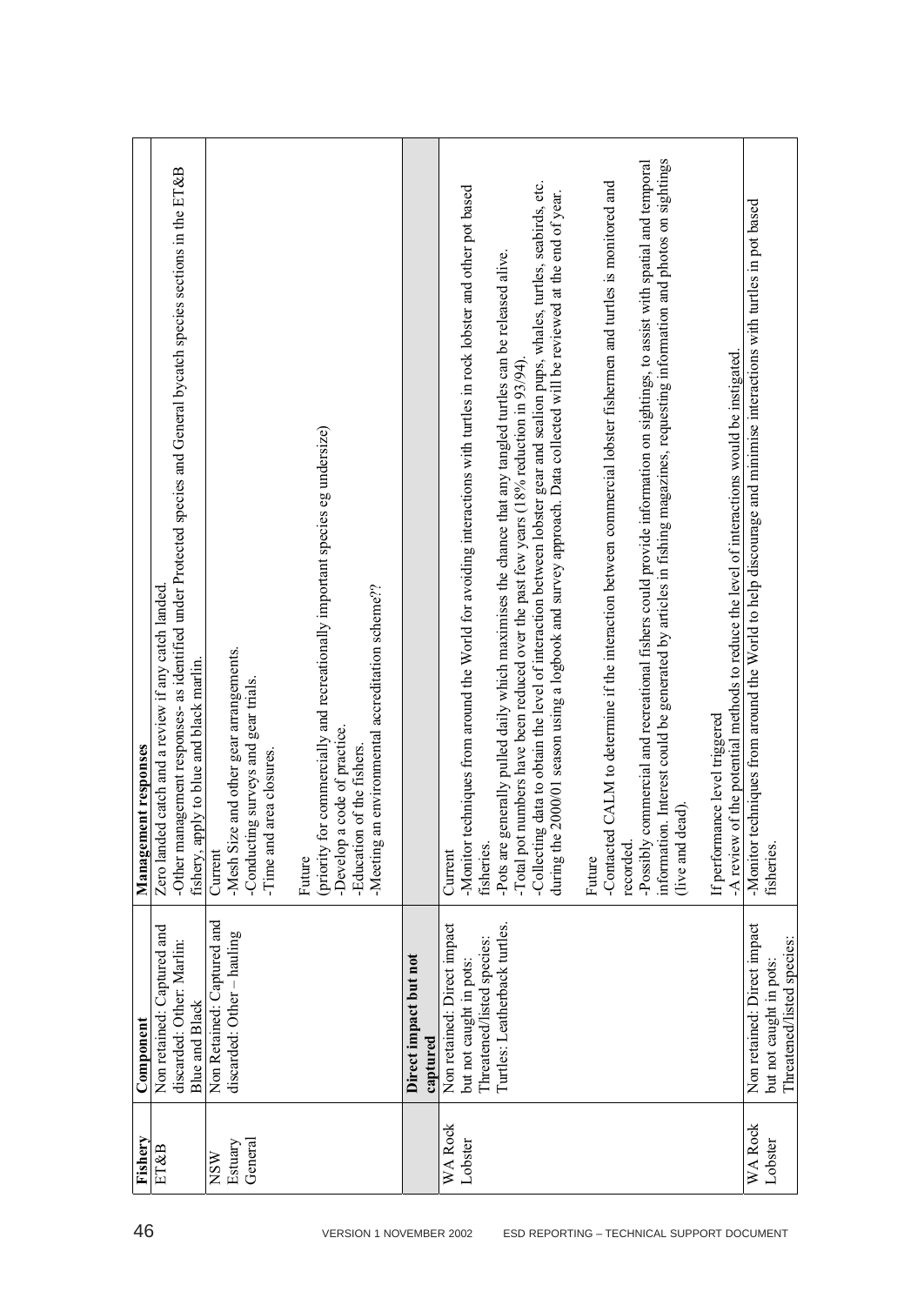| Fishery                                    | Component            | Management responses                                                                                                                                                                                                                                  |
|--------------------------------------------|----------------------|-------------------------------------------------------------------------------------------------------------------------------------------------------------------------------------------------------------------------------------------------------|
|                                            | Whales and dolphins. | and how to deal with unintentional feeding of dolphins when returning protected rock lobsters to the water.<br>-Contacted CALM to determine if the interaction between commercial lobster fishermen and whales and dolphins is<br>monitored<br>Future |
|                                            |                      | -A review of the potential methods to reduce the level of interactions would be instigated.<br>If performance level triggered                                                                                                                         |
| ESD REPORTING - TECHNICAL SUPPORT DOCUMENT |                      |                                                                                                                                                                                                                                                       |
| VERSION 1 NOVEMBER 2002                    |                      |                                                                                                                                                                                                                                                       |
|                                            |                      |                                                                                                                                                                                                                                                       |
| 47                                         |                      |                                                                                                                                                                                                                                                       |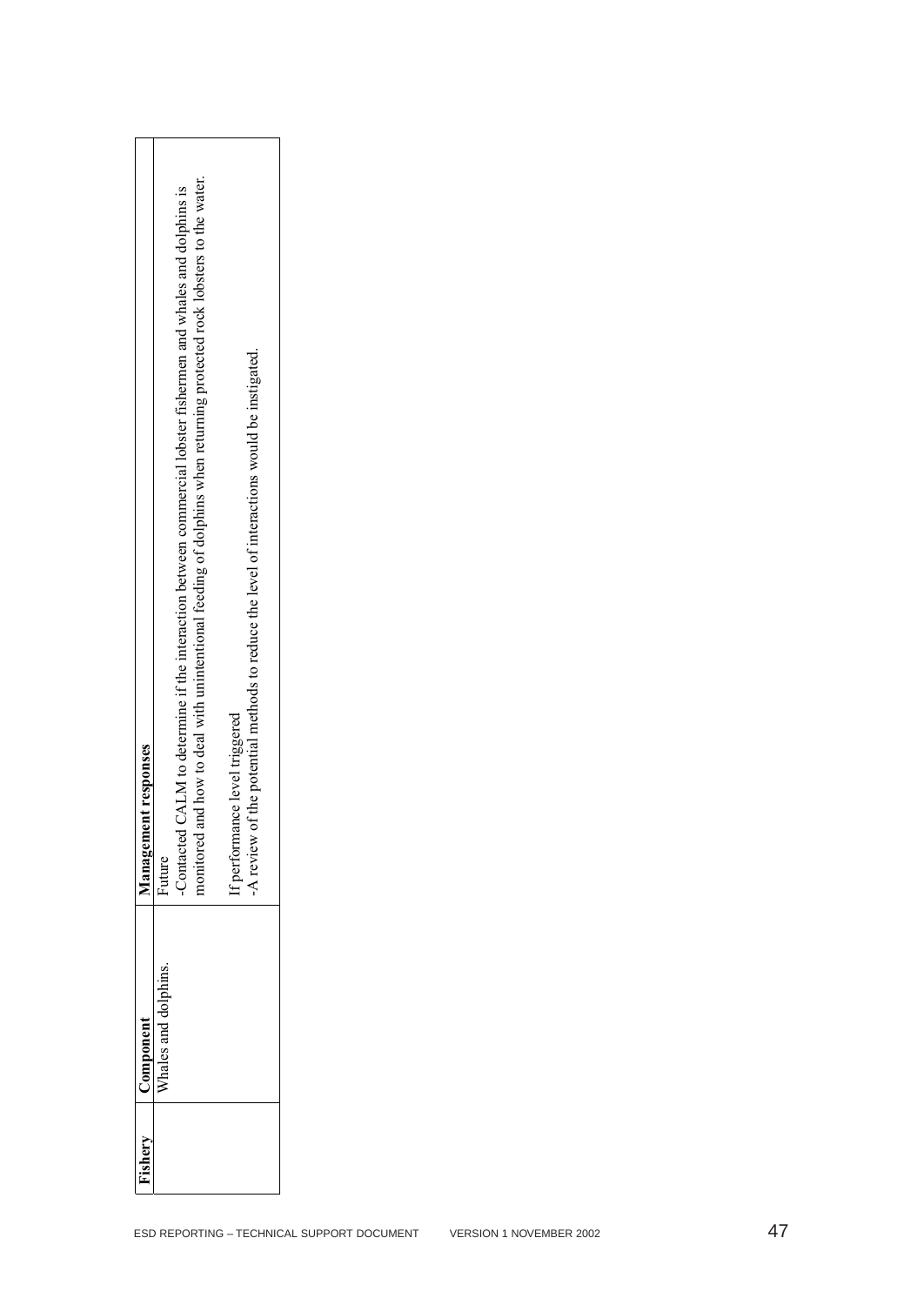# **2.3 General ecosystem effects**

NT Barramundi Recreational Fishery combined all biological community effects into one component and all physical effects into another component. The SA Lakes and Coorong Fishery looked at the General ecosystem component tree separately for the commercial sector and then for the recreational sector. Otherwise, most fisheries used the generic component trees (Fig. 4) with minimal alteration.

The generic component tree developed for 'General ecosystem effects' is displayed below. Performance report details for each fishery are given in Table 3a and 3b.





## **2.3.1 General ecosystem effects: Tropic impacts from fishing**

All the case study fisheries had this component.

## *Component*

This component was usually associated with an analysis of potential trophic or biodiversity impacts that may be caused from the removal of "material" by the fishery.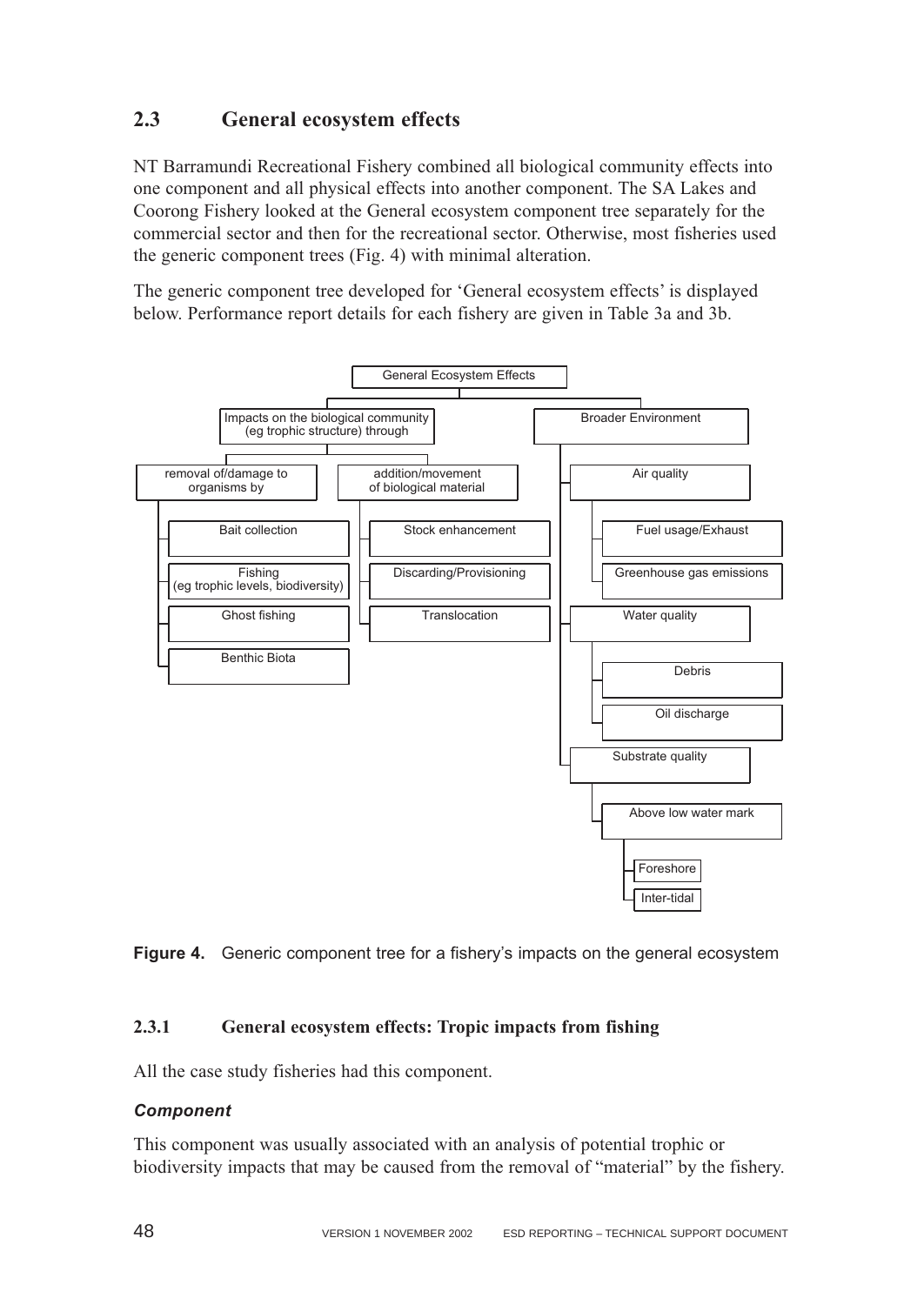The component was not usually subdivided, although often a number of indicators might be used to report on the component, for example the Victorian Abalone Fishery was examining various functional groups of species separately. The WA Rock Lobster Fishery basically divided components into inshore and offshore areas. The Eastern Tuna and Billfish Fishery and SA Lakes and Coorong Fishery divided into effects from different sub fisheries. Therefore, it is possible to divide components further into functional or key groups of species, into different sub fisheries, or into different regions/areas. In contrast to the above fisheries the NT Barramundi Recreational Fishery combined all their effects on the biological general ecosystem into one component. SA Lakes and Coorong did not write a performance report for this component in their case study.

## *Objective*

Effects on the general ecosystem from removing fish/marine resources was discussed in detail in most of the case studies but operational objectives are particularly difficult to identify or agree upon (Table 3a). This is an area that needs further development. Objectives tended to focus on not having a significant effect on the biological community when removing fish. What the 'significant effect' could be was usually defined in the performance measure. In addition to this base objective the WA Aquarium fishery included taking into account localised depletions and the Eastern Tuna and Billfish Fishery suggested ensuring healthy populations of directly impacted species.

An alternative, possibly more general objective was to minimise impacts from the fishery on the general ecosystem, suggested as a possible objective by the Eastern Tuna and Billfish Fishery and NSW Estuary General fishery. The WA Rock lobster fishery combined both these ideas into an objective for minimal impact on the ecosystem and no effects on biodiversity.

In addition to these objectives the NT Barramundi Recreational Fishery had an objective to develop Code of Practice and an educational package to raise awareness of the issues.

## *Indicator*

There were three main types of indicators (Table 3a), those indicators that measured the total level of fish removals and aimed to minimise the impacts of removals, those fisheries that looked at the composition of the catch as an index of the 'health' of the marine community, and those fisheries that looked at the marine community independently of the fishery to determine marine 'health'.

Total removals: The WA Aquarium Fishery suggested looking at the total removal of fish from the environment, while on the other hand WA Rock Lobster Fishery estimated the total biomass of lobsters left in the ecosystem compared to unfished levels.

Composition of catch: The NSW Estuary General Fishery were thinking of looking at comparisons over time of taxa and/or their abundance, or focal taxa within the catch, perhaps comparing these species in fished vs non-fished areas. Numerous possible indicators were identified in the Eastern Tuna and Billfish Fishery, such as looking at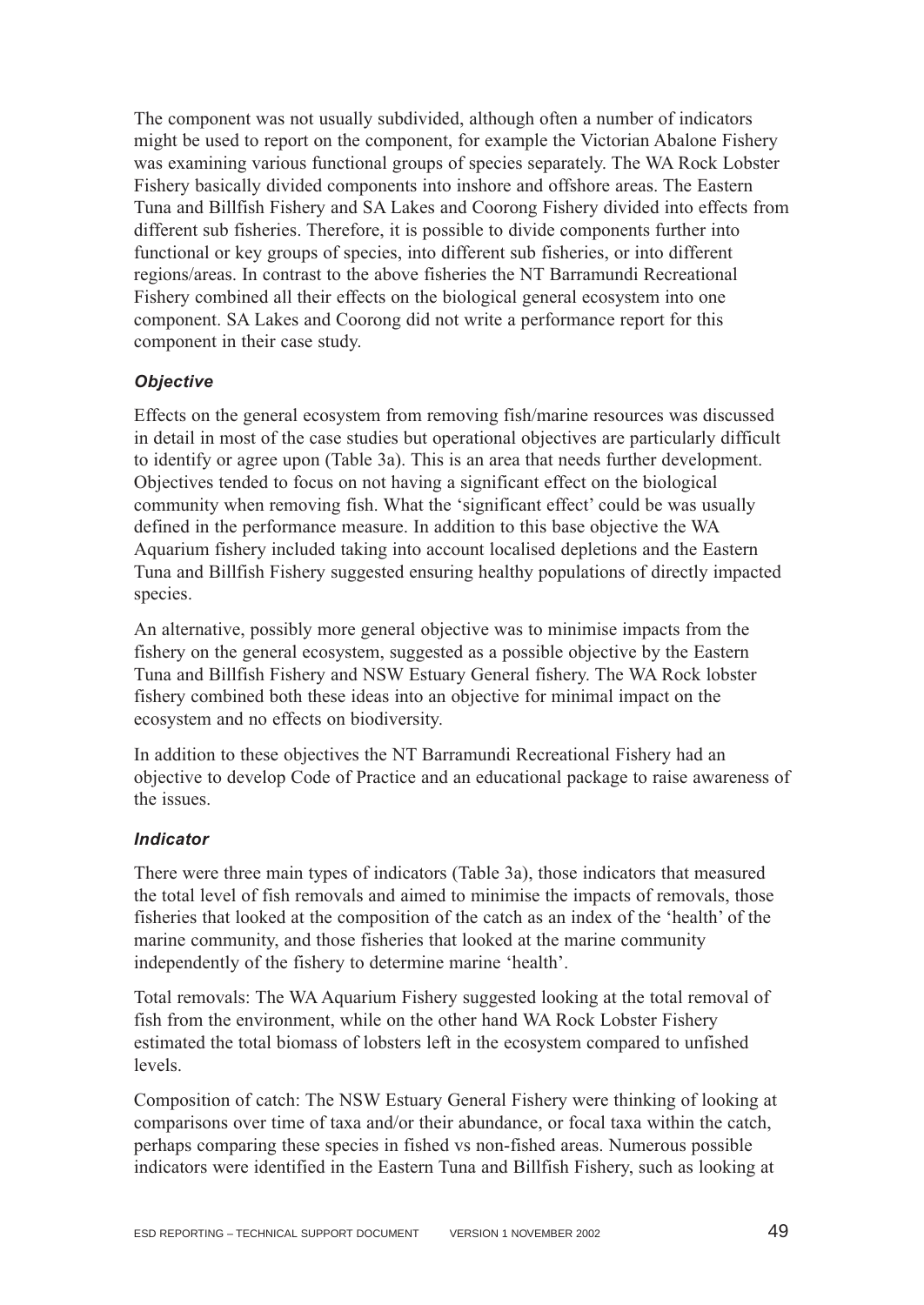indicator species: across taxa, across trophic groups, or focus on at-risk species, looking at the catch as a whole: such as biodiversity, evenness or trophic levels of the catch, to more unusual methods, such as Carbon budgets of the catch, and species comparison between commonly fished, rarely fished and unfished areas.

Marine community: The Victorian Abalone fishery was looking at monitoring the functional ecological groups within the marine ecosystem itself, such as habitat, predators and competitors, rather than just looking at the catch. The Eastern Tuna and Billfish Fishery suggested remote sensing of chlorophyll levels in the ocean.

The NT Barramundi Recreational Fishery was developing a Code of Practice and education packages.

## *Performance measure*

Determining what a significant effect on the marine community is particularly difficult and is a very new area in fishery management. The WA Aquarium Fishery was thinking of using a precautionary catch limit for retained species that would trigger a management response if exceeded. NSW Estuary General Fishery suggested change outside natural variation should trigger a management response. Victorian Abalone fishery suggested a change in abundance of functional groups greater than 10% from average levels for past 3 years would trigger a management response.

The NT Barramundi Recreational Fishery was looking at the understanding of, and compliance with, education packages and Codes of Practice respectively, as well as periodic monitoring and reporting against 'Australia's estuaries project' (see Table 3a).

## *Data*

WA Aquarium Fishery suggests data from total catches recorded in log books, whereas WA Rock Lobster Fishery were looking at estimates of total abundance, puerulus settlement surveys and indexes from rock lobster landings (Table 3a). NSW Estuary General Fishery suggests numerous sources of data including logbook catch data, sporadic scientific surveys and possibly independent surveys of non-fished vs fished areas. Victorian Abalone Fishery are using their independent dive surveys of the Abalone beds and extending these surveys to look at the marine ecosystem and functional groups. Eastern Tuna and Billfish Fishery suggested possible data sources such as logbooks, observer studies and fishery independent marine surveys and remote sensing.

NT Barramundi Recreational were considering analysing compliance data and the numbers of aquatic pest incursions. Possible future data may include discarded fishing gear and marine debris and monitoring of the environment.

## *Management response*

Fisheries that directed their objectives and indicators towards minimising their effect on the primary species, which by default would minimise effects on the general ecosystem, could also direct their management responses at the primary species. This was the case with the WA Rock Lobster Fishery and WA Aquarium Fishery (Table 3b).

For fisheries that tried to actually get a measure, or gain an indication of the health of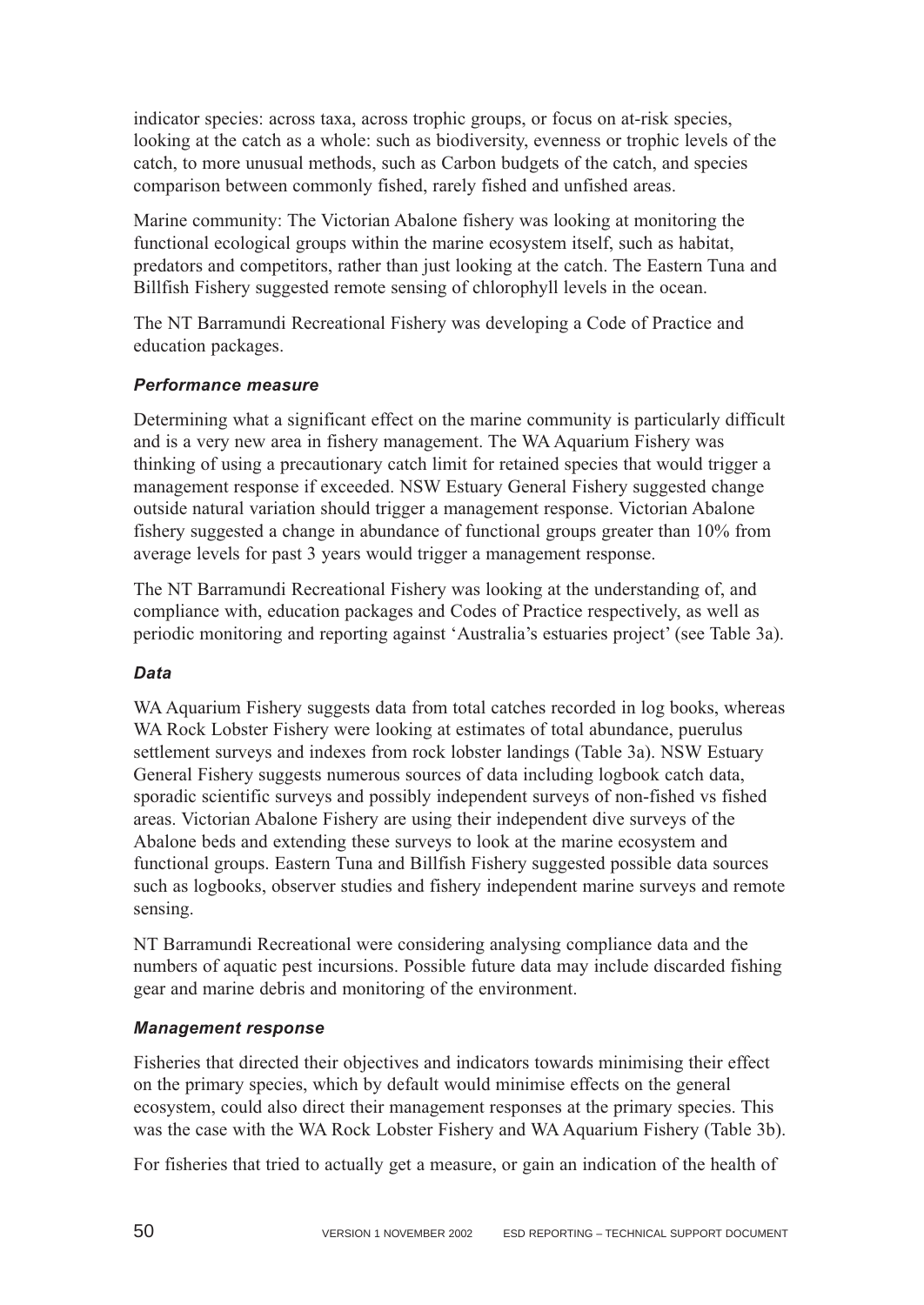the marine ecosystem itself, management responses were far less clear (Table 3b). The only suggestion was in the Victorian Abalone Fishery where they suggested possibly manipulating levels of urchins or abalone.

The NT Barramundi Recreational Fishery's management response was to develop a Code of Practice and to work with other agencies (Table 3b).

### **2.3.2 General ecosystem effects: Benthic biota**

Benthic biota was relevant in all fisheries examined except for Victorian Abalone Fishery and Eastern Tuna and Billfish Fishery workshops. The latter is a pelagic fishery and doesn't touch the bottom, except on rare occasions when a purse seine net may touch the top of a seamount, and the Abalone fishery is a hand collection fishery. WA Rock Lobster Fishery rated general benthic effects as low risk, but separated out coral as an important benthic biota that may be affected. SA Lakes and Coorong Fishery also rated this component as low risk because their nets barely touch the bottom, and in the case of cockle rakes they work through a sand substrate with biota that are used to disturbance. Four fisheries have written performance reports for this component, to date.

### *Component*

This component could form a part of the previous general biological community effects, but is of particular importance in some fisheries and is therefore dealt with separately. The Qld East Coast Trawl workshop examined this component in detail subdividing it into subcomponents of different benthic habitats. WA Rock Lobster Fishery subdivided this component into effects on coral and effects on other benthos. SA Lakes and Coorong Fishery workshop divided this component into effects from cockle rakes and effects from 4WD vehicles on benthic biota. The NT Barramundi Recreational Fishery combined this component with substrate and water quality and is dealing with them in a Code of Practice.

### *Objective*

WA Aquarium Fishery suggested objectives to maintain the collection of coral and rock at low levels to minimise impact on surrounding areas and to prohibit collection in areas with a high aesthetic value. Qld East Coast Trawl Fishery workshop generated a number of possible objectives such as reducing the area of trawling or fishing effort by certain percentages, and/or to limit trawling expansion and these objectives were time bound to two to five years. They also have broader objectives to conserve certain percentages of the different benthic habitats (Table 3a). WA Rock Lobster Fishery had an objective to prevent human impacts on coral.

### *Indicator*

Quantity of benthic habitat removed, area trawled or affected and fishing effort, are all possible indicators (Table 3a). NT Barramundi Recreational Fishery suggested compliance levels with Codes of Practice. WA Rock Lobster Fishery were waiting on results from research projects for more information.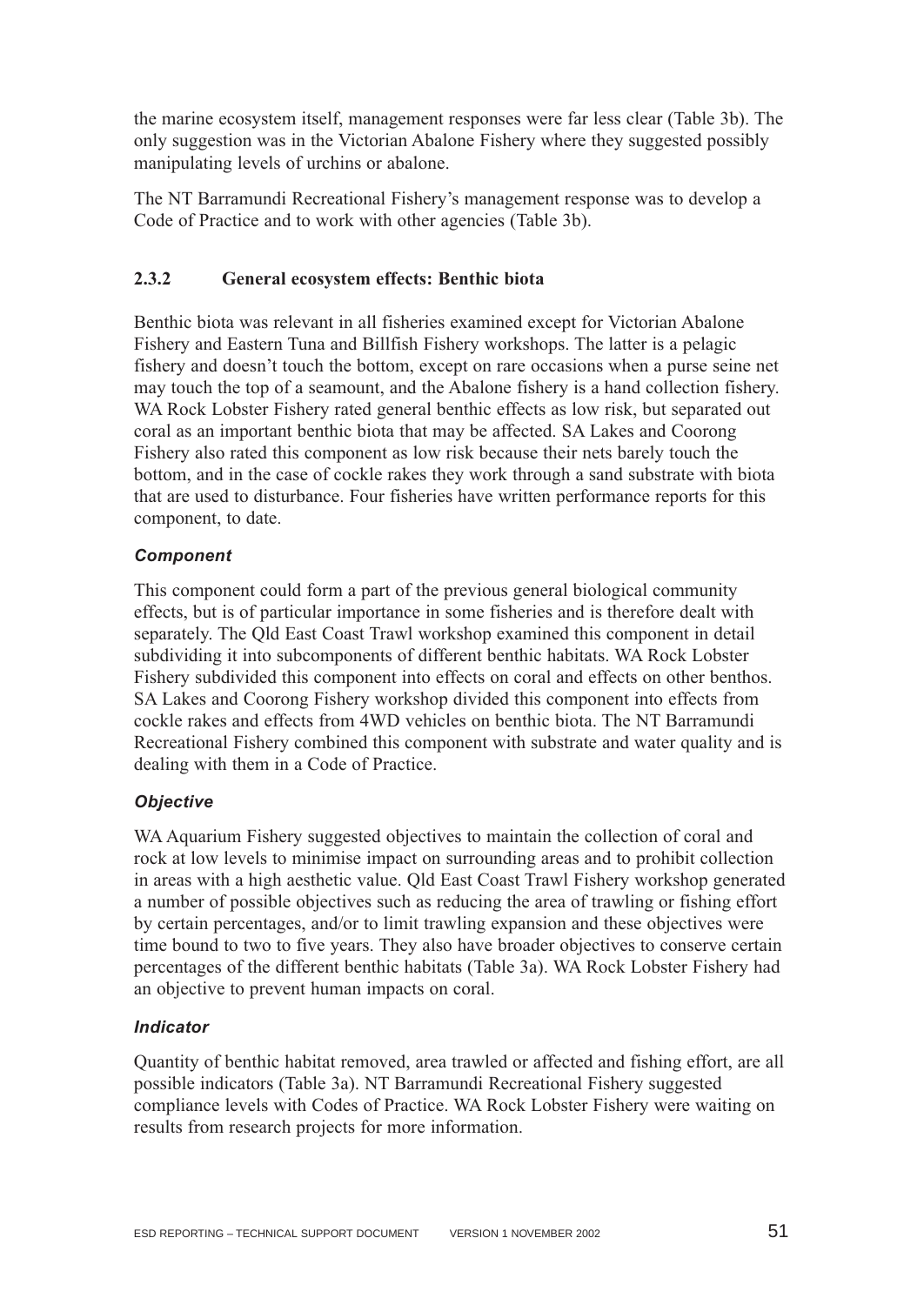### *Performance measure*

Qld East Coast Trawl Fishery have a performance measure set by the Great Barrier Reef Marine Park Authority of a 15% reduction in trawl area and effort over three years, and suggest other possible performance measures such as not allowing trawling in new areas, maximum effort capped at 1996 level, or a reduction in effort by 25% over 5 years. WA Aquarium Fishery suggests a precautionary maximum limit for total benthic removals. NT Barramundi Recreational Fishery suggest a performance measure of an increasing uptake of Codes of Practice (see Table 3a).

### *Data*

Area trawled in the Queensland East Coast Trawl Fishery can be determined using VMS (Vessel Monitoring Systems), and fishing effort is recorded in logbooks (Table 3a). Research projects looking at benthic habitats and effects of trawling are taking place and have taken place in the QLD ECTF. The quantity and locality of coral and rocks removed in the WA Aquarium Fishery are recorded in logbooks. The WA Rock Lobster Fishery is going to review current and past research projects for this component. Apart from compliance data NT Barramundi Recreational Fishery have limited information and will look into non-fishery data.

### *Management response*

Current management responses that went across all the case study fisheries, including WA Aquarium Fishery, Qld East Coast Trawl Fishery, NT Barramundi Recreational Fishery and WA Rock Lobster Fishery, included area closures or limitation, gear specifications, and Codes of Conduct or Practice for benthic biota issues (Table 3b). The commercial fisheries also had limited entry to control and minimise impacts. In addition, Qld East Coast Trawl Fishery had targets for reduction in area trawled and trawling effort, while the WA Rock Lobster Fishery were carrying out research to clarify the issue and identify methods for improvement. Compliance surveys were also a common management response to deter non-compliance with Codes of Practice.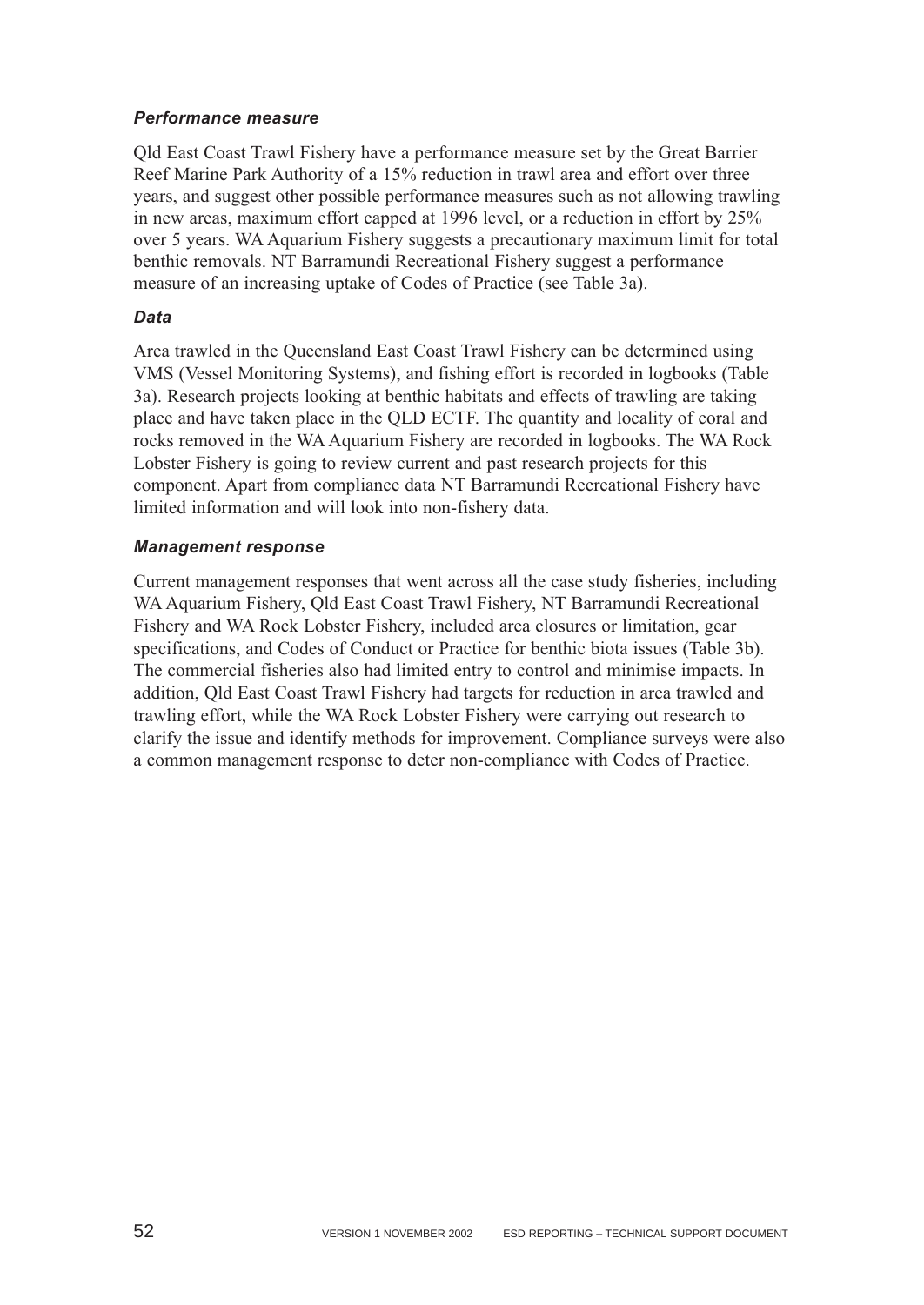**Table 3a.** General Ecosystem: Performance Reports

|                                        | Data requirements for indicator<br>kelps and CCA eg. Phyllospora<br>-Habitat: Cover abundance of<br>estimates of abundance of sea<br>-Habitat data collected during<br>heterodontid sharks (e.g. Port<br>-150 fixed sites are measured<br>stars, crabs, lobsters wrasses,<br>Data availability (current -<br>major algal groups such as<br>Abundance estimates of<br>comosa, Sporolithon sp.<br>-Predators: Qualitative<br>-Grazers/Competitors:<br>morwong, rays and | fishery independent surveys<br>and reported by divers (On- |
|----------------------------------------|-----------------------------------------------------------------------------------------------------------------------------------------------------------------------------------------------------------------------------------------------------------------------------------------------------------------------------------------------------------------------------------------------------------------------------------------------------------------------|------------------------------------------------------------|
| Data                                   | Jackson sharks).<br>urchins, turbo.<br>-fishery data<br>each year.<br>-Limited.<br>Current<br>future)<br>Past                                                                                                                                                                                                                                                                                                                                                         |                                                            |
| Performance measure                    | remains within 10% of<br>kelp canopy, predators<br>coralline algae (CCA),<br>previous 3 years on a<br>-Abundance of major<br>average values for<br>Functional groups<br>functional groups<br>include crustose<br>and competitors.<br>regional scale.                                                                                                                                                                                                                  |                                                            |
| Indicator                              | and Keystone Species.<br>-Functional Groups                                                                                                                                                                                                                                                                                                                                                                                                                           |                                                            |
| Objective (legislated and<br>possible) | jeopardised by abalone fishery<br>-Ecosystem health (including<br>tegrity) not<br>genetic in<br>practices.                                                                                                                                                                                                                                                                                                                                                            |                                                            |
| Component                              | Removal of captured species<br>Removal of species<br>General ecosystem<br>on ecosystem                                                                                                                                                                                                                                                                                                                                                                                |                                                            |
| Fishery                                | Victorian<br>Abalone                                                                                                                                                                                                                                                                                                                                                                                                                                                  |                                                            |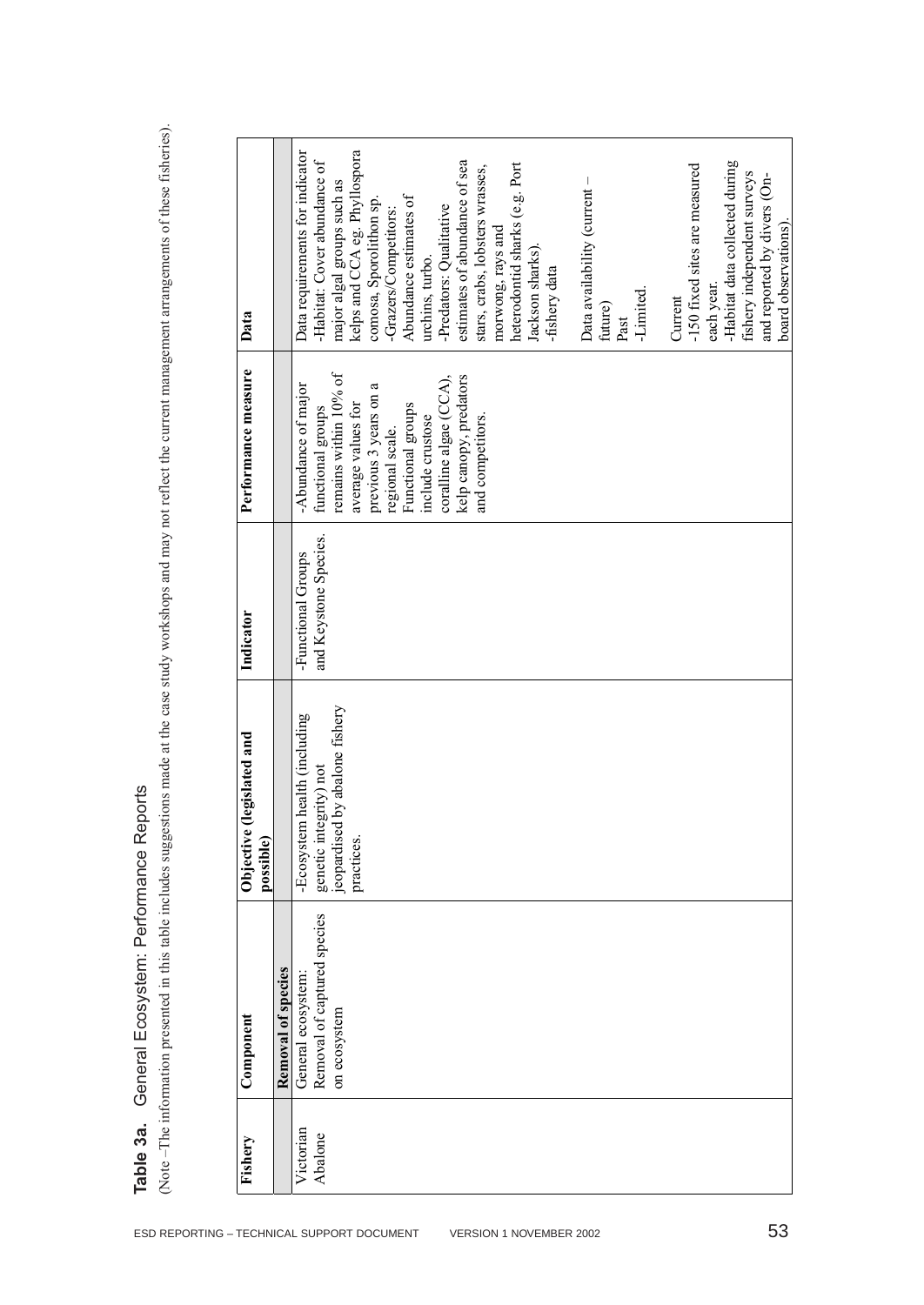|                                        | estimates of known competitor<br>sea stars, turbo, crabs, lobsters<br>includes abalone habitat data<br>-Transect counts of urchins,<br>-GIS will include additional<br>collected in these and other<br>Marine Park in non-fished<br>-Additional data from the<br>-Improved understanding<br>commenced during 2001<br>should lead to improved<br>-Algal cover-abundance<br>-Qualitative abundance<br>performance indicators.<br>-Marine GIS database- | -Monthly monitoring of pueruli<br>-Annual landed octopus index-<br>settlement, available monthly-<br>since CAES database created<br>preliminary data available.<br>-Total biomass of lobsters<br>Data Requirements and<br>(coastal and offshore)-                             | Data requirements for indicator<br>performance measure for<br>-Assessments against the                    |
|----------------------------------------|------------------------------------------------------------------------------------------------------------------------------------------------------------------------------------------------------------------------------------------------------------------------------------------------------------------------------------------------------------------------------------------------------------------------------------------------------|-------------------------------------------------------------------------------------------------------------------------------------------------------------------------------------------------------------------------------------------------------------------------------|-----------------------------------------------------------------------------------------------------------|
| Data                                   | and predator species.<br>data in the future<br>estimates.<br>projects.<br>Future<br>areas.                                                                                                                                                                                                                                                                                                                                                           | Availability<br>since 1968                                                                                                                                                                                                                                                    |                                                                                                           |
| Performance measure                    |                                                                                                                                                                                                                                                                                                                                                                                                                                                      | -Maintain total biomass<br>80% of unfished levels<br>of lobsters greater than<br>given variations in<br>recruitment.                                                                                                                                                          | -Total catch below the<br>level specified for<br>Retained Species.                                        |
| Indicator                              |                                                                                                                                                                                                                                                                                                                                                                                                                                                      | -The total biomass of<br>rock lobsters inshore<br>and offshore areas                                                                                                                                                                                                          | -Total commercial<br>catch                                                                                |
| Objective (legislated and<br>possible) |                                                                                                                                                                                                                                                                                                                                                                                                                                                      | ore and offshore areas.<br>ecosystem and no implications<br>impact on the inshore<br>re lobster fishing has<br>to biodiversity on the fishing<br>levels of lobsters in<br>maintenance of high total<br>requires the<br>both inst<br>grounds<br>-To ensu<br>biomass<br>minimal | a significant effect on<br>-To maintain the total catch of<br>these species at levels that do<br>not have |
| ${\bf Component}$                      |                                                                                                                                                                                                                                                                                                                                                                                                                                                      | Removal of captured species<br>General Ecosystem:<br>on ecosystem                                                                                                                                                                                                             | Removal of captured species<br>General Ecosystem:<br>on ecosystem                                         |
| Fishery                                |                                                                                                                                                                                                                                                                                                                                                                                                                                                      | WA Lobster                                                                                                                                                                                                                                                                    | Aquarium<br>$W_{\mathcal{A}}$                                                                             |
| 54                                     | VERSION 1 NOVEMBER 2002                                                                                                                                                                                                                                                                                                                                                                                                                              | ESD REPORTING - TECHNICAL SUPPORT DOCUMENT                                                                                                                                                                                                                                    |                                                                                                           |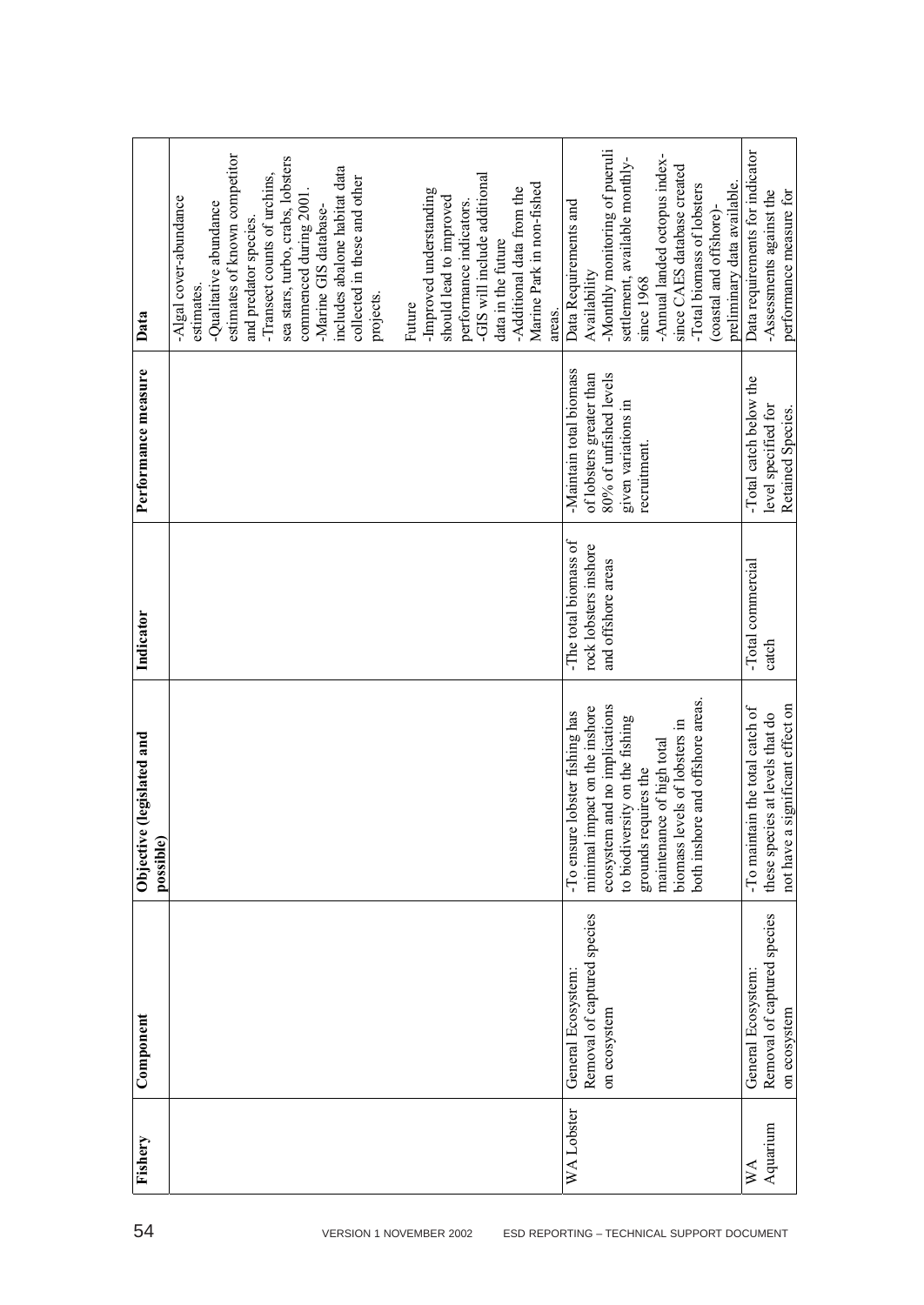| ESD REPORTING - TECHNICAL SUPPORT DOCUMENT | Fishery | Component                   | Objective (legislated and<br>possible)   | Indicator              | Performance measure     | Data                            |
|--------------------------------------------|---------|-----------------------------|------------------------------------------|------------------------|-------------------------|---------------------------------|
|                                            |         |                             | other components of the                  |                        | -Compliance with Code   | <b>Retained Species</b>         |
|                                            |         |                             | ecosystem, including localised           |                        | of Conduct to minimise  | -Commercial catch records       |
|                                            |         |                             | depletions                               |                        | localised depletions of | through-Monthly Fisher          |
|                                            |         |                             |                                          |                        | particular species.     | Returns - 1995 onwards          |
|                                            | ET&B    | General Ecosystem           | ve regard to the impact<br>$(1)$ - To ha | Possible               | unsure                  | Data requirements for indicator |
|                                            |         | Removal of captured species | get species and the<br>on non-tar        | -Abundance or          |                         | Data from the Fishing Industry  |
|                                            |         | on ecosystem                | sustainability of the<br>long term       | exploitation rate of   |                         | -standardised (restricted,      |
|                                            |         |                             | marine environment.                      | indicator species or a |                         | directed by some plan to        |
|                                            |         |                             | (p) -Maintain (or where                  | number of them         |                         | ensure standardising sampling,  |
|                                            |         |                             | restore) ecosystem<br>necessary          | (species from          |                         | observer program etc)           |
|                                            |         |                             | integrity through maintaining            | different trophic      |                         | -non standardised (eg all       |
|                                            |         |                             | biodiversity, functional                 | levels, vulnerable     |                         | logbook information, not very   |
|                                            |         |                             | ecosystem relationships &                | ones - life history,   |                         | robust)                         |
|                                            |         |                             | trophic processes and ensure             | mobility).             |                         | -Data from independent          |
|                                            |         |                             | that there are healthy                   | (determine the lowest  |                         | surveys                         |
|                                            |         |                             | populations of all species               | productivity stock     |                         | -Measuring exploitation rate    |
|                                            |         |                             | directly impacted by the fishery.        | -which may become      |                         | quickly.                        |
| VERSION 1 NOVEMBER 2002                    |         |                             | (p) -Minimise impacts of this            | the main driver of     |                         |                                 |
|                                            |         |                             | component of the fishery on the          | management)            |                         | Data availability (current -    |
|                                            |         |                             | ecosystem relationships and              | -Species Biodiversity  |                         | future)                         |
|                                            |         |                             | processes.                               | (number, evenness,     |                         | -Logbook data                   |
|                                            |         |                             |                                          | abundance              |                         | -Some observer data             |
|                                            |         |                             |                                          | dominance)             |                         | -Some scientific survey         |
|                                            |         |                             |                                          | -Composite Indicator   |                         | data????                        |
|                                            |         |                             |                                          | (trend through time)   |                         |                                 |
|                                            |         |                             |                                          | -Remote sensing        |                         |                                 |
|                                            |         |                             |                                          | chlorophyll levels?    |                         |                                 |
|                                            |         |                             |                                          | -Compare areas that    |                         |                                 |
|                                            |         |                             |                                          | have different levels  |                         |                                 |
|                                            |         |                             |                                          | of fishing history.    |                         |                                 |
|                                            |         |                             |                                          | -Mean catch trophic    |                         |                                 |
|                                            |         |                             |                                          | level over time.       |                         |                                 |
|                                            |         |                             |                                          | -Fraction of the total |                         |                                 |
| 55                                         |         |                             |                                          | carbon budget ends up  |                         |                                 |
|                                            |         |                             |                                          | in the catch.          |                         |                                 |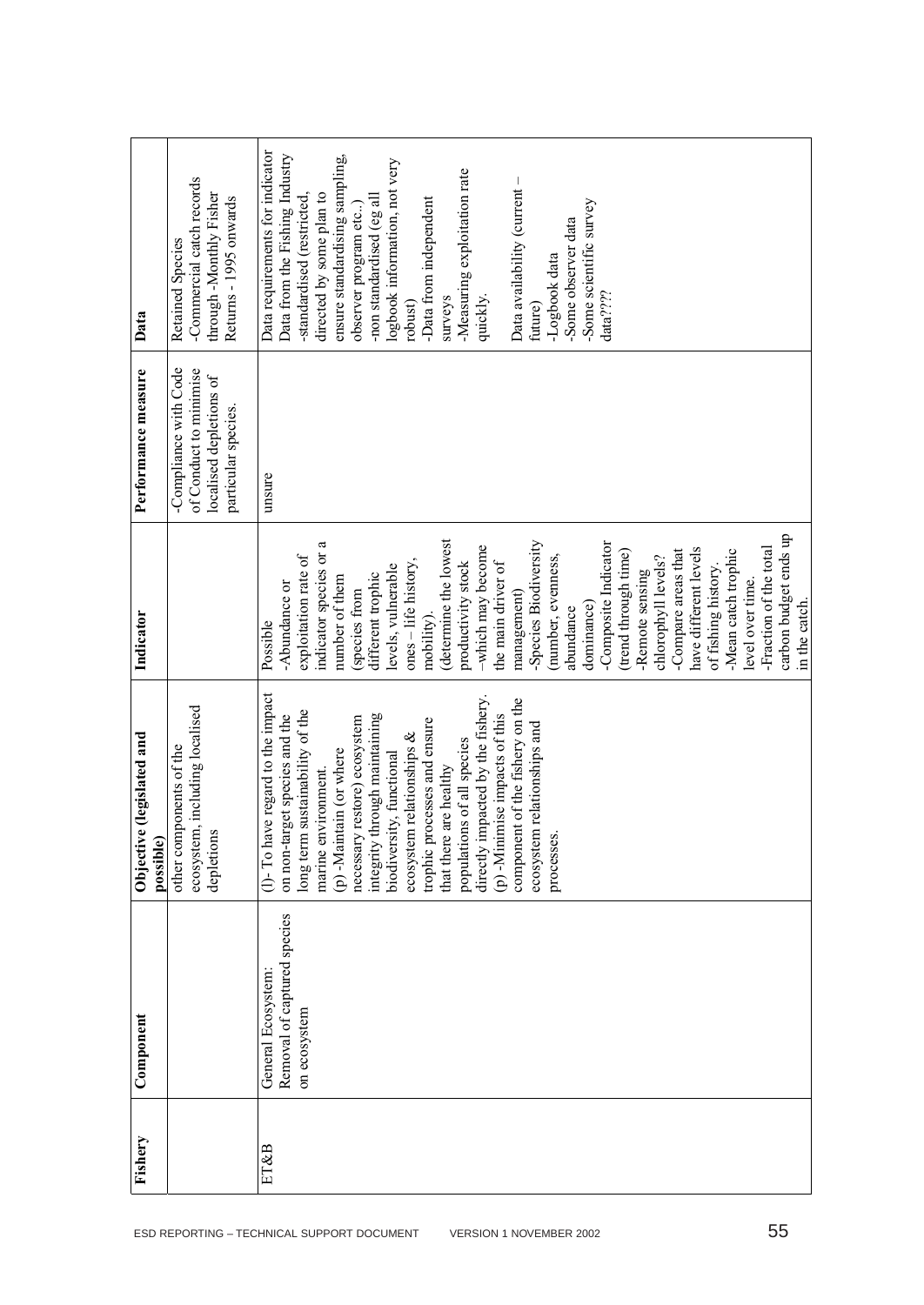| 56                                         | Fishery    | Component                   | Objective (legislated and<br>possible) | Indicator                                                                                 | Performance measure  | Data                            |
|--------------------------------------------|------------|-----------------------------|----------------------------------------|-------------------------------------------------------------------------------------------|----------------------|---------------------------------|
|                                            |            |                             |                                        | (contraction is related<br>of dependent species<br>-Geographical range<br>to fish downs). |                      |                                 |
|                                            | <b>NSW</b> | General ecosystem:          | -Minimise the impacts                  | Possible                                                                                  | -Detecting change    | Data requirements for indicator |
|                                            | Estuary    | Removal of captured species | -Ensure removals do not                | -Species richness,                                                                        | outside the expected | -Species catch records.         |
|                                            | General    | on ecosystem                | significantly alter the                | evenness.                                                                                 | natural range        | -Any surveys of the regions     |
|                                            |            |                             | community structure/food web           | -Relative changes in                                                                      |                      | over the past.                  |
|                                            |            |                             | (total biodiversity, eg<br>structure   | the catch composition                                                                     |                      | -Experimental surveys (closed   |
|                                            |            |                             | species richness evenness)             | of estuarine species                                                                      |                      | vs open etc)                    |
|                                            |            |                             |                                        | over time (ie decades)                                                                    |                      |                                 |
| VERSION 1 NOVEMBER 2002                    |            |                             |                                        | and at the appropriate                                                                    |                      | Data availability (current-     |
|                                            |            |                             |                                        | spatial scale.                                                                            |                      | future)                         |
|                                            |            |                             |                                        | -Abundance of key                                                                         |                      | -Catch records from all         |
|                                            |            |                             |                                        | indicator species/                                                                        |                      | commercial fisheries since      |
|                                            |            |                             |                                        | communities.                                                                              |                      | 1940.                           |
|                                            |            |                             |                                        | -Total number of                                                                          |                      | -Survey information from        |
|                                            |            |                             |                                        | species caught in this                                                                    |                      | assorted studies - some over    |
|                                            |            |                             |                                        | fishery or in other                                                                       |                      | time?                           |
|                                            |            |                             |                                        | fisheries.                                                                                |                      |                                 |
|                                            |            |                             |                                        | -Relative catch of                                                                        |                      |                                 |
|                                            |            |                             |                                        | dependent species in                                                                      |                      |                                 |
|                                            |            |                             |                                        | this and other fisheries                                                                  |                      |                                 |
|                                            |            |                             |                                        | -Comparison between                                                                       |                      |                                 |
|                                            |            |                             |                                        | opened and closed                                                                         |                      |                                 |
|                                            |            |                             |                                        | estuaries or aquatic                                                                      |                      |                                 |
|                                            |            |                             |                                        | reserves within some                                                                      |                      |                                 |
|                                            |            |                             |                                        | estuaries.                                                                                |                      |                                 |
|                                            |            |                             |                                        | -Fraction of the total                                                                    |                      |                                 |
|                                            |            |                             |                                        | carbon budget ends up                                                                     |                      |                                 |
|                                            |            |                             |                                        | in catch.                                                                                 |                      |                                 |
|                                            |            |                             |                                        | -Trophic level through                                                                    |                      |                                 |
|                                            |            |                             |                                        | time?                                                                                     |                      |                                 |
| ESD REPORTING - TECHNICAL SUPPORT DOCUMENT | E          | General ecosystem           | location of species.<br>$(1)$ -Transl  | -Production of Codes                                                                      | -Understanding of    | Data requirements for indicator |
|                                            | Barramundi | Removal/Translocation       | nd codes of practice<br>Policy ar-     | of Practice and                                                                           | educational material | -Analysis of compliance         |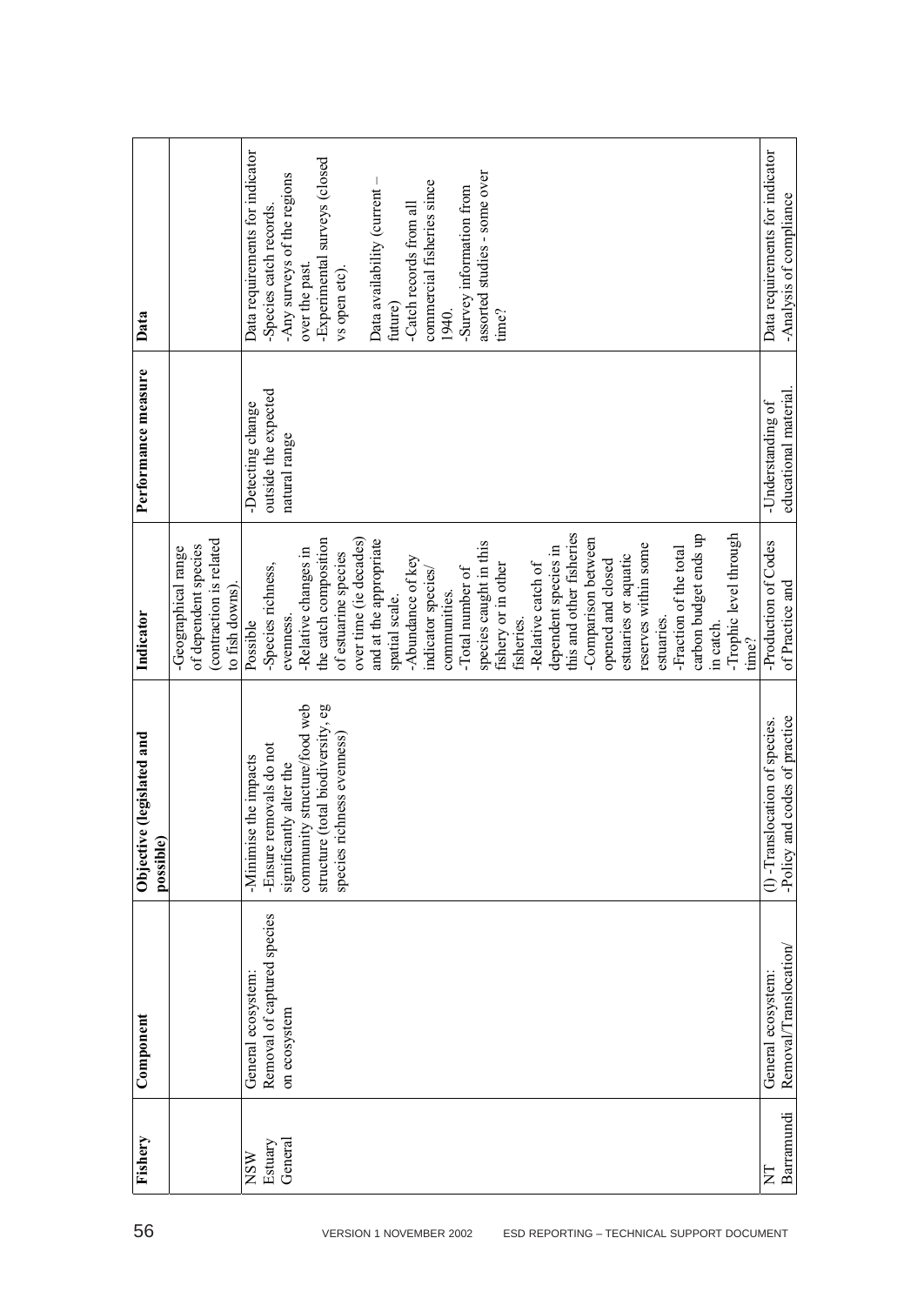|                                            | Fishery                               | Component                                                                                                        | Objective (legislated and<br>possible)                                                                                                                                                                                                                                    | Indicator                                                                                                                                                                                                                                                                                                 | Performance measure                                                                                                                 | Data                                                                                                                                                                                                                                                                                                                                                   |
|--------------------------------------------|---------------------------------------|------------------------------------------------------------------------------------------------------------------|---------------------------------------------------------------------------------------------------------------------------------------------------------------------------------------------------------------------------------------------------------------------------|-----------------------------------------------------------------------------------------------------------------------------------------------------------------------------------------------------------------------------------------------------------------------------------------------------------|-------------------------------------------------------------------------------------------------------------------------------------|--------------------------------------------------------------------------------------------------------------------------------------------------------------------------------------------------------------------------------------------------------------------------------------------------------------------------------------------------------|
| ESD REPORTING - TECHNICAL SUPPORT DOCUMENT | recreational                          | Damage of organisms                                                                                              | ensure do not remove or damage<br>community awareness of the<br>package to raise social and<br>(p) -Develop educational<br>species or habitats.<br>issues.                                                                                                                | fishing, movement of<br>as bait collection and<br>-(p) Public education<br>educational material<br>to cover such things<br>weeds, the role of<br>Estuaries Project'.<br>-(p) Baseline data<br>boats/trailers as a<br>from 'Australia's<br>movement, ghost<br>as to the role of<br>dispersant<br>habitats. | -Compliance with the<br>against "Australia's<br>-Periodic reporting<br>Estuaries Project".<br>Codes of Practice.                    | -Limited published information<br>-Numbers/type of aquatic pest<br>general marine debris (future<br>on mangrove and nearshore<br>-Discarded fishing gear and<br>Data availability (current -<br>environment through FAP,<br>-Ongoing monitoring of<br>NHT and other projects.<br>seabed habitat.<br>incursions.<br>statistics.<br>project).<br>future) |
|                                            |                                       | <b>Benthic biota:</b>                                                                                            |                                                                                                                                                                                                                                                                           |                                                                                                                                                                                                                                                                                                           |                                                                                                                                     |                                                                                                                                                                                                                                                                                                                                                        |
| VERSION 1 NOVEMBER 2002                    | Aquarium<br>$\mathbb{X}^{\mathsf{A}}$ | Benthic biota: Corals and<br>Removal or damage to<br>ecological community:<br>General ecosystem:<br>living rocks | nat collections of corals<br>that will not significantly impact<br>on the ecosystem or surrounding<br>corals and living rocks at levels<br>and living rocks prohibited in<br>areas of high aesthetic value.<br>total collection of<br>-Maintain<br>-Ensure th<br>habitat. | Localities and weight<br>rocks removed each<br>of corals and living<br>year                                                                                                                                                                                                                               | rock removed each year<br>removed each year will<br>The weight of living<br>The weight of coral<br>will be 13 tonnes<br>be 9 tonnes | Data requirements for indicator<br>-Reporting system for landing<br>-Commercial catch records<br>through -Monthly Fisher<br>of corals and living rock<br>Returns - 1995 onwards                                                                                                                                                                        |
|                                            | WA Lobster                            | ecological community:<br>Removal or damage to<br>Benthic biota: Coral<br>General Ecosystem:                      | rough human activity.<br>To prevent damage to coral<br>bottom th                                                                                                                                                                                                          | Determined following<br>completion of review                                                                                                                                                                                                                                                              | TBA                                                                                                                                 | -Scoping of future research on<br>-Past studies of human impact<br>environment at the Abrolhos<br>on the Abrolhos coral reefs.<br>human use on the marine<br>the impact of natural and<br>Islands- Jan 2001<br>TBA                                                                                                                                     |
| 57                                         | <b>QLD ECTF</b>                       | Removal or damage to<br>ecological community:<br>General Ecosystem:                                              | lanuary 2005, reduce<br>benthos that is<br>by trawls<br>the $%$ of l<br>impacted<br>$(1)$ -By $1$                                                                                                                                                                         | -Amount of each type<br>of Benthos<br>-Effort                                                                                                                                                                                                                                                             | GBRMPA-A reduction<br>trawled area by 15%<br>in trawl effort and                                                                    | Data requirements for indicator<br>-Identification of habitat types<br>and locations.                                                                                                                                                                                                                                                                  |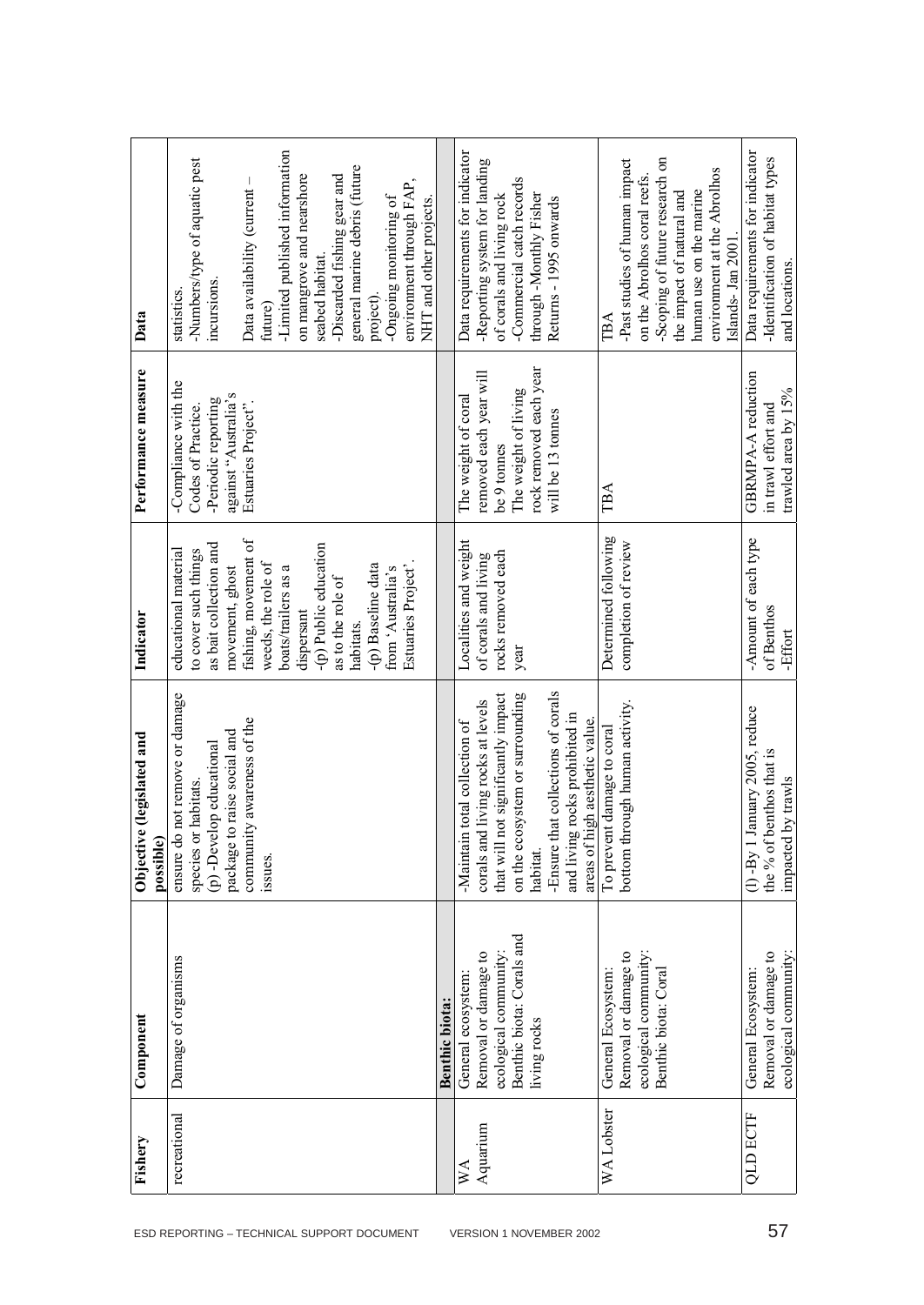| Data                                   | -% of entire habitat available to<br>-% of entire WH area available<br>-Mapping marine biodiversity<br>-Deep water seagrass surveys<br>-Effort levels by area (swept<br>-Relative impacts by habitat.<br>Data availability (current -<br>FRDC - QDPI & CSIRO<br>-Scenario modelling<br>-level of compliance.<br>{Green Zone} report<br>area and intensity)<br>-Areas fished.<br>(CRC-Reef)<br>to trawling.<br>-Logbooks<br>trawling.<br>future)<br>-VMS | Data requirements for indicator<br>Department of Lands Planning<br>-Determine the effect of boat<br>-Limited. Primarily with the<br>Data availability (current -<br>movement on river habitat<br>-Continue monitoring for<br>pollutants in waterways.<br>and Environment.<br>future) |
|----------------------------------------|---------------------------------------------------------------------------------------------------------------------------------------------------------------------------------------------------------------------------------------------------------------------------------------------------------------------------------------------------------------------------------------------------------------------------------------------------------|--------------------------------------------------------------------------------------------------------------------------------------------------------------------------------------------------------------------------------------------------------------------------------------|
| Performance measure                    | (including closed areas).<br>(p) -Areas that have not<br>-% of fishers using best<br>practice environmental<br>-Effort capped at 1996<br>levels by 25% over 5<br>trawled in the future<br>been trawled are not<br>-Reduction in effort<br>over three years.<br>friendly gear.<br>levels.<br>years.                                                                                                                                                      | adoption of EMS/EMP<br>and Codes of Practice.<br>Understanding and                                                                                                                                                                                                                   |
| Indicator                              | -Area Trawled                                                                                                                                                                                                                                                                                                                                                                                                                                           | rubbish/pollution and<br>Practice to deal with<br>Production of EMS/<br>EMP and Codes of<br>movement issues.                                                                                                                                                                         |
| Objective (legislated and<br>possible) | no habitat types are reduced by a<br>-Trawling is conducted such that<br>functional benthic habitats are in<br>the seabed to an acceptable level<br>GBRMPA-Reduce damage to<br>Mitigate in areas still trawled.<br>-Broad objective is to ensure<br>(p) -Reducing the impact of<br>on the benthos.<br>significant amount.<br>-Avoid expansion.<br>the ecosystem.<br>trawling                                                                            | ity awareness of the<br>package to raise social and<br>(p) -Develop educational<br>(1) -To protect habitat.<br>commun<br>issues.                                                                                                                                                     |
| Component                              | through fishing: Benthic<br>biota (Habitat): Other<br><b>Benthos</b>                                                                                                                                                                                                                                                                                                                                                                                    | Substrate and water quality<br>(Including Benthic Biota)<br>General ecosystem:                                                                                                                                                                                                       |
| Fishery                                |                                                                                                                                                                                                                                                                                                                                                                                                                                                         | Recreational<br>Barramundi<br>Σ                                                                                                                                                                                                                                                      |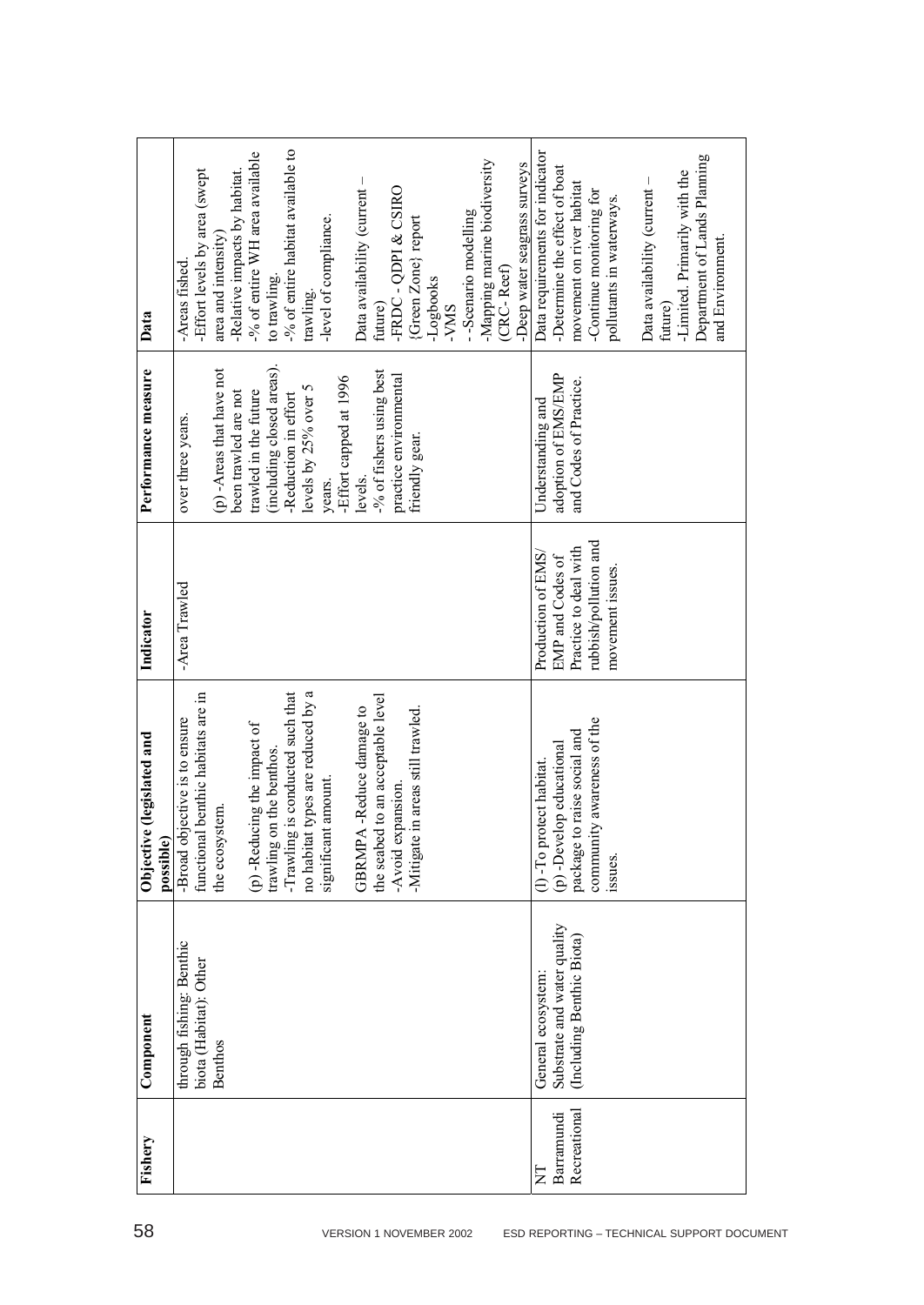|                                        | İ<br>i<br>ļ<br>I<br>l<br>$-1 + 1$<br>;<br>ミクチン・スク<br>i<br>I<br>$-20.10 + 1.04$<br>l<br>;<br>;                                                                                                                                 |
|----------------------------------------|-------------------------------------------------------------------------------------------------------------------------------------------------------------------------------------------------------------------------------|
|                                        | į                                                                                                                                                                                                                             |
| oorts – Possible Management Responses  | - SHIPPING SACRA SACRA TO CHANG SACRA TO THE SACRA TO SACRA TO SACRA TO SACRA TO SACRA TO SACRA TO SACRA TO SACRA TO SACRA TO SACRA TO SACRA TO SACRA TO SACRA TO SACRA TO SACRA TO SACRA TO SACRA TO SACRA TO SACRA TO SACRA |
|                                        |                                                                                                                                                                                                                               |
|                                        | hons made at the ca                                                                                                                                                                                                           |
| leharai Frontingh Perministration<br>ĺ | i<br>しとうこう                                                                                                                                                                                                                    |
| l                                      |                                                                                                                                                                                                                               |
| l                                      | conoming in this                                                                                                                                                                                                              |
| ١                                      |                                                                                                                                                                                                                               |
| $\frac{2}{3}$<br>¢                     | $\begin{array}{c} \hline \end{array}$<br>d                                                                                                                                                                                    |

| Fishery                        | Component                                                                     | e (legislated and<br>Objectiv<br>possible)                                                                                                              | Indicator                                                                                                    | Performance measure                                                                                          | Data                                                                                                                                                                                                                             |  |
|--------------------------------|-------------------------------------------------------------------------------|---------------------------------------------------------------------------------------------------------------------------------------------------------|--------------------------------------------------------------------------------------------------------------|--------------------------------------------------------------------------------------------------------------|----------------------------------------------------------------------------------------------------------------------------------------------------------------------------------------------------------------------------------|--|
|                                | through fishing: Benthic<br>biota (Habitat): Other<br><b>Benthos</b>          | benthic habitats are in<br>-Broad objective is to ensure<br>the ecosystem.<br>functiona                                                                 | -Area Trawled                                                                                                | (p) -Areas that have not<br>been trawled are not<br>over three years.                                        | -Effort levels by area (swept<br>-Relative impacts by habitat.<br>area and intensity<br>-Areas fished                                                                                                                            |  |
|                                |                                                                               | no habitat types are reduced by a<br>-Trawling is conducted such that<br>(p) -Reducing the impact of<br>trawling on the benthos.<br>significant amount. |                                                                                                              | (including closed areas).<br>levels by 25% over 5<br>trawled in the future<br>-Reduction in effort<br>years. | -% of entire habitat available to<br>-% of entire WH area available<br>-level of compliance.<br>to trawling.<br>trawling.                                                                                                        |  |
|                                |                                                                               | the seabed to an acceptable level<br>GBRMPA-Reduce damage to<br>-Avoid expansion.                                                                       |                                                                                                              | -% of fishers using best<br>practice environmental<br>-Effort capped at 1996<br>levels.                      | Data availability (current -<br>FRDC - QDPI & CSIRO<br>future)                                                                                                                                                                   |  |
|                                |                                                                               | in areas still trawled.<br>-Mitigate                                                                                                                    |                                                                                                              | friendly gear.                                                                                               | Mapping marine biodiversity<br>-Deep water seagrass surveys<br>-Scenario modelling<br>{Green Zone} report<br>(CRC-Reef)<br>-Logbooks<br><b>SMV-</b>                                                                              |  |
| Recreationa<br>Barramundi<br>E | Substrate and water quality<br>(Including Benthic Biota)<br>General ecosystem | ty awareness of the<br>package to raise social and<br>(p) -Develop educational<br>otect habitat.<br>communii<br>$(1)$ -To pro<br>issues.                | rubbish/pollution and<br>Practice to deal with<br>Production of EMS,<br>EMP and Codes of<br>movement issues. | adoption of EMS/EMP<br>and Codes of Practice.<br>Understanding and                                           | Data requirements for indicator<br>-Determine the effect of boat<br>-Limited. Primarily with the<br>Data availability (current -<br>movement on river habitat<br>-Continue monitoring for<br>pollutants in waterways.<br>future) |  |
|                                |                                                                               |                                                                                                                                                         |                                                                                                              |                                                                                                              | Department of Lands Planning<br>and Environment.                                                                                                                                                                                 |  |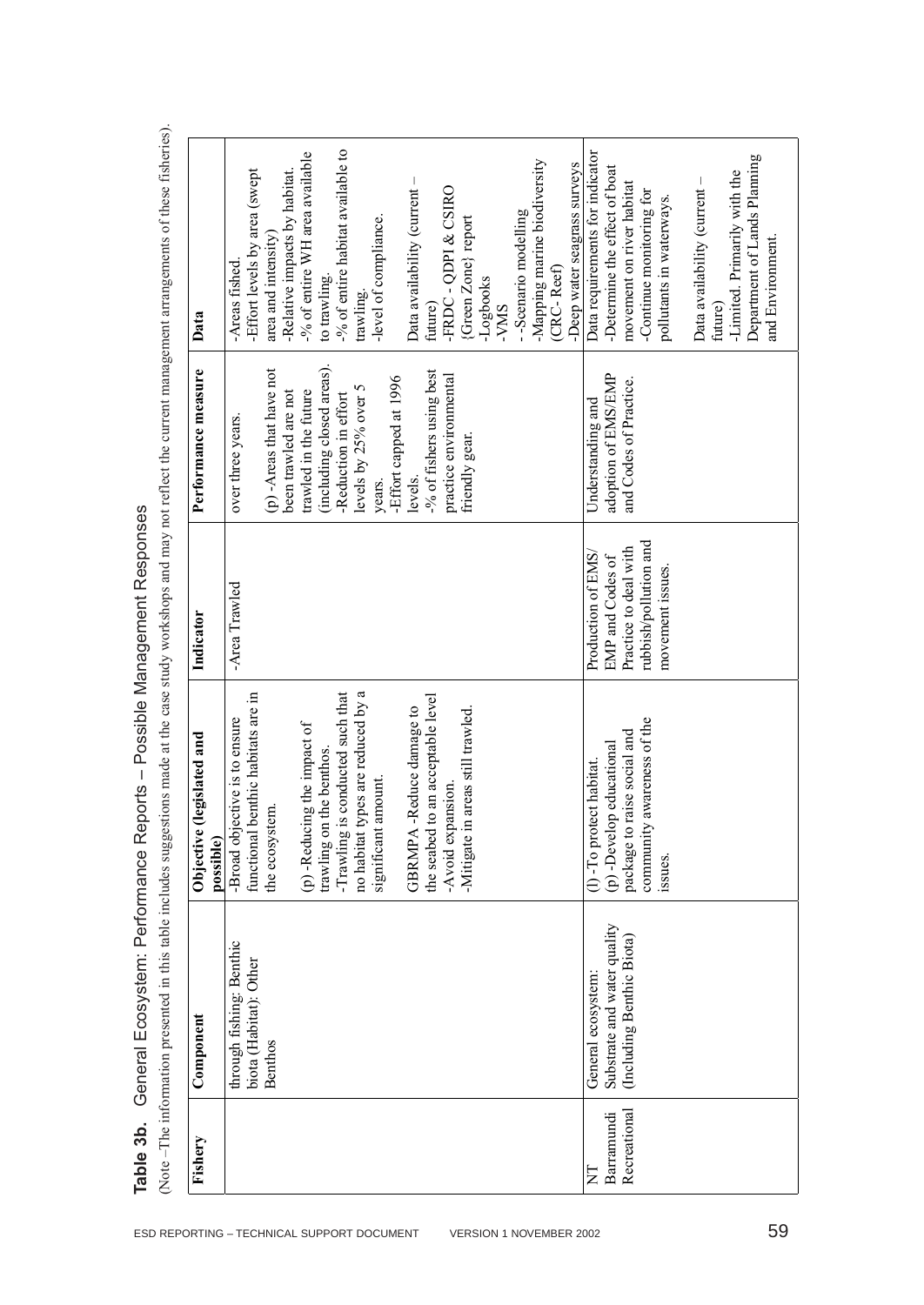| 60                                         | Fishery                 | Component                   | nent responses<br>Manager                                                                                            |
|--------------------------------------------|-------------------------|-----------------------------|----------------------------------------------------------------------------------------------------------------------|
|                                            |                         | Removal of species          |                                                                                                                      |
|                                            | $W\Lambda$              | General Ecosystem:          | limited number of licensed operators under the Management Plan.<br>-Maintain                                         |
|                                            | Aquarium                | Removal of captured species | current gear restrictions and method of operation.<br>-Maintain                                                      |
|                                            |                         | on ecosystem                | current boat replacement provisions limiting boat size to 8 metres.<br>-Maintain                                     |
|                                            |                         |                             | he industry Code of Conduct to minimise possibility of localised depletion.<br>-Codify $t$                           |
|                                            |                         |                             | -Ensure that the spatial distribution of fishing is not too concentrated.                                            |
|                                            | Victorian               | General ecosystem:          | Undetermined for abalone fisheries, although experimental manipulations of sea urchins and abalone have been trialed |
|                                            | Abalone                 | Removal of captured species | in NSW                                                                                                               |
|                                            |                         | on ecosystem                |                                                                                                                      |
|                                            | WA Lobster              | General Ecosystem:          | ster biomass levels at current levels using the fishery regulations outlined retained species section.<br>-Keep lob  |
|                                            |                         | Removal of captured species | Changes to minimum legal sizes and the reproductive stages allowed to be retained have increased the standing stock  |
|                                            |                         | on ecosystem                | of lobsters in the deeper regions which would therefore have reduced any potential for flow-on impacts.              |
| VERSION 1 NOVEMBER 2002                    | ET&B                    | General Ecosystem:          | unsure                                                                                                               |
|                                            |                         | Removal of captured species |                                                                                                                      |
|                                            |                         | on ecosystem                |                                                                                                                      |
|                                            | <b>NSW</b>              | General ecosystem:          | unsure                                                                                                               |
|                                            | Estuary                 | Removal of captured species |                                                                                                                      |
|                                            | General                 | on ecosystem                |                                                                                                                      |
|                                            | $\overline{\mathsf{z}}$ | General ecosystem:          | Practice and educational packages to be developed<br>-Codes of                                                       |
|                                            | Barramundi              | Removal/Translocation/      | Need to agree on responsibilities with other agencies and Commonwealth.                                              |
|                                            | Recreational            | Damage of organisms         |                                                                                                                      |
|                                            |                         | Benthic biota               |                                                                                                                      |
|                                            | $W_{\mathcal{A}}$       | General ecosystem:          | limited number of licensed operators under the Management Plan.<br>-Maintain                                         |
|                                            | Aquarium                | Removal or damage to        | current restrictions on method of operation and daily weights that can be taken.<br>Maintain                         |
|                                            |                         | ecological community:       | Regulation of areas where coral and living rocks can be collected.                                                   |
|                                            |                         | Benthic biota: Corals and   | current closed areas with extended refugia a further management strategy.<br>-Maintain                               |
|                                            |                         | living rocks                | e industry Code of Conduct to minimise possibility of localised depletion of corals<br>-Codify $t$                   |
|                                            |                         |                             | Monitoring the landings of coral and living rocks.                                                                   |
|                                            |                         |                             | s are applicable under the Management Plan for excess collections over quota allocation.<br>-Sanction                |
|                                            |                         |                             |                                                                                                                      |
|                                            |                         |                             |                                                                                                                      |
|                                            |                         |                             |                                                                                                                      |
|                                            |                         |                             |                                                                                                                      |
| ESD REPORTING - TECHNICAL SUPPORT DOCUMENT |                         |                             |                                                                                                                      |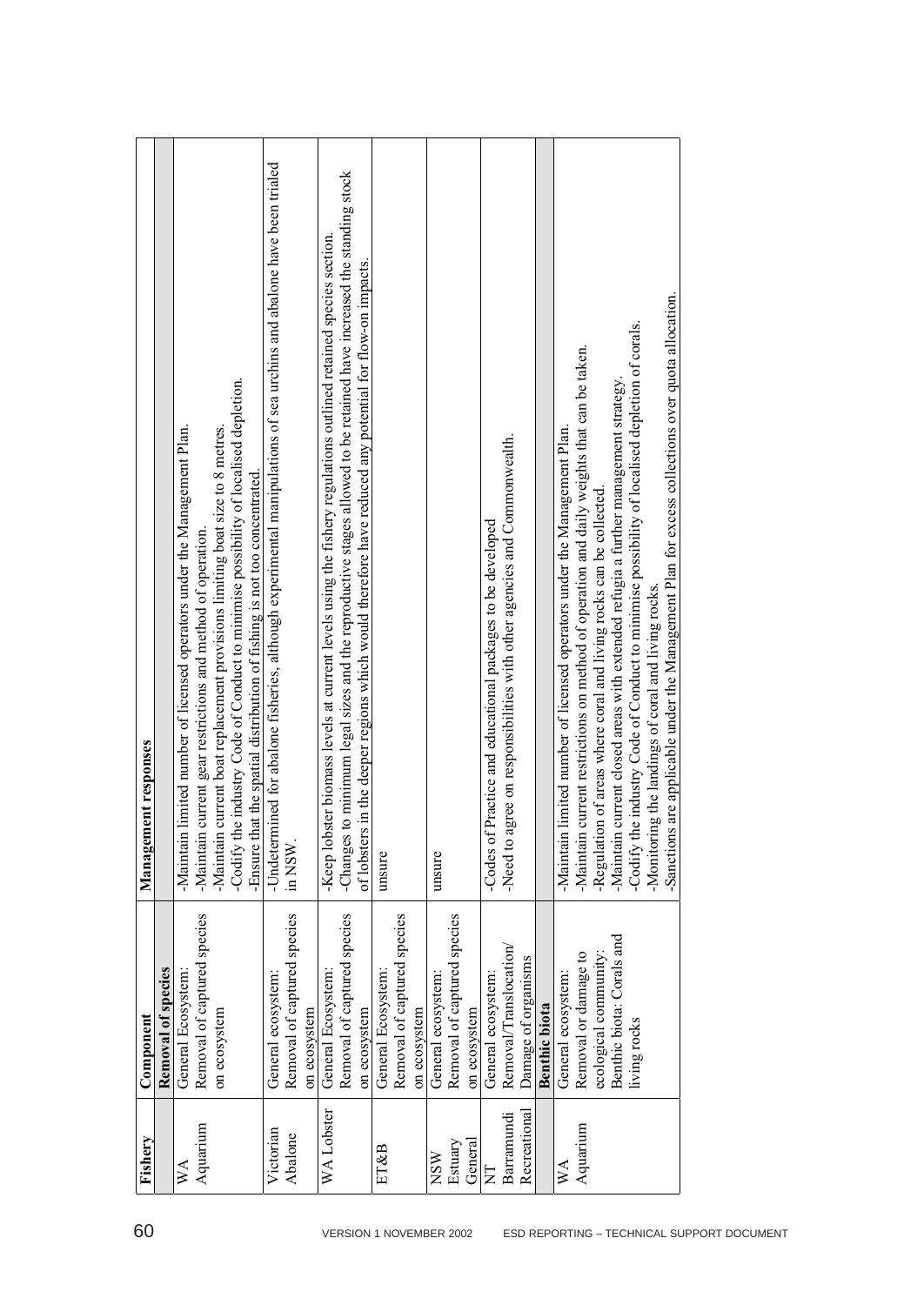# **2.4 General ecosystem components: Other impacts on biological community**

Whilst the previous two issues (tropic impacts and benthic effects) were present in nearly all fisheries, the following issues were each relevant in only a few cases.

# **2.4.1 Bait collection**

In general, Bait collection was not relevant in the case study fisheries because bait was not used in the fishery or because bait collection was managed as a separate fishery management unit. Bait is not used in the WA Aquarium Fishery, the Victorian Abalone Fishery, the commercial sector of the SA Lakes and Coorong Fishery or the Qld East Coast Trawl Fishery because these fisheries use hand collection methods, mesh nets or trawl nets. However, the Eastern Tuna and Billfish Fishery did have a small number of fishers (mainly tuna longliners) who collected their own bait and this was managed as part of the fishery. This fishery separated out the components as follows (Figure 5):



**Figure 5.** Suggested Bait collection components in the Eastern Tuna and Billfish Fishery

The Eastern Tuna and Billfish Fishery had direct responsibility for the management of the components on the left, ie 'Caught by ET&BF in this region', while the other two branches of components would be covered by State or other Commonwealth fisheries management programs.

WA Rock Lobster Fishery separated bait into effects from disease and effects on the ecosystem, but these were ranked as a low risk. NSW Estuary General Fishery also recognised that bait collection occurred for some of the sub fisheries within their fishery but rated this component as a low risk issue. SA Lakes and Coorong Fishery also rated this issue as low risk for the recreational sector of the fishery.

# **2.4.2 Ghost fishing**

Ghost fishing was not relevant in Victorian Abalone Fishery and WA Aquarium fishery that use mainly hand collection methods. NSW Estuary General Fishery separated the ghost fishing component into Traps and Mesh nets and they rated mesh nets as low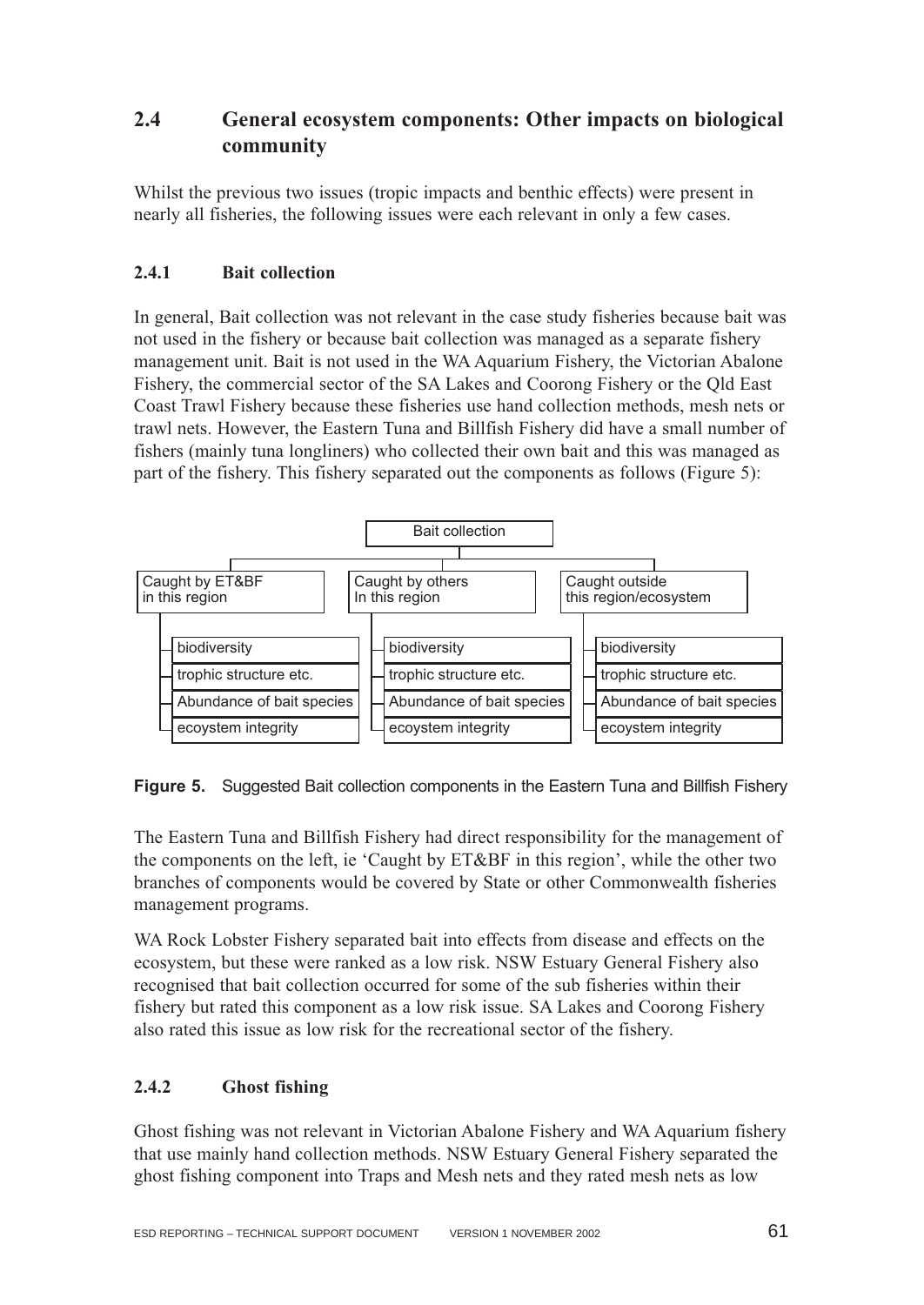risk. In NSW ghost fishing was not relevant in the hand collection part of the fishery and discarded fishing lines are covered in the Water quality debris component. Ghost fishing was not considered a relevant component in the Qld East Coast Trawl Fishery.

Although it was recognised that ghost fishing could occur in the WA Rock Lobster Fishery this was rated as low risk, due to the high value of the pots and therefore their high rates of retrieval and the fact that pots are made out of cane and wood and would break down fast, compared with metal or plastic. For the Eastern Tuna and Billfish Fishery ghost fishing was considered a very low risk because if longlines were lost the lines would quickly settle on the bottom, taking them out of the reach of most fish, the design of the gear minimises the amount of line/number of hooks that can be lost, and the high value of the lines encourages retrieval of gear. The SA Lakes and Coorong Fishery rated this component low risk from both commercial and recreational sectors.

## **2.4.3 Stock enhancement**

None of the case study fisheries examined rated stock enhancement as relevant in their fishery at the moment. However, stock enhancement is important to keep within the generic component tree structure because it is relevant in some freshwater fisheries and may be important in a number of marine fisheries in the future.

## **2.4.4 Discarding/provisioning**

This component looks at the effects that discarding may have on the marine biological community. WA Rock lobster Fishery, NT Barramundi Recreational Fishery and WA Aquarium Fishery did not think this component was relevant in their fisheries. NSW Estuary General Fishery, Qld East Coast Trawl Fishery, and SA Lakes and Coorong Fishery thought it relevant but just used the generic component sub division of trophic and biodiversity effects. However, the Eastern Tuna and Billfish Fishery workshop separated this component into effects of discards, effects of chumming, and from stealing from hooks (Figure 6). They further sub divided effects of Discards into live, dead and offal. Each sub component relates to different processes on the boat and would need different management responses to control or minimise. Chumming mainly relates to the pole and line sub fishery, and stealing from hooks relates to the longline sub fishery. Interestingly, stealing from hooks was often by killer whales!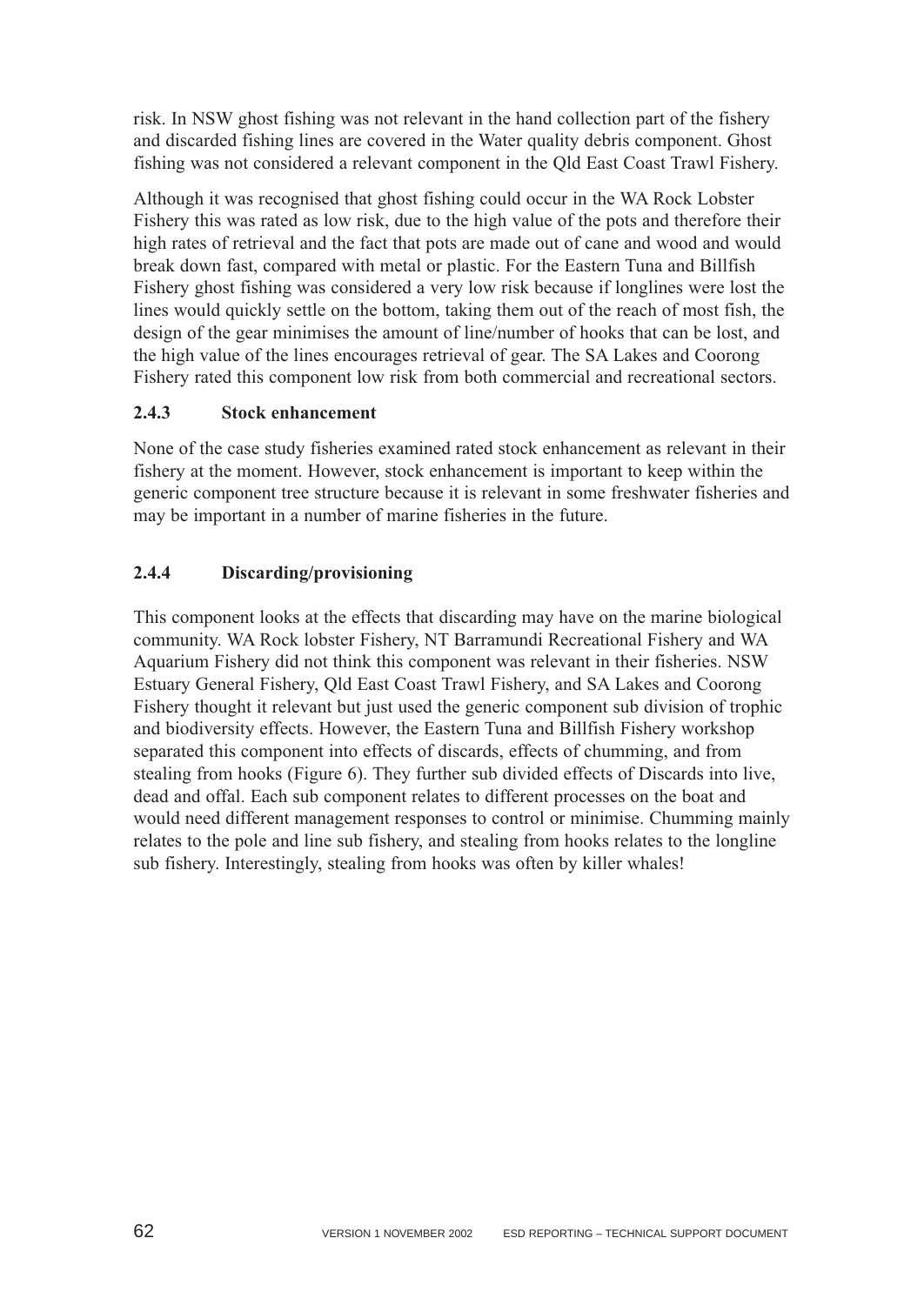

**Figure 6.** Discarding/provisioning components in the Eastern Tuna and Billfish Fishery

## **2.4.5 Translocation**

Translocation was not deemed relevant in the Victorian Abalone Fishery, the WA Rock Lobster Fishery and the commercial sector of the SA Lakes and Coorong Fishery. WA Aquarium Fishery thought that translocation was more an issue for people who kept the aquarium fish. NSW Estuary General Fishery separated out the Translocation component into effects from transferring pests between estuaries (such as algae), and effects from discarding old bait, on biodiversity and trophic structure. Similarly the Eastern Tuna and Billfish Fishery thought there could be effects from bait translocation on biodiversity and trophic structure. Qld East Coast Trawl Fishery and the recreational sector of the SA Lakes and Coorong Fishery used the standard translocation component, not sub dividing.

# **2.5 General ecosystem components: Broader environment**

## **2.5.1 Air quality: Fuel usage/Exhaust**

The NT Barramundi Recreational Fishery and the Victorian Abalone did not think this component relevant to their fishery. The Qld East Coast Trawl Fishery and Eastern Tuna and Billfish Fishery used the generic component for fuel usage/exhaust without subdividing further. NSW Estuary General Fishery used the generic component but rated this issue as low risk. On the other hand the SA Lakes and Coorong Fishery divided this component into fuel type and vehicle maintenance. The SA Lakes and Coorong commercial fishing industry, through their Environmental Management System (EMS), is investigating fuel usage and the best motors and fuels to improve air quality and show responsible environmental performance. The recreational sector had similar goals in their management strategy.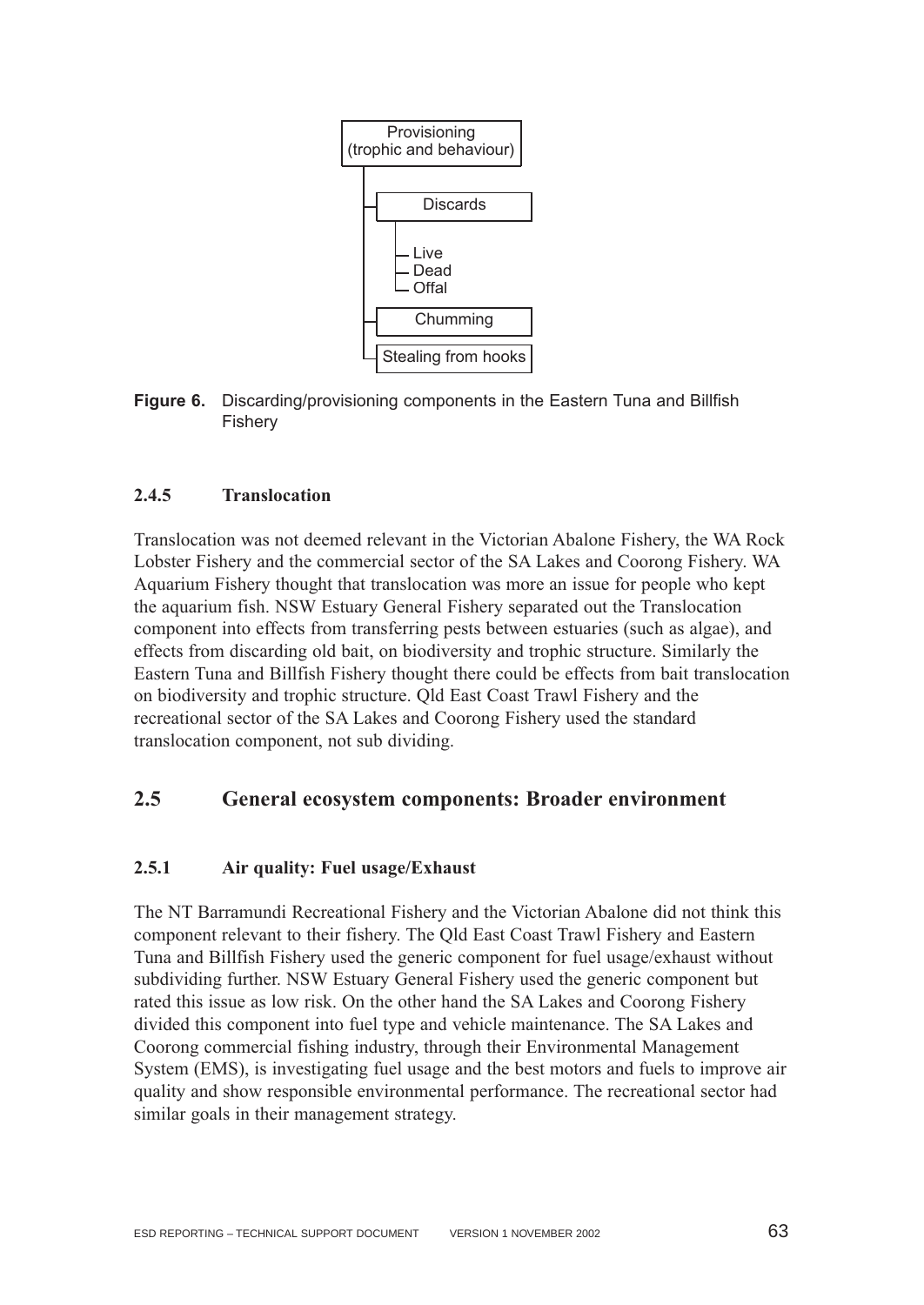## **2.5.2 Air quality: Greenhouse gas emissions**

As above, with the exceptions that the Eastern Tuna and Billfish Fishery wanted to look specifically at potential effects on ozone from the boats large freezers and therefore renamed this component Ozone. The WA Rock Lobster Fishery combined the two air quality components fuel usage/exhaust and greenhouse gas emissions together, and rated the issue as low risk. SA Lakes and Coorong Fishery used the standard component for the recreational and commercial sectors.

# **2.5.3 Water quality: Debris**

Most fisheries classified the effect of fishing debris on water quality as a relevant component. Qld East Coast Trawl Fishery, WA Aquarium Fishery and WA Rock Lobster Fishery just used the generic component of debris, with WA Rock Lobster Fishery rating this component as low risk. Other fisheries separated debris into sub components, for example NSW Estuary General Fishery separated the Debris components into Fishing line, Plastic, and Gutting (Fig. 7).



**Figure 7.** Debris components in the NSW Estuary General Fishery.

While the Eastern Tuna and Billfish Fishery separated the debris component into intentional and un intentional and further sub divided each of these into fishing gear debris and garbage debris, with fishing gear debris including things such as longlines, nets, light sticks, etc, and boat garbage debris including galley waste and garbage. 'Intentional' discarding of debris did not mean that fishers were throwing things overboard, it just meant that the discarding of debris could have been prevented by securing, by placing in bins and taking back to shore. 'Intentional' discarded debris could be covered under the Code of Practice and is covered by MARPOL to a certain extent.

The SA Lakes and Coorong Fishery commercial sector divided the debris component into litter and processing waste and were covering it in their environmental management system (EMS), whereas the recreational sector of the same fishery were looking just at litter.

# **2.5.4 Water quality: Oil discharge**

Most fisheries included this component, but didn't sub divide or examine in detail. On the other hand, WA Aquarium Fishery and WA Rock Lobster Fishery both thought this component wasn't relevant to their fisheries.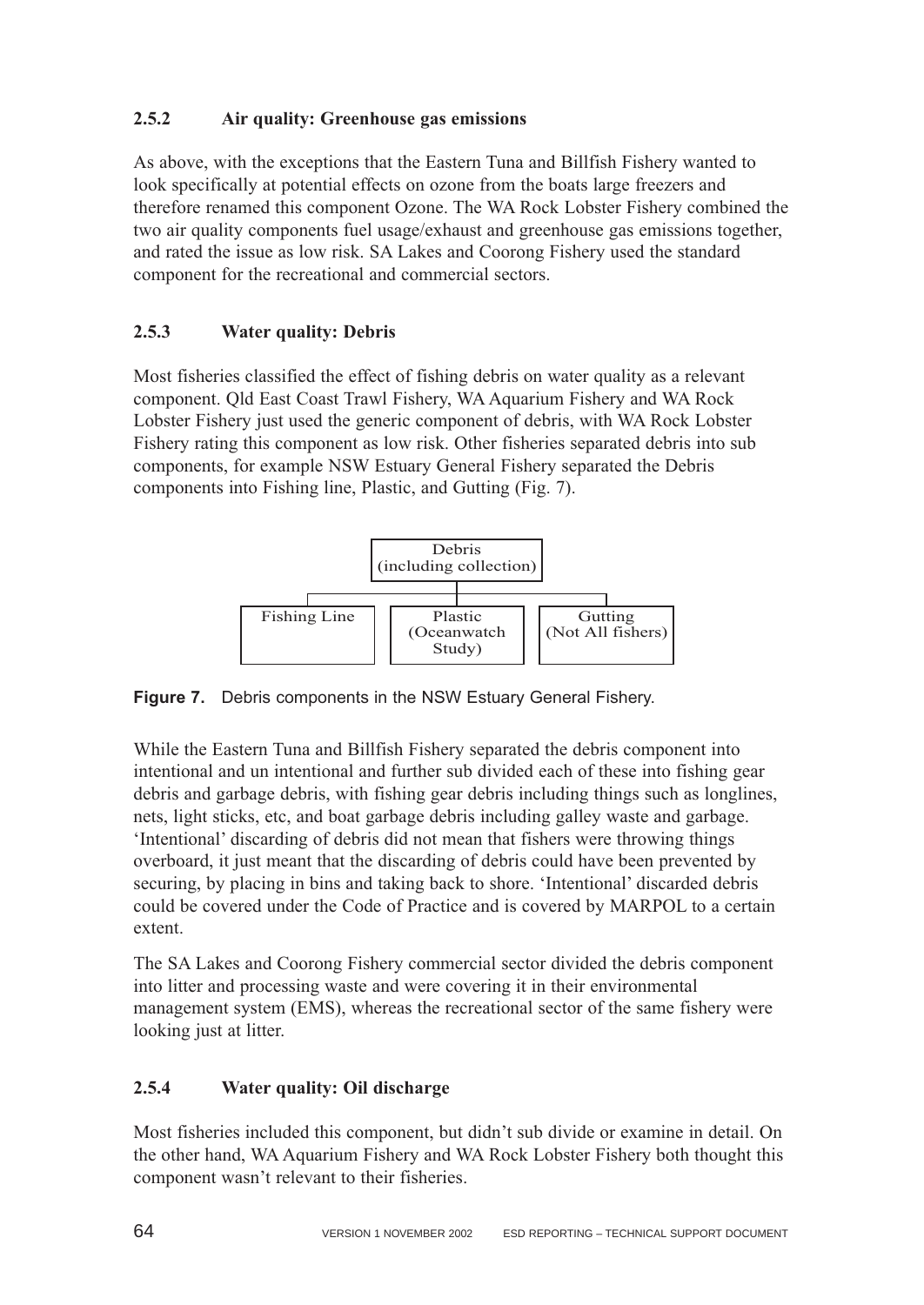NT Barramundi Recreational Fishery combined both debris and pollution together under their Substrate and Water Quality component.

## **2.5.6 Substrate quality: Above low water mark**

This component, that looks at the effects of fishing on the shore or inter-tidal zone was considered not relevant in the Qld East Coast Trawl Fishery, the Eastern Tuna and Billfish Fishery and Victorian Abalone Fishery. However in the other fisheries this component was relevant and sub divided in a number of cases. WA Aquarium Fishery used the generic separation into foreshore and inter-tidal, whereas the SA Lakes and Coorong Fishery divided first into recreational and commercial sectors and then into foreshore and intertidal because the environmental risks were different between sectors. Alternatively, the NSW Estuary General Fishery divided this component first into effects from driving vehicles and effects from hauling, and then under hauling they separated foreshore and inter-tidal. WA Rock Lobster Fishery separated out the Abrolhos islands for special attention under this component (although this was also rated as low risk).

## **2.5.7 Substrate quality: Below low water mark**

All case study fisheries thought this component to be relevant, ie effects on the physical seafloor or substrate. However, some fisheries, such as WA Rock Lobster Fishery, WA Aquarium Fishery, NSW Estuary General Fishery, SA Lakes and Coorong Fishery moved this component from under the component 'substrate quality', to under the component 'benthic biota', since usually similar processes affected the benthic biota on the seafloor and the seafloor itself. WA Rock Lobster Fishery only examined the effect on coral not all substrates.

Qld East Coast Trawl Fishery and the Eastern Tuna and Billfish Fishery kept this component under substrate quality. Qld East Coast Trawl Fishery broke this component down into physical structures, and then further into moorings and anchorages. Eastern Tuna and Billfish Fishery, a pelagic fishery, wanted to look at the effects from waste disposal.

# **2.6 Additional general ecosystem components**

Most fisheries didn't substantially change the General ecosystem component tree, just subdividing or amalgamating components. However, some fisheries did add components that were not in the generic component trees. The NSW Estuary General Fishery added 'noise impacts', and 'visual impacts and navigation hazards'. The Eastern Tuna and Billfish Fishery had the potential impacts from FADs (Fish Aggregating Devices) on fish behaviour and ecology. The WA Rock Lobster Fishery has an additional component for 'bird interactions'.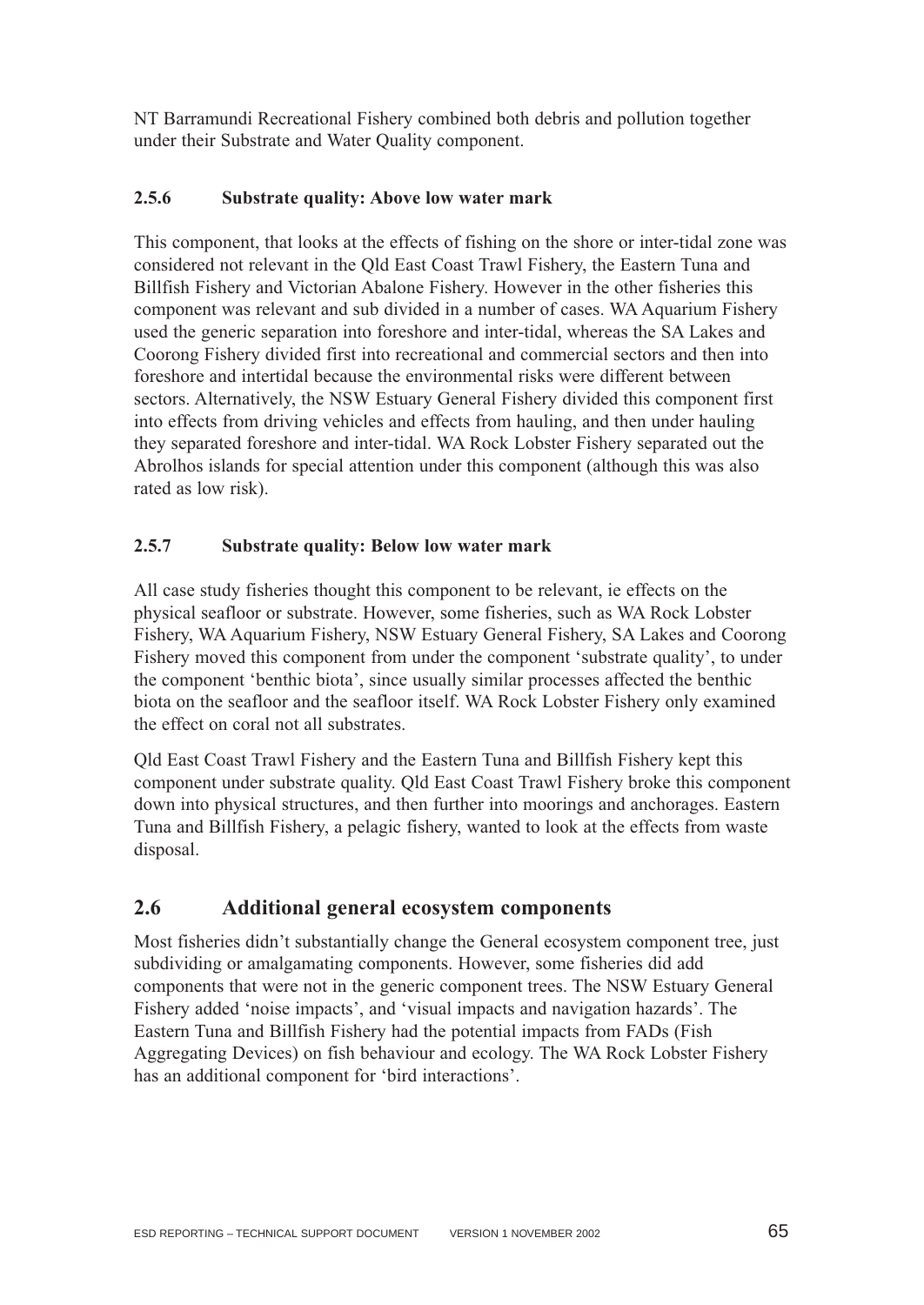As with the *"How To Guide"*, this report was only possible due to the generous support and involvement of many people around the country. The financial support from FRDC was a vital part of this project but there were also significant in-kind contributions from most fisheries management agencies and industry stakeholders.

We are mostly indebted to the local case study managers in each jurisdiction that organized the case study meetings, the outputs of which formed the basis of this technical support document. The majority of the information came from the stakeholder participants at each of the case studies who provided their thoughts and opinions in a generally open and helpful atmosphere.

Finally, the text was prepared for publication by Sandy Clarke from the Community Relations Branch of the Department of Fisheries in WA.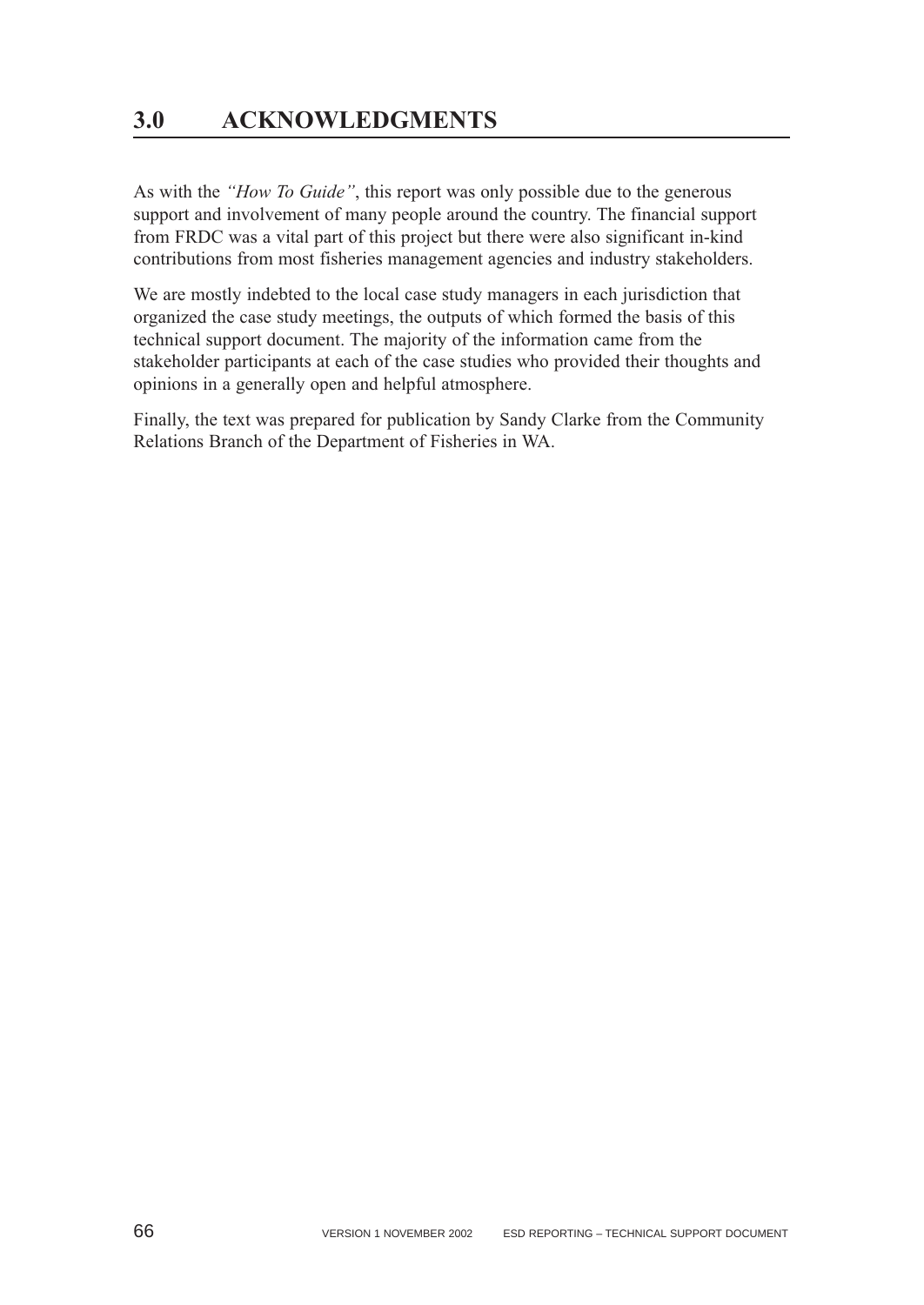# **Appendix 1: Review of the case study workshop process**

The process of carrying out the ESD workshops has been reviewed. Some recommendations are made below that should improve the running and efficiency of an ESD workshop, or similar workshops such as for risk assessment.

# **Developing a fishery ESD report: Using the workshop process**

This project used a consultative workshop process to develop ESD reports for fisheries. Workshops were carried out over two days and they involved identifying ESD components for the fishery, assessing the risk for each component, and developing a performance report for each of these components (The workshop Agenda is provided at the end of this appendix). Using workshops, generally had the following advantages:

- involved a greater diversity of points of view, which assisted greatly when identifying components, assessing risk and developing objectives for components,
- allowed the expression and explanation of these points of view amongst stakeholders,
- ensured better explanation of technical issues which helped reduce confusion,
- assisted with communication and education of stakeholders,
- helped to create ownership of the ESD report by stakeholders.

The disadvantages of workshops were that they:

- could be quite expensive and time consuming,
- may run 'off track' if a good facilitator was not present,
- were reliant upon the stakeholders present (and indigenous people rarely attended).

The following sections deal in more detail with the workshop process and how it can be best used for development of ESD reports in fisheries, in an efficient yet fair manner. The issue of engaging indigenous people needs further investigation and lessons from engaging indigenous people in NT and WA may be a good start.

# **Who should be involved in the workshops?**

Workshops can vary in size and attendees depending upon what the fishery wants to achieve. For the Fishery ESD project it was found that a small group of knowledgeable and representative stakeholders was the best and these should include at least: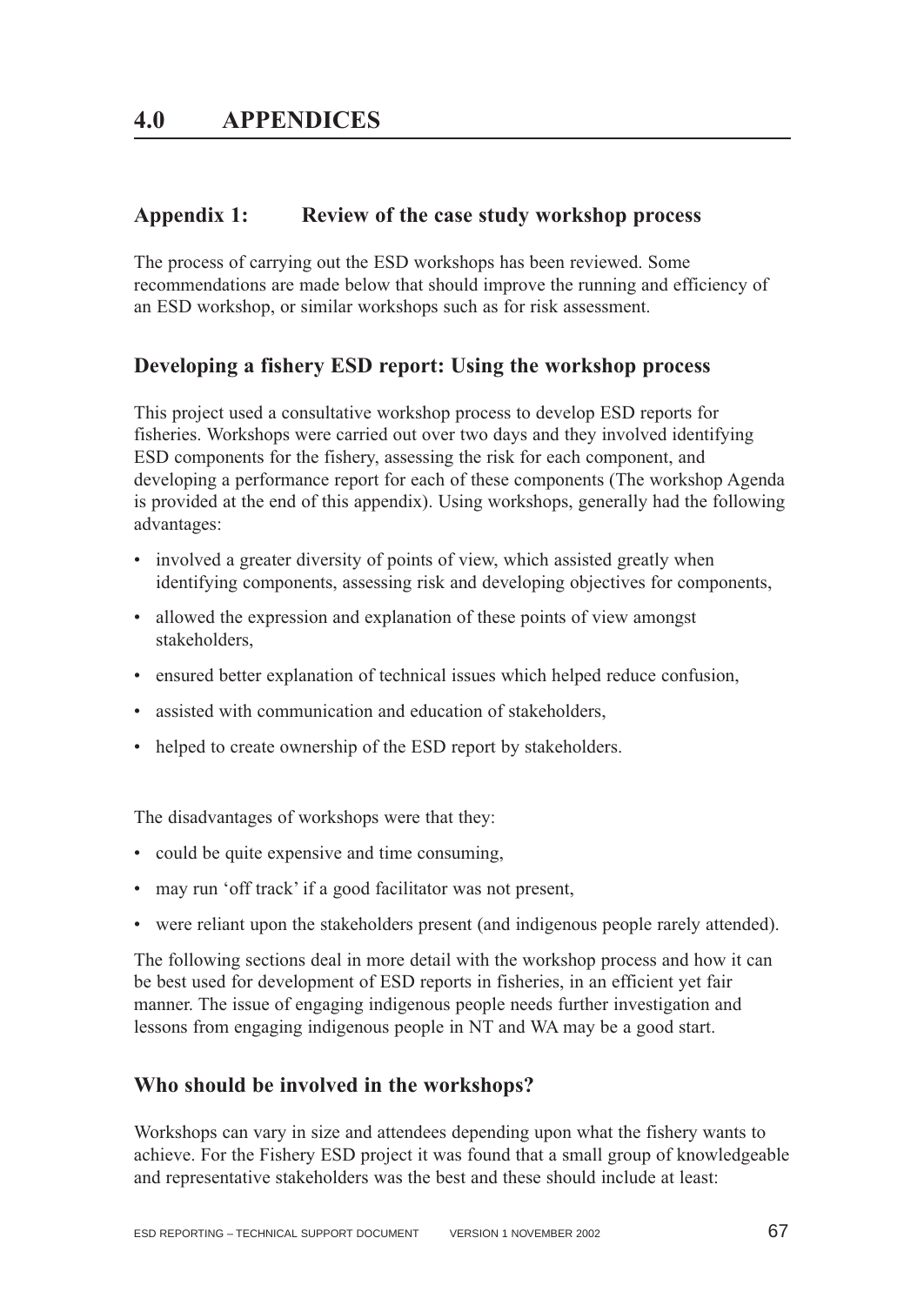- ESD project team and facilitator: These people have a good working knowledge of the ESD 'How To' Guide and can help facilitate the meeting
- The local case study manager: This is the person who will be responsible for ensuring that all the appropriate people attend the meetings, receive the material in a timely fashion and ensure that the reports are written in a consistent manner,
- Local stakeholders: A strong level of local involvement is vital to ensure that the results of each case study will be relevant to local conditions, regulations and issues. It will also assist in the transfer of methodology and increase awareness of ESD in the local community. The local participants at these workshops include a local case study manager (most likely to be the relevant fisheries manager) with other relevant stakeholders including representatives from the fishery/industry being assessed (e.g. Management Advisory Committee members), researchers, management and compliance staff, local conservation groups, relevant indigenous groups (perhaps through parallel methods) and recreational groups,
- Other stakeholders: Other relevant government agencies (e.g. State EPA) should be involved. In most cases there should also be participation by Environment Australia.

# **How to run an efficient ESD workshop**

The details of how these workshops have proceeded includes:

## **Before a workshop**

## *Instructions for local case study managers*

It is best to send out background material to each participant about six weeks before the workshop is to take place, and at the very least 2 weeks before the workshop. This background material should include:

- the outline of what the process is trying to achieve ie generate an ESD report for the fishery (send them the *'How To' Guide -* or the Fishery ESD web address for an electronic version).
- a set of draft, or initial component trees for the fishery adjusted by the manager/scientist as a starting point, along with the generic component trees, so everyone can see how the component trees have been changed.
- background material, giving an outline of the fishery, a summary of the biology of the species involved, and notes on the environment where fishing operations are occurring. This is needed to give context to the discussions.

The local case study manager should also:

- Arrange venue and facilities,
- Develop attendee list (see above list of suggested attendee categories) and facilitate their attendance.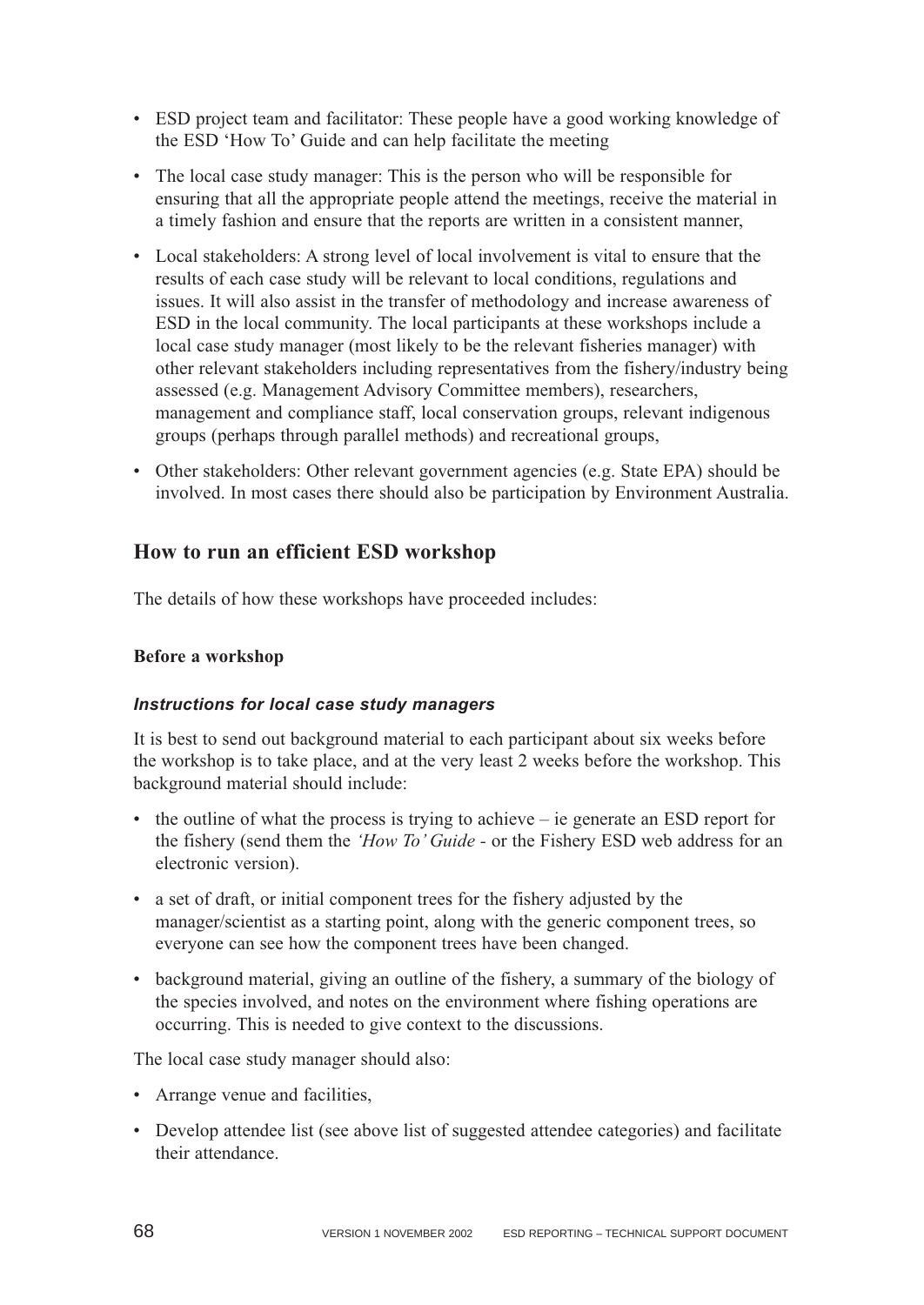• Arrange for the collation of all relevant material - obtain copies of any relevant assessments, research data, management plans, regulations, codes of conduct etc.

It is also useful for the local case study manager to:

- Arrange for a high quality computer projector (1000 dpi resolution), electronic whiteboards ,
- Organise a 15 minute talk on the fishery (could be either the manager, a fisher or both)

### *Instructions for all attendees*

All other attendees should identify the SPECIFIC issues/components relevant to this fishery and compare these with the generic component trees and look for areas where additions or deletions of components will be necessary. If possible lodge any suggestions with the project team and/or the Local Case Study Manager before the workshop, otherwise bring these to the meeting. In addition collate/ bring/ distribute any relevant material for identified issues to assist with the risk assessment.

### *At the workshop*

*Preliminary* - An introductory talk is normally given to clarify the objectives for those who read the material and instruct those who did not. There are usually a large number of participants that do not have time to read the material provided. (The powerpoint presentation that is shown by the ESD project team at the introduction of case study workshops can be found in Appendix 3).

*Modifying Trees* – It is useful to give an explanation of the generic component structure in the beginning of the workshop. These discussions will be more fruitful and efficient if each of the attendees has examined the component trees before the meeting and comes along with their suggestions as to what amendments will need to be made.

The group will need to modify the generic structure to meet specific issues for their fishery by adding sub-components that are not covered adequately in the generic structure, or by showing or deleting sub-components that are not relevant. If any of the generic sub-components are removed, a written justification should be provided as to why they are not applicable to this fishery. A sub-component can only be removed if the issue is not significant, not just because there is no data available for it.

The case studies ran most smoothly when a person used a computer with a projector to modify the trees during the discussions. The MS organizational chart software is relatively simple to use, but the person operating the computer should be familiar with this before the meeting.

The discussions to adapt each of the eight generic component trees should be restricted to no more than 45 minutes each and preferably less than 30 minutes. It is best if someone provides a five-minute introduction on each of the component trees, to assist in the efficiency of the discussions.

It is important to ensure that this stage of the process only identifies the issues and is not prioritisation, so there should be virtually no discussion of how important an issue is unless someone raises an issue that is absolutely wrong/inappropriate. Even this may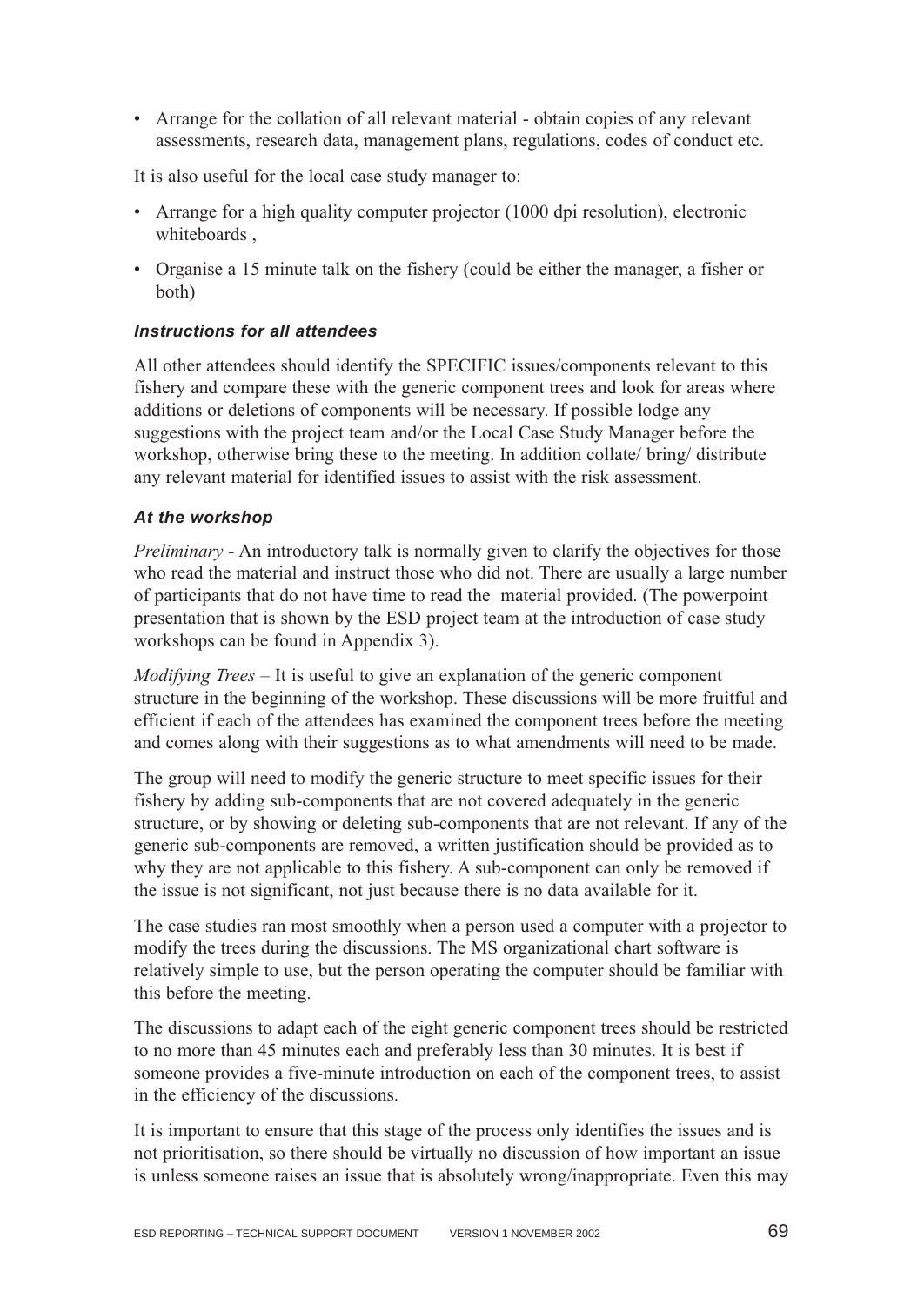be useful to document because in many cases the articulation of what is *not* important is more valuable than what is important.

## *Facilitation - Administration*

In circumstances where there is likely to be a large degree of dissent on issues, particularly between fisheries agency/department staff and other stakeholders, it may be prudent - or more efficient - to use the services of an independent facilitator to manage proceedings. The alternative is to have the manager, or someone else from the agency/department, chair the proceedings. However, a vital element in this is that the facilitator (be they independent or agency/department-based) needs to have a good understanding of the full ESD Reporting process and at least a passing understanding of the fishery. Unless this is the case, it may be difficult to control proceedings and achieve a sensible outcome.

Someone - not the facilitator - should be set up with a computer and computerprojector, so as to be able to assist the facilitator and display/amend the component trees, as the workshop progresses. Consequently, this 'assistant' can alter the trees when issues are identified or removed. If this alteration can be done in 'real time', those involved in the workshop can see exactly what is happening, which helps the workshop to progress. Notes on why certain issues were removed should be kept, as this will need to be justified in the final report.

The use of a "parking space" whiteboard has been very useful for documenting issues that are not relevant to the current discussion but need to be addressed at some stage and not forgotten. At the end of the workshop the list of issues on the whiteboard should be dealt with, or crossed off if they have already been covered. Using this method helps workshops flow and gives everyone a voice.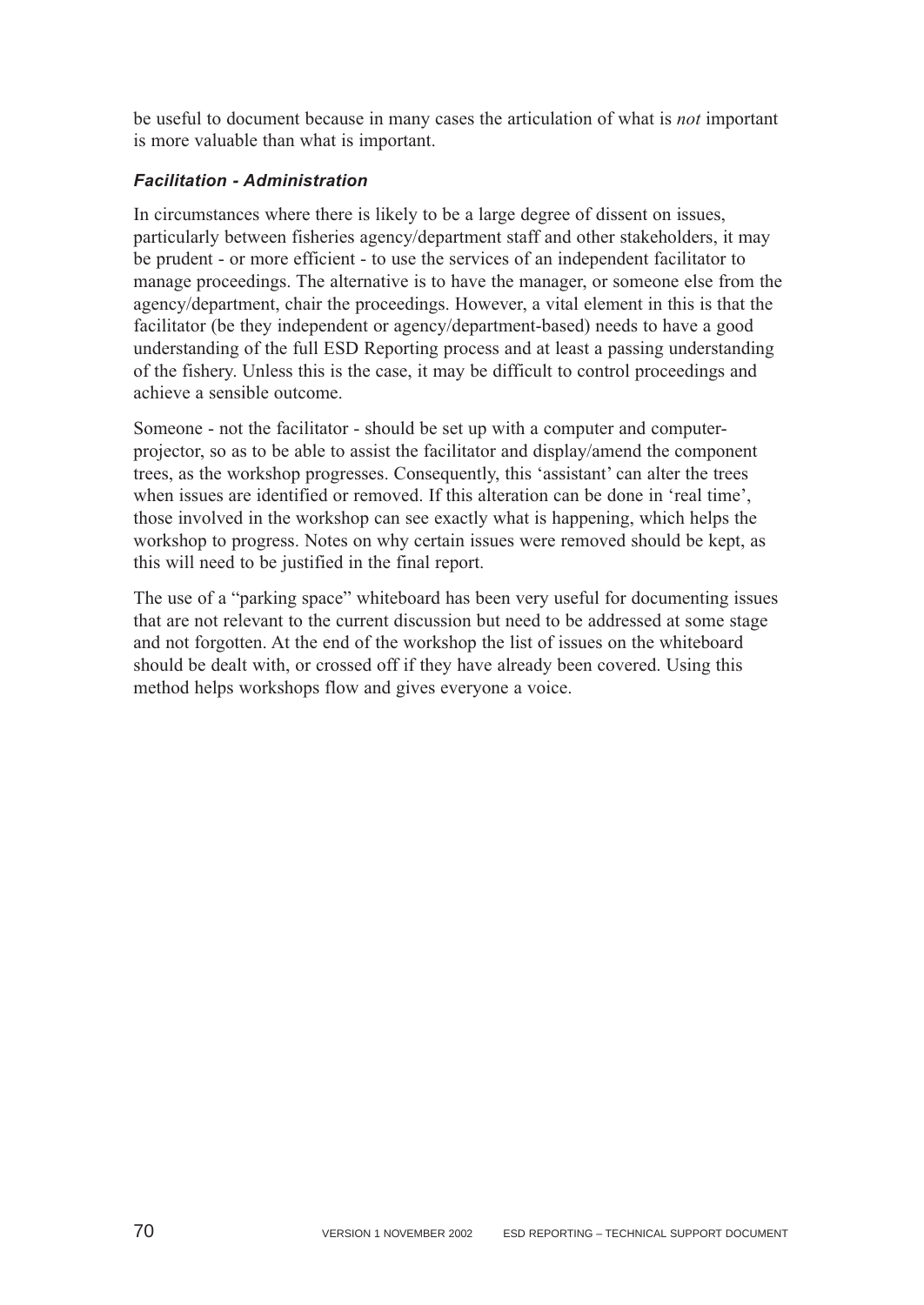# **Suggested agenda for case study workshops**

### **Day One (until morning tea)**

### *Task 1: Provide an Overview of ESD (see Appendix 3 for presentation)*

- What is ESD?
- How does ESD fit into Fisheries Management
- Describe the National ESD Reporting Framework
- How does it relate to other initiatives (EPBC Act, EMS).
- Provide Descriptions of the fishery to be assessed, both the biology and fishery

### **Day One (morning tea until lunch)**

### *Task 2: Develop component trees for this fishery (do not attempt to define the specific objectives and indicators at this stage)*

Discuss each of the draft component trees. These discussions will be more fruitful and efficient if each of the attendees has examined the component trees before the meeting and comes along with their suggestions as to what amendments will need to be made.

The group will need to modify the generic framework to meet specific issues for the fishery by adding sub-components that are not covered adequately by the subcomponents already showing and deleting sub-components that are not relevant. If any of the generic sub-components are removed, you should provide written justification as to why they are not applicable to this fishery. For a sub-component to be removed this requires the issue to not be significant, not just that you have no data.

The discussions to adapt each of the 8 generic component trees should be restricted to no more than 30 minutes each.

### **Day One (Lunch till late)**

### *Task 3: Complete Risk Assessment for Identified Issues*

Using the component trees developed earlier in the day, begin to step through each of the issues and determine risks associated with the operation of the fishery.

This process is designed to determine which issues require specific management actions and hence specific objectives and measurement of performance. Consequently, all target species are likely to require ongoing assessments because some management actions are likely to already be in place (e.g. effort controls, biological restrictions – size limits etc). The risk assessments therefore only need to be completed for the byproduct components, all the non-retained species, and ecosystem components.

A prioritisation process can be applied to the social and economic issues based upon the importance to future management/access.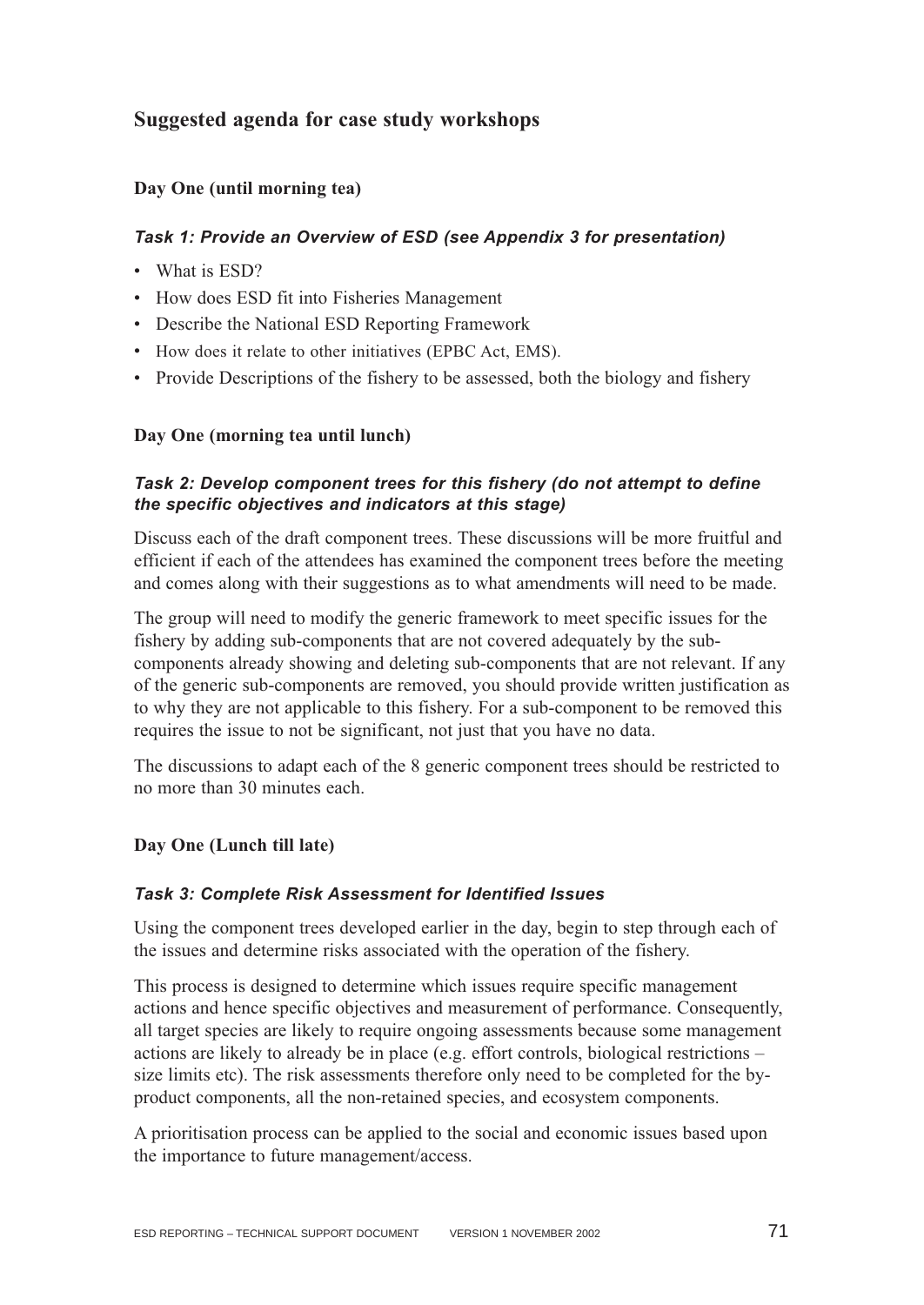#### **Day two**

#### *Task 4: Completion of Example Performance Reports*

It is important to provide at least a few example reports for each of the component trees. This may involve developing a report where there is already an objective/indicator/measure available from a current management plan/arrangement. In many cases, however, it will first need to involve discussions with the stakeholder group present as to what these might be.

Wherever possible, it will be helpful to get agreement during the meeting about what should be in the performance report. Any proposed objective and performance measure would, in most cases, require subsequent ratification. If, however, agreement cannot be reached on a specific objective or performance level during the meeting, then each of the propositions can be recorded (along with any justifications) and used as the basis for later consultation. This should not be seen as a failure, but as a means of identifying the specific issues that will require further attention.

It is expected that at best only brief notes would be made for the other headings (such as indicator, performance measure, data, evaluation), and these would need to be fleshed out subsequently.

#### *Task 5: Comparison of ESD report to that required by EA and others*

Explain the generic EA application "front end" and discuss the issues specific to this fishery and how they may affect an application to Environment Australia.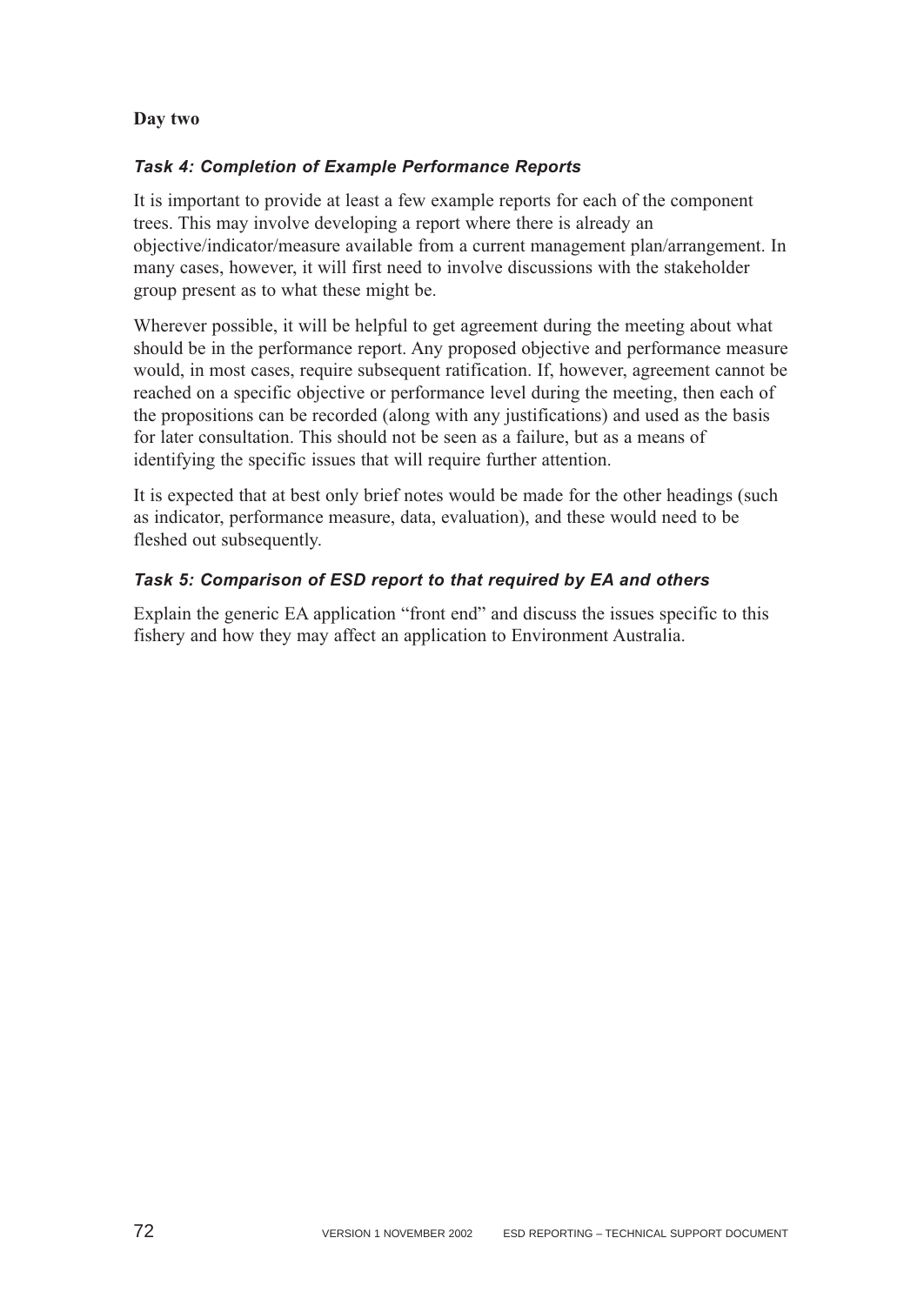## **Tips for explaining the concepts of Risk Assessment**

It often takes a reasonable length of time for participants at a 'risk assessment' workshop to become familiar with the process and what is required. It is useful, therefore, to run through a few examples that provide sufficient contrasts in consequence and likelihood to demonstrate how issues should be rated.

It is common for people to initially get confused in the assignment of issues to the correct categories within the consequence and likelihood tables. This confusion often arises because they try to directly rate the 'risk', not the two components of 'risk'.

Figure 15 (see below) has been used at the beginning of a number of workshops to illustrate the difference between 'consequence', 'likelihood' and 'risk'.

Some practical examples are shown below.

*Example 1* – The pilchard mortalities that occurred around Australia's south coast some years ago. These caused a severe 'consequence' (Consequence level 3) but this only occurred rarely (Likelihood level 3). This is illustrated by the dark shaded section in Figure 15 – most of the time the consequence is 'nil', but when a disease event hits, the consequence increases to 'severe'. Hence the overall Risk Rating for this issue is 9 – which is a 'moderate' risk.

*Example 2* - The impact of the prawn trawl fishery on the king prawn stocks in Shark Bay. With the current levels of effort and the dynamics of this species, the 'likelihood' is that every year (eg Likelihood level 6) there will be a 'moderate' consequence (Consequence level 2) on the stocks. This is illustrated by the medium shaded section of Figure 15 – every year the line will be in the same place. The Risk Rating for this would be 12 - which is also only a 'moderate' risk..

*Example 3* - The impact by a South Coast trawl fishery on byproduct tropical species. Due to the location of these tropical fish outside their spawning range, these individuals are unlikely to contribute to any spawning biomass of their species and the impacts of their capture will at most be negligible (Consequence level 0). Furthermore, as capture only occurs in the years when a strong Leeuwin current sweeps them south the likelihood (illustrated by the light shaded regions) will only be 'unlikely' (Likelihood level 3). This produces a Risk Rating of  $0 - a$  'negligible' risk.



**Figure 15.** Pictorial representation of the differences between consequence and likelihood. The height (y axis) represents the relative level of consequence of an "incident", with the frequency of the incident shown on the x axis for each of three examples.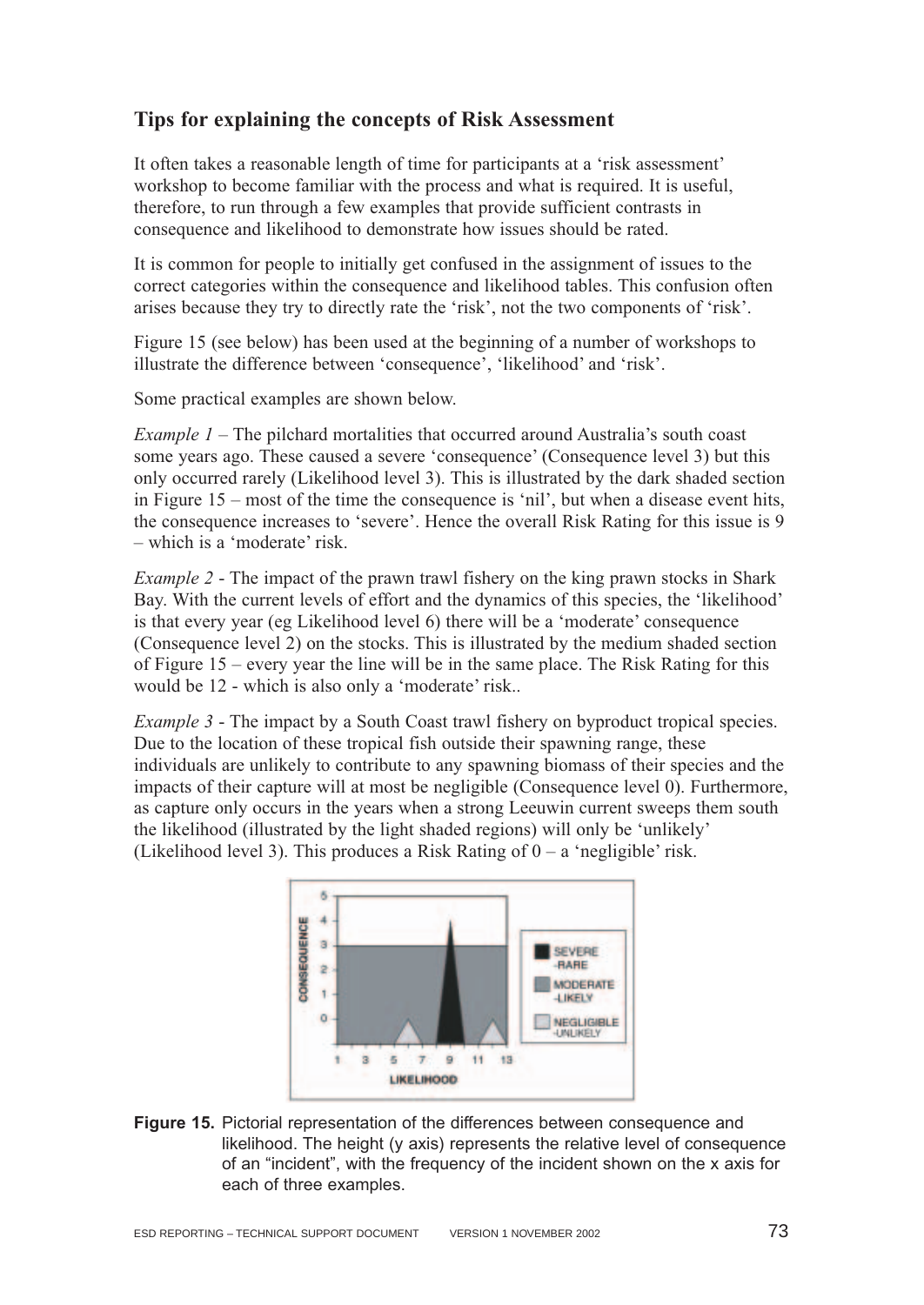# **Appendix 2: The case study fisheries- Background**

## **Qld East Coast Trawl Fishery**

#### *Primary species life history and ecology*

The Queensland East Coast Trawl Fishery catches a variety of prawns including bay prawns, eastern king prawns, tiger prawns, red spot king prawns and other prawn species, bugs, squid and scallops. Generally speaking many prawn species have short lifecycles of a few years, can breed within one to two years and are highly fecund producing 150, 000 to 1.5 million eggs. Many prawns can spawn throughout the year but most species have spawning peaks and fishing often targets spawning aggregations or movements (eastern king prawns are known to migrate up to 1000km). Prawns tend to spend the first few weeks in the plankton before settling in 'nursery areas' that are often shallow inshore areas and estuaries. Adults usually move into deeper water although there are some exceptions (eg bay prawns). Prawn diets are variable with some species being carnivores (eating molluscs, crustaceans and polychaete worms), some omnivores and some detritivores, and diets often change as prawns mature. Prawns are eaten by squid, cuttlefish and a variety of finfish, from bonyfish to skates and rays.

The Bugs mainly caught by the fishery are Moreton Bay bugs (*Thenus* species), such as mud bugs and reef bugs, and Balmain bugs (*Ibacus* species). Moreton Bay bugs are mature in about a year and can live for 7 years. They are active mainly at night and can travel large distances. Juveniles feed on small benthic animals while adults feed on fish, crustaceans and molluscs, preferring bivalve molluscs. Predators are mainly benthic fish including rays.

Scallops caught by fishing are mud scallops and saucer scallops with the former being byproduct in the trawl fishery (40t) and the latter targeted  $(\sim1500t)$ . Saucer scallops spend a few weeks in the plankton and then settle onto the ocean floor, they have a fast growth rate and are mature at 9-12 months and not many live past three years. Mud scallops are assumed to be similar.

Pencil squid (mainly *Photololigo* species) are caught as byproduct in this fishery with 150-200t per year. Squid growth is fast with a short lifespan of a year. The squid live in schools but spawning grounds are yet to be determined for the Pencil squid. Squid are most vulnerable to being caught in the day when they settle on the ocean floor but at night, when most trawling occurs, squid are off the seafloor. Diet is not well known, but probably prawns and fish.

Other species that are permitted to be caught by the Fishery include finfish such as whiting, whiptails, goatfish, pinkies, syngnathids, and sharks, as well as crustaceans such as barking crays, mantis shrimps and blue swimmer crabs, and molluscs for example cuttlefish and octopus. The list of species permitted to be taken is under review. At certain times and in certain areas stott whiting can be a large proportion of the catch.

The fishery also catches unwanted fish, turtles and seasnakes and trawl catch that is not retained (sometimes called bycatch) is estimated at from 65-95% of the total catch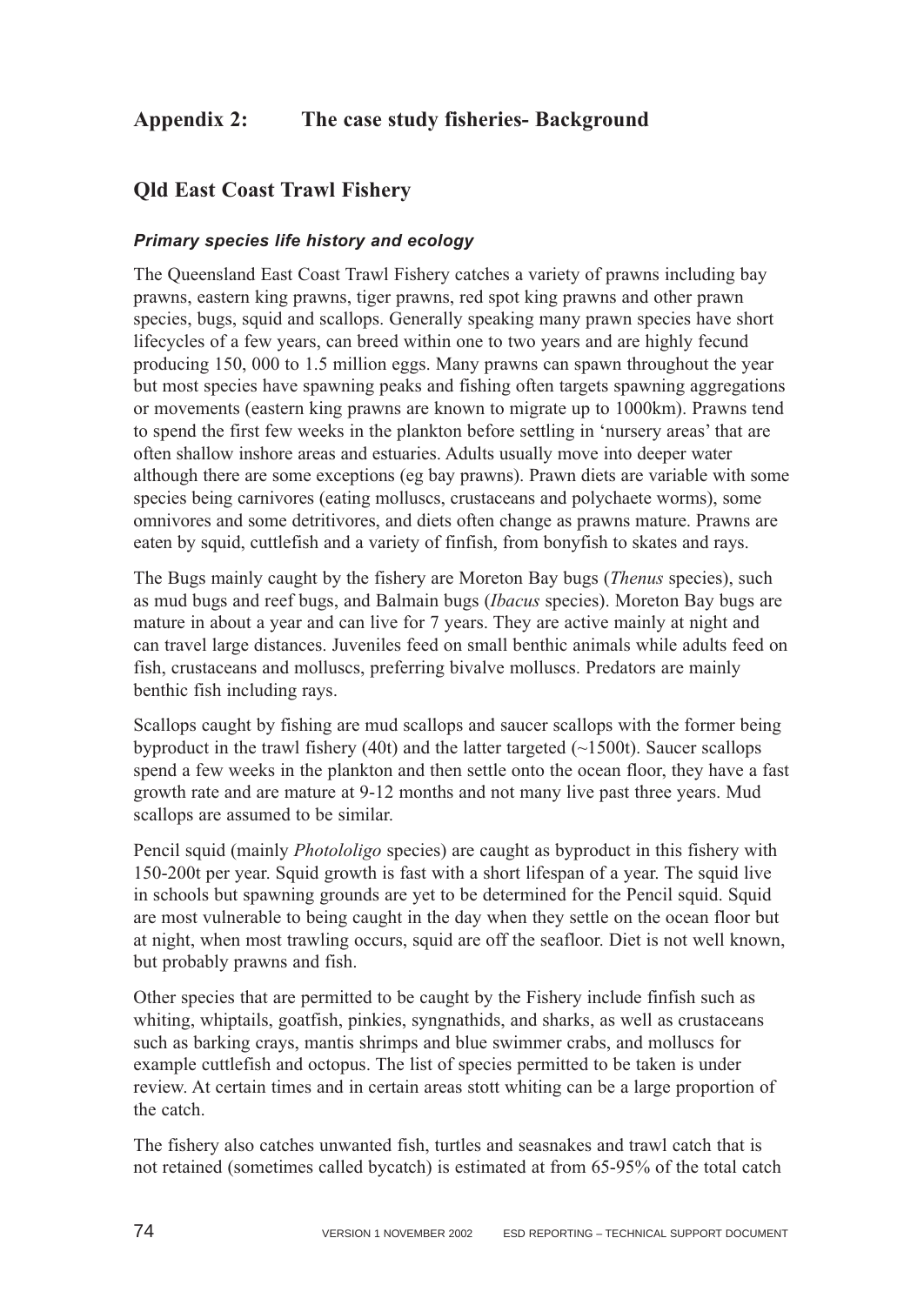depending on area, season and other factors. The introduction of Bycatch Reduction Devices (BRDs) and Turtle Excluder Devices (TEDs) should reduce these catches substantially, with BRDs estimated to reduce non retained catch by 40% or more. BRDs and TEDs are now compulsory throughout the otter trawl fishery.

### *History of the fishery*

Limited entry for the Qld East Coast Trawl Fishery was introduced in 1979 and under these arrangements no new vessel licences are to be issued. To enter the fishery you must purchase an existing vessel licensed as a Queensland Commercial Fishing Vessel. Fishing is now licensed under the *Queensland Fisheries Act 1994*.

#### *Area of the fishery*

The Qld East Coast Trawl Fishery occurs from Cape York to the NSW border. Trawling occurs in bays, rivers and inlets, along the coast and out to the Great Barrier Reef.

### *Fishing Methods*

There are three main fishing methods used, river and inshore beam trawl with 161 licenses and 100 active boats, prawn otter trawl and scallop otter trawl with 565 boats in 2001 (versus over 1400 licenses vessels in 1980). The beam trawl catches only 5% of the catch. The otter trawl fishing may be broken down into different regions, with the northern region occurring in the Great Barrier Reef Lagoon (ie between the reef and the Queensland coast), the southern region and the Moreton Bay region.

The northern boats catch tiger, red spot king and endeavour prawns, the southern trawlers catch eastern king prawns and saucer scallops and the Morton Bay sector catches bay and eastern king prawns, blue swimmer crabs and squid. Banana prawns are caught by all three and bugs are caught along the coast. Trawling does not occur in areas with coral and rock, canyons or steep slopes and trawling is estimated to occur over less than 15% of the east coast.

#### *Management of the fishery*

The Qld East Coast Trawl Fishery is managed by the Queensland Fisheries Service and was previously managed by the Queensland Fisheries Management Authority. The fishery is worth over \$100m, has nearly 800 boats, and is estimated to employ about 10,000 people directly and indirectly. It is managed by limited entry, boat and net restrictions, area and time closures and effort restrictions on boats. The Great Barrier Reef Marine Park Authority also imposes measures on the fishery where fishing occurs in the marine park, the main management measures being area closures. Since the end of 2000 restrictions to the number of days the trawler could operate as well as increases in area and time closures have been implemented.

Vessel Monitoring Systems (VMSs) are on trawl boats and may be used to track where fishing is occurring as well as infringements of area closures. Bycatch Reduction Devices (BRDs) are compulsory and Turtle Excluder Devices (TEDs) will soon be compulsory.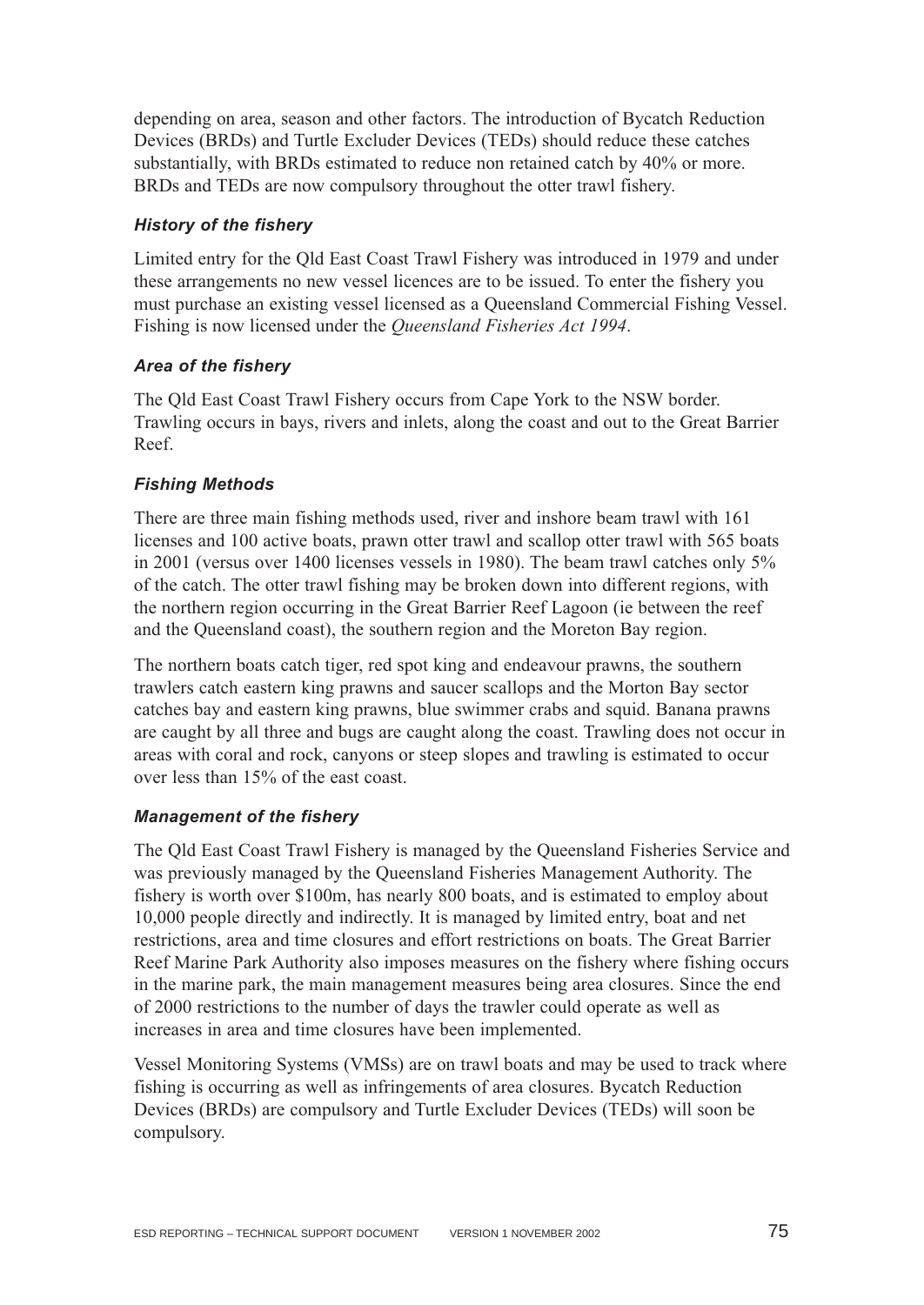### *Research*

More active management has resulted in the introduction of VMS on all boats which should provide much more information on effort, area and time of fishing. Research into the composition of bycatch, effects of trawling on benthic habitat and mapping of seafloor habitat as well as surveying seagrass beds are taking place.

### *References*

In addition to the ESD workshop report this overview was written using:

Williams, L. E. (ed) (2002) *Queensland's fisheries resources: Current condition and recent trends 1988-2000, Information series Q102012*. Department of Primary Industries, Queensland, Brisbane.

# **WA Aquarium Fishery**

### *Primary species life history and ecology*

This is a limited entry fishery with a small number of licensees. It is based upon the collection of individual fish for Australian and overseas markets to meet the large demand for marine aquarium fishes. The marine aquarium fishery targets over 250 species from a number of bio-zones from the Great Australian Bight through to the Kimberly coast. Many of the tropical fish species collected in the fishery also occur in Indonesia and the Philippines. Whereas a number of fish caught in the south and south west of Western Australia are endemic (occur only in these regions) and prices for these species is higher in overseas markets.

#### *History and Management of the fishery*

The WA Aquarium Fishery has been managed under special licensing arrangements since 1985. The fishery is managed in a precautionary manner and from 1985 to 1990 the number of endorsements was restricted to twenty fishers. The management of the fishery was reviewed in 1994 and a *Marine Aquarium Fish Management Plan* was introduced in 1995. The management plan has controls on the number of licences issued (there are now 13 licences issued), as well as restrictions on the size of boats (8m in length), on the permitted fishing gear and capture methods. In addition, specific size limits apply to some commercially exploited species and these limits are in place to stop operators collecting juvenile specimens. Some species that are covered by other management arrangements or management plans are not permitted to be taken by the WA Aquarium Fishery.

#### *Area of the fishery*

The fishery boundaries are the WA coastline out to the 200 n mile limit. There are also a number of area restrictions within these waters where collectors are not allowed to operate, including marine parks and some 'fish habitat protection zones'.

#### *Fishing methods*

Fish are caught by fishing gear as specified in the *Marine Aquarium Fish Management Plan 1995.* These methods include (but are not limited to) hand held scoop nets,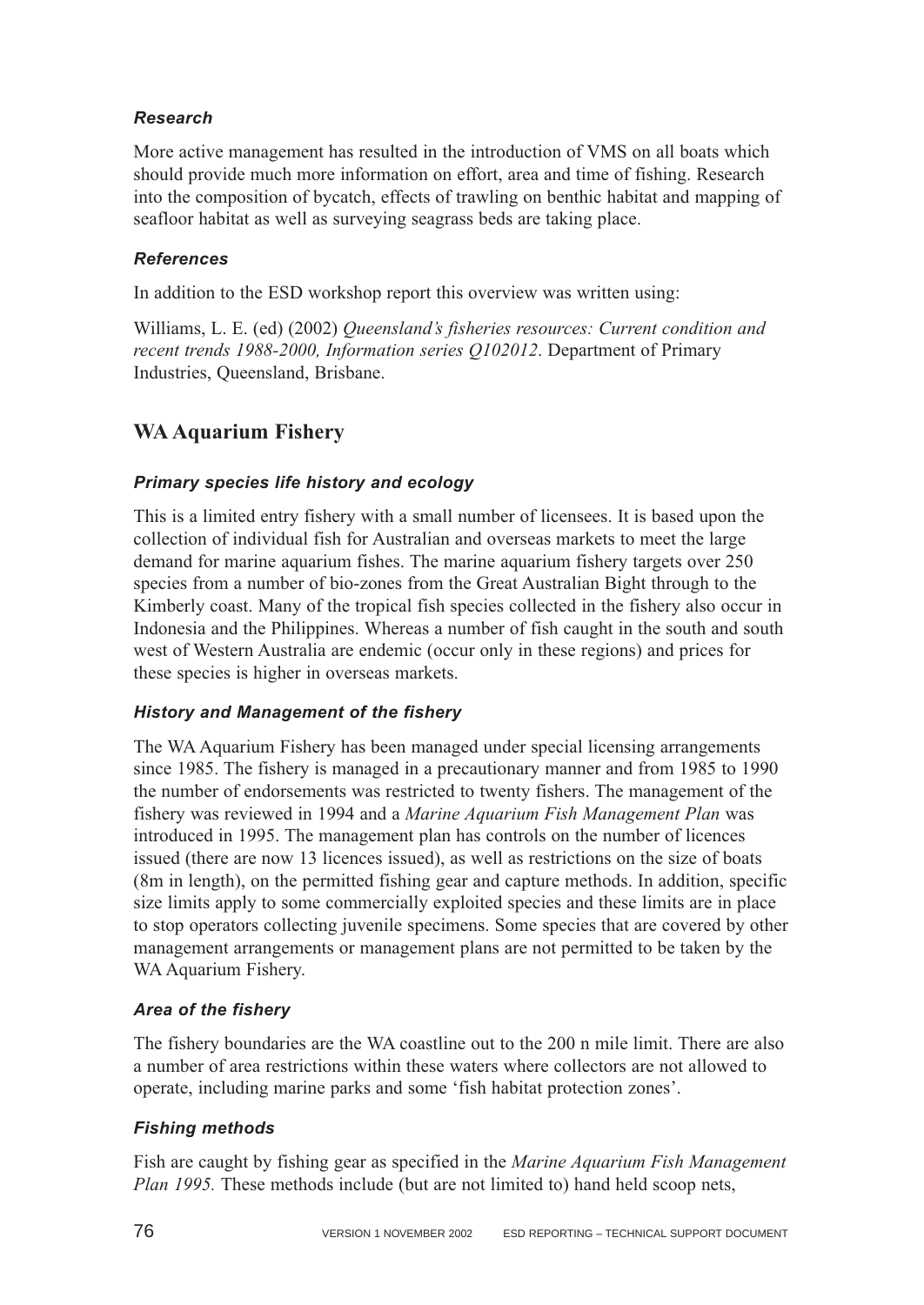fence/barrier nets, haul nets throw nets, vacuum pumps and other hand collection methods. Fish collectors also use a wide variety of holding devices, including floating pens.

#### *Research*

Licensees must submit a monthly return that provides information on the numbers of each species and the statistical block where they were caught during the previous month.

#### *References*

In addition to the ESD workshop report this overview was written using:

Barrington, J. H. S. (1994) *Fisheries Management Paper No. 63: Management of the marine aquarium fish fishery*. Fisheries Department of Western Australia. East Perth.

## **WA Rock Lobster Fishery**

#### *Primary species life history and ecology*

The western rock lobster (*Panulirus cygnus*) is a crustacean that can live for 20 years and grow up to 5.5kg, although under fished conditions they rarely exceed 3kg. They mature at 6-7 years and about 90mm carapace length in the south of their distribution, but mature earlier in the North, at about 70mm carapace length, at Abrolhos islands. During mating the male lobster attaches a packet of sperm to the female, and this is often called a tarspot, and when the female spawns her eggs she scratches the tarspot, and fertilises the eggs, which are then attached to a sticky part under her abdomen (the female is then called 'berried'). The eggs hatch in 5-8 weeks and the larvae are then swept into the currents. The larvae feed on plankton for 9-11 months in the ocean, and if they are lucky enough to survive, they settle on shallow inshore reefs at the puerulus stage where they grow into adults. The number that settle on reefs varies greatly depending on environmental factors, such as a strong Leeuwin Current and Westerly winds leads to more settlement.

The puerulus moult into juveniles that look more like lobsters, and these feed and grow in shallow inshore reefs for three to four years. After four years they moult, in synchrony, and migrate into deeper waters and reefs. Some migrate further in a Northerly direction along the continental shelf.

Western rock lobsters are omnivores, feeding on a wide range of foods, such as corraline algae, molluscs and other crustaceans, which probably have a high productivity and short life cycles. Juveniles rock lobsters have been found to have a wide range of diets and feeding strategies, depending on season and habitats. Diet is related to the abundance and size distribution of benthic macrofauna. When juvenile this species is eaten by numerous fish species and when adult are eaten by octopus and large fish. No predators feed solely on octopus.

#### *History of the fishery*

The fishery began in the 1940s and over the last 20 years has averaged about 10,000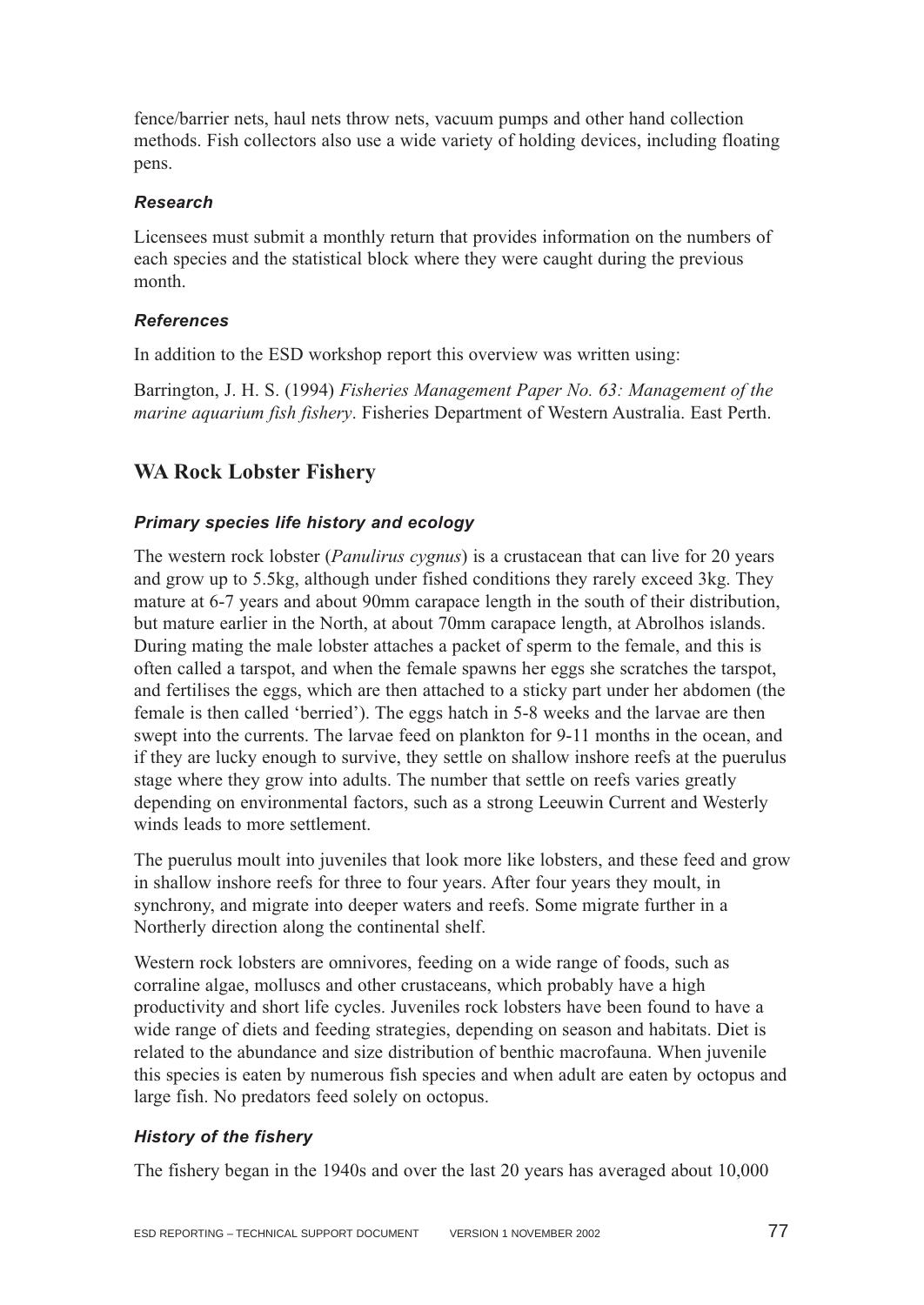tonnes per year, varying from 8000 to 14,000 tonnes. Catch in 1999/2000 was valued at \$350 m, with each transferable lobster pot entitlement worth over \$25,000. The fishery has been limited entry since the 1960s, with 830 boats, and this has been reduced to 594 boats by management measures to take into account increasing efficiency. Other management measures include limiting and reducing the total number of lobster pots and shortening the fishing season.

During the late 1980s the breeding stock had fallen to a level that might affect recruitment and so a reduction by 18% of commercial pot numbers and a prohibition on the taking of certain reproductive stages, to assist the survival of breeding females.

#### *Area of the fishery*

The western rock lobster occurs along the continental shelf on the west coast of Western Australia. Fishing for rock lobsters occurs from inshore areas in shallow water, to the edge of the continental shelf. Greater abundances of rock lobster occur off the mid west coast (Geraldton – Perth) than the northern and southern parts of the west coast although the commercial WRL fishery operates from all the ports between Denham and Bunbury. The fishery is split into two main zones, a North and Southern zone and the North zone is further subdivided. Recreational fishers fish the whole coast but are most concentrated around the main population centres of Perth and Geraldton.

## *Fishing Methods*

The commercial fishery uses pots, which are traps of a batten design made from wood slats, or a behive design made from cane. Dimensions, escape gaps and neck sizes are specified by regulation. Pots are baited and set (released) into waters, often near reefs where lobsters live, or near areas thought to be migration routes. Information on this may be gained by depth sounders, GPS, and previous experience. Pots are left overnight to attract lobsters and pulled usually in the morning. Lobsters not of legal size, or reproducing (berried) are put back in the water. The lobsters that are kept are usually put in holding tanks and returned to processing facilities on-shore, with most being live-shipped to overseas markets.

The fishing season in coastal waters opens on 15 November and commercial and recreational fishers fish the reefs but when the migration starts most commercial fishers follow the lobsters into deeper waters. The abundance of legal sized lobsters is reduced by fishing over the summer but is reinvigorated by another peak of recently moulted lobsters by March.

## *Management of the fishery*

The WA Rock Lobster Fishery is managed under the Fish Resources Management Act 1994. The fishery is management mainly by input controls, which limits things such as gear, entrance to the fishery, total number of pots in the fishery. Licenses have a number of pots associated with it and this limits the amount of gear fishers can use in a fishing season. The licenses and pot entitlements are transferable. Changes in harvesting rates may be made by varying the effort in the fishery, by changing the number of pots or the time or areas of operation. Minimum legal size limits for lobsters is another management measure, that means that lobsters are caught when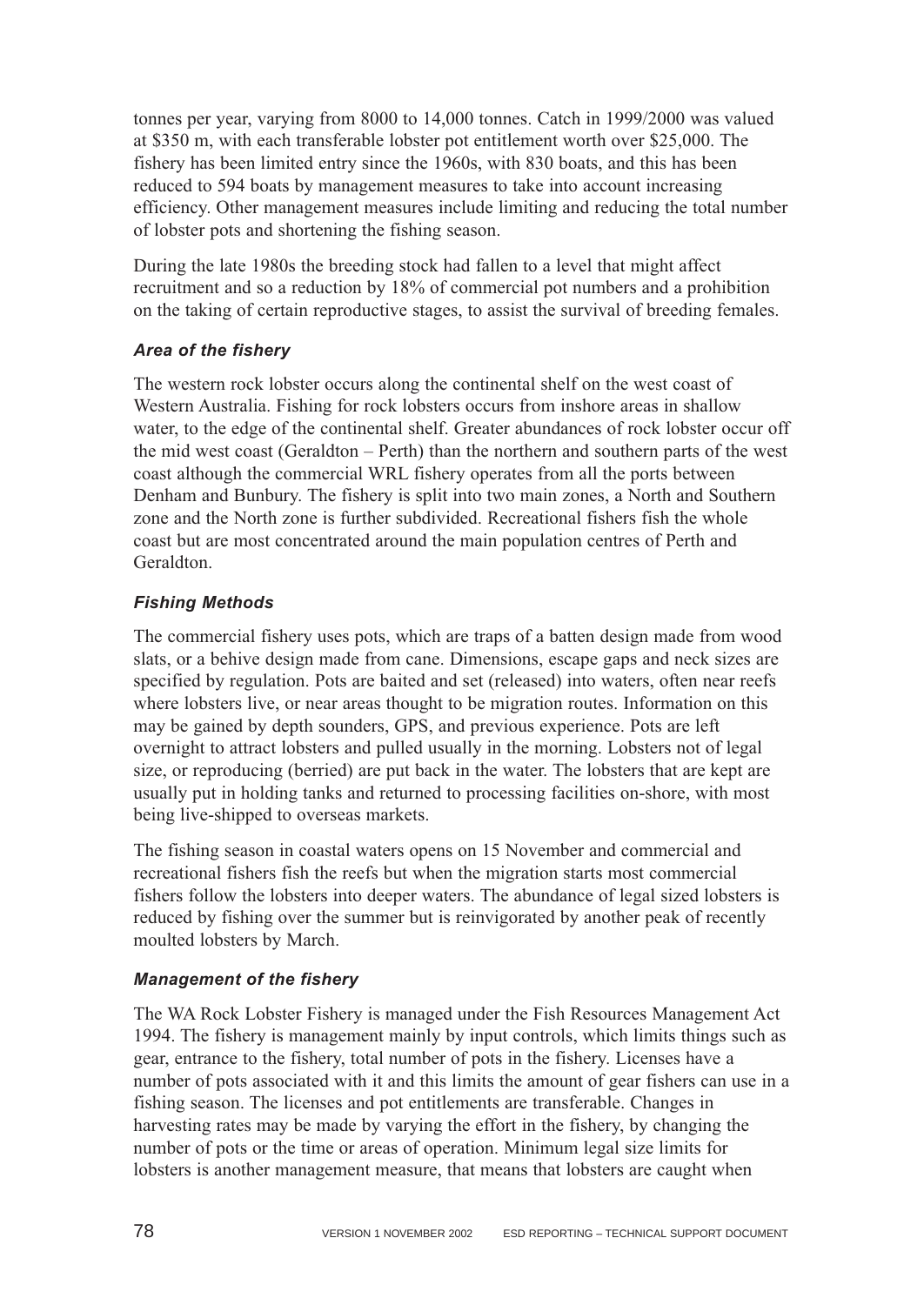three or four years after settling as puerulus. Enforcement of the rules of commercial and recreational rock lobster fishing is carried out by patrol boats for at sea inspection, policing fishing zone boundaries and pot numbers, and shore based officers inspect the landed lobsters, particularly within processing plants for compliance with minimum sizes etc. There is currently a high level of cooperation from the industry and a high level of compliance with the regulations.

There are a small number of recreational lobster fishers, who take from 3 to 6% of the commercial catch. A recreational license is necessary and there is a limit of two pots per fisher and a daily bag limit of 8 lobsters.

*The management arrangements for the fishery can be summarised as follows:*

- Closed season Winter to mid Spring
- Maximum Number of pots for the fishery
- Can only fish in the zone the fisher has been licenses for.
- Minimum carapace sizes.
- Illegal to retain setose females or those carrying eggs, or tarspot.
- Maximum size limits.
- Pot size and escape gaps are regulated.
- Pots may only be pulled during specified daylight hours.
- A licensee must have between 63 and 150 units of pot entitlement.

#### *Research*

Research and monitoring has occurred for over 50 years. Puerulus settlement is estimated by samples taken at a number of locations using artificial seaweed puerulus collectors. The puerulus can be used as an indication of the previous years spawning as well as to estimate the approximate size of the commercial sized lobsters in 3-4 years.

A spawning stock survey is undertaken each year by research staff on commercial and research vessels. About one third of the commercial fishermen assist with monitoring of breeding stock and other facets of the fishery by completing a detailed daily logbook. Finally, Department of Fisheries officers undertake sample monitoring of the fishery onboard commercial vessels where they collect information on the sizes of lobsters caught, noting the reproductive state of rock lobsters along with many other factors.

#### *References*

In addition to the ESD workshop report this overview was written using:

Department of Fisheries, WA (2001). *Application to Environment Australia on the Western rock lobster fishery against the Guidelines for the Ecologically Sustainable Management of Fisheries for Continued Listing on Section 303DB of the Environmental Protection and Biodiversity Conservation Act 1999.* Department of Fisheries, Western Australia, Perth. Pp 115.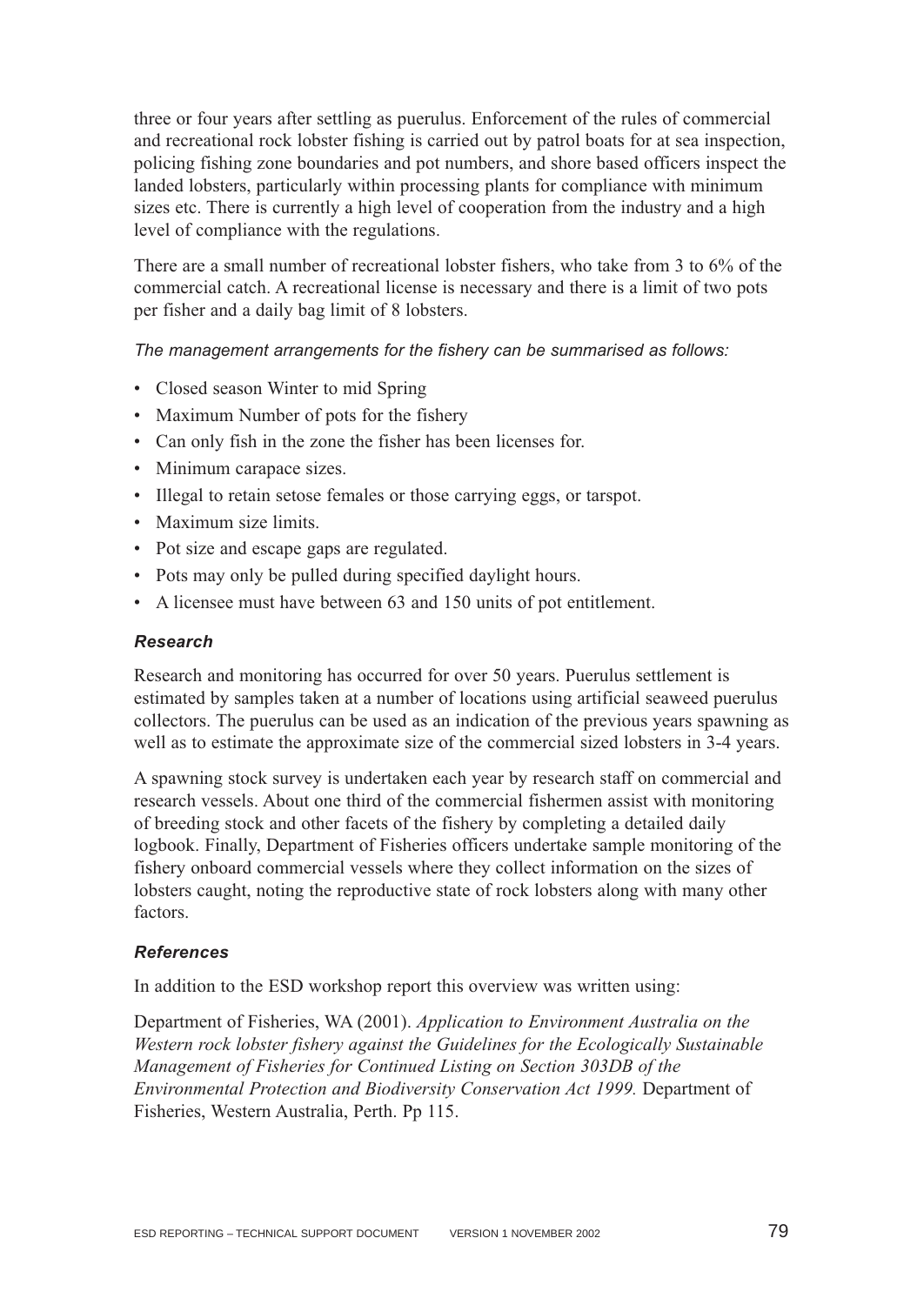# **Victorian Abalone Fishery**

#### *Primary species life history and ecology*

Abalone are molluscs, and two main abalone species, the black lip abalone and greenlip abalone are caught by the Victorian Abalone Fishery. Abalone populations, like many molluscs, are affected greatly by environmental conditions. Often population numbers will track environmental changes and as a result, abalone numbers can be quite variable over space and time. The black lip abalone is a cryptic species that hides in reef crevices and is spread more consistently across the reef environment than most abalone species, which tend to have large aggregations concentrated in small areas. This means that black lip abalone are less likely to be totally removed from an area, and those abalone that escape fishing, can recolonise surrounding areas.

By contrast greenlip abalone is bigger, is less cryptic, occurs in denser populations but these are often isolated in patches far from each other. Greenlip abalone occur in different reef habitat to the black lip abalone, and this habitat is often isolated. This makes it harder for green lip abalone to recolonise suitable habitat if fished out of an area.

These species feed mainly on algae and seagrass and are eaten in turn by crabs, starfish, stingrays, some sharks, and possibly rock lobster. The may compete with urchins and snails.

#### *History of the fishery*

The Victorian Abalone Fishery started commercially in the early 1960s. Originally the fishery was managed by input controls but output controls were added in 1988, as TACs. There are currently 71 license holders for the 1400 t taken per year with the catch being processed by 18 processors. The landed catch is valued at about \$70m per year.

#### *Area of the fishery*

This fishery, which occurs in Victorian waters, is divided into three zones, Western, Central and Eastern, to take into account variation in numbers between areas. The abalone occur on reefs and reef complexes.

#### *Fishing Methods*

Small boats are used in the fishery with the abalone being taken by diving. They are prized off rocks and reefs by the use of specialised flat knives.

#### *Management of the fishery*

The fishery was originally managed using input controls, such as legal minimum lengths, zonation, limited entry and possession limits. Output controls, being a total allowable catch (TAC) was introduced in 1988, and is set at 1440 t, and allocated across 1420 quota units. A Management plan is being developed for the fishery and is near completion.

Illegal fishing is a problem in this fishery.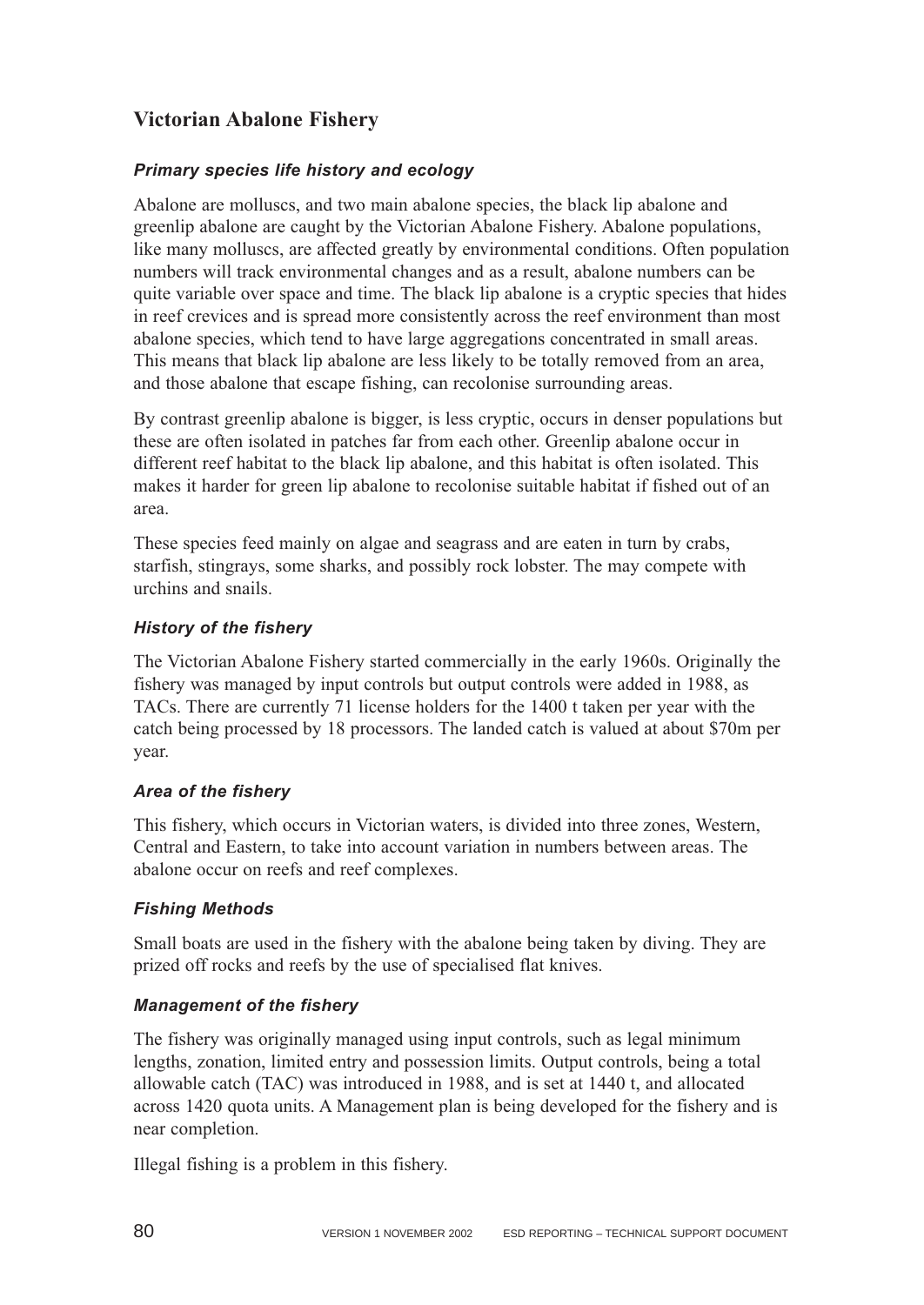#### *Research*

The fishery collects fishery dependent and independent data as well as tagging studies for information to estimate population parameters. Catches need to be reported at the level of reef complex, small bays and headlands, in the logbooks. In addition, MAFRI carries out commercial catch sampling for abalone size structure and reproductive status, and on board observer sampling for catch rates, diver depth and habitat characteristics. 150 fixed sites are also surveyed independently by MAFRI scientists and record information on abalone and other marine environment characteristics, such as algae, kelp and competitors and predators.

### *References*

In addition to the ESD workshop report this overview was written using:

Victorian Department of Natural Resources and Environment (2001) *Submission to Environment Australia: Assessment of the Victorian Abalone Fishery against the Guidelines for the Ecologically Sustainable Management of fisheries: April 2001.* Victorian Department of Natural Resources and Environment, Melbourne. Pp 1-40

Fisheries Victoria (2002) *Victorian Abalone Fishery Management Plan.* Victorian Department of Natural Resources and Environment, Melbourne. Pp 1-52.

# **NSW Estuary General Fishery**

### *Primary species life history and ecology*

About 90 species are caught in the Estuary General fishery with the main species being yellowfin bream, sea mullet, sand mullet, fantail mullet, sand whiting, river eels, dusky flathead, luderick, silver biddy, and silver trevally. Nevertheless only a few species dominate the catches with about 90% of the catch being the above ten species and 97% of the catch consisting of only 27 species.

Yellowfin bream stocks are found in many estuaries and caught by many fishing methods, catches have remained within 400-600 tonnes per year for many years, peaking in late 1980s and declining since that time and this may have been due to reducing fishing effort and changing fishing methods rather than a significant decline in stock. The majority of fish caught are between 3-8 years of age and landed size composition has remained relatively constant over 50 years. Dusky flathead are mainly caught in estuaries by mesh nets and sometimes by haul nets with about 200t caught per year. The majority of commercial luderick is also caught in estuaries with about 400t per year and it is considered moderately fished. Sand whiting is caught in estuaries but are also caught on ocean beaches with haul nets tending to catch smaller fish and mesh nets catching larger fish, with about 130t per year. Silver trevally are caught in estuaries and inshore by a variety of methods with about 40t taken and are considered overfished across NSW with large declines over the past decade. Sea mullet is caught in estuaries and ocean beaches with about 2000-3000t caught per year and the stocks are assumed to be fully, to overfished. River eels are caught by traps in estuaries and freshwater rivers with about 200t taken per year.

All species mentioned above are estimated to be fully fished except for those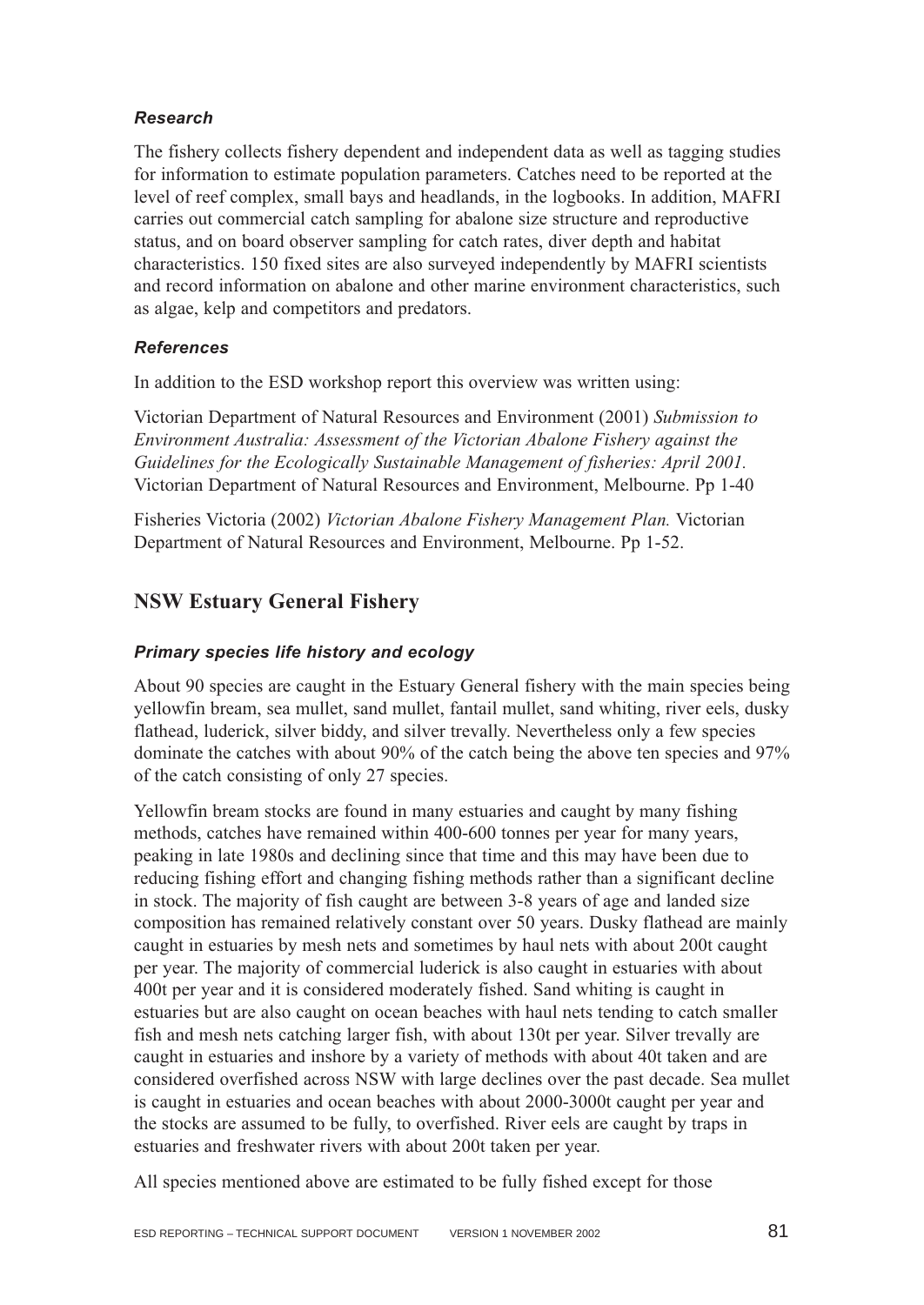mentioned specifically. Apart from sea mullet and luderick it is expected that recreational fishers take as much as commercial fishers.

Ecological effects are not well known as it is difficult to tease apart other fisheries and agricultural and development effects on estuaries. Marine protected areas are being set up, as well as recreational-only estuaries and regions.

## *History of the fishery*

The Estuary General fishery started in the mid 1800s and was first regulated under the

Fisheries Act 1865. By the end of the  $19<sup>th</sup>$  century controls over type, size and use of fishing nets and fishing closures and licensing of boats were in place. NSW Fisheries has records of estuarine catches for the past 50 years with the overall amount of fish taken remaining relatively stable. The fishery mainly occurs in 24 of the 130 major estuaries in NSW. About half of NSW commercial fishing businesses are permitted to fish in the NSW Estuary General fishery. In 1998/99 the fishery took 5,500 t of fish valued at about \$20m at farm gate.

### *Area of the fishery*

This fishery operates within the estuaries of NSW. Estuaries are water bodies that are enclosed to some extent by land and represent the zone where the ocean meets the land, where salt water is mixed with freshwater. As a result estuaries can be greatly affected by river flows, wind, rain, waves and this can vary across estuaries and within estuaries. Most NSW estuaries are also surrounded by urban areas and agriculture and have modified freshwater inflows.

The estuary general fishery competes with a number of other fisheries, such as other commercial, recreational and indigenous fishing as well as competing with other nonfishing uses.

## *Fishing Methods*

More than 15 types of fishing gear are used in the Estuary General Fishery with the most common fishing methods being meshing and hauling nets. There are also trapping for crabs, eels and finfish and some handlining and hand gathering. Collection of pipis and beachworms on ocean beaches is also included because handgathering also occurs in estuaries. Fishing is mainly by small fishing boats mostly in 24 of NSW's 130 major estuaries.

Studies on discards by different fishing gear are taking place and gear has been modified and tested, for example one study found that adding larger mesh panels into the bunt of the haul nets reduced catches of unwanted animals and improved size selectivity of sand whiting. Other tests found that manipulating haul net mesh sizes could reduce the number of fish below the minimum legal length.

## *Management of the fishery*

Access has been limited to those fishers who have a demonstrated history in the fishery and fishers have been endorsed to fish in one or more of 9 method categories. The fishery is managed by gear limitations and specifications for minimum net mesh sizes, time limitations, closed areas and seasons, and minimum fish size limitations.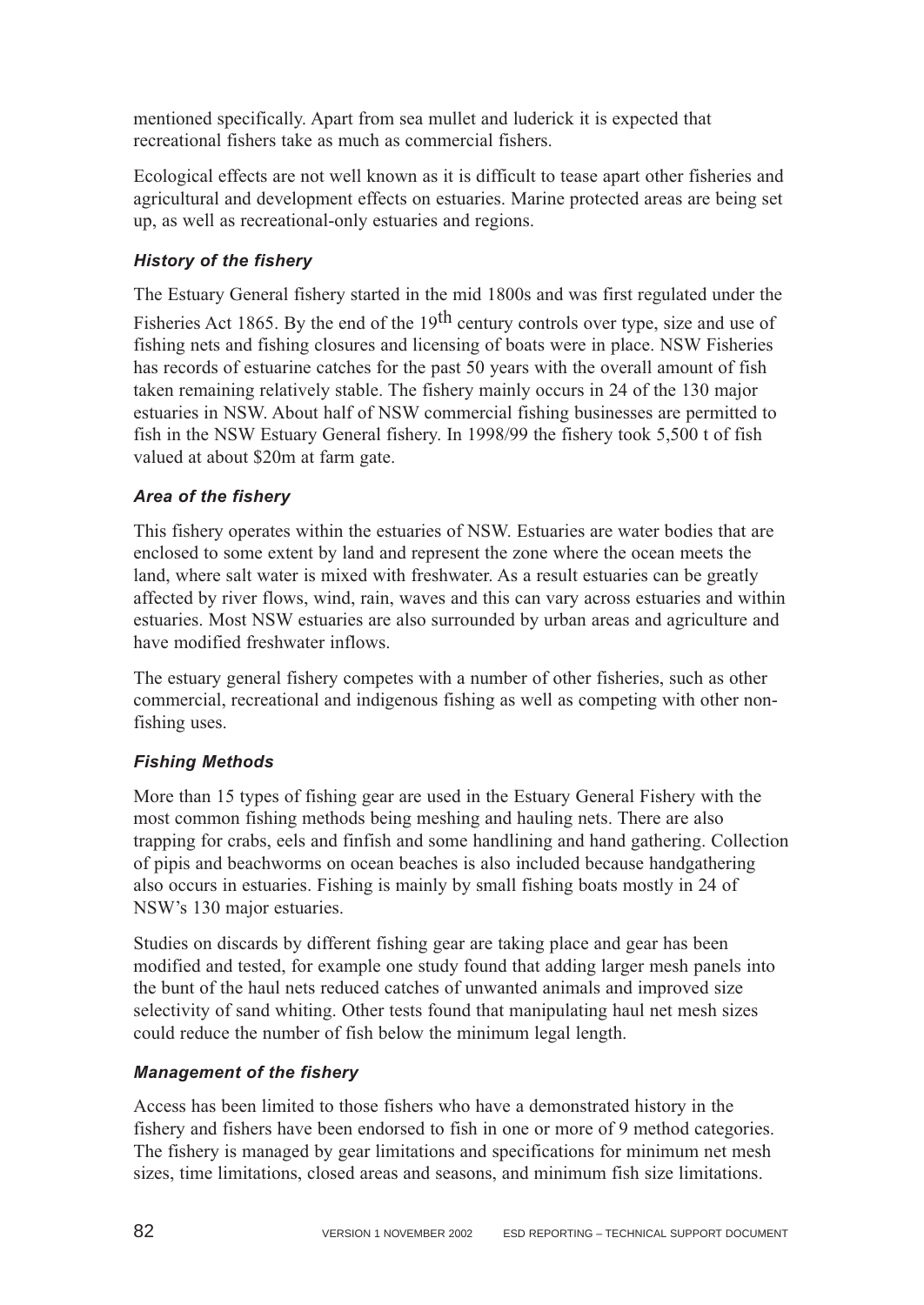#### *Research*

Although fishing catch has been recorded for 50 years fishing effort has only accurately been recorded for the past 15 years or so. Landing records, fish size data and surveys are used to cross check catch and effort trends. Recent research has examined the eel fishery looking at reproduction, age and growth as well as looking at glass eels, their recruitment and potential for aquaculture. Other research into fish discarding by different fishing methods has assessed levels of discards and investigated changing fishing gear to improve (decrease) the discarding of fish.

#### *References*

In addition to the ESD workshop report this overview was written using:

NSW Fisheries (2001). *Estuary General Fishery: Environmental impact statement*. NSW Fisheries, Cronulla. Pp 1- 384.

NSW Fisheries (1999). *1999 Estuary General Fishery Report*. NSW Fisheries, Cronulla.

## **NT Barramundi Recreational Fishery**

#### *Primary species life history and ecology*

The primary species caught in this recreational fishery is Barramundi. It was estimated that in 1999 300t of Barramundi were caught by the recreational sector and 800t by the commercial sector (Kelly and Griffin, . Barramundi breed from December to March in the Northern Territory. Young males move downstream and meet up with the larger females (fish change sex as they get larger) in the estuaries. They usually spawn in aggregations on the full moon or new moon, at the beginning of an incoming tide. This allows eggs to be carried into estuaries as embryonic development is best in brackish water. Juveniles live in freshwater swamps and creeks. The fish tend to mature at 1 to 5 years and breed as males for a couple of years before changing into females, although this varies between individuals. The males turn into females at about 80- 95 cm in length or 4 to 8 years and the females can grow to 180cm in length. Juvenile and larval barramundi feed on plankton, while adults eat crustaceans (such as prawns) and fish (including juvenile Barramundi) (Kailola, et al. 1993).

#### *History of the fishery*

The fishery as a whole (including commercial) began in the 1960s. After a major increase in fishing effort in the 1970s, restrictions were put in place and the catch rate for the recreational sector improved, doubling the catch per hour between 1986 and 1995. Since 1994 there has been a trebling of Fishing Tour Operators in the fishery as well as a large increase in fishing lodges, safari camps and tours.

#### *Area of the fishery*

The fishery occurs across Northern Territory coastal and freshwaters, but particularly around Darwin, such as Mary River and Daly Rivers, Kakadu, and also Victoria, Roper and McArthur Rivers in the South.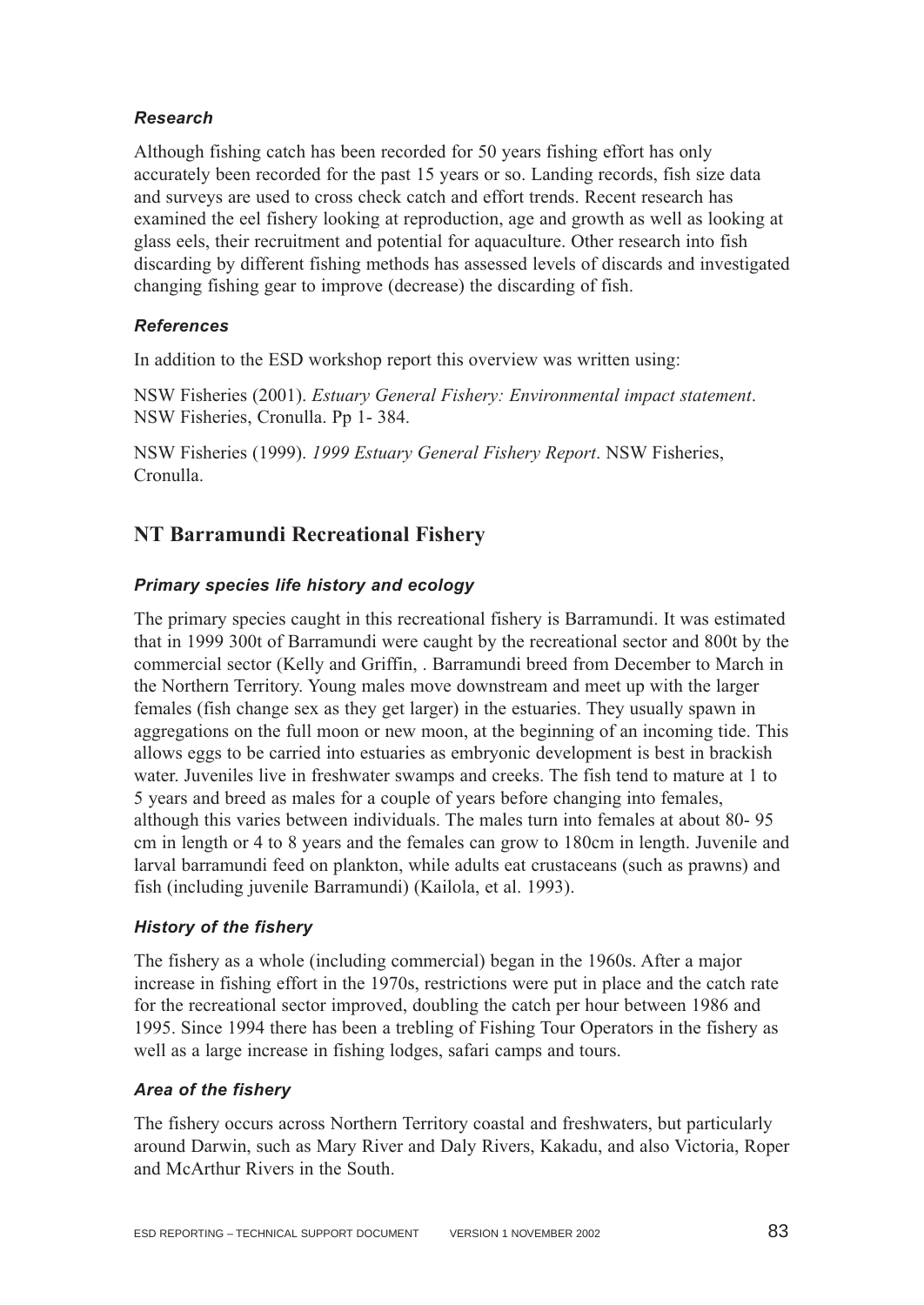### *Fishing Methods*

Fishing is mainly from boats (often specifically designed for Barramundi) in freshwater and marine waters. Anglers use light rods, fly fishing gear or handlines and they cast or troll using lures or bait. Fish caught in rivers are mainly one to four years old.

#### *Management of the fishery*

The fishery is managed through input and output controls, such as possession and size limits, gear restrictions and seasonal area closures. Fishing is managed under the Barramundi Fishery Management Plan (1998).

#### *Research*

Research includes such things as fishing competitions, with Barramundi Classic tag and release tournament having data since 1982. The Fisheries division carried out a survey on catch, effort and expenditure in the recreational sector in 1993, and FISHCOUNT, a general survey of the human population was carried out in 1994 to 96. Research into fish recruitment and abundance of this species is relevant to both the commercial and recreational sectors.

#### *References*

In addition to the ESD workshop report this overview was written using:

Kelly, M. and Griffin, R. (2000) Barramundi Fishery Status Report 1999, Pp 11- 18. *NT Fishery Status Reports 1999, Fishery Report No. 55*. Department of Primary Industry and Fisheries, Darwin.

## **Commonwealth Eastern Tuna and Billfish Fishery**

#### *Primary species life history and ecology*

The primary species caught by this fishery are tuna and billfish. These species are large predatory fish that may range over substantial areas, with the primary species being found across the South West Pacific. The primary species include yellowfin tuna, bigeye tuna, broadbill swordfish and skipjack tuna. Yellowfin tuna mature at 2 years of age but may grow to 180cm in length and weigh over 100kg when 6 years old, although fish caught in Australia tend to be about 30kg. Bigeye tuna are similar to yellow fin, although grow slower, maturing at about 3 years old and can reach 200cm and weigh over 180kg when 8 years old or older. Those caught in Australia average 35kg. Bigeye tend to live lower in the water column than yellowfin, from 150m to 300m deep. Adult bigeye and yellowfin tend to be solitary, but when juvenile they form aggregations. Swordfish similarly have a large distribution, they can grow to 550kg and grow rapidly for the first two years. Half of the female swordfish are mature at 4 years and weigh 50-60kg, while half of males are mature at 2 years at about 20kg. Australian fishers catch swordfish between 20 and 90kg. Swordfish can live at much deeper depths than the above tunas, down to 600m, but all three species may move towards the surface at night.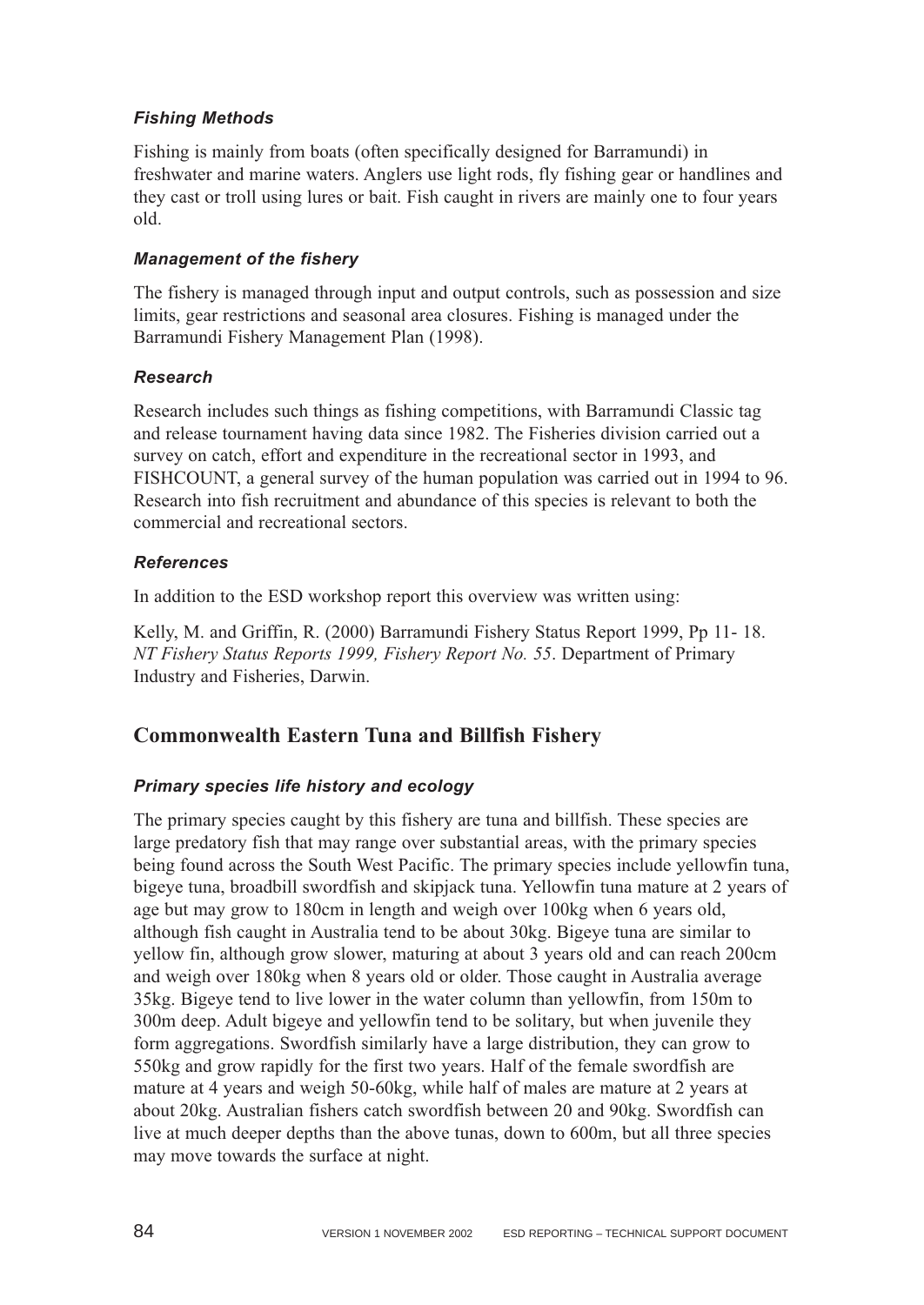Skipjack tuna are substantially smaller and can mature within their first year, their growth rates are variable and they can reach 1.5kg or 40cm within their first year and greater than 20kg in 4 years. They spawn all year round, near the equator but only in summer at lower latitudes, and they do not spawn in NSW or Tasmania where most Australian catches are taken. Like the other tunas they can move over large distances.

Other species caught include a number of sharks, and like tunas these species feed on small and medium sized pelagic fish as well as squid. Tunas and billfish do not have many predators, although killer whales and sharks have been known to take caught tuna before they reach the boat deck. Seabirds can be caught when diving for bait on long lines.

#### *History of the fishery*

The Eastern Tuna and Billfish Fishery occurs from North Queensland to Tasmania. Japan began fishing in the 1950s and catches have ranged up to 400t for yellowfin, 750t for bigeye and 100t for swordfish. In 1997 Japan was excluded from Australian waters. Australians also fished in this fishery from the 1950s mainly selling to canneries, although from 1984 fish were air freighted to Japan to the high value market. In 1988 many boats left the fishery due to variable catch rates. In the late 1990s after Japan was excluded many Australian boats re-entered the fishery and expanded fishing into Northern Queensland. The fishery is focussed o exports with biqeye and yellowfin being sent to Japan, and swordfish to the USA. There are presently about 150 boats in the fishery.

The skipjack purse seine fishery started in the 1950s and until the 1980s mainly caught fish off Southern NSW after the Southern Bluefin Tuna fishing season. Fishing for SBT changed and skipjack is presently the main species caught for canning in Australia.

#### *Area of the fishery*

This fishery occurs in Commonwealth waters from Cape York, along the eastern coast of Australia, including waters around Norfolk Island, to the border between Victoria and South Australia, . Fishing sometimes occursout to the 200nm boundary of Australia's fishing zone and boats may concentrate on seamounts. Purse seine skipjack tuna fishing mainly occurs in the south, off Tasmania and southern NSW.

#### *Fishing Methods*

There are three main sub fisheries, or methods of fishing, within the Eastern Tuna and Billfish Fishery, with longlining, purse seine and other methods (poling, rod and reel, handlining and trolling).

Most Australian Eastern Tuna and Billfish longliners are between 15 and 30m and they set between 200 and 1200 hooks at night on long monofilament lines. Northern Queensland boats tend to set less hooks but make several sets each day. Australian boats store catch in an ice slurry or brine spray systems and trips can be three to seven days. Japanese longliners are bigger, set more hooks and stay at sea longer. Light sticks are attached near the hooks and are used to attract the fish.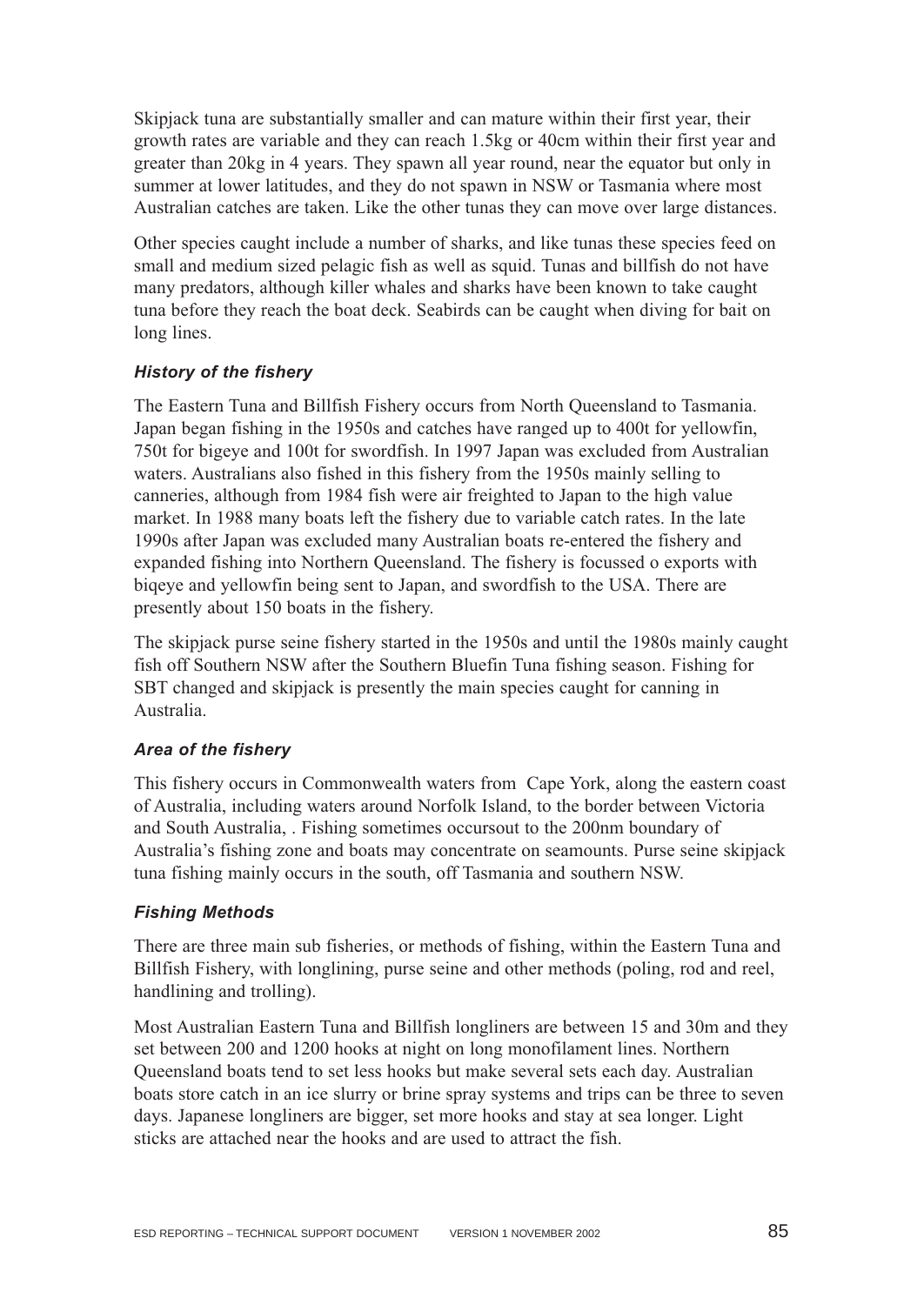The purse seine part of the fishery catches mainly skipjack tuna, using purse seine nets, where they surround a school of fish with a large net and then draw it together, like a purse at the bottom, and these schools are often located by spotter aircraft. Catches are highly variable between years, from 50-800t before 1990, but reached 7000t in 1991/92, and this is thought to be the result of oceanographic events.

The other fishing methods catch less than 5% of the catch. Poling boats will sometimes work with purse seine boats to catch skipjack tuna. Poling boats use burly to attract the tuna and then use poles to hook fish and pull them out of the water.

#### *Management of the fishery*

Input controls such as limited entry and boat specifications are the main management measures. Bilateral agreements with Japan were past management measures but these were withdrawn in the late 1990s.

#### *Research*

Information was gathered by scientific observers on Japanese boats from 1979 to 1997, collecting information on the fishery and biology of the species caught. Australian boats have a logbook but no observers and data is not verified when landed. Recent research has focussed on determining whether Australian species are distinct stocks or whether they are part of a continuous SW Pacific stock as this has large implications for estimates of abundance. Tagging studies and otolith measurement are being carried out to assess growth characteristics of the main species. Past observers and CSIRO projects have recorded about 35 to 40 other species being landed, such as other tunas and billfish, other teleost fish and sharks, as well as recording at least 40 discarded species or interactions, including sharks, birds and other species.

#### *References*

In addition to the ESD workshop report this overview was written using:

AFMA (2000) *Australian Fisheries Management Authority annual report 1999-2000*. Australian Fisheries Management Authority, Canberra.

Campbell, R. A. (ed) (1999) *Fishery Assessment Report 1999: Eastern Tuna and Billfish Fishery.* Australian Fisheries Management Authority, Canberra. 67pp.

Harris, A. and Ward, P. (1999) *Non-target species in Australia's Commonwealth fisheries: A critical review.* Bureau of Rural Sciences, Canberra. Tuna Fisheries Bycatch Action Plan Working Group. (2001) *Australia's Tuna and Billfish Fisheries Bycatch Action Plan.* Australian Fisheries Management Authority, Canberra.

Ward, P., Hampton, J., Campbell, R., Elscot, S. and Gunn, J. (2000) *Eastern Tuna and Billfish Fishery- yellowfin, bigeye and swordfish,* pp 97-109. In: Fishery Status Reports 1999: Resource assessments of Australian Commonwealth Fisheries, Caton, A. and McLoughlin, K. (eds) Bureau of Rural Sciences, Canberra.

Ward, P., Hampton, J., and Gunn, J. (2000) *Eastern Tuna and Billfish Fisheryskipjack*, pp 111-117. In: Fishery Status Reports 1999: Resource assessments of Australian Commonwealth Fisheries, Caton, A. and McLoughlin, K. (eds) Bureau of Rural Sciences, Canberra.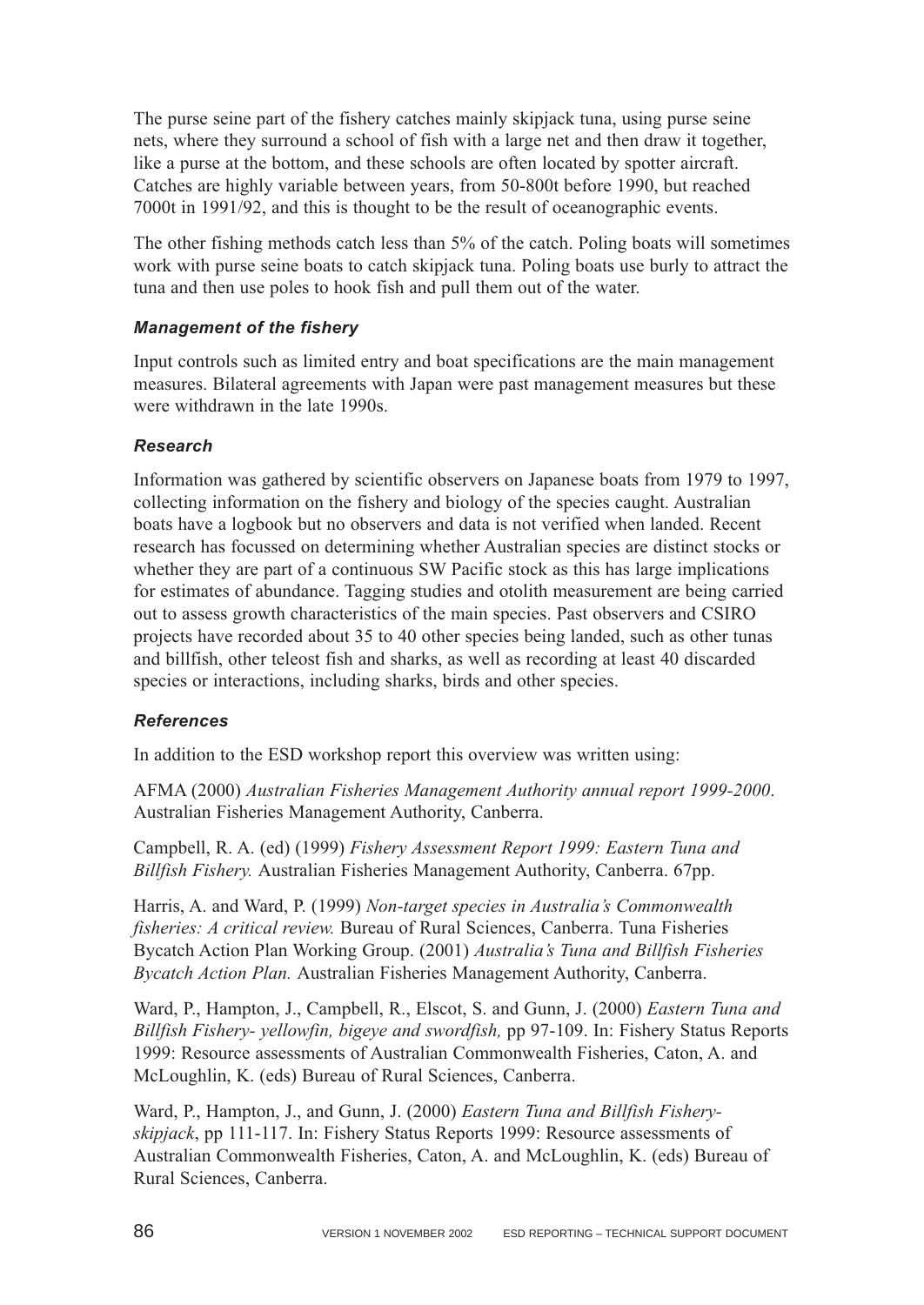# **SA Lakes and Coorong Fishery**

#### *Primary species life history and ecology*

The major species caught in the freshwater lakes, Lake Albert and Lake Alexandrina (and the Murray river) are callop, bony bream, carp, redfin, and yabbies, while in the Coorong estuary the main species are yellow eyed mullet, mulloway, black bream and flounder, and cockles are caught on the ocean beaches (as are Mulloway).

The lower River Murray has been significantly affected by humans since European settlement with large changes in flow regimes, water quality as well as more refugia during droughts. Callop and bony bream as well as exotic carp and redfin have benefited from these changes to the environment, as did yabbies initially after empounding the two Lakes which turned them into freshwater. In contrast other species have been disadvantaged such as Murray Cod and most Coorong estuary fish. Total fish production for the area is substantially below past production, since the Lakes were changed from estuary to freshwater. Stock abundance of most commercial species are linked to not only fishing, but also water quality and water flow making assessments of stock status difficult. Carp is suspected to have had a negative impact upon Murray cod and yabbies and possibly other species and commercial fishing of carp may restore a more natural balance to the ecosystems.

Other species potentially affected by the fishery include tortoises in the rivers and Lakes, birds and potentially cetaceans (although the risk for the latter would be minimal). The Lakes and Coorong is a very important area for birds, for both feeding and nesting, and large nesting colonies are found in the Coorong and surrounding areas. The fishery operates within the boundaries of the Coorong National Park. The wetland habitat within the National Park has been recognised as having international importance, and has been listed under the Ramsar Convention.

#### *History of the fishery*

The commercial fishery dates back to the 1840s (although the area was fished by Aboriginals prior to this time). A series of barrages built in the Goolwa region in 1940 separated the Murray estuary into freshwater lakes and the salt water Coorong estuary. In addition to direct changes to the Lakes and Coorong river system, substantial changes upstream have also had flow on (or lack of flow on) effects on the Lakes and Coorong fish species. The lakes and Coorong fishery mainly supplies Adelaide, whereas a lot of the River Murray fish catch is marketed in Melbourne. The Lakes and Coorong region is important for recreational fishers as well as commercial sectors and many thousands of recreational fishers spend time in the area. The fishery currently has recreational and commercial sectors with different species targeted in different areas of the region, ie Lakes, estuary and ocean.

#### *Area of the fishery*

The Lakes and Coorong Fishery comprises the lower River Murray lakes of Lake Albert and Lake Alexandrina, the Coorong estuary system, as well as the Sir Richard and Younghusband Peninsula next to the mouth of the Murray.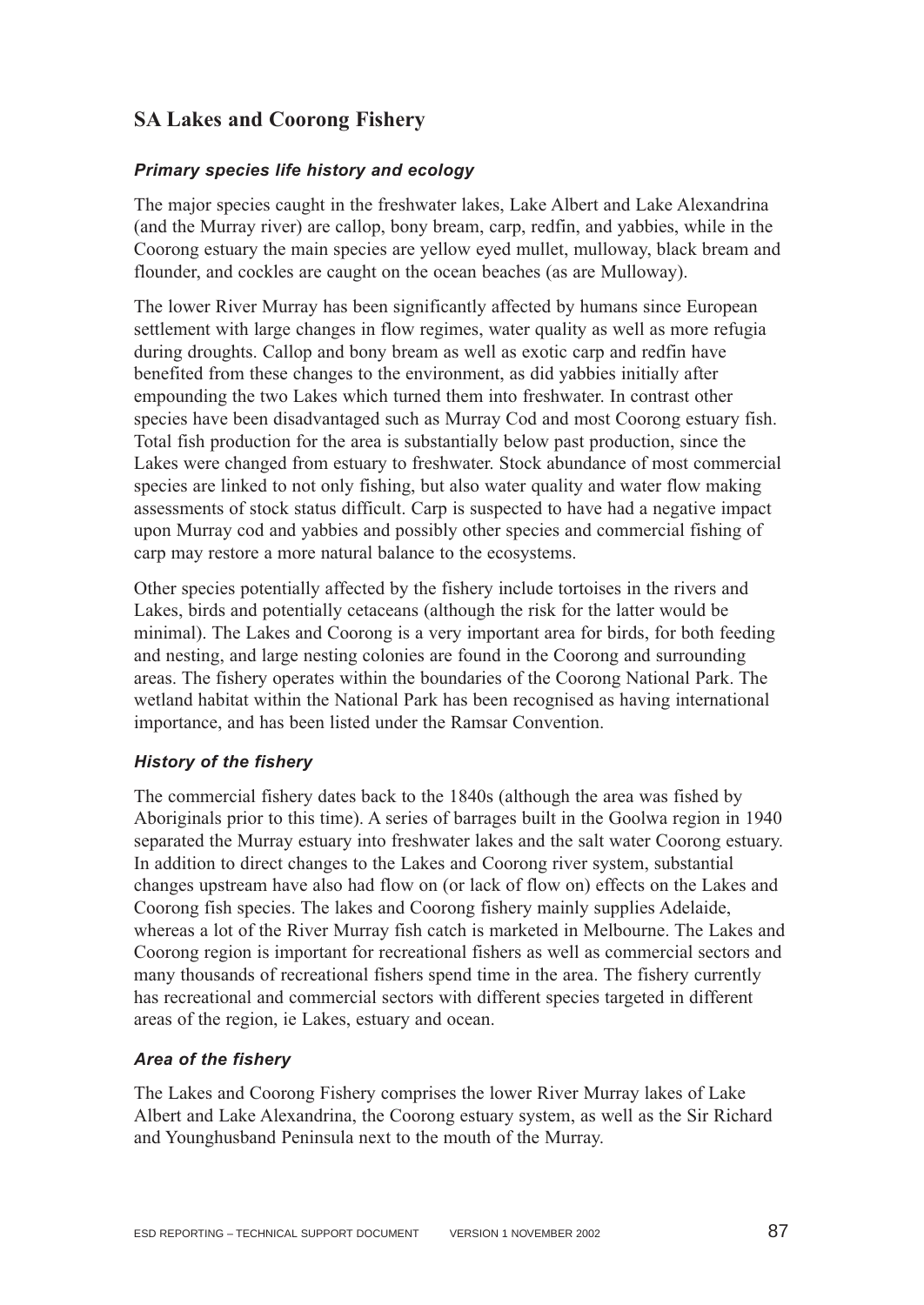#### *Fishing Methods and Management methods*

The Lakes and Coorong Fishery is a multi-species, multi-method fishery, which allows fishers to tailor fishing practices and harvesting levels to the seasonal variation in abundance in different target species, changing weather patterns and market prices. This approach allows for effort to be transferred between species and avoids focussed fishing pressure on individual fish stocks. Callop and a number of other species are taken in freshwater river and lakes by mesh nets during low flow periods and by drum nets (Fyke nets) at all times and effort is controlled by limited entry, gear limits and restrictions to specified areas. Recreational fishers catch mainly by rod and reel although there are also mesh net entitlements. Other freshwater species taken by the above methods include bony bream, carp, redfin and rarely Murray Cod. Yabbies are also caught in the River and Lakes particularly after floods but are currently in low numbers. Mullet nets are mesh nets of a particular size used to catch Yellow eyed mullet in the Coorong, limited access to the fishery and net units for commercial and recreational are the main management controls. Species specific size limits are also in place for all species. Some mullet are taken by rods/lines. Mulloway are taken inside the Coorong mainly by mesh nets, but on the beach they are caught using swinger nets. Flounder are taken commercially by mesh nets and recreationally mainly by hand spears. Cockles are caught on the ocean beach with cockle rakes, with restrictions being a seven month season and minimum size limits for both recreational and commercial fisheries. A recreational bag limit of 600 cockles per day is in place for the recreational sector.

The Lakes and Coorong sub fisheries are mainly managed by limited entry, gear limitations and size limits, and area restrictions for commercial sectors. Whereas recreational fishers are mainly managed by gear limits, size limits, and bag limits.

PIRSA Fisheries has commenced a process to finalise the development of a formal Management Plan for the fishery, which will address the National ESD reporting framework. A strategic research plan for the fishery is being developed as part of this process.

#### *Research*

A fish stock assessment program is in place through the SARDI Aquatic Sciences Inland Fisheries Research Program. Species which have been assigned a high priority for assessment include: mulloway, yellow eye mullet, callop, black bream and flounder. Research collects information on catch and effort, by gear type and also by relating to environmental features, such as water flow and quality and drought. For a number of species the abundance of juvenile fish is also monitored and in addition assessments of habitat and non target species also take place. For some species genetic studies are being, or have been, carried out to determine whether fish stocks are all one population or are distinct populations, for example for callop, Murray cod and yabbies. The commercial fishers are also carrying out research into efficiency of boat motors as well as pollution and garbage surveys, as a part of their Environmental Management Plan. Sporadic recreational fishing surveys are also carried out to estimate this sectors fishing catch and effort. The Industry production sector is also pursuing MSC accreditation.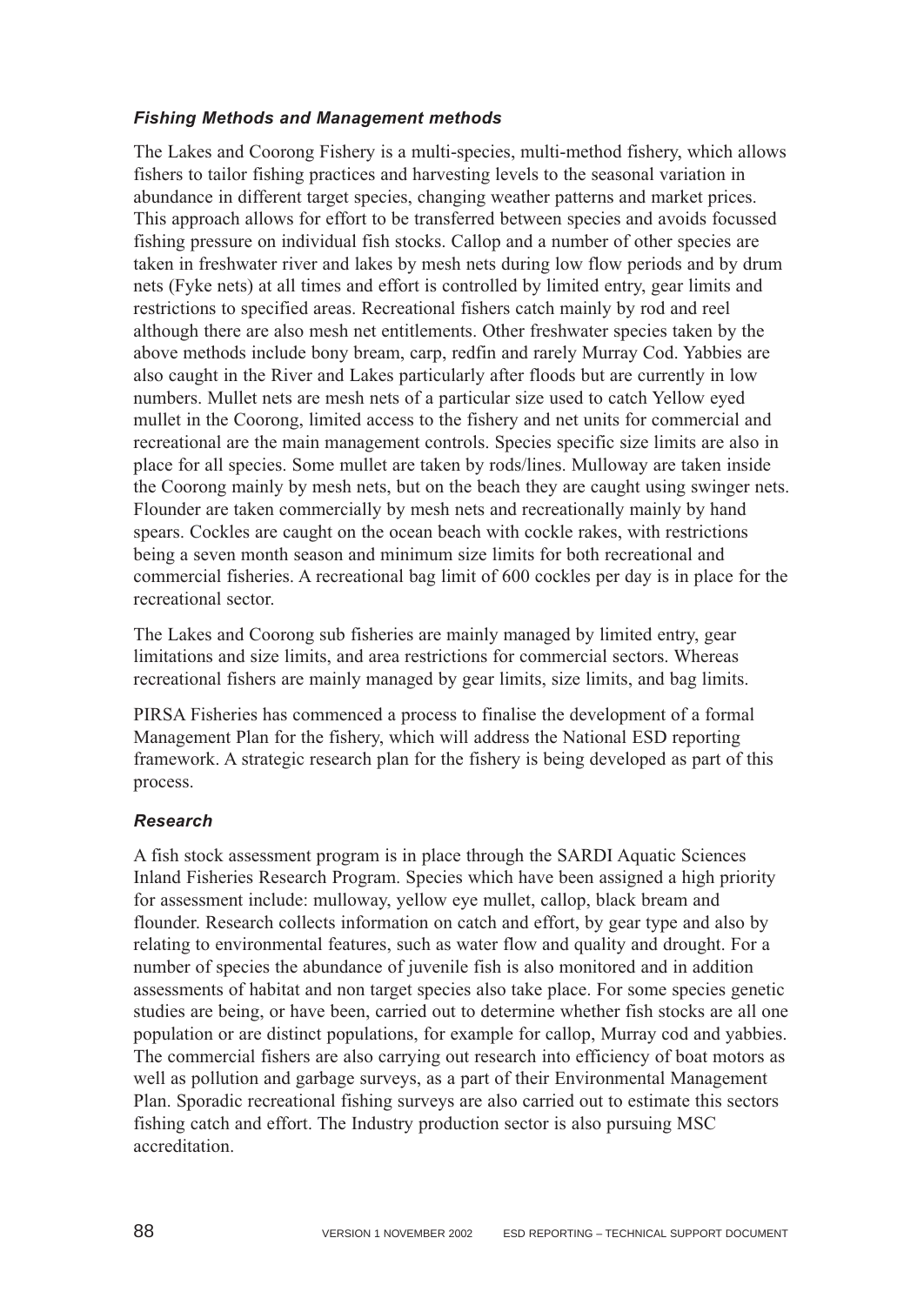#### *References*

In addition to the ESD workshop report this overview was written using:

Unpublished material provided at the workshop.

SARDI (1999) *SARDI aquatic sciences: Research Report 1999.* South Australian Research and Development Institute, Adelaide.

Southern Fishermen's Association (1998) *Wild fisheries with a future! Environmental Management Plan of the Southern Fishermen's Association,* Baker, D. and Pierce, B. (eds), The Southern Fishermen's Association, Meningie.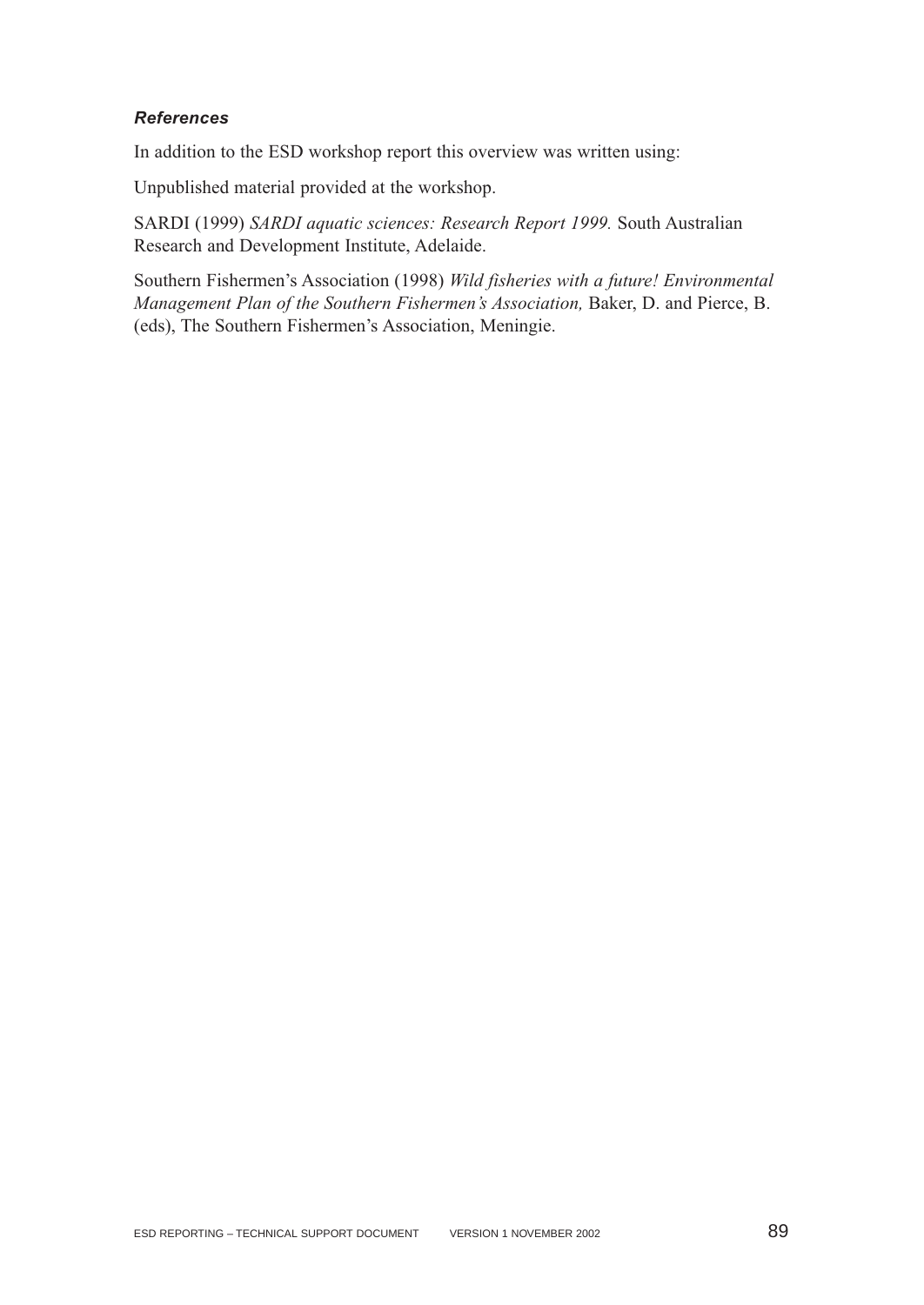# **Appendix 3: Power Point Presentation**

(also available from the website www.fisheries-esd.com)



### **OUTLINE OF TALK**

- Why are we doing this?
- Brief Overall Description of National ESD Reporting Framework
- How does this fit with applications to EA for export approval
- Later talks will detail each of the 4 steps

### What is ESD?

#### **NSESD (1992)**

**"using, conserving and enhancing the communityís resources so that ecological processes, on which life depends, are maintained, and the total quality of life, now and in the future, can be increased"**

**Incorporates the 5 major issues of interest: Target Species, Ecosystem, Social, Economic and Governance**

> See page 15 of How To Guide (HTG)

#### Issues and Needs

- Fisheries Legislative Requirements (all have ESD in their Acts in some form)
- Other Government Requirements e.g. EPBC (Used to be Schedule 4). Various state-based agencies want environment issues addressed (EPA, Councils etc).
- Market Leverage/Access Marine Stewardship Council
- Develop one reporting process that gathers the information to meets most of these needs
- Urgent need to respond to the EPBC requirements to enable exports past 2003

See pages 16 –17 of HTG

#### ESD Measurement and Reporting

- **Many previous attempts have failed**
- **One size does not fit all**
- **Requires a** process **to systematically identify issues, develop operational objectives and then work out what indicators need to be measured.**
- **The objectives and acceptable range needs to be developed with all stakeholders**
- **Level of information presented needs to be appropriate to the issue**

How does the National ESD Process Work? - Part 1

**Identify specific issues for each** 

#### **fishery by adapting the set of**

#### **generic component trees**

**(Initial drafts completed, circulated before meeting and confirmed later today)**

See pages 23 –24 of HTG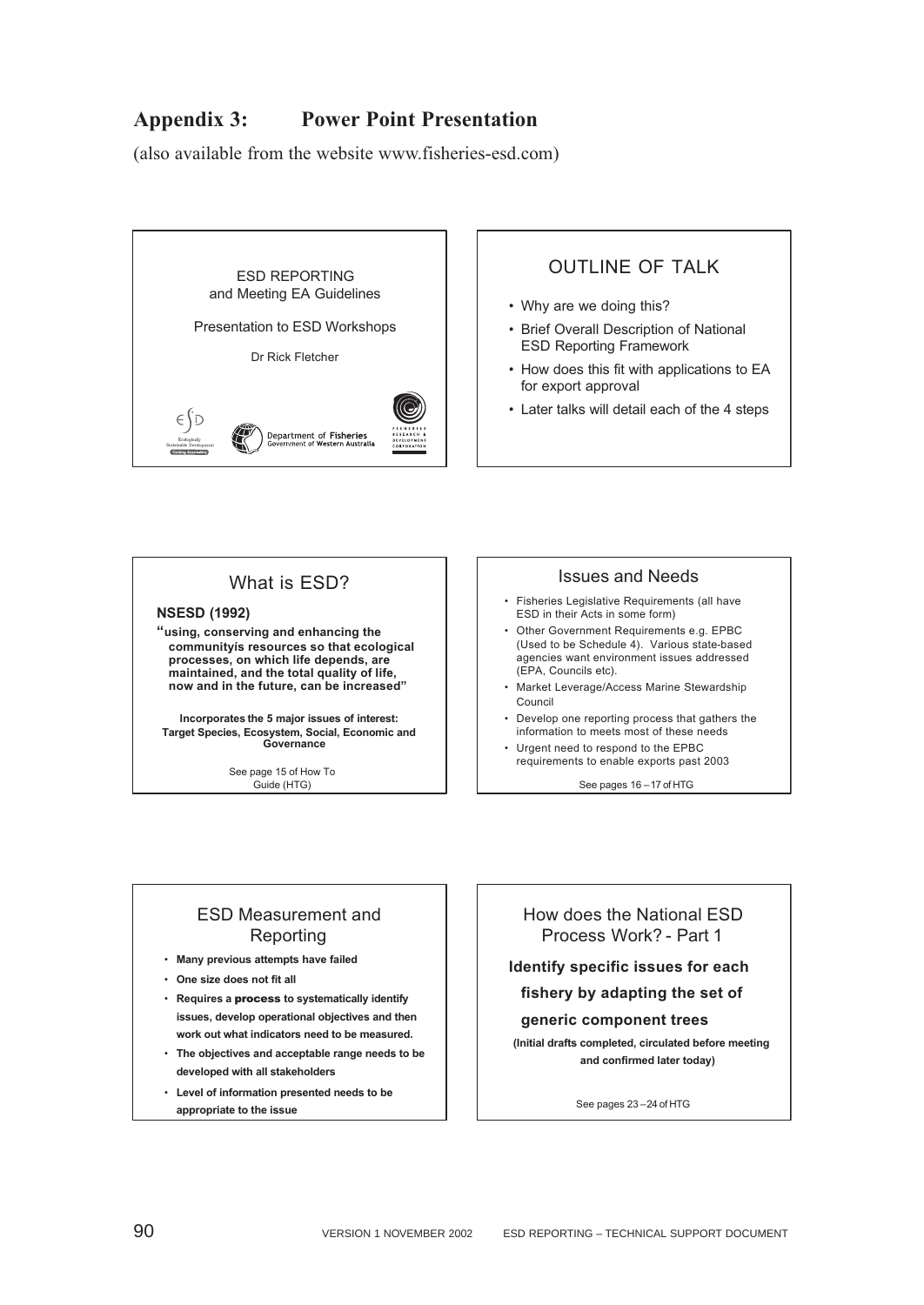



#### Why use generic component trees?

- **Likely issues identified were developed into a generic tree for each component of ESD**
- **These generic trees are used as the starting point for all assessments**
- **Enhances consistency of approach**
- **Requires specification of what are NOT issues as much as determining what are issues.**
- **Minimises 'missing issues' at first pass**

#### FIRST TASK FOR TODAY

- **AGREE ON THE COMPONENT TREE STRUCTURE FOR THESE FISHERIES**
- **YOU CAN ADD ANY ISSUE YOU THINK HAS NOT BEEN INCLUDED**
- **WE WILL NOT DEBATE THEIR PRIORITY - THIS IS DONE IN THE NEXT STAGE**

### How does the process work? Part 2

- Often many issues are identified, their importance varies and not all will require full reports and explicit management
- Conduct a Risk Assessment on each of the identified issues to determine appropriate level of response

See pages 24 – 25 of HTG

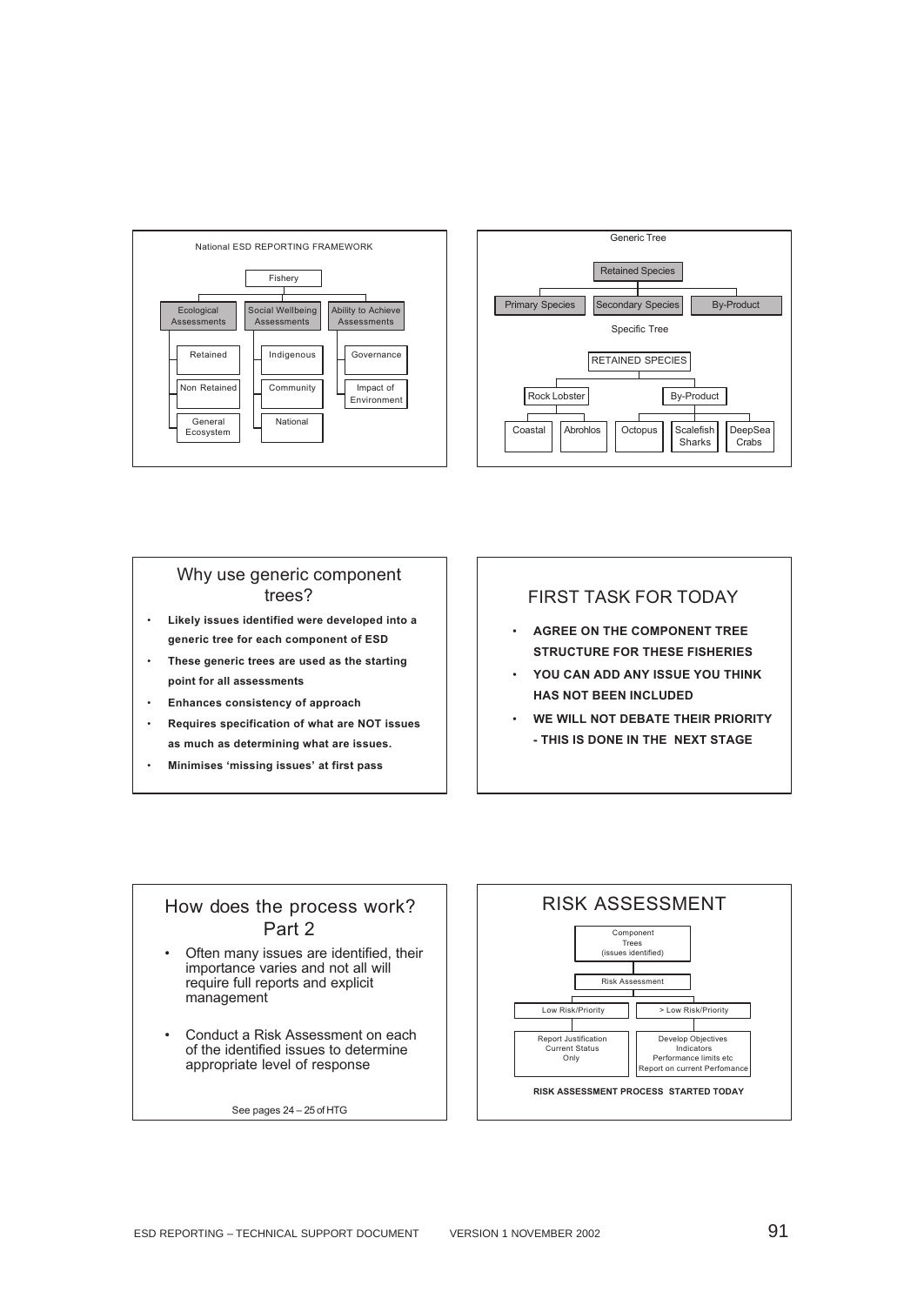#### Reporting Process Part 3

Complete Suitably Detailed Reports on Each Issue

- Can you justify that your management actions (or in inactions) are appropriate given the level of risk and the current level of knowledge available?
- Is your current performance acceptable given the levels chosen?

(REPORTS NOT COMPLETED TODAY)

See pages 25 – 26 of HTG

### How does the process work? Part 4

Complete Application to EA Using information in Component Reports

(Draft Completed following review of component reports)



#### What Are We Doing Today?? TODAY Completing the development of the 3 Environmental component trees for each fishery Conducting the Risk Assessment on each of the identified components Out of Session Reports for each component will be drafted ñ the comprehensiveness and format GUIDED by the Risk Assessment

#### Next Meeting (if needed)

Go through each component report and get agreement on content.

Following Review of Component Reports Using agreed component reports, complete the application to EA.

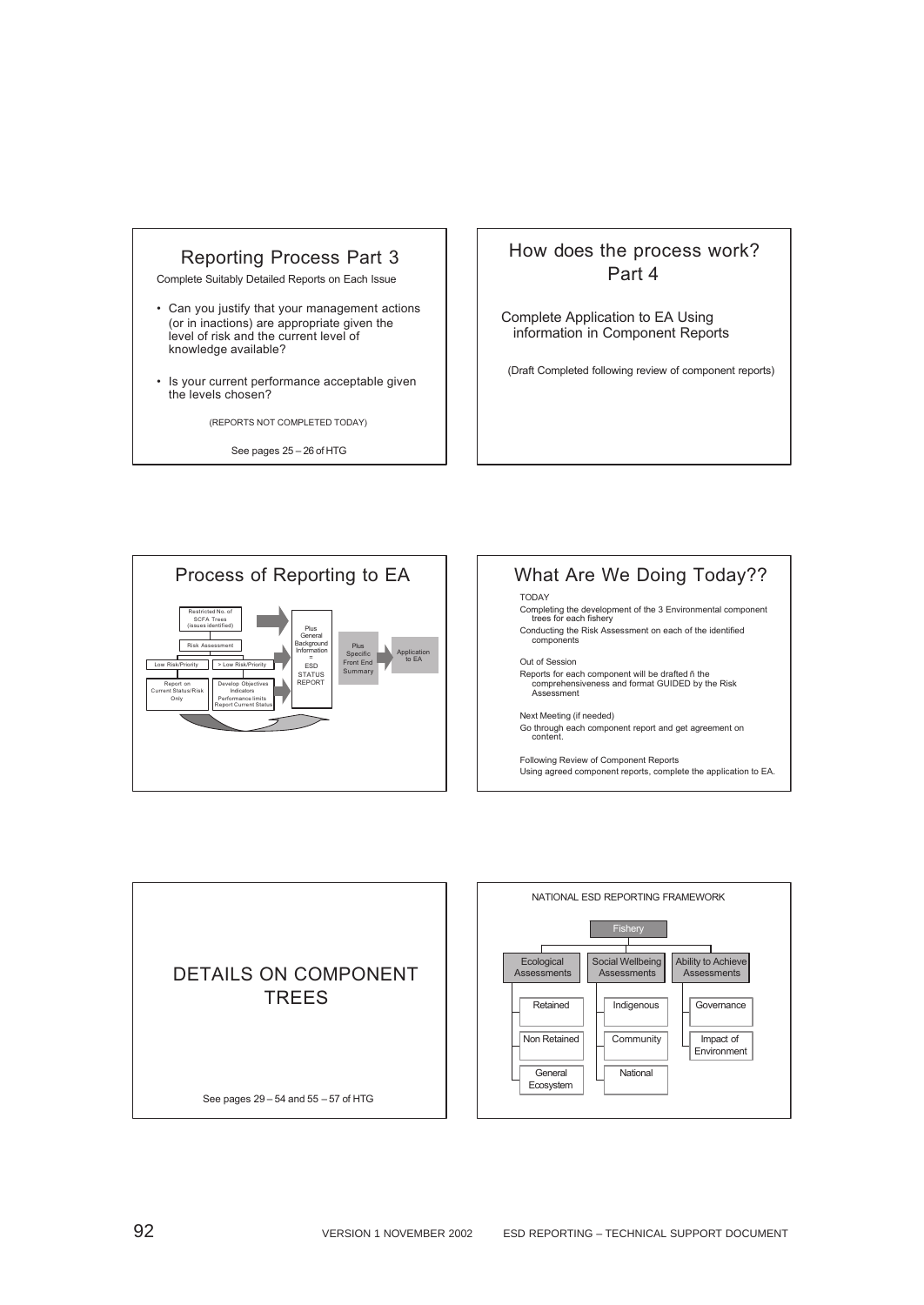



#### THREE BASIC CATEGORIES

Target/Major ByProduct

1. Species by itself

Minor Byproduct

- 2. Species is mostly taken in another fishery, that fishery will deal with the species explicitly and comprehensively
- 3. Other ñ nobody, including this fishery takes a significant (relevant to the stock) amount





#### ESD REPORTING – TECHNICAL SUPPORT DOCUMENT VERSION 1 NOVEMBER 2002 93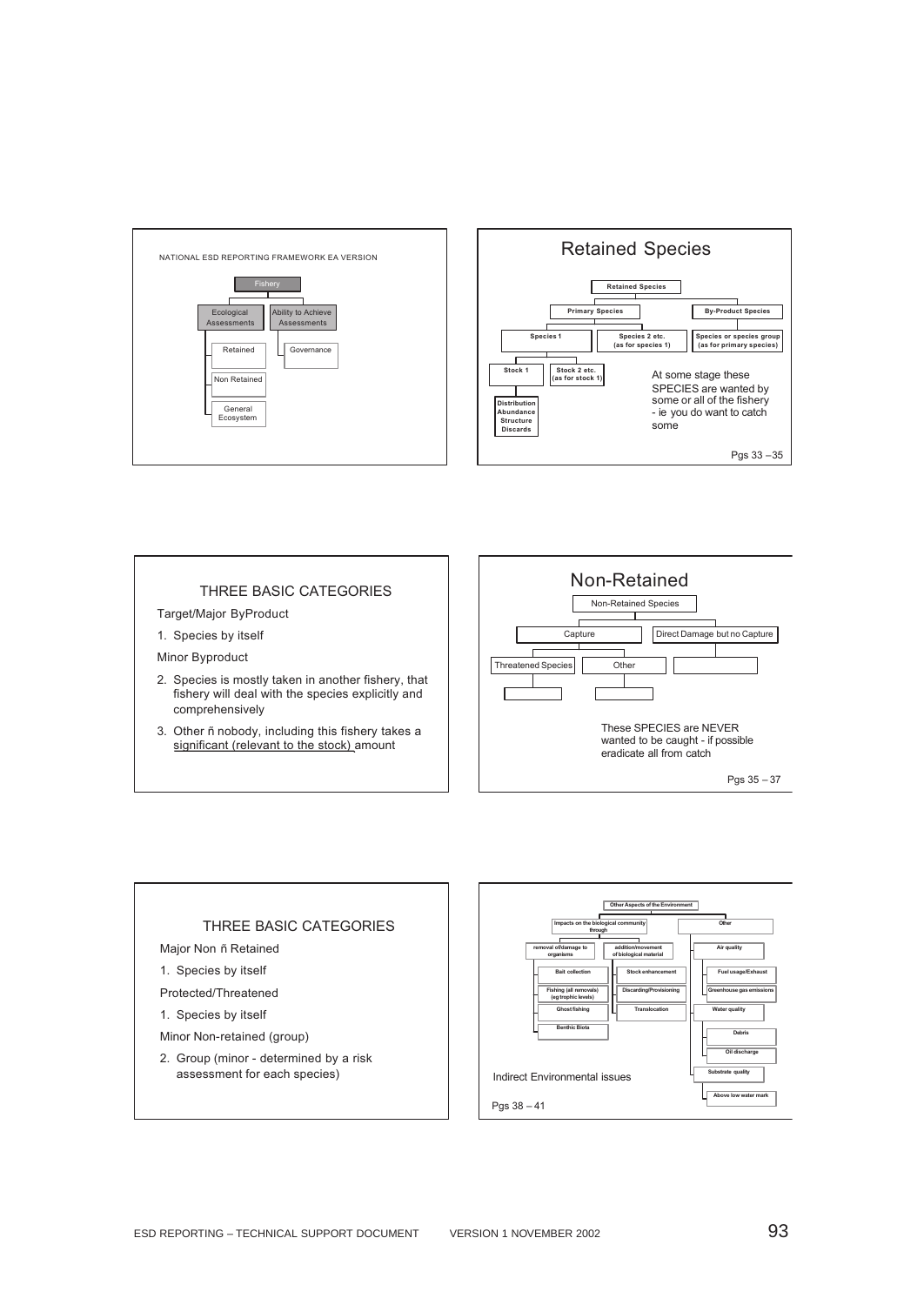

#### Details On Risk Assessment Methodology

Pages 59 – 70 HTG

#### Risk Assessment

- **Risk is the chance of something happening that will have an impact on objectives**
- **Risk analysis involves consideration of the sources of risk, their consequences and the likelihood that those consequences may occur**
- **RISK = CONSEQUENCE x LIKELIHOOD**

Pg 62– 64

#### CONSEQUENCE LEVEL

#### **RETAINED SPECIES (ONE OF FIVE TABLES)**

**Negligible: Unlikely to be measurable against background Minor: Possibly detectable but no impact on population size or dynamics.**

- **Moderate: Full exploitation rate where long term recruitment/dynamics not adversely impacted**
- **Severe: Affecting recruitment levels of stocks/ or their capacity to increase**

**Major: Likely to cause local extinctions**

**Catastrophic: Local extinctions are imminent**

#### RETAINED SPECIES

**Assessing the risk of having this fishery for each component should integrate/incorporate:**

- **All removals, by all sectors (i.e. Commercial, Recreational, Indigenous, Illegal, discards)**
- **Species biological characteristics/dynamics**
- **The current knowledge and understanding available on these issues (including distribution v area fished)**
- **Current management arrangements their effectiveness and problems**

#### Non - RETAINED SPECIES

**Assessing the risk of having this fishery for each component should integrate/incorporate** 

- **Only the species affected by the fishery being examined**
- **The relative impact of this fishery compared to distribution of species and other impacts**
- **The biological characteristics and dynamics of the species captured**
- **The current knowledge and understanding available on these issues and current management arrangements**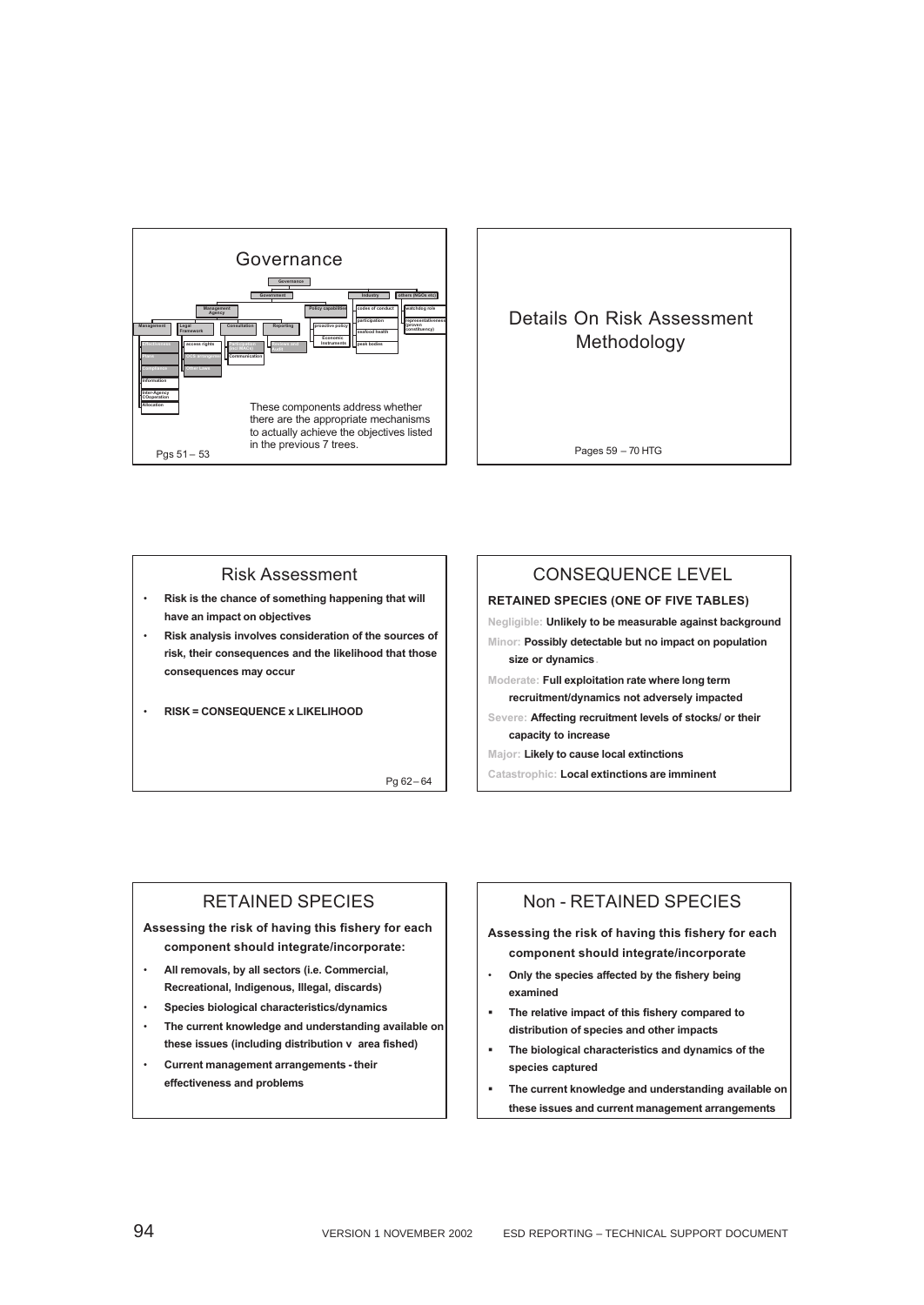#### GENERAL ECOSYSTEM

**Assessing the risk for each of these components should:**

- **isolate the relative impact of this fishery compared to the scope of the ecosystems and habitats involved.**
- **Assess the impact of current knowledge and understanding available on these issues and current management**

#### RISK ASSESSMENT





A fishery may be UNLIKELY to EVEN CAUSE a NEGLIGIBLE Consequence

| <b>RISK ASSESSMENT</b> |  |  |  |  |  |
|------------------------|--|--|--|--|--|
|                        |  |  |  |  |  |
| Negligible             |  |  |  |  |  |
| Low                    |  |  |  |  |  |
| Moderate               |  |  |  |  |  |
| High                   |  |  |  |  |  |
| <b>Extreme</b>         |  |  |  |  |  |

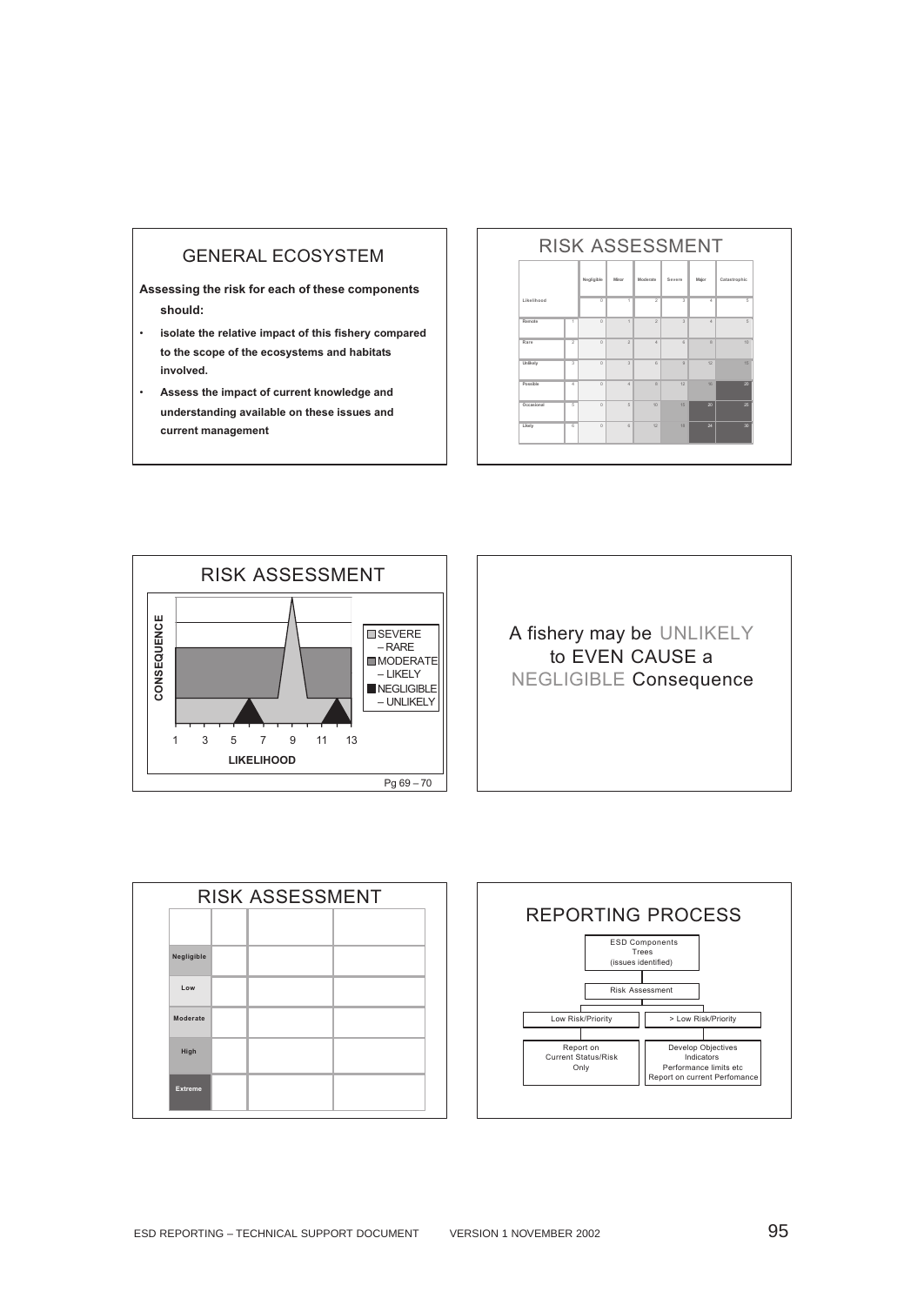### RISK ASSESSMENT **OUTCOMES**

**The actual risk assessment is not just the scores developed during todayís meeting (ie the risk category in the previous table) -**

**But, the full output reports backed up by the appropriate level of documentation/justification.**

#### WORKSHOP REPORT

- The workshop report we send to you in a few days time may not have all the information needed to fully justify the assertions made today – it is just a report of todayís outcomes to ensure we have recorded everyoneís opinions accurately.
- All the information **MUST BE** in the component reports which you will receive in about 6 weeks from which you should be able to assess if the justifications for the decisions were appropriate

Details On Component **Reports** 

## Reporting Categories

- Operational Objectives *(+Justification)*
- Indicator
- Performance Measure *(+Justification)*
- Data Requirements
- Data Availability
- Evaluation
- Evaluation Reliability
- Management Response *(Current, Future and if Trigger is reached)*
- Summary of Actions and Conclusions
- External Drivers

Pg 71 – 79 HTG

#### **Reporting Categories**

#### Operational Objectives

- Each of the lowest level subcomponents requires an agreed operational objective.
- For this industry and this subcomponent, what do you wish to achieve?
- IT IS NOT HOW YOU ACHIEVE IT OR WHAT YOU WILL NEED TO ACHIEVE IT
- Needs a justification relating to the High Level Objectives
- You can have more than one objective for an issue.

#### **Operational Objectives, Indicators and Performance Measures/Limits**

- The operational objective, indicator and performance measure are a package.
- All three are needed before any one of them is useful.
- Indicators by themselves (as used in some reporting schemes) are of little value.
- Needs appropriate level of justification for the limits/triggers chosen